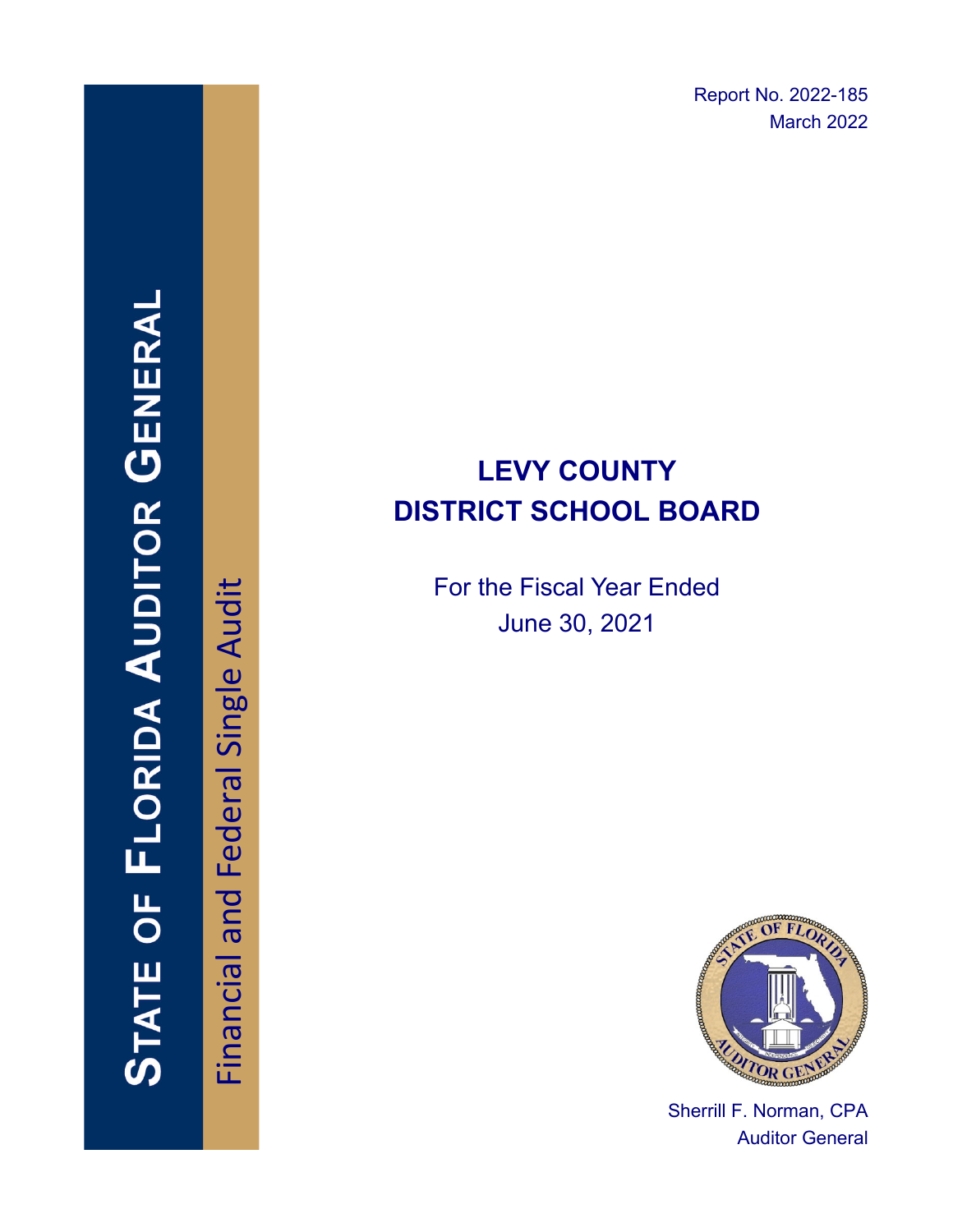### **Board Members and Superintendent**

During the 2020-21 fiscal year, Christopher A. Cowart served as Superintendent of the Levy County Schools from November 17, 2020, Jeffery R. Edison served as Superintendent before that date, and the following individuals served as School Board Members:

|                                                    | District No. |  |
|----------------------------------------------------|--------------|--|
| Cameron A. Asbell, Chair from 11-17-20             |              |  |
| Tammy M. Boyle from 11-17-20                       | 2            |  |
| Christopher A. Cowart through 11-16-20, Vice Chair | 2            |  |
| <b>Brad Etheridge</b>                              | 3            |  |
| Paige S. Brookins, Chair through 11-16-20          | 4            |  |
| Ashley Clemenzi, Vice Chair from 11-17-20          | 5            |  |

The Auditor General conducts audits of governmental entities to provide the Legislature, Florida's citizens, public entity management, and other stakeholders unbiased, timely, and relevant information for use in promoting government accountability and stewardship and improving government operations.

The team leader was Steve Kwon, CPA, and the audit was supervised by Denita K. Tyre, CPA.

Please address inquiries regarding this report to Edward A. Waller, CPA, Audit Manager, by e-mail at tedwaller@aud.state.fl.us or by telephone at (850) 412-2887.

This report and other reports prepared by the Auditor General are available at:

[FLAuditor.gov](http://flauditor.gov/)

Printed copies of our reports may be requested by contacting us at:

**State of Florida Auditor General** 

**Claude Pepper Building, Suite G74 · 111 West Madison Street · Tallahassee, FL 32399-1450 · (850) 412-2722**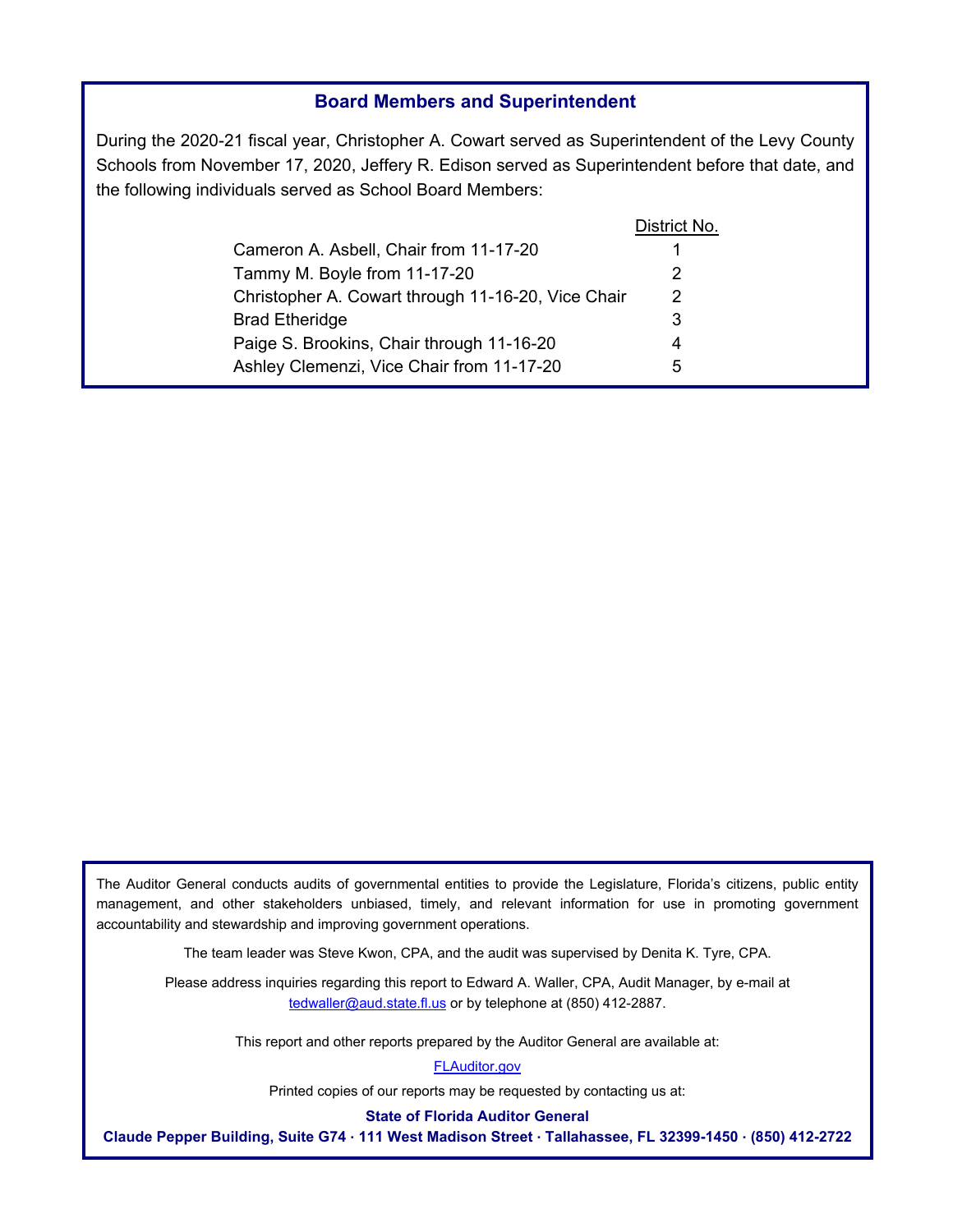# **LEVY COUNTY DISTRICT SCHOOL BOARD TABLE OF CONTENTS**

|                                                                                                               | Page<br>No. |
|---------------------------------------------------------------------------------------------------------------|-------------|
|                                                                                                               | Ť           |
| <b>INDEPENDENT AUDITOR'S REPORT</b>                                                                           |             |
|                                                                                                               | $\mathbf 1$ |
|                                                                                                               | 3           |
|                                                                                                               | 4           |
| <b>BASIC FINANCIAL STATEMENTS</b>                                                                             |             |
|                                                                                                               | 13          |
|                                                                                                               | 14          |
|                                                                                                               | 16          |
| Reconciliation of the Governmental Funds Balance Sheet                                                        | 18          |
| Statement of Revenues, Expenditures, and Changes in                                                           | 20          |
| Reconciliation of the Governmental Funds Statement of<br>Revenues, Expenditures, and Changes in Fund Balances | 22          |
|                                                                                                               | 23          |
| Statement of Revenues, Expenses, and Changes in Fund                                                          | 24          |
|                                                                                                               | 25          |
|                                                                                                               | 26          |
|                                                                                                               | 27          |
|                                                                                                               | 28          |
| OTHER REQUIRED SUPPLEMENTARY INFORMATION                                                                      |             |
| Budgetary Comparison Schedule - General and Major Special Revenue Funds                                       | 58          |
| Schedule of Changes in the District's Total OPEB Liability and Related Ratios                                 | 60          |
| Schedule of the District's Proportionate Share of the Net Pension Liability - Florida                         | 61          |
| Schedule of District Contributions - Florida Retirement System Pension Plan                                   | 61          |
| Schedule of the District's Proportionate Share of the Net Pension Liability – Health                          | 62          |
| Schedule of District Contributions - Health Insurance Subsidy Pension Plan                                    | 62          |
|                                                                                                               | 62          |
|                                                                                                               | 64          |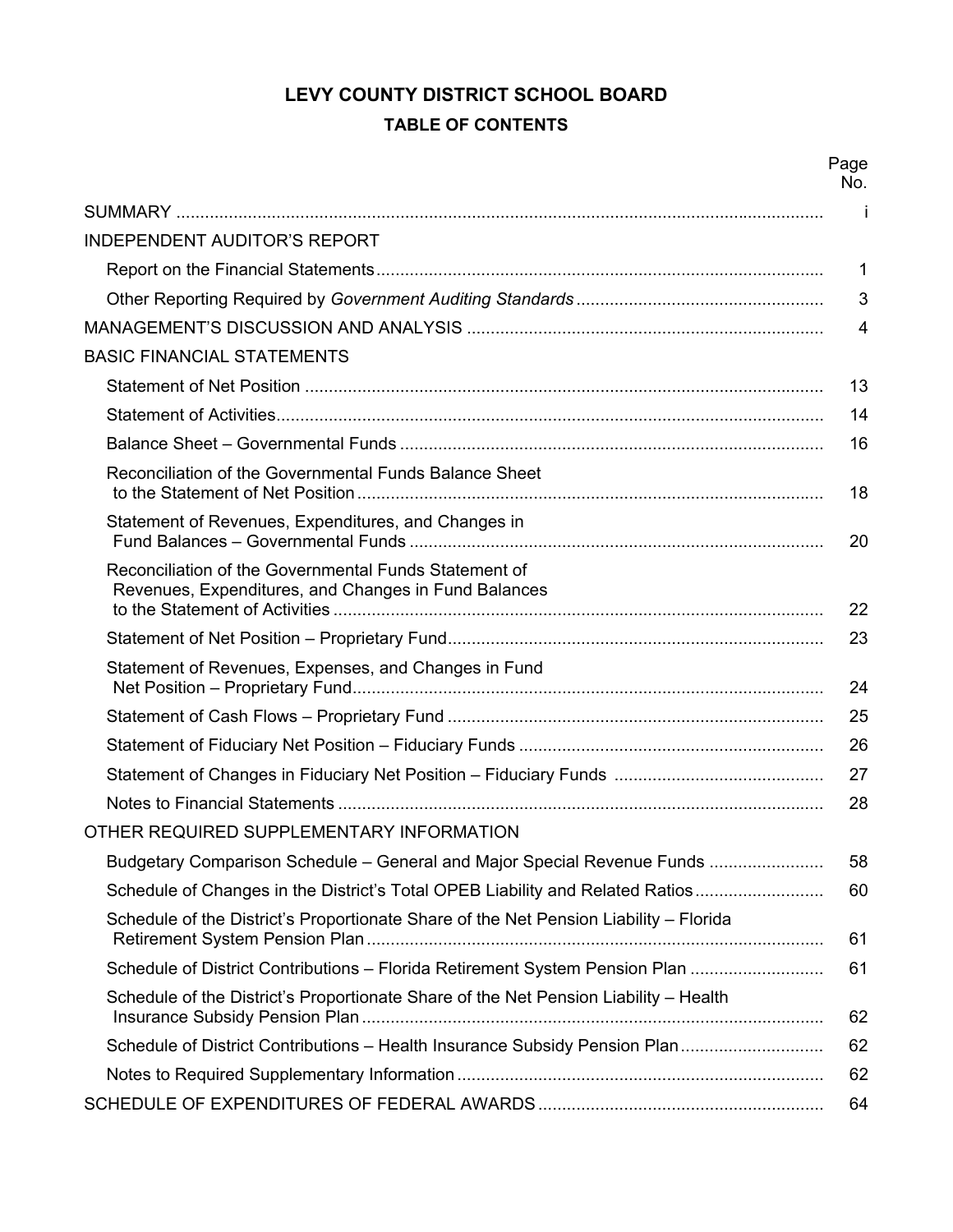## **LEVY COUNTY DISTRICT SCHOOL BOARD**

# **TABLE OF CONTENTS (CONTINUED)**

| ag<br>ı |
|---------|
| N<br>٢٦ |

| INDEPENDENT AUDITOR'S REPORT ON INTERNAL CONTROL OVER<br>FINANCIAL REPORTING AND ON COMPLIANCE AND OTHER MATTERS<br>BASED ON AN AUDIT OF FINANCIAL STATEMENTS PERFORMED | 66 |
|-------------------------------------------------------------------------------------------------------------------------------------------------------------------------|----|
| INDEPENDENT AUDITOR'S REPORT ON COMPLIANCE FOR EACH MAJOR<br>FEDERAL PROGRAM AND REPORT ON INTERNAL CONTROL OVER                                                        | 68 |
|                                                                                                                                                                         | 71 |
|                                                                                                                                                                         | 72 |
|                                                                                                                                                                         | 72 |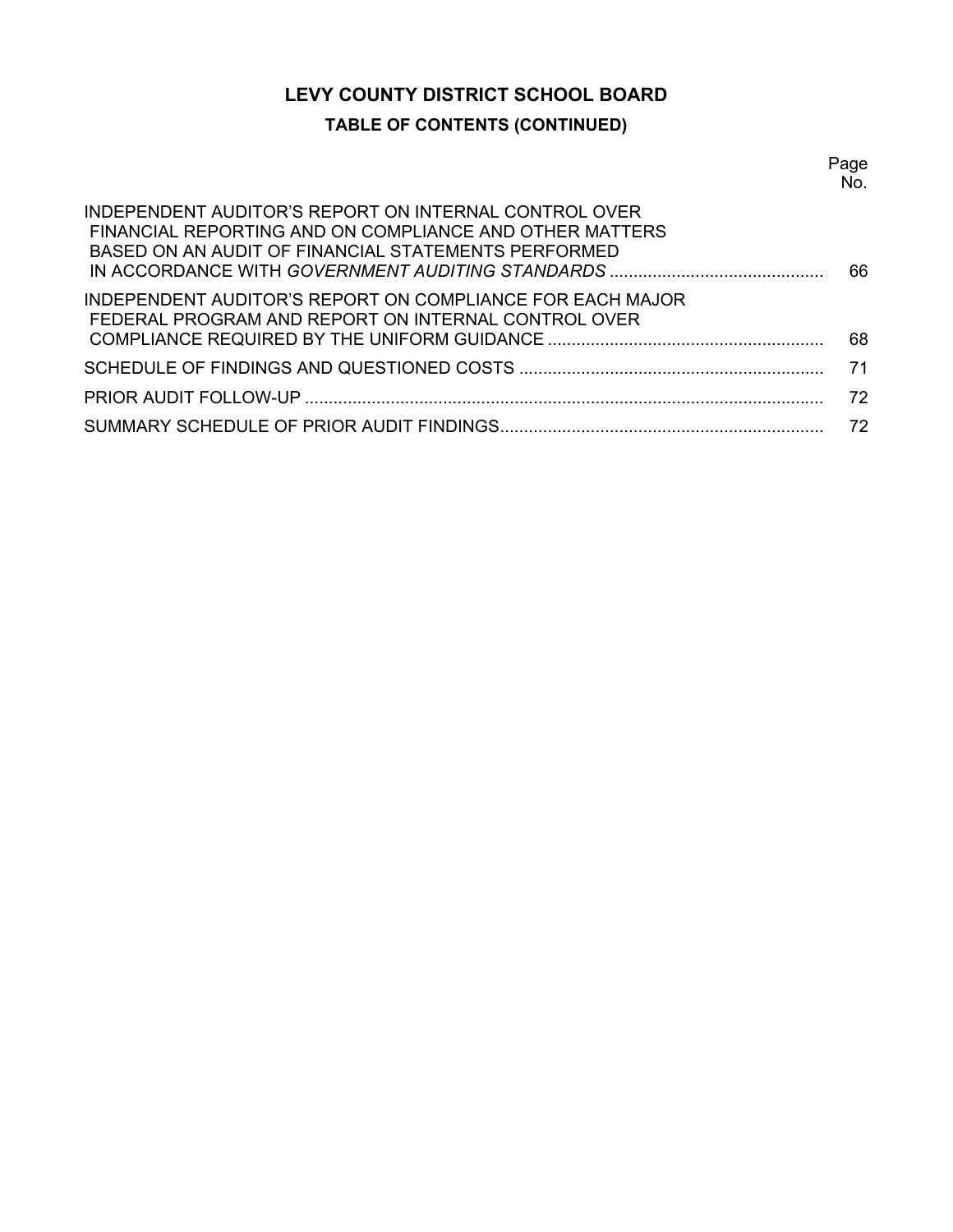### SUMMARY OF REPORT ON FINANCIAL STATEMENTS

<span id="page-4-0"></span>Our audit disclosed that the basic financial statements of the Levy County District School Board (District) were presented fairly, in all material respects, in accordance with prescribed financial reporting standards.

### SUMMARY OF REPORT ON INTERNAL CONTROL AND COMPLIANCE

Our audit did not identify any deficiencies in internal control over financial reporting that we consider to be material weaknesses.

The results of our tests disclosed no instances of noncompliance or other matters that are required to be reported under *Government Auditing Standards* issued by the Comptroller General of the United States*.* 

### SUMMARY OF REPORT ON FEDERAL AWARDS

We audited the District's compliance with applicable Federal awards requirements. The Child Nutrition Cluster and Education Stabilization Fund were audited as major Federal programs. The results of our audit indicated that the District materially complied with the requirements that could have a direct and material effect on each of its major Federal programs.

### AUDIT OBJECTIVES AND SCOPE

Our audit objectives were to determine whether the School Board and its officers with administrative and stewardship responsibilities for District operations:

- Presented the District's basic financial statements in accordance with generally accepted accounting principles;
- Established and implemented internal control over financial reporting and compliance with requirements that could have a direct and material effect on the financial statements or on the District's major Federal programs; and
- Complied with the various provisions of laws, rules, regulations, contracts, and grant agreements that are material to the financial statements, and those applicable to the District's major Federal programs.

The scope of this audit included an examination of the District's basic financial statements and the accompanying Schedule of Expenditures of Federal Awards, as of and for the fiscal year ended June 30, 2021. We obtained an understanding of the District's environment, including its internal control, and assessed the risk of material misstatement necessary to plan the audit of the basic financial statements and Federal awards. We also examined various transactions to determine whether they were executed, in both manner and substance, in accordance with governing provisions of laws, rules, regulations, contracts, and grant agreements.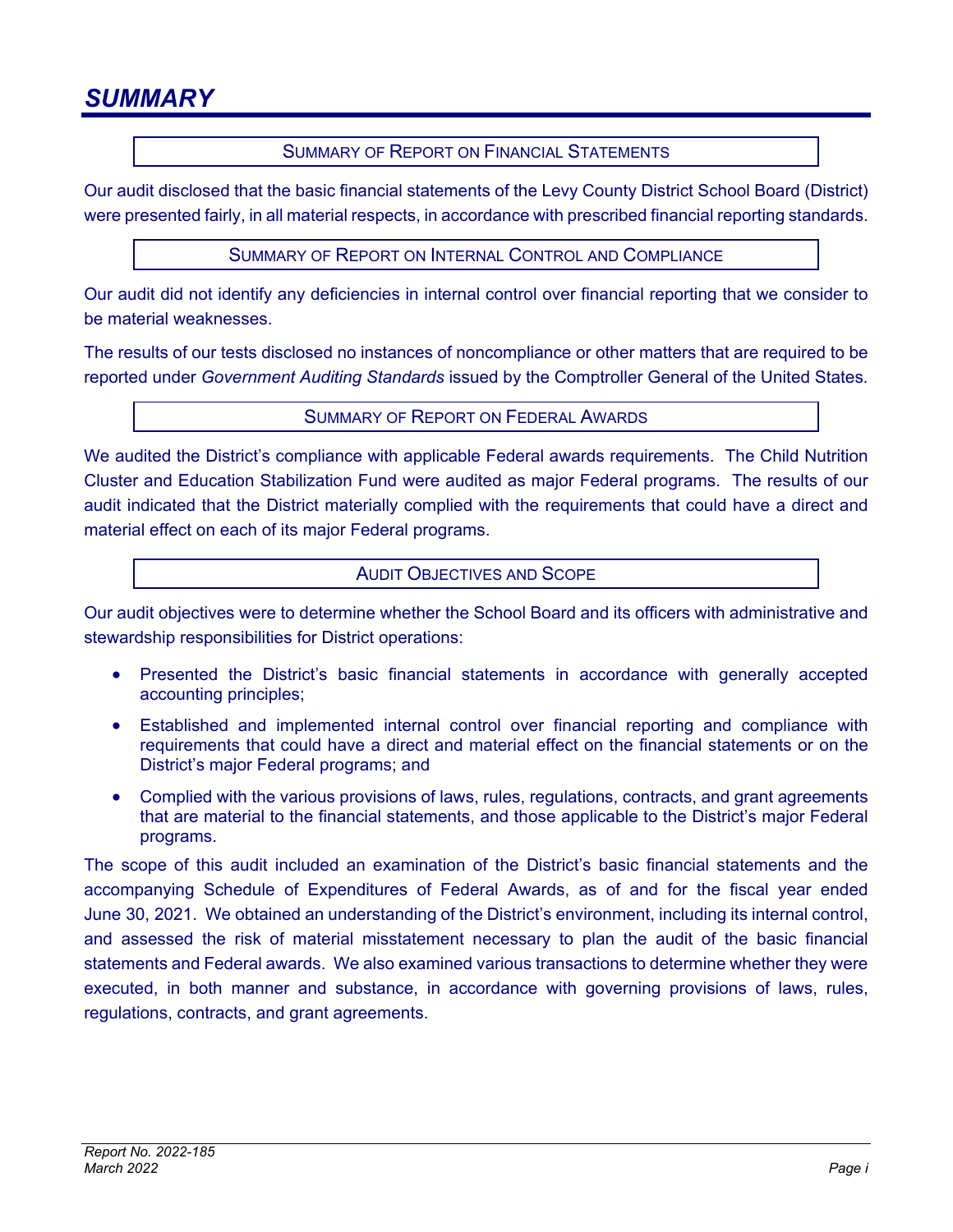### AUDIT METHODOLOGY

We conducted our audit in accordance with auditing standards generally accepted in the United States of America; applicable standards contained in *Government Auditing Standards*, issued by the Comptroller General of the United States; and Title 2 U.S. *Code of Federal Regulations* Part 200, *Uniform Administrative Requirements, Cost Principles, and Audit Requirements for Federal Awards*.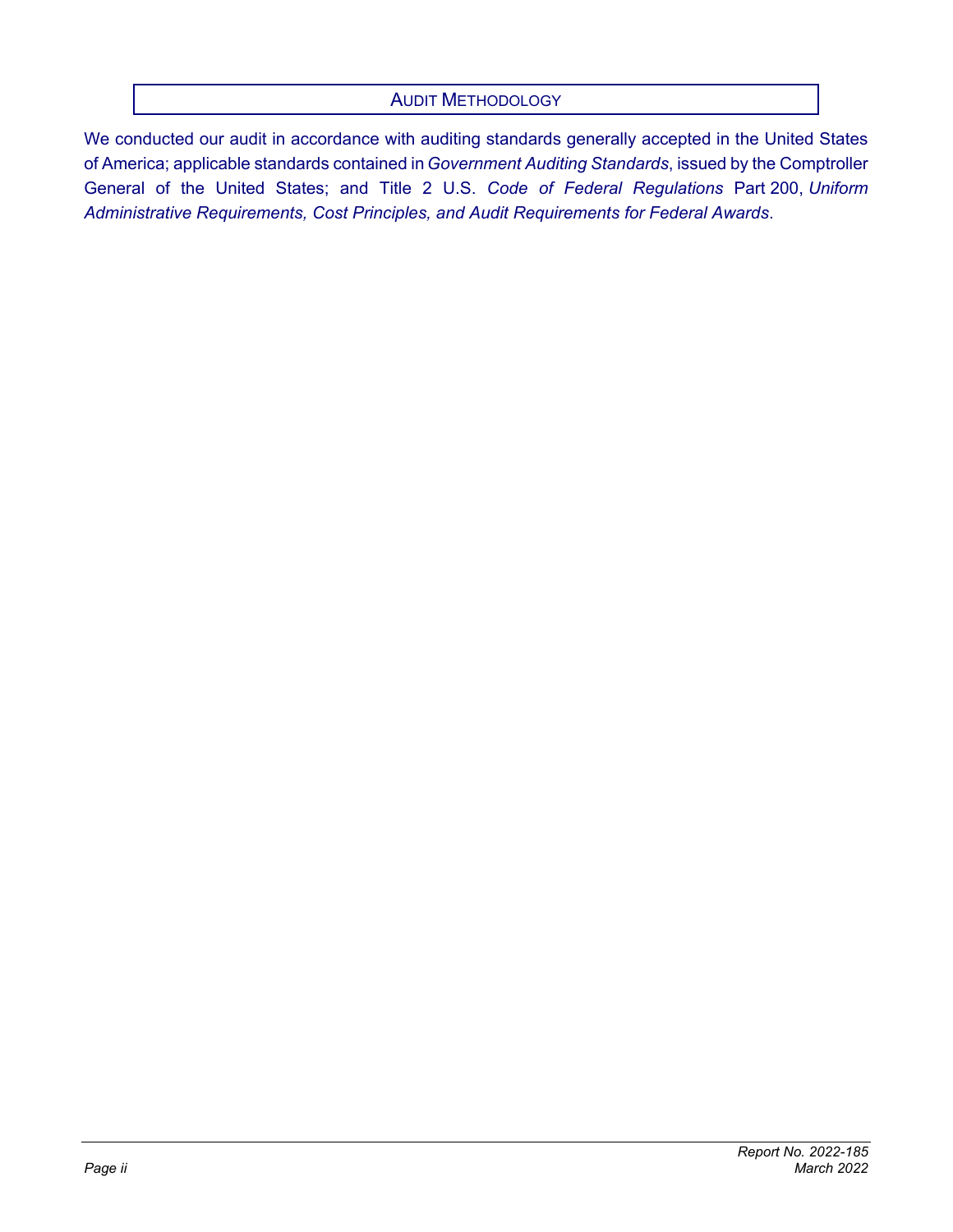<span id="page-6-0"></span>

Sherrill F. Norman, CPA Auditor General

# **AUDITOR GENERAL STATE OF FLORIDA**

Claude Denson Pepper Building, Suite G74 111 West Madison Street Tallahassee, Florida 32399-1450



Phone: (850) 412-2722 Fax: (850) 488-6975

The President of the Senate, the Speaker of the House of Representatives, and the Legislative Auditing Committee

### **INDEPENDENT AUDITOR'S REPORT**

### **Report on the Financial Statements**

We have audited the accompanying financial statements of the governmental activities, the aggregate discretely presented component units, each major fund, and the aggregate remaining fund information of the Levy County District School Board, as of and for the fiscal year ended June 30, 2021, and the related notes to the financial statements which collectively comprise the District's basic financial statements, as listed in the table of contents.

### *Management's Responsibility for the Financial Statements*

Management is responsible for the preparation and fair presentation of these financial statements in accordance with accounting principles generally accepted in the United States of America; this includes the design, implementation, and maintenance of internal control relevant to the preparation and fair presentation of financial statements that are free from material misstatement, whether due to fraud or error.

### *Auditor's Responsibility*

Our responsibility is to express opinions on these financial statements based on our audit. We did not audit the financial statements of the school internal funds, which represent 10 percent, 1 percent, 13 percent, 7 percent, and 9 percent, respectively, of the assets, liabilities, net position and fund balances, additions and revenues, and deductions and expenditures of the aggregate remaining fund information. In addition, we did not audit the financial statements of the aggregate discretely presented component units, which represent 100 percent of the transactions and account balances of the aggregate discretely presented component units columns. The financial statements of the school internal funds and the aggregate discretely presented component units were audited by other auditors whose reports have been furnished to us, and our opinions, insofar as they relate to the amounts included for those financial statements, are based solely on the reports of the other auditors. We conducted our audit in accordance with auditing standards generally accepted in the United States of America and the standards applicable to financial audits contained in *Government Auditing Standards*, issued by the Comptroller General of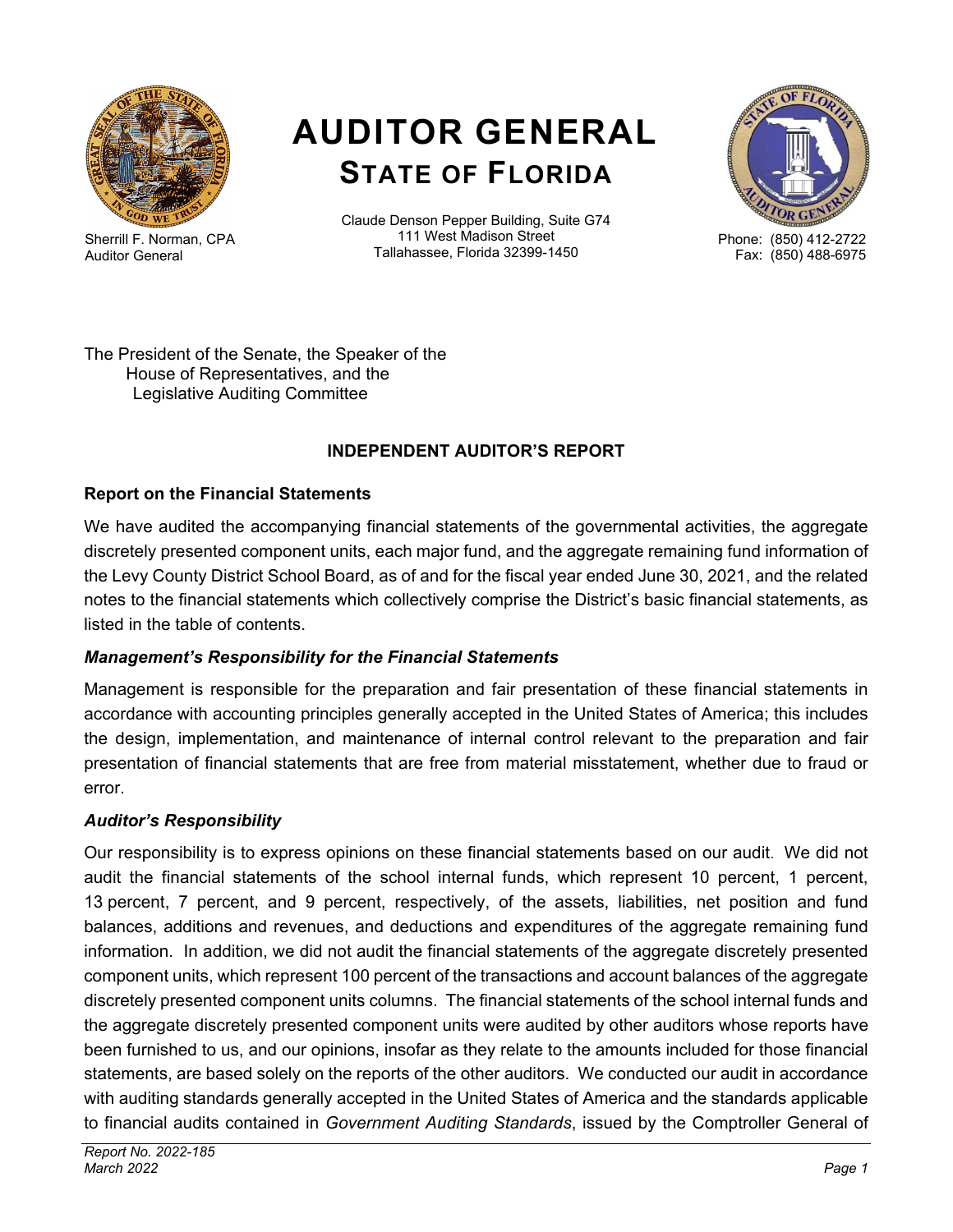the United States. Those standards require that we plan and perform the audit to obtain reasonable assurance about whether the financial statements are free from material misstatement.

An audit involves performing procedures to obtain audit evidence about the amounts and disclosures in the financial statements. The procedures selected depend on the auditor's judgment, including the assessment of the risks of material misstatement of the financial statements, whether due to fraud or error. In making those risk assessments, the auditor considers internal control relevant to the entity's preparation and fair presentation of the financial statements in order to design audit procedures that are appropriate in the circumstances, but not for the purpose of expressing an opinion on the effectiveness of the entity's internal control. Accordingly, we express no such opinion. An audit also includes evaluating the appropriateness of accounting policies used and the reasonableness of significant accounting estimates made by management, as well as evaluating the overall presentation of the financial statements.

We believe that the audit evidence we have obtained is sufficient and appropriate to provide a basis for our audit opinions.

### *Opinions*

In our opinion, based on our audit and the reports of other auditors, the financial statements referred to above present fairly, in all material respects, the respective financial position of the governmental activities, the aggregate discretely presented component units, each major fund, and the aggregate remaining fund information of the Levy County District School Board, as of June 30, 2021, and the respective changes in financial position and, where applicable, cash flows thereof for the fiscal year then ended in accordance with accounting principles generally accepted in the United States of America.

### *Emphasis of Matter*

As discussed in Note II. to the financial statements, the District implemented Governmental Accounting Standards Board Statement No. 84, *Fiduciary Activities*, which is a change in accounting principle that addresses accounting and financial reporting for fiduciary activities. This affects the comparability of amounts reported for the 2020-21 fiscal year with amounts reported for the 2019-20 fiscal year. Our opinion is not modified with respect to this matter.

### *Other Matters*

### *Required Supplementary Information*

Accounting principles generally accepted in the United States of America require that **MANAGEMENT'S DISCUSSION AND ANALYSIS**, the **Budgetary Comparison Schedule – General and Major Special Revenue Funds**, **Schedule of Changes in the District's Total OPEB Liability and Related Ratios**, **Schedule of the District's Proportionate Share of the Net Pension Liability – Florida Retirement System Pension Plan**, **Schedule of District Contributions – Florida Retirement System Pension Plan**, **Schedule of the District's Proportionate Share of the Net Pension Liability – Health Insurance Subsidy Pension Plan**, **Schedule of District Contributions – Health Insurance Subsidy Pension Plan**, and **Notes to Required Supplementary Information**, as listed in the table of contents, be presented to supplement the basic financial statements. Such information, although not a part of the basic financial statements, is required by the Governmental Accounting Standards Board who considers it to be an essential part of financial reporting for placing the basic financial statements in an appropriate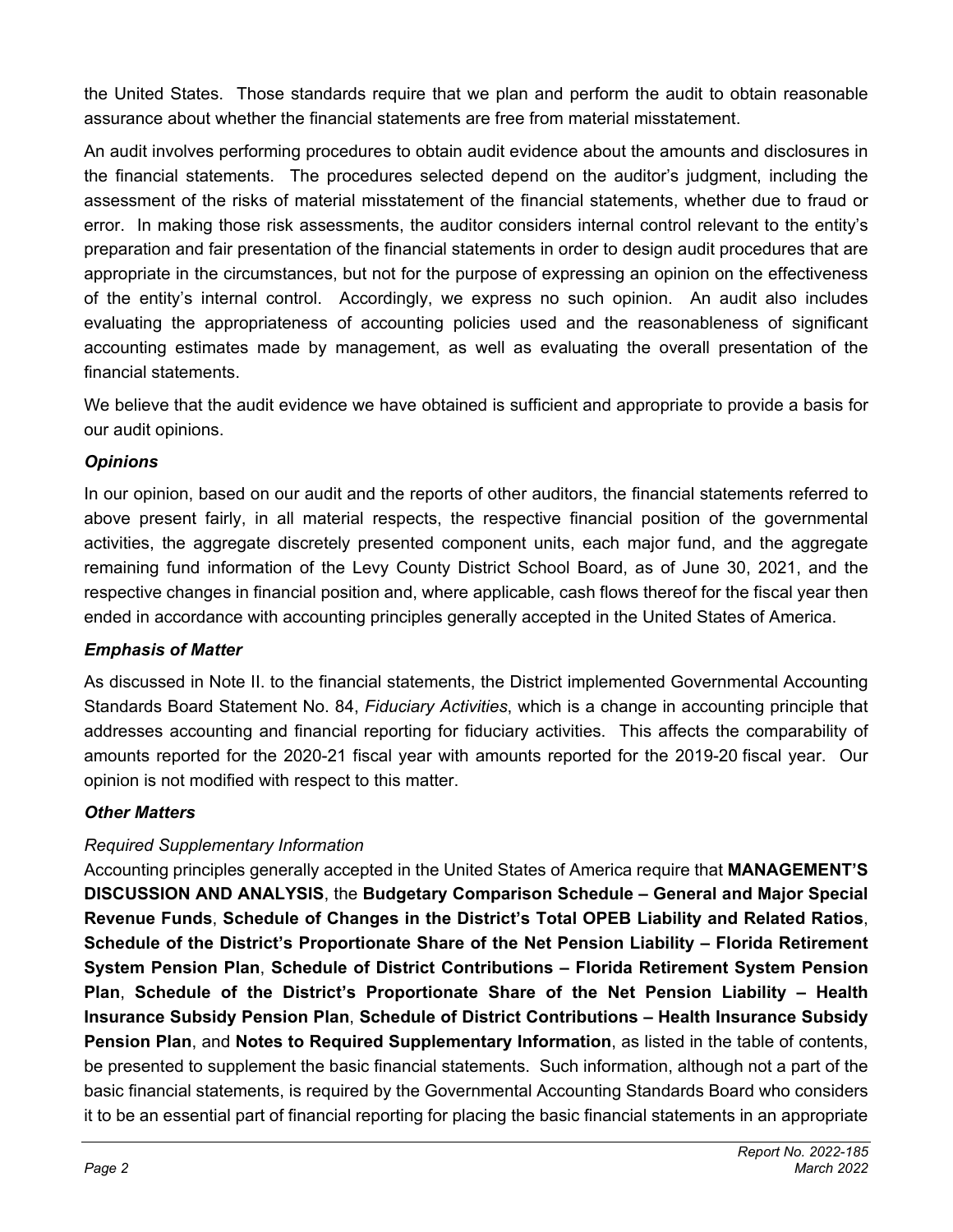<span id="page-8-0"></span>operational, economic, or historical context. We have applied certain limited procedures to the required supplementary information in accordance with auditing standards generally accepted in the United States of America, which consisted of inquiries of management about the methods of preparing the information and comparing the information for consistency with management's responses to our inquiries, the basic financial statements, and other knowledge we obtained during our audit of the basic financial statements. We do not express an opinion or provide any assurance on the information because the limited procedures do not provide us with sufficient evidence to express an opinion or provide any assurance.

### *Supplementary Information*

Our audit was conducted for the purpose of forming opinions on the financial statements that collectively comprise the District's basic financial statements. The accompanying **SCHEDULE OF EXPENDITURES OF FEDERAL AWARDS**, as required by Title 2 U.S. *Code of Federal Regulations* Part 200, *Uniform Administrative Requirements, Cost Principles, and Audit Requirements for Federal Awards*, is presented for purposes of additional analysis and is not a required part of the basic financial statements.

The accompanying **SCHEDULE OF EXPENDITURES OF FEDERAL AWARDS** is the responsibility of management and was derived from and relates directly to the underlying accounting and other records used to prepare the basic financial statements. Such information has been subjected to the auditing procedures applied in the audit of the basic financial statements and certain additional procedures, including comparing and reconciling such information directly to the underlying accounting and other records used to prepare the basic financial statements or to the basic financial statements themselves, and other additional procedures in accordance with auditing standards generally accepted in the United States of America. In our opinion, the accompanying **SCHEDULE OF EXPENDITURES OF FEDERAL AWARDS** is fairly stated, in all material respects, in relation to the basic financial statements as a whole.

### **Other Reporting Required by** *Government Auditing Standards*

In accordance with *Government Auditing Standards*, we have also issued our report dated March 28, 2022, on our consideration of the District's internal control over financial reporting and on our tests of its compliance with certain provisions of laws, rules, regulations, contracts, and grant agreements and other matters included under the heading **INDEPENDENT AUDITOR'S REPORT ON INTERNAL CONTROL OVER FINANCIAL REPORTING AND ON COMPLIANCE AND OTHER MATTERS BASED ON AN AUDIT OF FINANCIAL STATEMENTS PERFORMED IN ACCORDANCE WITH**  *GOVERNMENT AUDITING STANDARDS*. The purpose of that report is solely to describe the scope of our testing of internal control over financial reporting and compliance and the results of that testing, and not to provide an opinion on the effectiveness of the District's internal control over financial reporting or on compliance. That report is an integral part of an audit performed in accordance with *Government Auditing Standards* in considering the District's internal control over financial reporting and compliance.

Respectfully submitted,

Lorman

Sherrill F. Norman, CPA Tallahassee, Florida March 28, 2022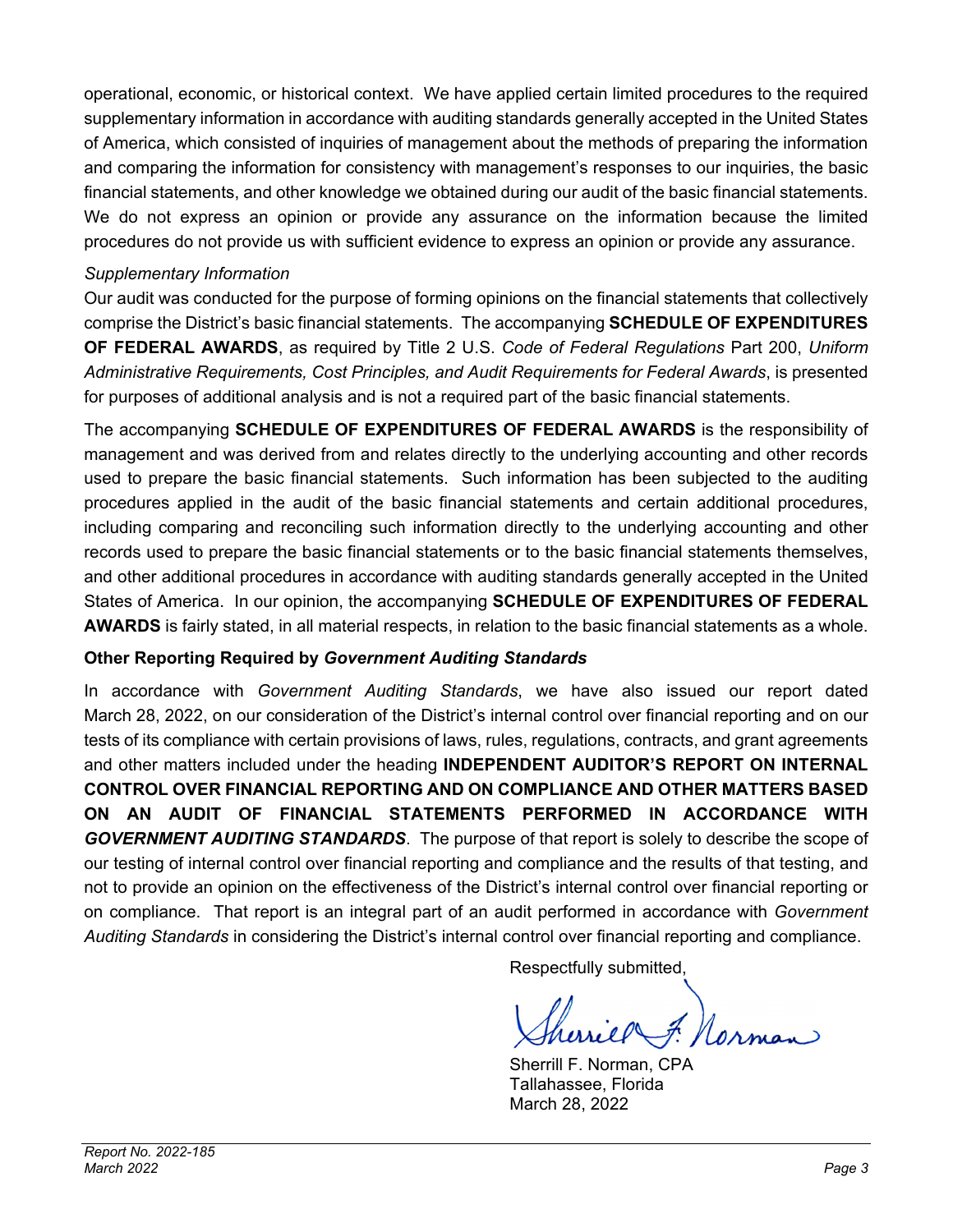# <span id="page-9-0"></span>*MANAGEMENT'S DISCUSSION AND ANALYSIS*

The management of the Levy County District School Board has prepared the following discussion and analysis to provide an overview of the District's financial activities for the fiscal year ended June 30, 2021. The information contained in the Management's Discussion and Analysis (MD&A) is intended to highlight significant transactions, events, and conditions and should be considered in conjunction with the District's financial statements and notes to financial statements found immediately following the MD&A.

### FINANCIAL HIGHLIGHTS

Key financial highlights for the 2020-21 fiscal year are as follows:

- As of June 30, 2021, the assets and deferred outflows of resources exceed the liabilities and deferred inflows of resources by \$55,519,482.73.
- In total, net position increased \$601,485.72, which represents a 1.1 percent increase from the 2019-20 fiscal year. The increase is mainly due to the new Chiefland Middle High School Construction Project.
- General revenues total \$55,940,605.54, or 90.5 percent of all revenues. Program specific revenues in the form of charges for services, operating grants and contributions, and capital grants and contributions total \$5,888,780.42, or 9.5 percent of all revenues.
- Expenses total \$61,227,900.24. Only \$5,888,780.42 of these expenses was offset by program specific revenues, with the remainder paid from general revenues.
- At the end of the current fiscal year, the fund balance of the General Fund totals \$9,344,824.92, which is \$1,878,595.74 more than the prior fiscal year balance. The General Fund assigned and unassigned fund balances totaled \$8,746,370.57, or 19.5 percent of total General Fund revenues.

### OVERVIEW OF FINANCIAL STATEMENTS

The basic financial statements consist of three components: (1) government-wide financial statements; (2) fund financial statements; and (3) notes to financial statements. This report also includes supplementary information intended to furnish additional details to support the basic financial statements.

### **Government-Wide Financial Statements**

The government-wide financial statements provide both short-term and long-term information about the District's overall financial condition in a manner similar to those of a private-sector business. The statements include a statement of net position and a statement of activities that are designed to provide consolidated financial information about the governmental activities of the District presented on the accrual basis of accounting. The statement of net position provides information about the District's financial position, its assets, liabilities, and deferred inflows/outflows of resources, using an economic resources measurement focus. Assets plus deferred outflows of resources, less liabilities and deferred inflows of resources, equals net position, which is a measure of the District's financial health. The statement of activities presents information about the change in the District's net position, the results of operations, during the fiscal year. An increase or decrease in net position is an indication of whether the District's financial health is improving or deteriorating.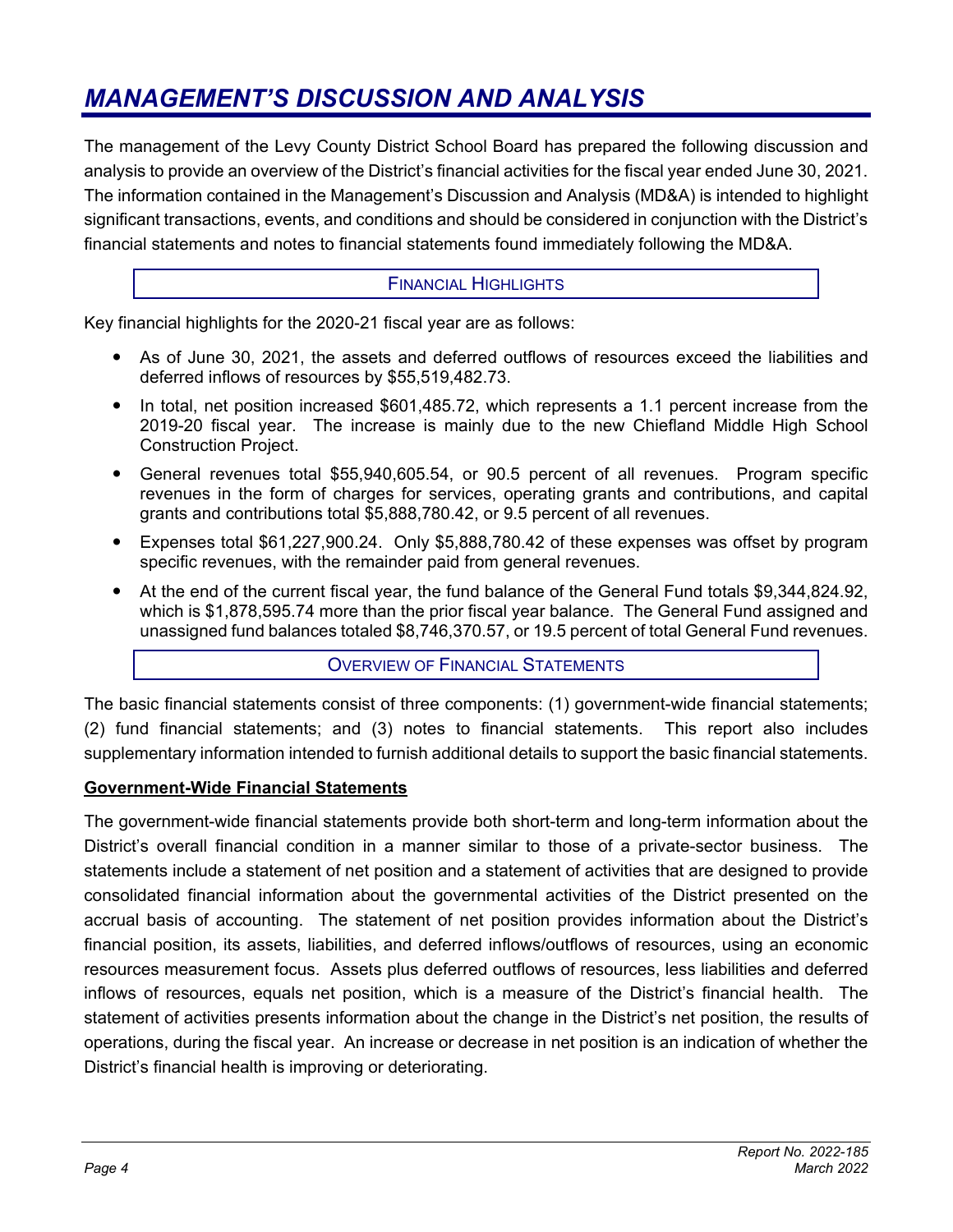All of the District's activities and services are reported in the government-wide financial statements as governmental activities. The District's governmental activities include instruction, student support services, instructional support services, administrative support services, facility maintenance, transportation, and food services. Property taxes and State revenues finance most of these activities. Additionally, all capital and debt financing activities are reported as governmental activities.

The government-wide statements present the District's activities in the following categories:

- Governmental activities This represents most of the District's services, including its educational programs such as basic, vocational, and exceptional education. Support functions such as transportation and administration are also included. Local property taxes and the State's education finance program provide most of the resources that support these activities.
- Component units The District presents two charter schools in this report as discretely presented component units. Whispering Winds Charter School Project, Inc. and Nature Coast Middle School, Inc. Although legally separate organizations, they are included in this report because they meet the criteria for inclusion provided by generally accepted accounting principles. Financial information for these component units is reported separately from the financial information presented for the District.

The Levy County Public Facilities Finance Authority, Inc. (Authority), although also a legally separate entity, was formed to facilitate financing for the acquisition of facilities and equipment for the District. Due to the substantive economic relationship between the District and the Authority, the financial activities of the Authority are blended in the accompanying basic financial statements.

### **Fund Financial Statements**

Fund financial statements are one of the components of the basic financial statements. A fund is a grouping of related accounts that is used to maintain control over resources that have been segregated for specific activities or objectives. The District uses fund accounting to ensure and demonstrate compliance with finance-related legal requirements and prudent fiscal management. Certain funds are established by law while others are created by legal agreements, such as bond covenants. Fund financial statements provide more detailed information about the District's financial activities, focusing on its most significant or "major" funds rather than fund types. This is in contrast to the entitywide perspective contained in the government-wide statements. All of the District's funds may be classified within one of the broad categories discussed below.

**Governmental Funds**: Governmental funds are used to account for essentially the same functions reported as governmental activities in the government-wide financial statements. However, unlike the government-wide financial statements, governmental fund financial statements focus on near-term inflows and outflows of spendable resources, as well as on balances of spendable resources available at the end of the fiscal year. Such information may be useful in assessing a government's near-term financing requirements.

Because the focus of governmental funds is narrower than that of the government-wide financial statements, it is useful to compare the information presented for governmental funds with similar information presented for governmental activities in the government-wide financial statements. By doing so, readers may better understand the long-term impact of the government's near-term financing decisions. Both the governmental funds balance sheet and the governmental funds statement of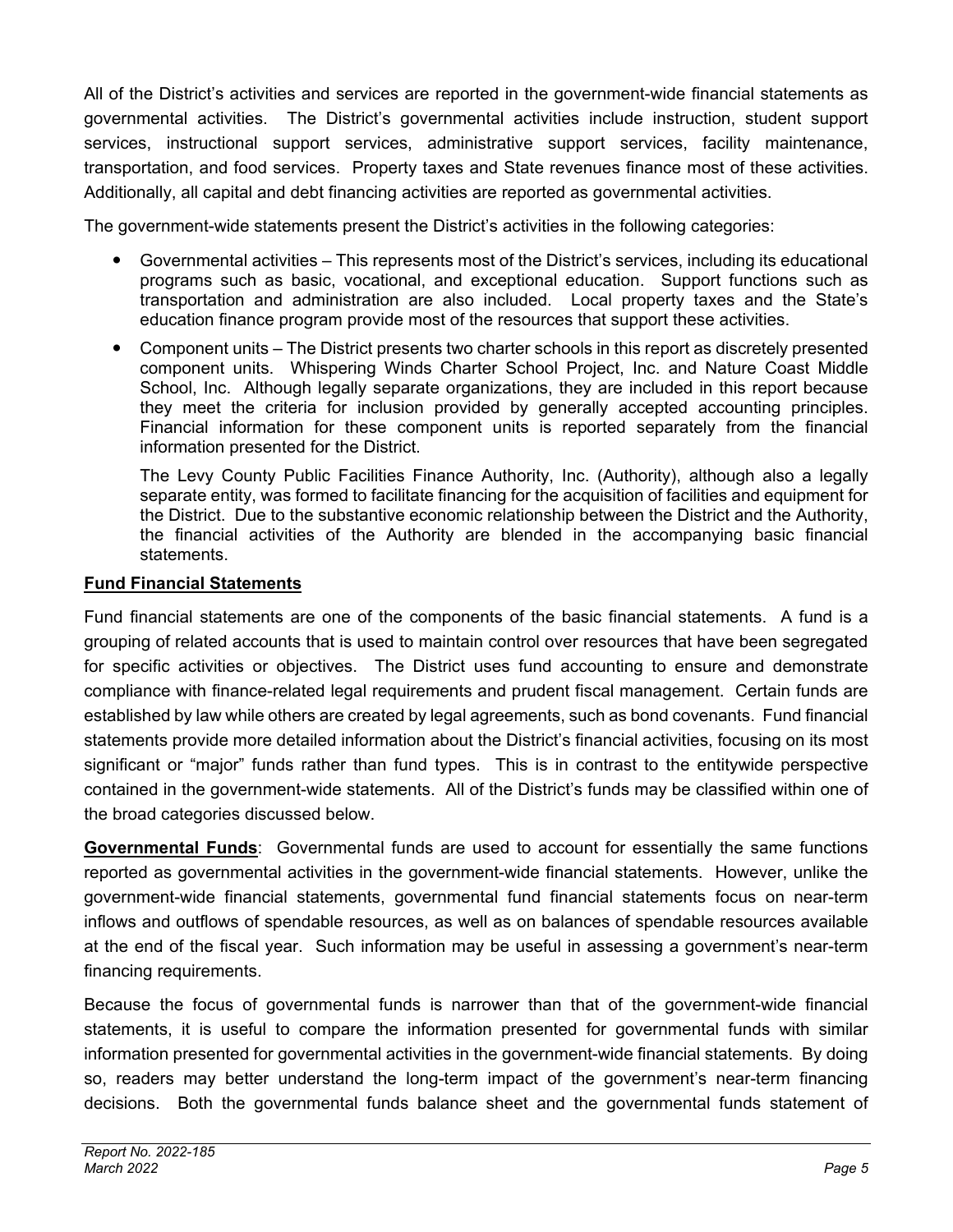revenues, expenditures, and changes in fund balances provide a reconciliation to facilitate this comparison between governmental funds and governmental activities.

The governmental funds balance sheet and statement of revenues, expenditures, and changes in fund balances provide detailed information about the District's most significant funds. The District's major funds are the General Fund, Special Revenue – Food Service Fund, Special Revenue – Federal Education Stabilization Fund, Capital Projects – Public Education Capital Outlay Fund, and Capital Projects – Other Fund. Data from the other governmental funds are combined into a single, aggregated presentation.

The District adopts an annual appropriated budget for its governmental funds. A budgetary comparison schedule has been provided for the General and major Special Revenue Funds to demonstrate compliance with the budget.

**Proprietary Fund**: Proprietary funds may be established to account for activities in which a fee is charged for services. Internal service funds are used to report activities that provide goods and services to support the District's other programs and functions through user charges. The District uses the internal service fund to account for the employee health self-insurance program. Since these services predominantly benefit governmental functions, the internal service fund has been included within governmental activities in the government-wide financial statements.

**Fiduciary Funds:** Fiduciary funds are used to report assets held in a trustee or fiduciary capacity for the benefit of external parties.Fiduciary Funds are not reflected in the government-wide statements because the resources are not available to support the District's own programs. In its fiduciary capacity, the District is responsible for ensuring that the assets reported in these funds are used only for their intended purposes.

The District uses custodial funds to account for the activity of the employee medical and dependent care reimbursement program.

### **Notes to Financial Statements**

The notes provide additional information that is essential for a full understanding of the data provided in the government-wide and fund financial statements.

### **Other Information**

In addition to the basic financial statements and accompanying notes, this report also presents required supplementary information concerning the District's total other postemployment benefits (OPEB) and net pension liabilities.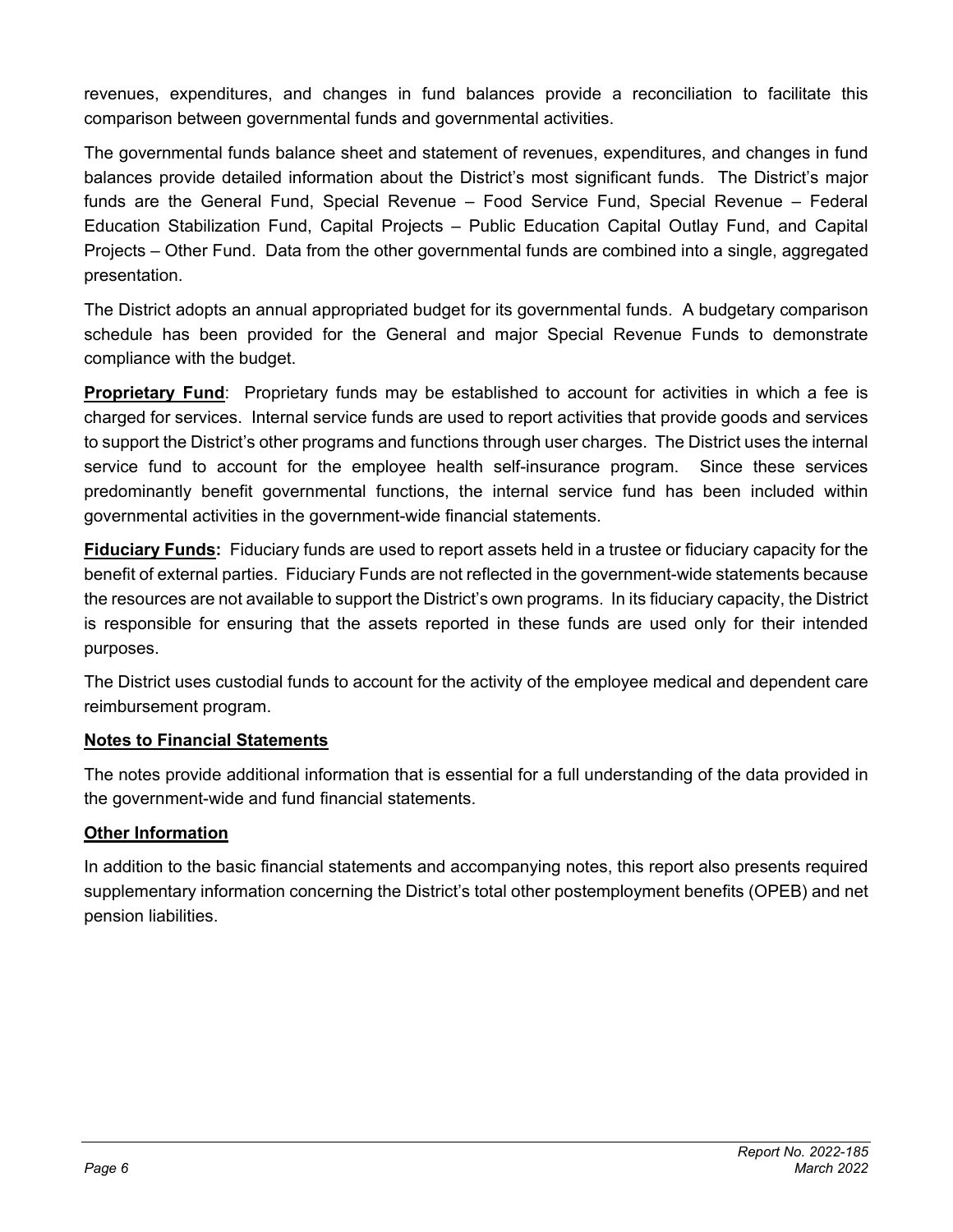### GOVERNMENT-WIDE FINANCIAL ANALYSIS

As noted earlier, net position over time may serve as a useful indicator of a government's financial health. The following is a summary of the District's net position as of June 30, 2021, compared to net position as of June 30, 2020:

### **Net Position, End of Year**

|                                                                                           | Governmental<br><b>Activities</b>                 |                                                    |  |  |  |  |
|-------------------------------------------------------------------------------------------|---------------------------------------------------|----------------------------------------------------|--|--|--|--|
|                                                                                           | $6 - 30 - 21$                                     | $6 - 30 - 20$                                      |  |  |  |  |
| <b>Current and Other Assets</b><br><b>Capital Assets</b>                                  | \$24,675,615.34<br>84,150,860.98                  | \$20,277,308.37<br>72,203,080.14                   |  |  |  |  |
| <b>Total Assets</b>                                                                       | 108,826,476.32                                    | 92,480,388.51                                      |  |  |  |  |
| <b>Deferred Outflows of Resources</b>                                                     | 12,405,778.00                                     | 10,616,810.00                                      |  |  |  |  |
| Long-Term Liabilities<br><b>Other Liabilities</b>                                         | 57,346,717.46<br>4,575,879.13                     | 42,133,217.82<br>1,737,859.68                      |  |  |  |  |
| <b>Total Liabilities</b>                                                                  | 61,922,596.59                                     | 43,871,077.50                                      |  |  |  |  |
| <b>Deferred Inflows of Resources</b>                                                      | 3,790,175.00                                      | 4,993,447.00                                       |  |  |  |  |
| Net Position:<br>Net Investment in Capital Assets<br>Restricted<br>Unrestricted (Deficit) | 66,057,717.05<br>11,518,583.20<br>(22,056,817.52) | 66,638,977.53<br>8,959,009.94<br>(21, 365, 313.46) |  |  |  |  |
| <b>Total Net Position</b>                                                                 | 55,519,482.73<br>\$54,232,674.01<br>S.            |                                                    |  |  |  |  |

The largest portion of the District's net position is investment in capital assets (e.g., land; buildings; furniture, fixtures, and equipment), less any related debt still outstanding. The District uses these capital assets to provide services to students; consequently, these assets are not available for future spending. Although the investment in capital assets is reported net of related debt, the resources used to repay the debt must be provided from other sources, since the capital assets cannot be used to liquidate these liabilities.

The restricted portion of the District's net position represents resources that are subject to external restrictions on how they may be used. The deficit unrestricted net position was the result, in part, of accruing \$3,370,079.53 in compensated absences payable, \$2,745,910 in OPEB payable, and \$35,779,473 in net pension liability.

The key elements of the changes in the District's net position for the fiscal years ended June 30, 2021, and June 30, 2020, are as follows: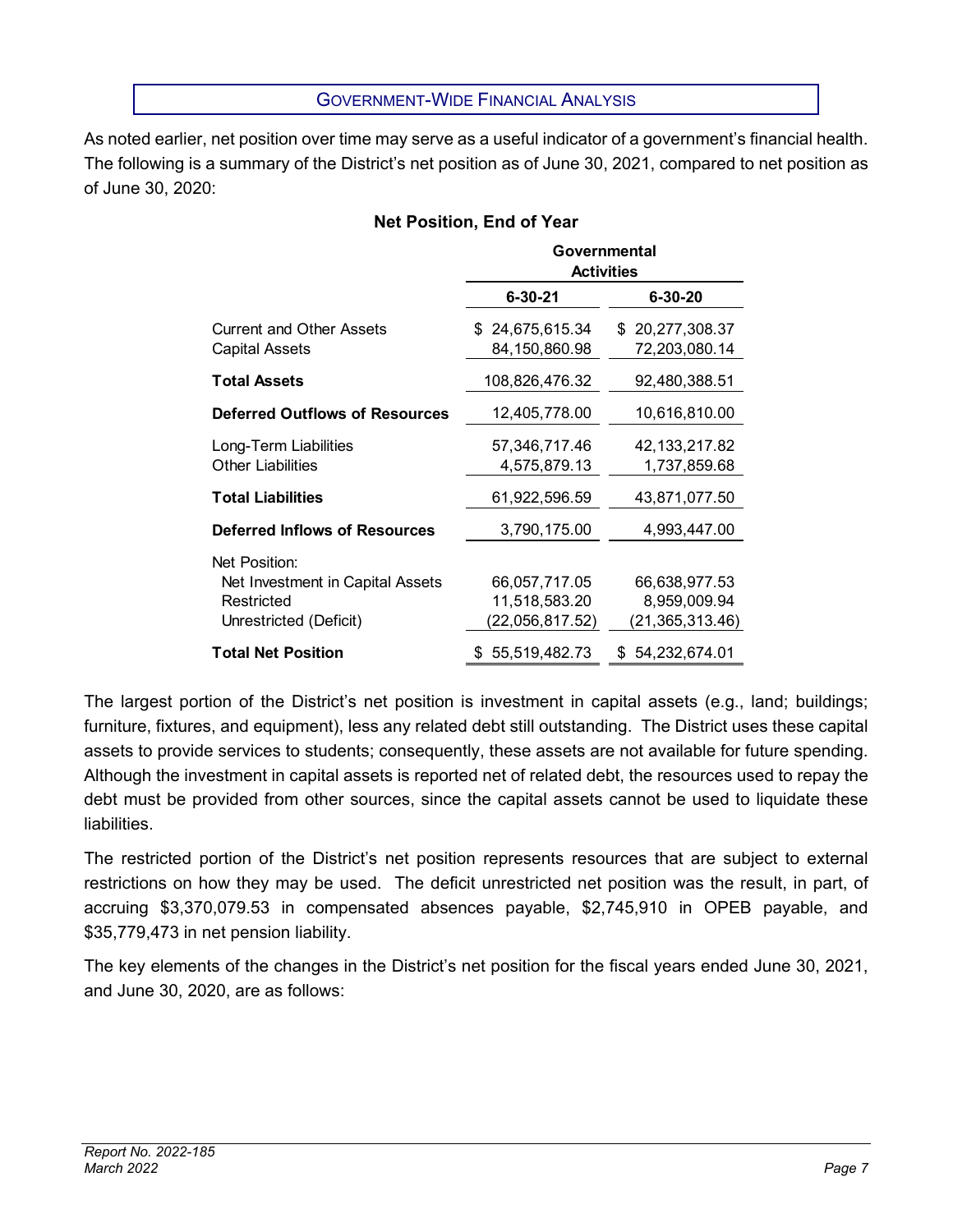### **Operating Results for the Fiscal Year Ended**

|                                                 | Governmental        |                     |  |  |
|-------------------------------------------------|---------------------|---------------------|--|--|
|                                                 | <b>Activities</b>   |                     |  |  |
|                                                 | $6 - 30 - 21$       | 6-30-20             |  |  |
|                                                 |                     |                     |  |  |
| Program Revenues:                               | \$                  | \$<br>103,784.14    |  |  |
| <b>Charges for Services</b>                     | 58,347.49           |                     |  |  |
| <b>Operating Grants and Contributions</b>       | 3,865,294.17        | 4,674,210.25        |  |  |
| <b>Capital Grants and Contributions</b>         | 1,965,138.76        | 218,784.61          |  |  |
| <b>General Revenues:</b>                        |                     |                     |  |  |
| Property Taxes, Levied for Operational Purposes | 10,159,612.70       | 9,777,143.43        |  |  |
| Property Taxes, Levied for Capital Projects     | 3,392,752.97        | 3, 172, 537. 47     |  |  |
| <b>Grants and Contributions Not Restricted</b>  |                     |                     |  |  |
| to Specific Programs                            | 40,032,774.27       | 39,284,456.97       |  |  |
| <b>Unrestricted Investment Earnings</b>         | 15,661.70           | 117,591.49          |  |  |
| Miscellaneous                                   | 2,339,803.90        | 1,700,962.32        |  |  |
| <b>Total Revenues</b>                           | 61,829,385.96       | 59,049,470.68       |  |  |
| Functions/Program Expenses:                     |                     |                     |  |  |
| Instruction                                     | 28,149,613.65       | 28,471,199.54       |  |  |
| <b>Student Support Services</b>                 | 3,046,728.87        | 3,651,784.43        |  |  |
| <b>Instructional Media Services</b>             | 261,044.28          | 260,627.39          |  |  |
| Instruction and Curriculum Development Services | 1,354,733.50        | 1,045,093.51        |  |  |
| <b>Instructional Staff Training Services</b>    | 1,399,707.80        | 1,315,759.68        |  |  |
| Instruction-Related Technology                  | 446,699.03          | 393,741.09          |  |  |
| <b>Board</b>                                    | 504,733.42          | 443,288.44          |  |  |
| <b>General Administration</b>                   | 1,460,149.98        | 1,411,369.50        |  |  |
| <b>School Administration</b>                    | 3,927,338.90        | 3,761,158.84        |  |  |
| <b>Facilities Acquisition and Construction</b>  | 600,106.44          | 554, 147.20         |  |  |
| <b>Fiscal Services</b>                          | 570,098.85          | 524,877.92          |  |  |
| <b>Food Services</b>                            | 4,042,158.32        | 3,806,013.16        |  |  |
| <b>Central Services</b>                         | 703,563.10          | 684,791.35          |  |  |
| <b>Student Transportation Services</b>          | 3,565,973.95        | 3,453,138.01        |  |  |
| Operation of Plant                              | 4,814,112.61        | 3,842,585.42        |  |  |
| Maintenance of Plant                            | 1,037,571.47        | 1,039,038.87        |  |  |
| Administrative Technology Services              | 703,034.70          | 733,330.91          |  |  |
| <b>Community Services</b>                       | 1,159,295.19        | 30,000.00           |  |  |
| Unallocated Interest on Long-Term Debt          | 132,705.46          | 152,588.70          |  |  |
| <b>Unallocated Depreciation Expense</b>         | 3,348,530.72        | 3,408,209.78        |  |  |
|                                                 |                     |                     |  |  |
| <b>Total Functions/Program Expenses</b>         | 61,227,900.24       | 58,982,743.74       |  |  |
| <b>Change in Net Position</b>                   | 601,485.72          | 66,726.94           |  |  |
| Net Position - Beginning                        | 54,232,674.01       | 54, 165, 947.07     |  |  |
| Adjustment to Beginning Net Position (1)        | 685,323.00          |                     |  |  |
| Net Position - Beginning, as Restated           | 54,917,997.01       | 54, 165, 947.07     |  |  |
| <b>Net Position - Ending</b>                    | 55,519,482.73<br>S. | \$<br>54,232,674.01 |  |  |
|                                                 |                     |                     |  |  |

(1) In the 2020-21 fiscal year, the adjustment to beginning net position is due to the District implementing GASB Statement No. 84 and reporting the school internal funds as part of governmental activities.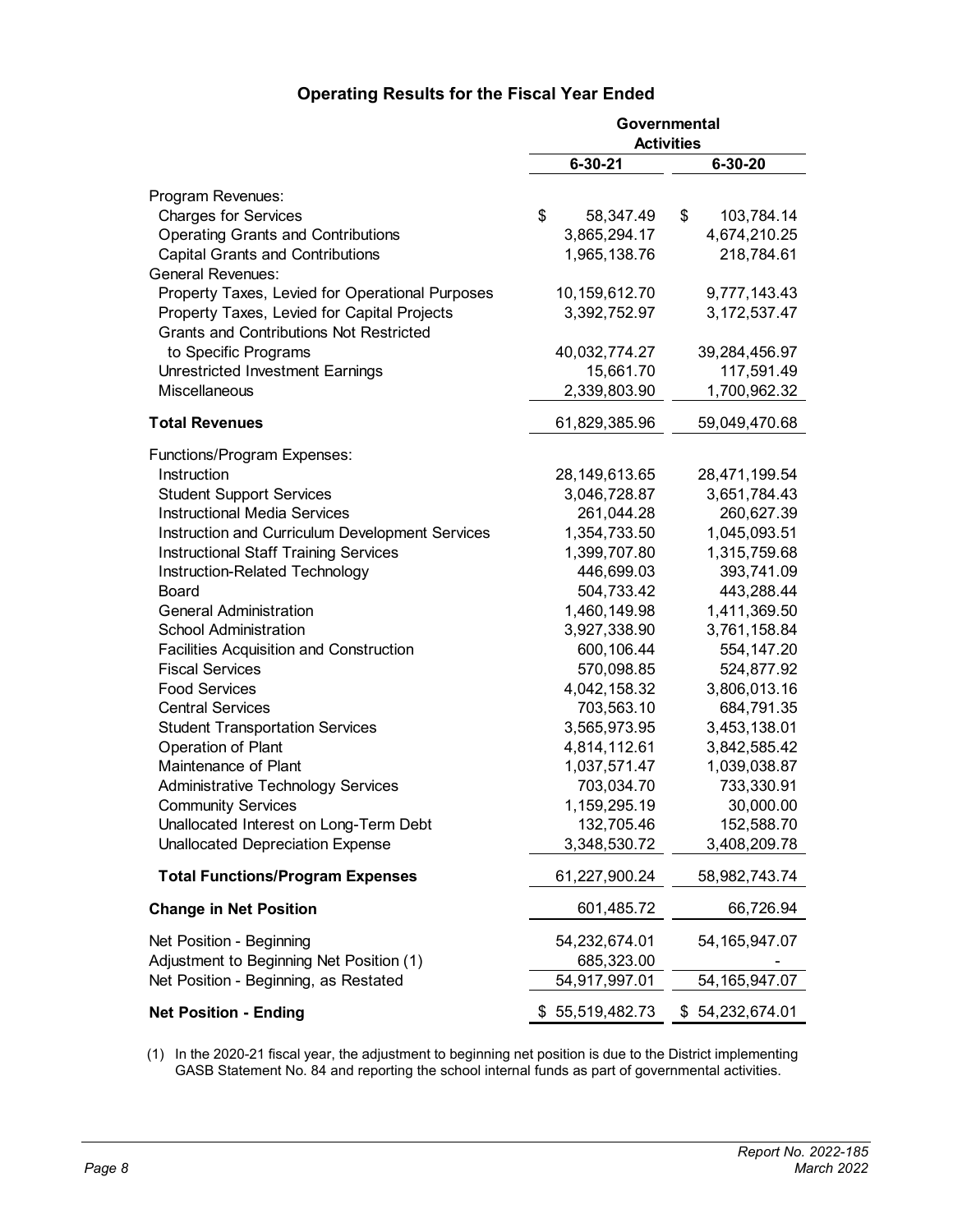The largest revenue source is the State of Florida (58.2 percent). Revenues from State sources for current operations are primarily received through the Florida Education Finance Program (FEFP) funding formula. The FEFP funding formula utilizes student enrollment data and is designed to maintain equity in funding across all Florida school districts, taking into consideration the District's funding ability based on the local property tax base.

Operating grants and contributions decreased by \$808,916.08, or 17.3 percent, primarily due to the decrease in the Summer Food Service Program revenue.

Capital grants and contributions revenue increased by \$1,746,354.15 primarily due to the first year's allocation from the Public Education Capital Outlay (PECO) Special Facility Construction Account for the construction of the new Chiefland Middle High School.

Property taxes, levied for operational purposes and capital projects increased by \$602,684.77, or 4.7 percent, mainly due to an increase in taxable property values.

Community services expenses increased by \$1,129,295.19 primarily due to the implementation of GASB Statement No. 84, *Fiduciary Activities*, whereby school internal accounts are accounted for in a nonmajor special revenue fund versus an agency fund in the prior year.

FINANCIAL ANALYSIS OF THE DISTRICT'S FUNDS

### **Governmental Funds**

The focus of the District's governmental funds is to provide information on near-term inflows, outflows, and balances of spendable resources. Such information is useful in assessing the District's financing requirements. Specifically, unassigned fund balance may serve as a useful measure of a government's net resources available for discretionary use as it represents the portion of fund balance that has not been limited to a particular purpose by an external party, the District, or a group or individual delegated authority by the Board to assign resources for particular purposes.

The District receives funding from local, State, and Federal sources. Revenue from local sources is primarily generated by ad valorem property taxes. Revenues from State sources for current operations are primarily received through the FEFP funding formula. Federal awards are received for the enhancement of various educational programs, including Title I, National School Lunch, Federal Education Stabilization, and others. Funding for current education operations received from local, State, and Federal sources totaled \$61,793,420.44. Local revenue collections totaled \$15,964,114.71 (25.8 percent), State revenues amounted to \$35,992,662.12 (58.3 percent), and Federal revenues totaled \$9,836,643.61 (15.9 percent).

In addition to a \$685,323 adjustment to beginning fund balance attributable to GASB Statement No. 84, the total fund balances of governmental funds increased by \$876,956.13 during the fiscal year to \$17,738,604.81 at June 30, 2021. Of the total fund balance, \$6,430,156.27, or 36.2 percent, is unassigned fund balance, which is available for spending at the District's discretion; \$69,387.97 is nonspendable, \$8,731,443.07 is restricted; and \$2,507,617.50 is assigned.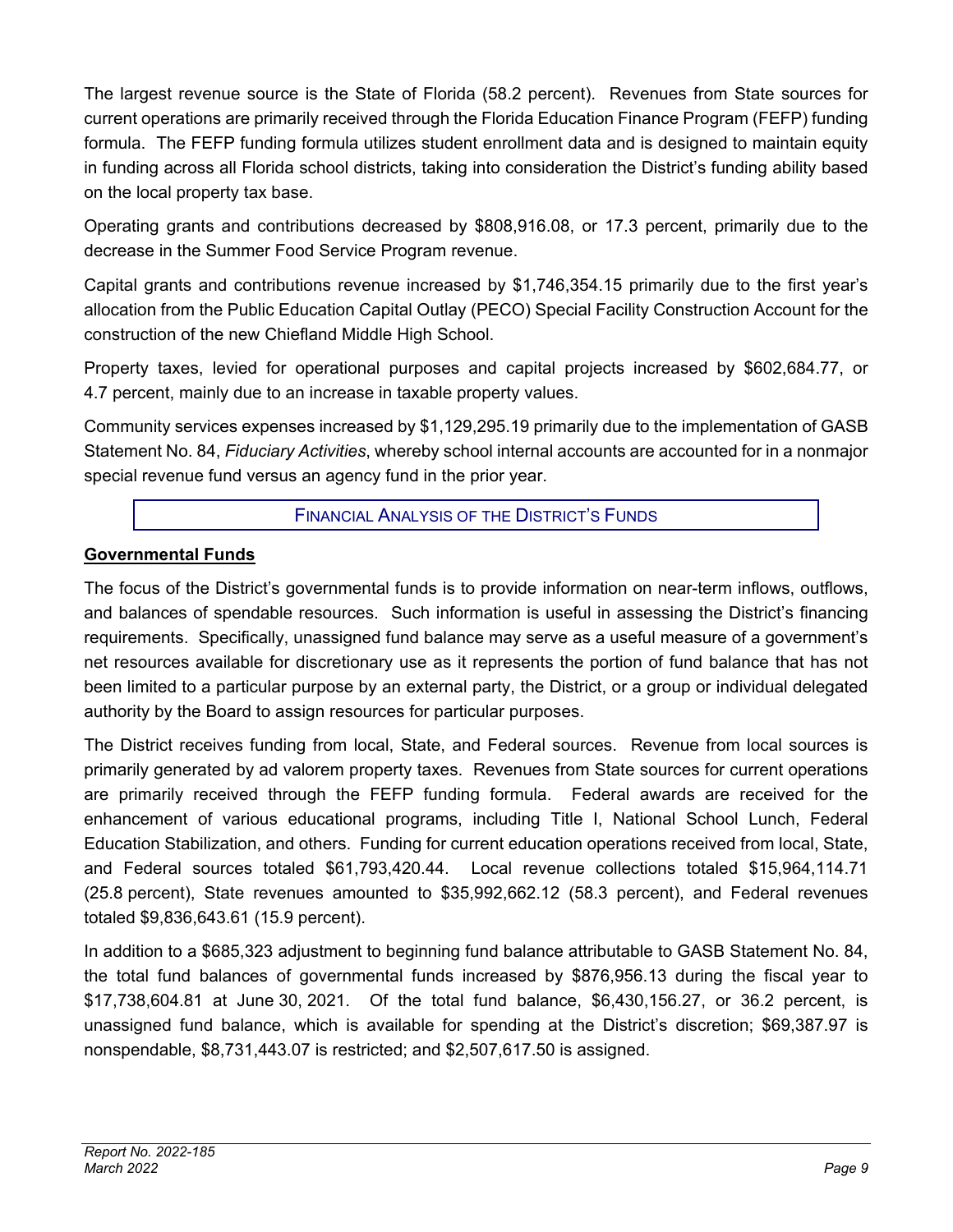### **Major Governmental Funds**

The General Fund is the District's chief operating fund. At the end of the current fiscal year, unassigned fund balance is \$6,430,156.27, while the total fund balance is \$9,334,824.92. As a measure of the General Fund's liquidity, it may be useful to compare the total assigned and unassigned fund balances to General Fund total revenues. The total assigned and unassigned fund balance is 19.5 percent of the total General Fund revenues, while total fund balance represents 20.9 percent of total General Fund revenues. Total fund balance increased by \$1,878,595.74, or 25.2 percent, during the fiscal year primarily due to an increase in FEFP funding and local property taxes and a decrease in expenditures due to the assignment of costs to the Federal Education Stabilization Fund.

The Special Revenue – Food Service Fund has total revenues and expenditures of \$3,928,290.85 and \$4,142,271.56, respectively, and ended the fiscal year with a fund balance of \$1,920,349.60.

The Special Revenue – Federal Education Stabilization Fund has total revenues of \$1,501,089.52, expenditures of \$1,101,089.52, and transfers out of \$400,000. The funding was mainly used to mitigate the impact of COVID-19. Because grant revenues are not recognized until expenditures are incurred, this fund generally does not accumulate a fund balance.

The Capital Projects – Public Education Capital Outlay Fund reported revenues and other financing sources and expenditures and other financing uses of \$14,848,622.55 and \$14,858,955.32, respectively, and ended the fiscal year with a fund balance of \$76,118.70 which is restricted for the construction of the new Chiefland Middle High School.

The Capital Projects – Other Fund reported revenues and expenditures and other financing uses of \$440,269.55 and \$658,203.11, respectively, and ended the fiscal year with a fund balance of \$3,894,462.16. Impact fees totaled \$236,389.64.

### **Proprietary Funds**

Unrestricted net position of the Internal Service Fund totaled \$2,285,268.24 at June 30, 2021. Operating expenses totaled \$6,903,733.73, primarily comprised of insurance claims and purchased services for the District's self-insurance program. Net position decreased by \$35,893.08.

### GENERAL FUND BUDGETARY HIGHLIGHTS

The District's budget is prepared according to Florida law and is reported on the modified accrual basis of accounting. The most significant budgeted fund is the General Fund.

During the course of fiscal year 2020-21, the District amended its General Fund budget as needed. The District uses school-based budgeting for non-personnel, non-energy, and non-fixed cost items. Schools are allocated budgets based on student enrollment.

Differences between the final budgeted revenues and final budgeted expenditures as compared to the original budget were insignificant. Similarly, the revenues actually collected and the expenditures actually incurred were not significantly different from the original and final budgets. None of these differences are expected to have a significant effect on future services or liquidity.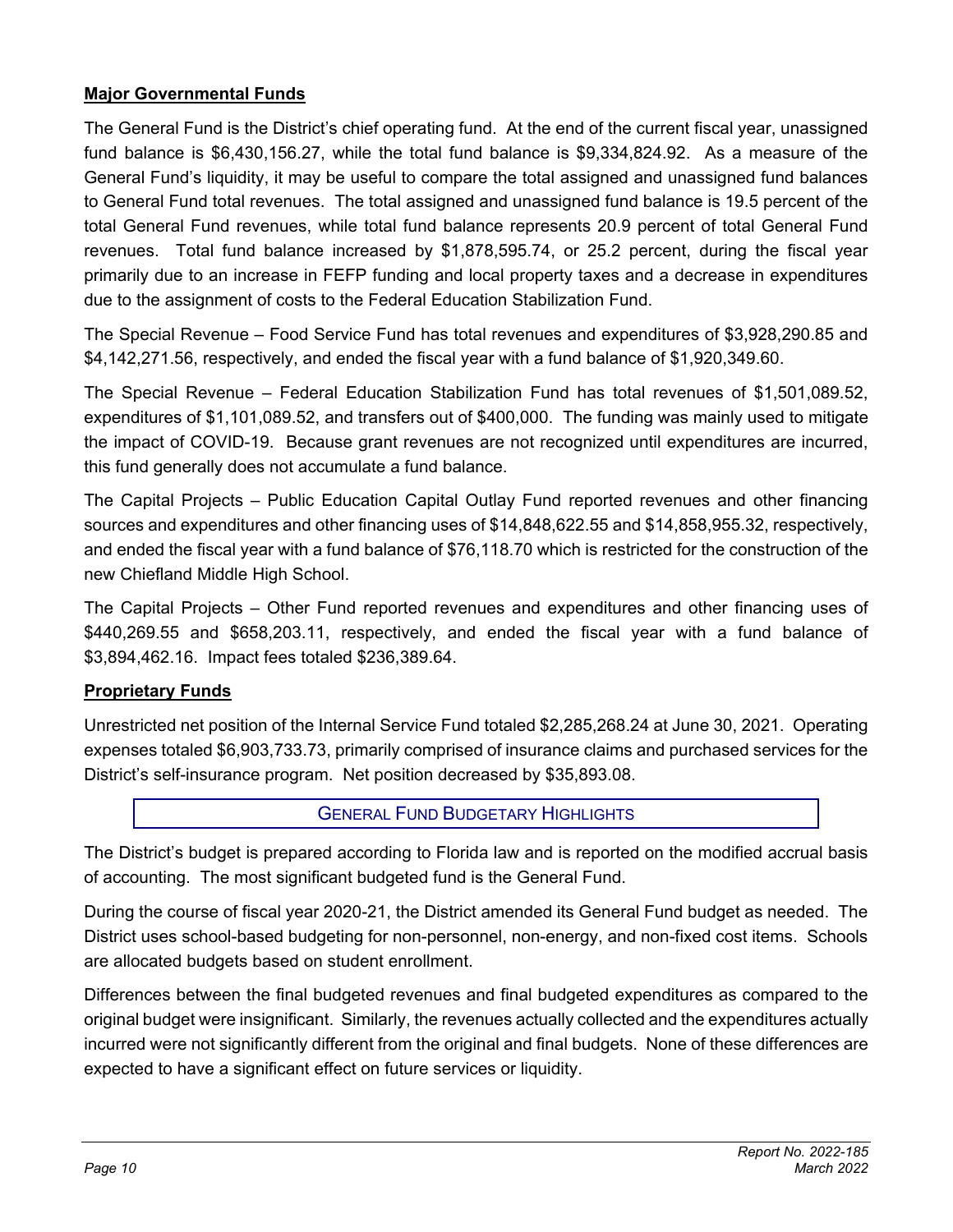### CAPITAL ASSETS AND LONG-TERM DEBT

### **Capital Assets**

The District's investment in capital assets for its governmental activities of June 30, 2021, is \$84,150,860.98 (net of accumulated depreciation). This investment in capital assets includes land; construction in progress; improvements other than buildings; buildings and fixed equipment; furniture, fixtures, and equipment; motor vehicles; and computer software. The total increase in capital assets (net of accumulated depreciation) for the current fiscal year was \$11,947,780.84, or 16.5 percent from the prior fiscal year mainly due to the construction of the new Chiefland Middle High School.

Additional information on the District's capital assets can be found in Notes I.F.4. and III.C. to the financial statements.

### **Long-Term Debt**

At June 30, 2021, the District had total long-term debt outstanding of \$15,451,254.93, composed of \$1,683,389.12 in bonds payable, \$3,132,461.81 in certificates of participation payable, and \$10,635,404 in special PECO advance payable.

Additional information on the District's long-term debt can be found in Note III.H. to the financial statements.

### OTHER MATTERS OF SIGNIFICANCE

The primary source of revenue from the State for the District is based on the number of full-time equivalent students (FTE). A student count is taken twice a year, October and February. Outlined below is a 5-year history of our FTE information:

|      |         |         | <b>Fiscal Year</b> |         |         |
|------|---------|---------|--------------------|---------|---------|
|      | 2016-17 | 2017-18 | 2018-19            | 2019-20 | 2020-21 |
| FTE. | 5.436   | 5.501   | 5.391              | 5.430   | 5.396   |

The District operated 9 schools during the 2020-21 school year, including 4 elementary schools, 3 middle-high schools, 1 K-8 school, and 1 K-12 school. In addition, it sponsored 2 charter schools, Whispering Winds Charter School Project, Inc. and Nature Coast Middle School, Inc.

The District is rural and has unique issues concerning the operations of 9 school sites. The Board will continue to be vigilant in monitoring its resources to meet the demands of our public education system.

### REQUESTS FOR INFORMATION

This report is designed to provide a general overview of the District's finances for all those with an interest in the District's finances. Questions concerning information provided in the MD&A or other required supplementary information, and financial statements and notes thereto, or requests for additional financial information should be addressed to the School Board of Levy County, Director of Finance, 480 Marshburn Drive, Bronson, Florida 32621.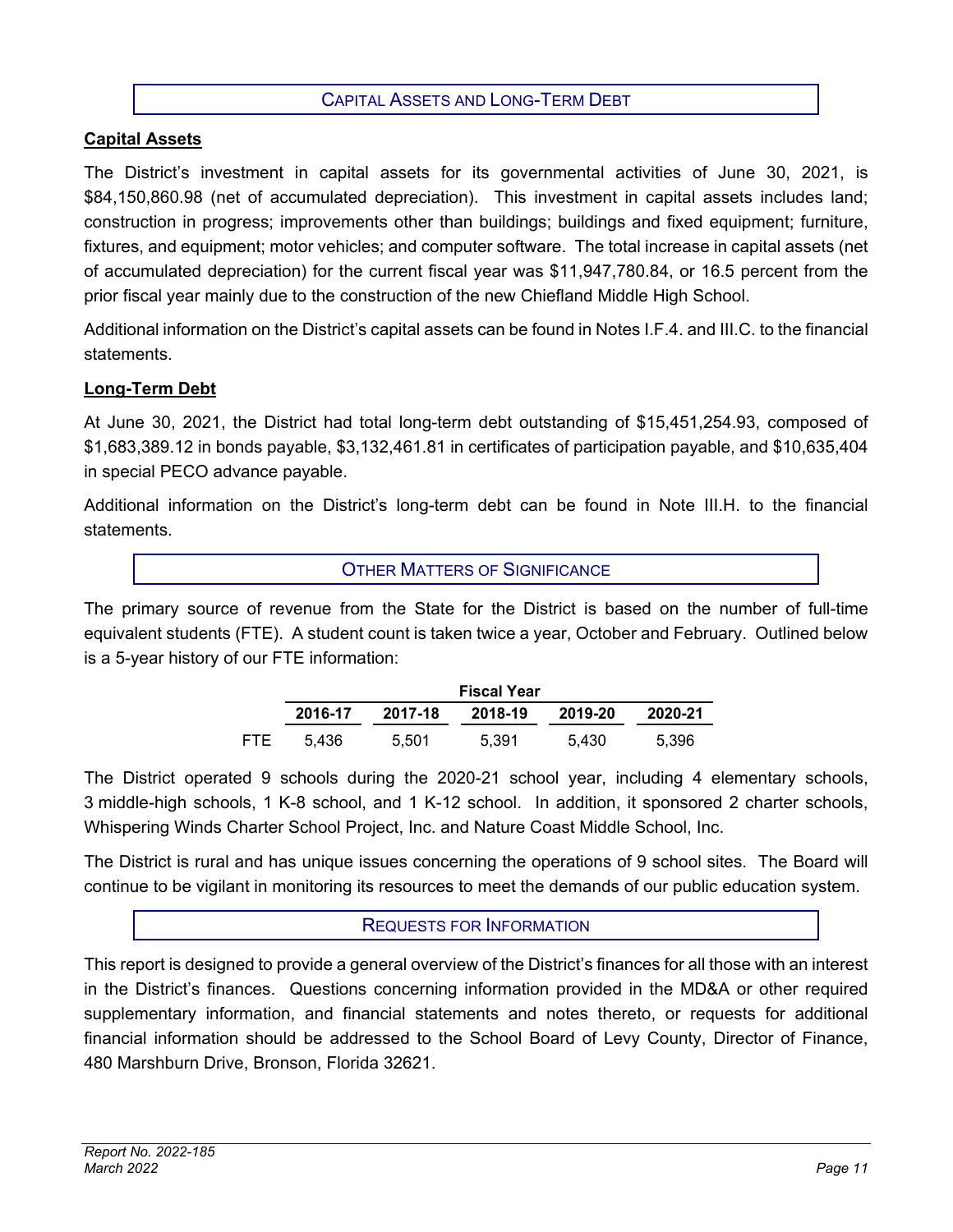THIS PAGE INTENTIONALLY LEFT BLANK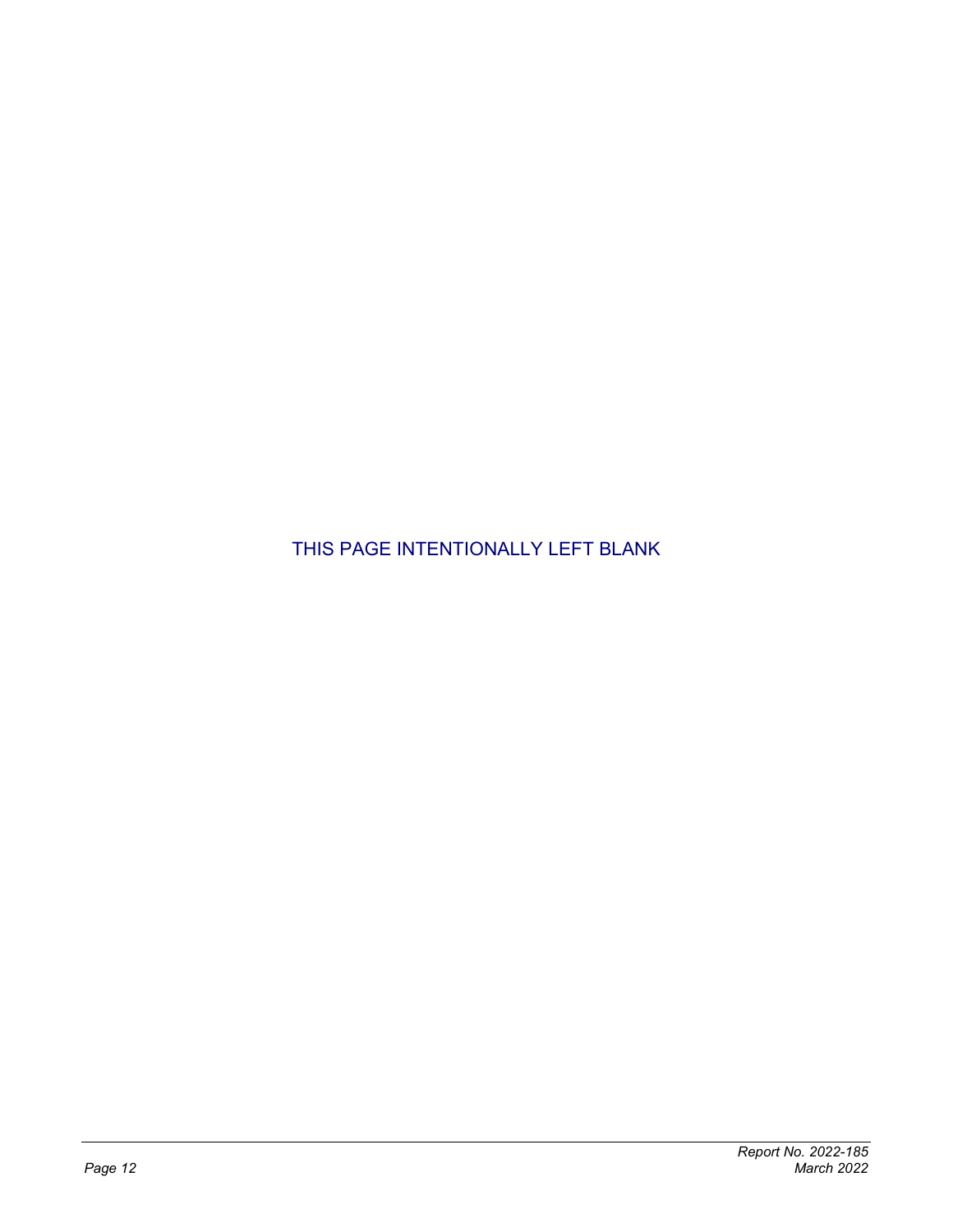# <span id="page-18-0"></span>*BASIC FINANCIAL STATEMENTS*

### **Levy County District School Board Statement of Net Position June 30, 2021**

| Government<br>Governmental<br>Component<br><b>Units</b><br><b>Activities</b><br><b>ASSETS</b><br>\$<br>Cash and Cash Equivalents<br>23,585,175.88<br>\$<br>512,523.00<br>Cash with Fiscal Agent<br>439, 137.42<br><b>Accounts Receivable</b><br>28,890.00<br>Due from Other Agencies<br>581,914.07<br>Deposits Receivable<br>1,075.00<br><b>Prepaid Items</b><br>26,718.00<br>Inventories<br>69,387.97<br>Capital Assets:<br>Nondepreciable Capital Assets<br>17,440,022.35<br>134,505.00<br>Depreciable Capital Assets, Net<br>66,710,838.63<br>733,182.00<br><b>TOTAL ASSETS</b><br>108,826,476.32<br>1,436,893.00<br>DEFERRED OUTFLOWS OF RESOURCES<br>11,624,074.00<br>705,237.00<br>Pensions<br>OPEB<br>781,704.00<br>705,237.00<br>TOTAL DEFERRED OUTFLOWS OF RESOURCES<br>12,405,778.00<br><b>LIABILITIES</b><br><b>Accrued Salaries and Benefits</b><br>118,546.84<br>37,616.00<br>Payroll Deductions and Withholdings<br>188.51<br>Accounts Payable<br>742,327.43<br>11,114.00<br><b>Construction Contracts Payable</b><br>1,806,129.00<br>Construction Contracts Payable - Retained Percentage<br>835,760.00<br>Due to Other Agencies<br>481.21<br>Matured Bonds Payable<br>376,332.19<br>Matured Interest Payable<br>62,805.23<br>Unearned Revenue<br>1,308.72<br>Estimated Liability for Self-Insurance Program<br>632,000.00<br>Long-Term Liabilities:<br>Portion Due Within 1 Year<br>60,840.00<br>2,058,869.07<br>Portion Due After 1 Year<br>55,287,848.39<br>1,691,432.00<br><b>TOTAL LIABILITIES</b><br>61,922,596.59<br>1,801,002.00<br>DEFERRED INFLOWS OF RESOURCES<br>Pensions<br>2,846,839.00<br>27,072.00<br>OPEB<br>943,336.00<br>TOTAL DEFERRED INFLOWS OF RESOURCES<br>27,072.00<br>3,790,175.00<br><b>NET POSITION</b><br>Net Investment in Capital Assets<br>66,057,717.05<br>346,265.00<br>Restricted for:<br><b>State Required Carryover Programs</b><br>457,648.92<br><b>Student Groups</b><br>634,219.66<br>8,365,559.59<br><b>Capital Projects</b><br><b>Food Service</b><br>1,920,349.60<br><b>Other Purposes</b><br>140,805.43<br>53,770.00<br>Unrestricted<br>(22,056,817.52)<br>(85,979.00) |                           | Primary |               |    |            |
|-----------------------------------------------------------------------------------------------------------------------------------------------------------------------------------------------------------------------------------------------------------------------------------------------------------------------------------------------------------------------------------------------------------------------------------------------------------------------------------------------------------------------------------------------------------------------------------------------------------------------------------------------------------------------------------------------------------------------------------------------------------------------------------------------------------------------------------------------------------------------------------------------------------------------------------------------------------------------------------------------------------------------------------------------------------------------------------------------------------------------------------------------------------------------------------------------------------------------------------------------------------------------------------------------------------------------------------------------------------------------------------------------------------------------------------------------------------------------------------------------------------------------------------------------------------------------------------------------------------------------------------------------------------------------------------------------------------------------------------------------------------------------------------------------------------------------------------------------------------------------------------------------------------------------------------------------------------------------------------------------------------------------------------------------------------------------------------------------------------------------------------|---------------------------|---------|---------------|----|------------|
|                                                                                                                                                                                                                                                                                                                                                                                                                                                                                                                                                                                                                                                                                                                                                                                                                                                                                                                                                                                                                                                                                                                                                                                                                                                                                                                                                                                                                                                                                                                                                                                                                                                                                                                                                                                                                                                                                                                                                                                                                                                                                                                                   |                           |         |               |    |            |
|                                                                                                                                                                                                                                                                                                                                                                                                                                                                                                                                                                                                                                                                                                                                                                                                                                                                                                                                                                                                                                                                                                                                                                                                                                                                                                                                                                                                                                                                                                                                                                                                                                                                                                                                                                                                                                                                                                                                                                                                                                                                                                                                   |                           |         |               |    |            |
|                                                                                                                                                                                                                                                                                                                                                                                                                                                                                                                                                                                                                                                                                                                                                                                                                                                                                                                                                                                                                                                                                                                                                                                                                                                                                                                                                                                                                                                                                                                                                                                                                                                                                                                                                                                                                                                                                                                                                                                                                                                                                                                                   |                           |         |               |    |            |
|                                                                                                                                                                                                                                                                                                                                                                                                                                                                                                                                                                                                                                                                                                                                                                                                                                                                                                                                                                                                                                                                                                                                                                                                                                                                                                                                                                                                                                                                                                                                                                                                                                                                                                                                                                                                                                                                                                                                                                                                                                                                                                                                   |                           |         |               |    |            |
|                                                                                                                                                                                                                                                                                                                                                                                                                                                                                                                                                                                                                                                                                                                                                                                                                                                                                                                                                                                                                                                                                                                                                                                                                                                                                                                                                                                                                                                                                                                                                                                                                                                                                                                                                                                                                                                                                                                                                                                                                                                                                                                                   |                           |         |               |    |            |
|                                                                                                                                                                                                                                                                                                                                                                                                                                                                                                                                                                                                                                                                                                                                                                                                                                                                                                                                                                                                                                                                                                                                                                                                                                                                                                                                                                                                                                                                                                                                                                                                                                                                                                                                                                                                                                                                                                                                                                                                                                                                                                                                   |                           |         |               |    |            |
|                                                                                                                                                                                                                                                                                                                                                                                                                                                                                                                                                                                                                                                                                                                                                                                                                                                                                                                                                                                                                                                                                                                                                                                                                                                                                                                                                                                                                                                                                                                                                                                                                                                                                                                                                                                                                                                                                                                                                                                                                                                                                                                                   |                           |         |               |    |            |
|                                                                                                                                                                                                                                                                                                                                                                                                                                                                                                                                                                                                                                                                                                                                                                                                                                                                                                                                                                                                                                                                                                                                                                                                                                                                                                                                                                                                                                                                                                                                                                                                                                                                                                                                                                                                                                                                                                                                                                                                                                                                                                                                   |                           |         |               |    |            |
|                                                                                                                                                                                                                                                                                                                                                                                                                                                                                                                                                                                                                                                                                                                                                                                                                                                                                                                                                                                                                                                                                                                                                                                                                                                                                                                                                                                                                                                                                                                                                                                                                                                                                                                                                                                                                                                                                                                                                                                                                                                                                                                                   |                           |         |               |    |            |
|                                                                                                                                                                                                                                                                                                                                                                                                                                                                                                                                                                                                                                                                                                                                                                                                                                                                                                                                                                                                                                                                                                                                                                                                                                                                                                                                                                                                                                                                                                                                                                                                                                                                                                                                                                                                                                                                                                                                                                                                                                                                                                                                   |                           |         |               |    |            |
|                                                                                                                                                                                                                                                                                                                                                                                                                                                                                                                                                                                                                                                                                                                                                                                                                                                                                                                                                                                                                                                                                                                                                                                                                                                                                                                                                                                                                                                                                                                                                                                                                                                                                                                                                                                                                                                                                                                                                                                                                                                                                                                                   |                           |         |               |    |            |
|                                                                                                                                                                                                                                                                                                                                                                                                                                                                                                                                                                                                                                                                                                                                                                                                                                                                                                                                                                                                                                                                                                                                                                                                                                                                                                                                                                                                                                                                                                                                                                                                                                                                                                                                                                                                                                                                                                                                                                                                                                                                                                                                   |                           |         |               |    |            |
|                                                                                                                                                                                                                                                                                                                                                                                                                                                                                                                                                                                                                                                                                                                                                                                                                                                                                                                                                                                                                                                                                                                                                                                                                                                                                                                                                                                                                                                                                                                                                                                                                                                                                                                                                                                                                                                                                                                                                                                                                                                                                                                                   |                           |         |               |    |            |
|                                                                                                                                                                                                                                                                                                                                                                                                                                                                                                                                                                                                                                                                                                                                                                                                                                                                                                                                                                                                                                                                                                                                                                                                                                                                                                                                                                                                                                                                                                                                                                                                                                                                                                                                                                                                                                                                                                                                                                                                                                                                                                                                   |                           |         |               |    |            |
|                                                                                                                                                                                                                                                                                                                                                                                                                                                                                                                                                                                                                                                                                                                                                                                                                                                                                                                                                                                                                                                                                                                                                                                                                                                                                                                                                                                                                                                                                                                                                                                                                                                                                                                                                                                                                                                                                                                                                                                                                                                                                                                                   |                           |         |               |    |            |
|                                                                                                                                                                                                                                                                                                                                                                                                                                                                                                                                                                                                                                                                                                                                                                                                                                                                                                                                                                                                                                                                                                                                                                                                                                                                                                                                                                                                                                                                                                                                                                                                                                                                                                                                                                                                                                                                                                                                                                                                                                                                                                                                   |                           |         |               |    |            |
|                                                                                                                                                                                                                                                                                                                                                                                                                                                                                                                                                                                                                                                                                                                                                                                                                                                                                                                                                                                                                                                                                                                                                                                                                                                                                                                                                                                                                                                                                                                                                                                                                                                                                                                                                                                                                                                                                                                                                                                                                                                                                                                                   |                           |         |               |    |            |
|                                                                                                                                                                                                                                                                                                                                                                                                                                                                                                                                                                                                                                                                                                                                                                                                                                                                                                                                                                                                                                                                                                                                                                                                                                                                                                                                                                                                                                                                                                                                                                                                                                                                                                                                                                                                                                                                                                                                                                                                                                                                                                                                   |                           |         |               |    |            |
|                                                                                                                                                                                                                                                                                                                                                                                                                                                                                                                                                                                                                                                                                                                                                                                                                                                                                                                                                                                                                                                                                                                                                                                                                                                                                                                                                                                                                                                                                                                                                                                                                                                                                                                                                                                                                                                                                                                                                                                                                                                                                                                                   |                           |         |               |    |            |
|                                                                                                                                                                                                                                                                                                                                                                                                                                                                                                                                                                                                                                                                                                                                                                                                                                                                                                                                                                                                                                                                                                                                                                                                                                                                                                                                                                                                                                                                                                                                                                                                                                                                                                                                                                                                                                                                                                                                                                                                                                                                                                                                   |                           |         |               |    |            |
|                                                                                                                                                                                                                                                                                                                                                                                                                                                                                                                                                                                                                                                                                                                                                                                                                                                                                                                                                                                                                                                                                                                                                                                                                                                                                                                                                                                                                                                                                                                                                                                                                                                                                                                                                                                                                                                                                                                                                                                                                                                                                                                                   |                           |         |               |    |            |
|                                                                                                                                                                                                                                                                                                                                                                                                                                                                                                                                                                                                                                                                                                                                                                                                                                                                                                                                                                                                                                                                                                                                                                                                                                                                                                                                                                                                                                                                                                                                                                                                                                                                                                                                                                                                                                                                                                                                                                                                                                                                                                                                   |                           |         |               |    |            |
|                                                                                                                                                                                                                                                                                                                                                                                                                                                                                                                                                                                                                                                                                                                                                                                                                                                                                                                                                                                                                                                                                                                                                                                                                                                                                                                                                                                                                                                                                                                                                                                                                                                                                                                                                                                                                                                                                                                                                                                                                                                                                                                                   |                           |         |               |    |            |
|                                                                                                                                                                                                                                                                                                                                                                                                                                                                                                                                                                                                                                                                                                                                                                                                                                                                                                                                                                                                                                                                                                                                                                                                                                                                                                                                                                                                                                                                                                                                                                                                                                                                                                                                                                                                                                                                                                                                                                                                                                                                                                                                   |                           |         |               |    |            |
|                                                                                                                                                                                                                                                                                                                                                                                                                                                                                                                                                                                                                                                                                                                                                                                                                                                                                                                                                                                                                                                                                                                                                                                                                                                                                                                                                                                                                                                                                                                                                                                                                                                                                                                                                                                                                                                                                                                                                                                                                                                                                                                                   |                           |         |               |    |            |
|                                                                                                                                                                                                                                                                                                                                                                                                                                                                                                                                                                                                                                                                                                                                                                                                                                                                                                                                                                                                                                                                                                                                                                                                                                                                                                                                                                                                                                                                                                                                                                                                                                                                                                                                                                                                                                                                                                                                                                                                                                                                                                                                   |                           |         |               |    |            |
|                                                                                                                                                                                                                                                                                                                                                                                                                                                                                                                                                                                                                                                                                                                                                                                                                                                                                                                                                                                                                                                                                                                                                                                                                                                                                                                                                                                                                                                                                                                                                                                                                                                                                                                                                                                                                                                                                                                                                                                                                                                                                                                                   |                           |         |               |    |            |
|                                                                                                                                                                                                                                                                                                                                                                                                                                                                                                                                                                                                                                                                                                                                                                                                                                                                                                                                                                                                                                                                                                                                                                                                                                                                                                                                                                                                                                                                                                                                                                                                                                                                                                                                                                                                                                                                                                                                                                                                                                                                                                                                   |                           |         |               |    |            |
|                                                                                                                                                                                                                                                                                                                                                                                                                                                                                                                                                                                                                                                                                                                                                                                                                                                                                                                                                                                                                                                                                                                                                                                                                                                                                                                                                                                                                                                                                                                                                                                                                                                                                                                                                                                                                                                                                                                                                                                                                                                                                                                                   |                           |         |               |    |            |
|                                                                                                                                                                                                                                                                                                                                                                                                                                                                                                                                                                                                                                                                                                                                                                                                                                                                                                                                                                                                                                                                                                                                                                                                                                                                                                                                                                                                                                                                                                                                                                                                                                                                                                                                                                                                                                                                                                                                                                                                                                                                                                                                   |                           |         |               |    |            |
|                                                                                                                                                                                                                                                                                                                                                                                                                                                                                                                                                                                                                                                                                                                                                                                                                                                                                                                                                                                                                                                                                                                                                                                                                                                                                                                                                                                                                                                                                                                                                                                                                                                                                                                                                                                                                                                                                                                                                                                                                                                                                                                                   |                           |         |               |    |            |
|                                                                                                                                                                                                                                                                                                                                                                                                                                                                                                                                                                                                                                                                                                                                                                                                                                                                                                                                                                                                                                                                                                                                                                                                                                                                                                                                                                                                                                                                                                                                                                                                                                                                                                                                                                                                                                                                                                                                                                                                                                                                                                                                   |                           |         |               |    |            |
|                                                                                                                                                                                                                                                                                                                                                                                                                                                                                                                                                                                                                                                                                                                                                                                                                                                                                                                                                                                                                                                                                                                                                                                                                                                                                                                                                                                                                                                                                                                                                                                                                                                                                                                                                                                                                                                                                                                                                                                                                                                                                                                                   |                           |         |               |    |            |
|                                                                                                                                                                                                                                                                                                                                                                                                                                                                                                                                                                                                                                                                                                                                                                                                                                                                                                                                                                                                                                                                                                                                                                                                                                                                                                                                                                                                                                                                                                                                                                                                                                                                                                                                                                                                                                                                                                                                                                                                                                                                                                                                   |                           |         |               |    |            |
|                                                                                                                                                                                                                                                                                                                                                                                                                                                                                                                                                                                                                                                                                                                                                                                                                                                                                                                                                                                                                                                                                                                                                                                                                                                                                                                                                                                                                                                                                                                                                                                                                                                                                                                                                                                                                                                                                                                                                                                                                                                                                                                                   |                           |         |               |    |            |
|                                                                                                                                                                                                                                                                                                                                                                                                                                                                                                                                                                                                                                                                                                                                                                                                                                                                                                                                                                                                                                                                                                                                                                                                                                                                                                                                                                                                                                                                                                                                                                                                                                                                                                                                                                                                                                                                                                                                                                                                                                                                                                                                   |                           |         |               |    |            |
|                                                                                                                                                                                                                                                                                                                                                                                                                                                                                                                                                                                                                                                                                                                                                                                                                                                                                                                                                                                                                                                                                                                                                                                                                                                                                                                                                                                                                                                                                                                                                                                                                                                                                                                                                                                                                                                                                                                                                                                                                                                                                                                                   |                           |         |               |    |            |
|                                                                                                                                                                                                                                                                                                                                                                                                                                                                                                                                                                                                                                                                                                                                                                                                                                                                                                                                                                                                                                                                                                                                                                                                                                                                                                                                                                                                                                                                                                                                                                                                                                                                                                                                                                                                                                                                                                                                                                                                                                                                                                                                   |                           |         |               |    |            |
|                                                                                                                                                                                                                                                                                                                                                                                                                                                                                                                                                                                                                                                                                                                                                                                                                                                                                                                                                                                                                                                                                                                                                                                                                                                                                                                                                                                                                                                                                                                                                                                                                                                                                                                                                                                                                                                                                                                                                                                                                                                                                                                                   |                           |         |               |    |            |
|                                                                                                                                                                                                                                                                                                                                                                                                                                                                                                                                                                                                                                                                                                                                                                                                                                                                                                                                                                                                                                                                                                                                                                                                                                                                                                                                                                                                                                                                                                                                                                                                                                                                                                                                                                                                                                                                                                                                                                                                                                                                                                                                   |                           |         |               |    |            |
|                                                                                                                                                                                                                                                                                                                                                                                                                                                                                                                                                                                                                                                                                                                                                                                                                                                                                                                                                                                                                                                                                                                                                                                                                                                                                                                                                                                                                                                                                                                                                                                                                                                                                                                                                                                                                                                                                                                                                                                                                                                                                                                                   |                           |         |               |    |            |
|                                                                                                                                                                                                                                                                                                                                                                                                                                                                                                                                                                                                                                                                                                                                                                                                                                                                                                                                                                                                                                                                                                                                                                                                                                                                                                                                                                                                                                                                                                                                                                                                                                                                                                                                                                                                                                                                                                                                                                                                                                                                                                                                   |                           |         |               |    |            |
|                                                                                                                                                                                                                                                                                                                                                                                                                                                                                                                                                                                                                                                                                                                                                                                                                                                                                                                                                                                                                                                                                                                                                                                                                                                                                                                                                                                                                                                                                                                                                                                                                                                                                                                                                                                                                                                                                                                                                                                                                                                                                                                                   |                           |         |               |    |            |
|                                                                                                                                                                                                                                                                                                                                                                                                                                                                                                                                                                                                                                                                                                                                                                                                                                                                                                                                                                                                                                                                                                                                                                                                                                                                                                                                                                                                                                                                                                                                                                                                                                                                                                                                                                                                                                                                                                                                                                                                                                                                                                                                   |                           |         |               |    |            |
|                                                                                                                                                                                                                                                                                                                                                                                                                                                                                                                                                                                                                                                                                                                                                                                                                                                                                                                                                                                                                                                                                                                                                                                                                                                                                                                                                                                                                                                                                                                                                                                                                                                                                                                                                                                                                                                                                                                                                                                                                                                                                                                                   |                           |         |               |    |            |
|                                                                                                                                                                                                                                                                                                                                                                                                                                                                                                                                                                                                                                                                                                                                                                                                                                                                                                                                                                                                                                                                                                                                                                                                                                                                                                                                                                                                                                                                                                                                                                                                                                                                                                                                                                                                                                                                                                                                                                                                                                                                                                                                   |                           |         |               |    |            |
|                                                                                                                                                                                                                                                                                                                                                                                                                                                                                                                                                                                                                                                                                                                                                                                                                                                                                                                                                                                                                                                                                                                                                                                                                                                                                                                                                                                                                                                                                                                                                                                                                                                                                                                                                                                                                                                                                                                                                                                                                                                                                                                                   | <b>TOTAL NET POSITION</b> | \$      | 55,519,482.73 | \$ | 314,056.00 |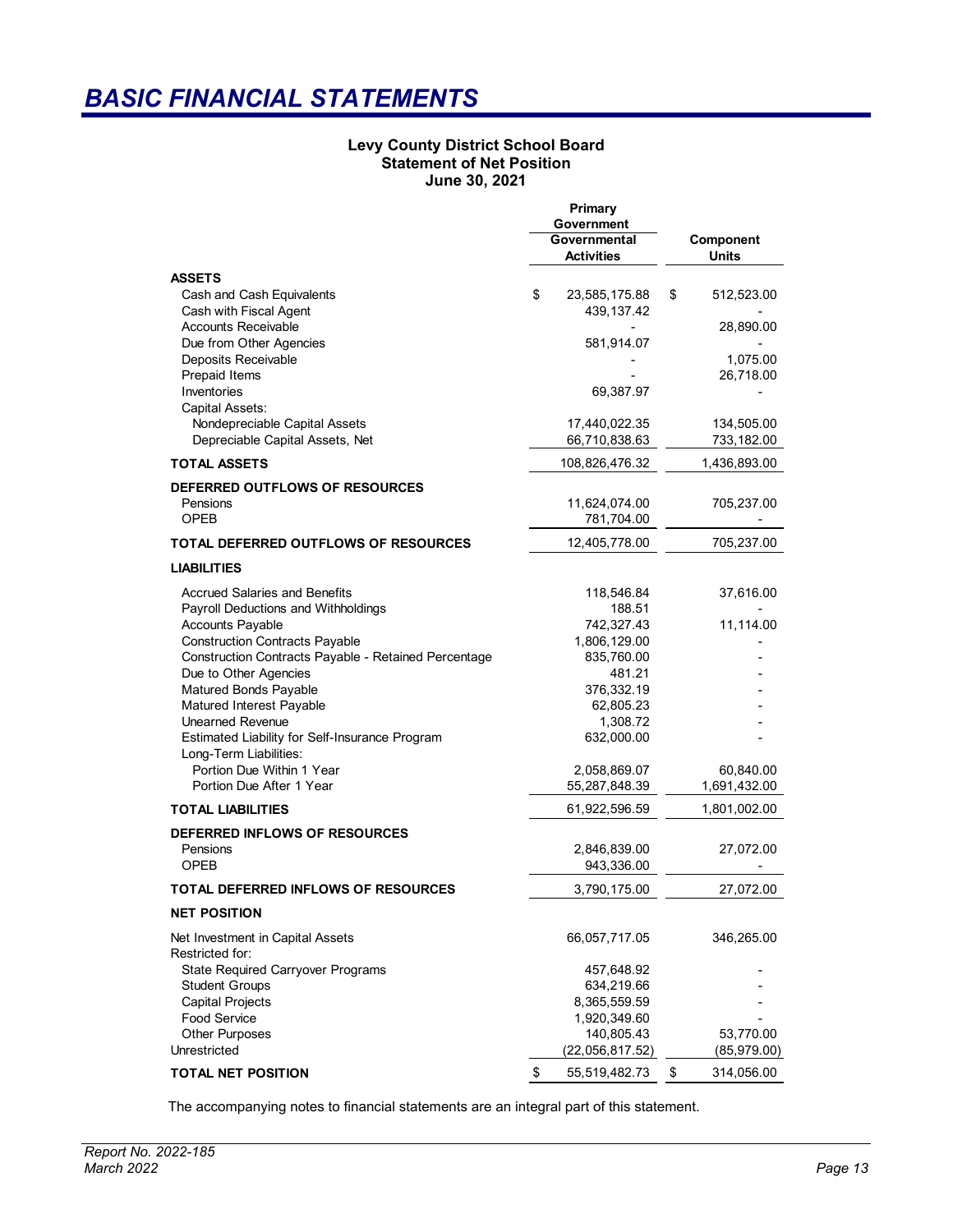### **Levy County District School Board Statement of Activities For the Fiscal Year Ended June 30, 2021**

<span id="page-19-0"></span>

|                                                 |                                                                                                                                                         | <b>Program Revenues</b> |                                                                                                                      |    |                                                        |    |                                                      |
|-------------------------------------------------|---------------------------------------------------------------------------------------------------------------------------------------------------------|-------------------------|----------------------------------------------------------------------------------------------------------------------|----|--------------------------------------------------------|----|------------------------------------------------------|
|                                                 | <b>Expenses</b>                                                                                                                                         |                         | <b>Charges</b><br>for<br><b>Services</b>                                                                             |    | Operating<br><b>Grants and</b><br><b>Contributions</b> |    | Capital<br><b>Grants and</b><br><b>Contributions</b> |
| <b>Functions/Programs</b>                       |                                                                                                                                                         |                         |                                                                                                                      |    |                                                        |    |                                                      |
| <b>Primary Government</b>                       |                                                                                                                                                         |                         |                                                                                                                      |    |                                                        |    |                                                      |
| <b>Governmental Activities:</b>                 |                                                                                                                                                         |                         |                                                                                                                      |    |                                                        |    |                                                      |
| Instruction                                     | 28,149,613.65<br>\$                                                                                                                                     | \$                      |                                                                                                                      | \$ |                                                        | \$ |                                                      |
| <b>Student Support Services</b>                 | 3,046,728.87                                                                                                                                            |                         |                                                                                                                      |    |                                                        |    |                                                      |
| <b>Instructional Media Services</b>             | 261,044.28                                                                                                                                              |                         |                                                                                                                      |    |                                                        |    |                                                      |
| Instruction and Curriculum Development Services | 1,354,733.50                                                                                                                                            |                         |                                                                                                                      |    |                                                        |    |                                                      |
| <b>Instructional Staff Training Services</b>    | 1,399,707.80                                                                                                                                            |                         |                                                                                                                      |    |                                                        |    |                                                      |
| Instruction-Related Technology                  | 446,699.03                                                                                                                                              |                         |                                                                                                                      |    |                                                        |    |                                                      |
| Board                                           | 504,733.42                                                                                                                                              |                         |                                                                                                                      |    |                                                        |    |                                                      |
| <b>General Administration</b>                   | 1,460,149.98                                                                                                                                            |                         |                                                                                                                      |    |                                                        |    |                                                      |
| <b>School Administration</b>                    | 3,927,338.90                                                                                                                                            |                         |                                                                                                                      |    |                                                        |    |                                                      |
| <b>Facilities Acquisition and Construction</b>  | 600,106.44                                                                                                                                              |                         |                                                                                                                      |    |                                                        |    | 1,965,138.76                                         |
| <b>Fiscal Services</b>                          | 570,098.85                                                                                                                                              |                         |                                                                                                                      |    |                                                        |    |                                                      |
| <b>Food Services</b>                            | 4,042,158.32                                                                                                                                            |                         | 58,347.49                                                                                                            |    | 3,865,294.17                                           |    |                                                      |
| <b>Central Services</b>                         | 703,563.10                                                                                                                                              |                         |                                                                                                                      |    |                                                        |    |                                                      |
| <b>Student Transportation Services</b>          | 3,565,973.95                                                                                                                                            |                         |                                                                                                                      |    |                                                        |    |                                                      |
| Operation of Plant                              | 4,814,112.61                                                                                                                                            |                         |                                                                                                                      |    |                                                        |    |                                                      |
| Maintenance of Plant                            | 1,037,571.47                                                                                                                                            |                         |                                                                                                                      |    |                                                        |    |                                                      |
| <b>Administrative Technology Services</b>       | 703,034.70                                                                                                                                              |                         |                                                                                                                      |    |                                                        |    |                                                      |
| <b>Community Services</b>                       | 1,159,295.19                                                                                                                                            |                         |                                                                                                                      |    |                                                        |    |                                                      |
| Unallocated Interest on Long-Term Debt          | 132,705.46                                                                                                                                              |                         |                                                                                                                      |    |                                                        |    |                                                      |
| Unallocated Depreciation Expense*               | 3,348,530.72                                                                                                                                            |                         |                                                                                                                      |    |                                                        |    |                                                      |
| <b>Total Primary Government</b>                 | 61,227,900.24<br>S                                                                                                                                      | \$                      | 58,347.49                                                                                                            | \$ | 3,865,294.17                                           | \$ | 1,965,138.76                                         |
| <b>Component Units</b>                          |                                                                                                                                                         |                         |                                                                                                                      |    |                                                        |    |                                                      |
| <b>Charter Schools</b>                          | 1,999,400.00<br>S                                                                                                                                       | \$                      | 644.00                                                                                                               | \$ | 133,861.00                                             | \$ | 122,619.00                                           |
|                                                 | <b>General Revenues:</b><br>Taxes:<br>Grants and Contributions Not Restricted to Specific Programs<br>Unrestricted Investment Earnings<br>Miscellaneous |                         | Property Taxes, Levied for Operational Purposes<br>Property Taxes, Levied for Capital Projects                       |    |                                                        |    |                                                      |
|                                                 | <b>Total General Revenues</b>                                                                                                                           |                         |                                                                                                                      |    |                                                        |    |                                                      |
|                                                 | <b>Change in Net Position</b>                                                                                                                           |                         |                                                                                                                      |    |                                                        |    |                                                      |
|                                                 | Net Position - Beginning<br>And the set of second the $\mathbf{D}$ such as the set of $\mathbf{D}$                                                      |                         | $\mathbf{A}$ $\mathbf{A}$ $\mathbf{B}$ $\mathbf{A}$ $\mathbf{B}$ $\mathbf{A}$ $\mathbf{B}$ $\mathbf{A}$ $\mathbf{B}$ |    |                                                        |    |                                                      |

Adjustment to Beginning Net Position Net Position - Beginning, as Restated

### **Net Position - Ending**

\* This amount excludes the depreciation that is included in the direct expenses of the various functions.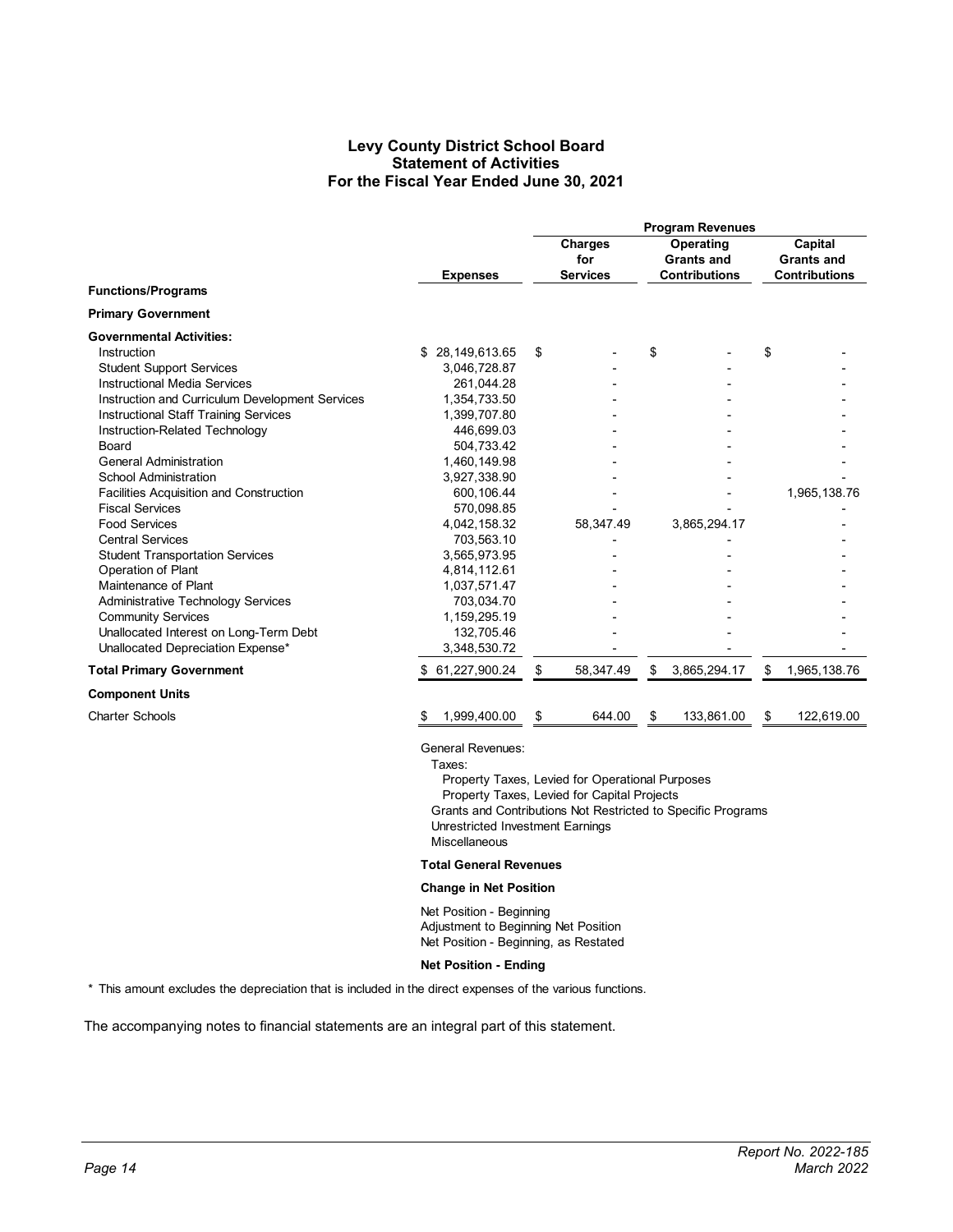|                                                         | Net (Expense) Revenue and<br><b>Changes in Net Position</b> |    |                       |  |  |  |  |
|---------------------------------------------------------|-------------------------------------------------------------|----|-----------------------|--|--|--|--|
| <b>Primary Government</b><br>Governmental<br>Activities |                                                             |    | Component<br>Units    |  |  |  |  |
|                                                         |                                                             |    |                       |  |  |  |  |
| \$                                                      | (28, 149, 613.65)                                           | \$ |                       |  |  |  |  |
|                                                         | (3,046,728.87)                                              |    |                       |  |  |  |  |
|                                                         | (261,044.28)                                                |    |                       |  |  |  |  |
|                                                         | (1,354,733.50)<br>(1,399,707.80)                            |    |                       |  |  |  |  |
|                                                         | (446, 699.03)                                               |    |                       |  |  |  |  |
|                                                         | (504, 733.42)                                               |    |                       |  |  |  |  |
|                                                         | (1,460,149.98)                                              |    |                       |  |  |  |  |
|                                                         | (3,927,338.90)                                              |    |                       |  |  |  |  |
|                                                         | 1,365,032.32                                                |    |                       |  |  |  |  |
|                                                         | (570,098.85)                                                |    |                       |  |  |  |  |
|                                                         | (118, 516.66)<br>(703,563.10)                               |    |                       |  |  |  |  |
|                                                         | (3,565,973.95)                                              |    |                       |  |  |  |  |
|                                                         | (4,814,112.61)                                              |    |                       |  |  |  |  |
|                                                         | (1,037,571.47)                                              |    |                       |  |  |  |  |
|                                                         | (703, 034.70)                                               |    |                       |  |  |  |  |
|                                                         | (1,159,295.19)                                              |    |                       |  |  |  |  |
|                                                         | (132, 705.46)                                               |    |                       |  |  |  |  |
|                                                         | (3,348,530.72)                                              |    |                       |  |  |  |  |
|                                                         | (55,339,119.82)                                             |    |                       |  |  |  |  |
|                                                         |                                                             |    | (1,742,276.00)        |  |  |  |  |
|                                                         |                                                             |    |                       |  |  |  |  |
|                                                         | 10,159,612.70                                               |    |                       |  |  |  |  |
|                                                         | 3,392,752.97                                                |    |                       |  |  |  |  |
|                                                         | 40,032,774.27<br>15,661.70                                  |    | 1,581,062.00<br>26.00 |  |  |  |  |
|                                                         | 2,339,803.90                                                |    | 9,638.00              |  |  |  |  |
|                                                         | 55,940,605.54                                               |    | 1,590,726.00          |  |  |  |  |
|                                                         | 601,485.72                                                  |    | (151, 550.00)         |  |  |  |  |
|                                                         | 54,232,674.01                                               |    | 465,606.00            |  |  |  |  |
|                                                         | 685,323.00                                                  |    |                       |  |  |  |  |
|                                                         | 54,917,997.01                                               |    | 465,606.00            |  |  |  |  |
| \$                                                      | 55,519,482.73                                               | \$ | 314,056.00            |  |  |  |  |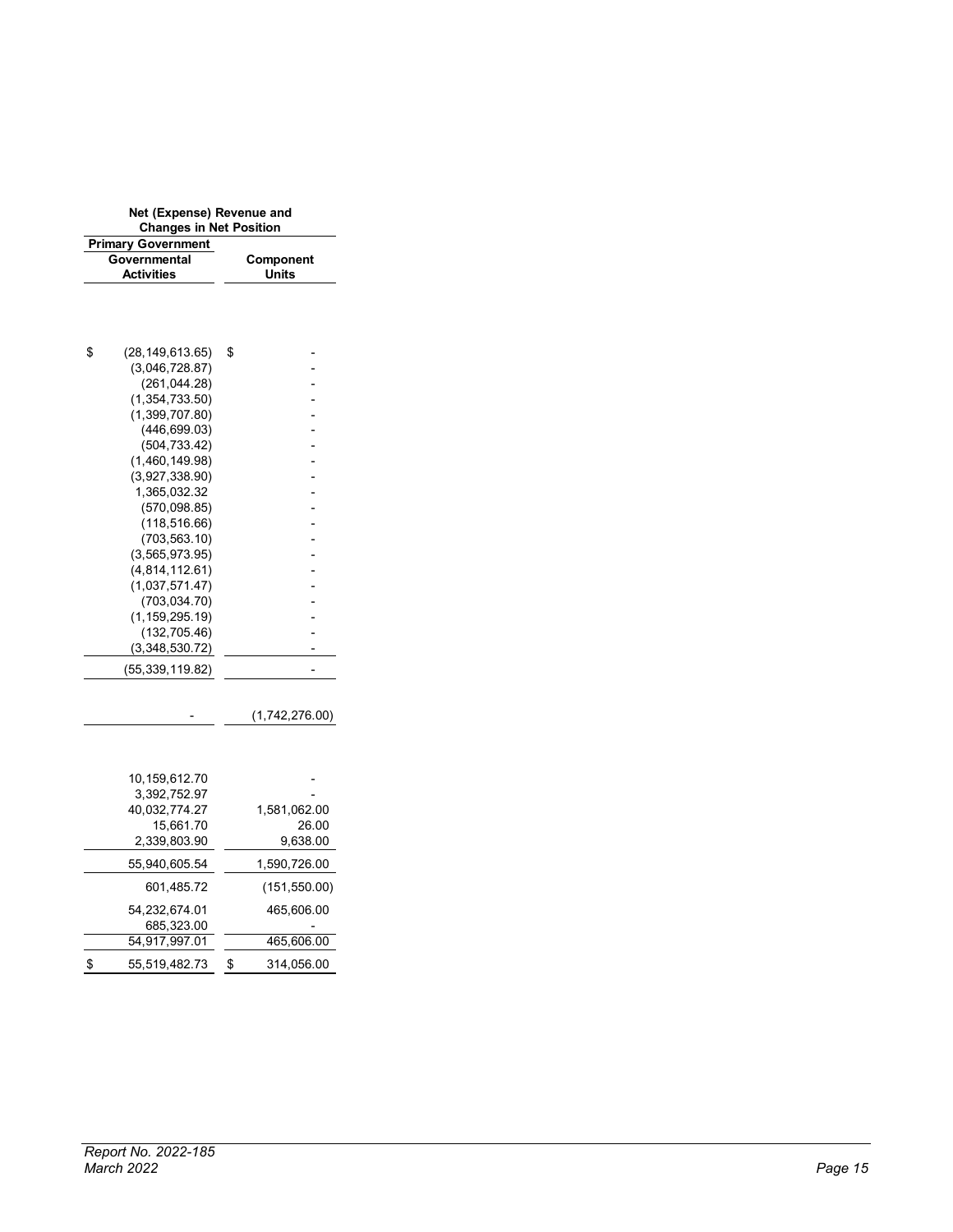### **Levy County District School Board Balance Sheet – Governmental Funds June 30, 2021**

<span id="page-21-0"></span>

|                                                                                                                                                                                                                                                                                                                                                                                                               | General<br><b>Fund</b>                                                           | <b>Special Revenue -</b><br><b>Food Service</b><br>Fund | <b>Special Revenue -</b><br><b>Federal Education</b><br><b>Stabilization Fund</b> |
|---------------------------------------------------------------------------------------------------------------------------------------------------------------------------------------------------------------------------------------------------------------------------------------------------------------------------------------------------------------------------------------------------------------|----------------------------------------------------------------------------------|---------------------------------------------------------|-----------------------------------------------------------------------------------|
| <b>ASSETS</b><br>Cash and Cash Equivalents<br>Cash with Fiscal Agent<br>Due from Other Funds<br>Due from Other Agencies<br>Inventories                                                                                                                                                                                                                                                                        | \$<br>9,384,285.63<br>95,207.98<br>219,723.10                                    | \$<br>2,081,043.14<br>136, 195.96<br>69,387.97          | \$<br>22,413.06                                                                   |
| <b>TOTAL ASSETS</b>                                                                                                                                                                                                                                                                                                                                                                                           | \$<br>9,699,216.71                                                               | \$<br>2,286,627.07                                      | \$<br>22,413.06                                                                   |
| LIABILITIES, DEFERRED INFLOWS OF RESOURCES, AND<br><b>FUND BALANCES</b><br>Liabilities:<br><b>Accrued Salaries and Benefits</b><br>Payroll Deductions and Withholdings<br><b>Accounts Payable</b><br><b>Construction Contracts Payable</b><br>Construction Contracts Payable - Retained Percentage<br>Due to Other Funds<br>Due to Other Agencies<br><b>Matured Bonds Payable</b><br>Matured Interest Payable | \$<br>40,922.39<br>188.51<br>248,023.38<br>64,776.30<br>481.21<br>$\blacksquare$ | \$<br>21,617.24<br>296,032.48<br>48,627.75              | \$<br>21,816.97<br>596.09                                                         |
| <b>Total Liabilities</b>                                                                                                                                                                                                                                                                                                                                                                                      | 354,391.79                                                                       | 366,277.47                                              | 22,413.06                                                                         |
| Deferred Inflows of Resources:<br>Unavailable Revenue - Educational Facilities Security Grant                                                                                                                                                                                                                                                                                                                 |                                                                                  |                                                         |                                                                                   |
| Fund Balances:<br>Nonspendable:<br>Inventories<br>Restricted for:                                                                                                                                                                                                                                                                                                                                             |                                                                                  | 69,387.97                                               |                                                                                   |
| State Required Carryover Programs<br><b>Student Groups</b><br><b>Capital Projects</b><br><b>Food Service</b>                                                                                                                                                                                                                                                                                                  | 457,648.92                                                                       | 1,850,961.63                                            |                                                                                   |
| <b>Fuel Tax Refund</b><br><b>Total Restricted Fund Balance</b>                                                                                                                                                                                                                                                                                                                                                | 140,805.43<br>598,454.35                                                         | 1,850,961.63                                            |                                                                                   |
| Assigned for:<br>Local Projects<br><b>Capital Projects</b><br>Purchases on Order<br><b>Total Assigned Fund Balance</b><br><b>Unassigned Fund Balance</b>                                                                                                                                                                                                                                                      | 2,235,012.76<br>81,201.54<br>2,316,214.30<br>6,430,156.27                        | $\overline{\phantom{a}}$                                | ä,                                                                                |
| <b>Total Fund Balances</b>                                                                                                                                                                                                                                                                                                                                                                                    | 9,344,824.92                                                                     | 1,920,349.60                                            |                                                                                   |
| TOTAL LIABILITIES, DEFERRED INFLOWS OF RESOURCES,<br><b>AND FUND BALANCES</b>                                                                                                                                                                                                                                                                                                                                 | \$<br>9,699,216.71                                                               | \$<br>2,286,627.07                                      | \$<br>22,413.06                                                                   |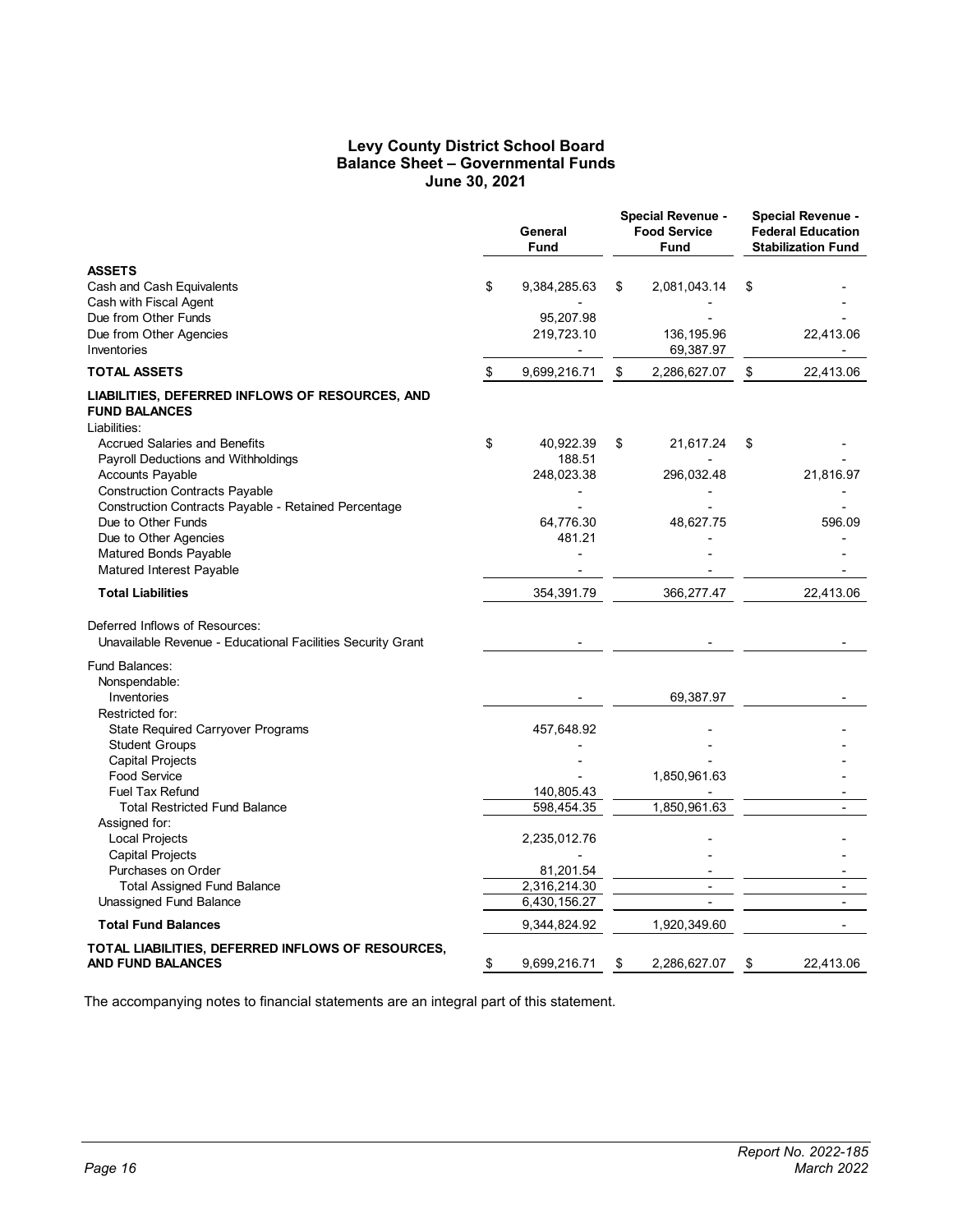| <b>Capital Projects -</b><br><b>Public Education</b><br><b>Capital Outlay Fund</b> | <b>Capital Projects -</b><br><b>Other Fund</b> | Other<br>Governmental<br><b>Funds</b> | Total<br>Governmental<br><b>Funds</b>      |  |  |
|------------------------------------------------------------------------------------|------------------------------------------------|---------------------------------------|--------------------------------------------|--|--|
| \$<br>2,490,908.15                                                                 | \$<br>3,853,485.71                             | \$<br>2,768,946.59<br>439, 137.42     | \$<br>20,578,669.22<br>439, 137.42         |  |  |
| 252,920.22                                                                         | 53,454.49<br>86,949.57                         | 116,632.38                            | 401,582.69<br>581,914.07<br>69,387.97      |  |  |
| \$<br>2,743,828.37                                                                 | \$<br>3,993,889.77                             | \$<br>3,324,716.39                    | \$<br>22,070,691.37                        |  |  |
| \$                                                                                 | \$                                             | \$<br>55,718.69                       | \$<br>118,258.32                           |  |  |
| 1,806,129.00                                                                       | 23,564.45                                      | 64,812.73                             | 188.51<br>654,250.01<br>1,806,129.00       |  |  |
| 835,760.00<br>25,820.67                                                            |                                                | 262,198.12                            | 835,760.00<br>402,018.93                   |  |  |
|                                                                                    |                                                | 376,332.19<br>62,805.23               | 481.21<br>376,332.19<br>62,805.23          |  |  |
| 2,667,709.67                                                                       | 23,564.45                                      | 821,866.96                            | 4,256,223.40                               |  |  |
|                                                                                    | 75,863.16                                      |                                       | 75,863.16                                  |  |  |
|                                                                                    |                                                |                                       | 69,387.97                                  |  |  |
|                                                                                    |                                                | 634,219.66                            | 457,648.92<br>634,219.66                   |  |  |
| 76,118.70                                                                          | 3,703,058.96                                   | 1,868,629.77                          | 5,647,807.43<br>1,850,961.63<br>140,805.43 |  |  |
| 76,118.70                                                                          | 3,703,058.96                                   | 2,502,849.43                          | 8,731,443.07                               |  |  |
|                                                                                    | 191,403.20                                     |                                       | 2,235,012.76<br>191,403.20<br>81,201.54    |  |  |
|                                                                                    | 191,403.20                                     |                                       | 2,507,617.50<br>6,430,156.27               |  |  |
| 76,118.70<br>2,743,828.37<br>\$                                                    | \$<br>3,894,462.16<br>3,993,889.77             | \$<br>2,502,849.43<br>3,324,716.39    | \$<br>17,738,604.81<br>22,070,691.37       |  |  |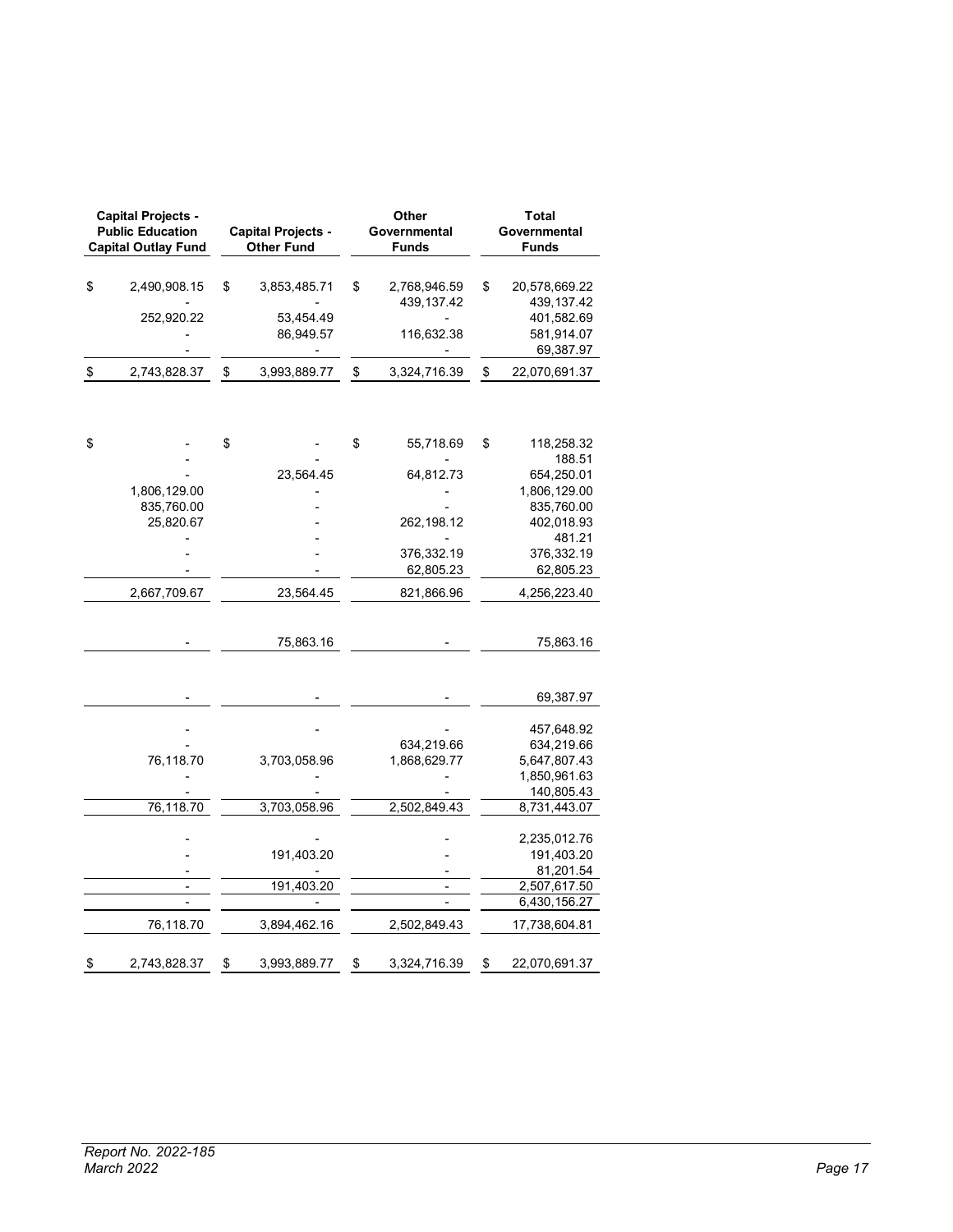### **Levy County District School Board Reconciliation of the Governmental Funds Balance Sheet to the Statement of Net Position June 30, 2021**

<span id="page-23-0"></span>

| Amounts reported for governmental activities in the statement of net position are different because:<br>Capital assets, net of accumulated depreciation, used in governmental activities are not financial<br>resources and, therefore, are not reported as assets in the governmental funds.<br>84,150,860.98<br>Internal service funds are used by management to charge the costs of certain activities, such as<br>insurance, to individual funds. The assets and liabilities of the internal service fund are included<br>in governmental activities in the statement of net position.<br>2,285,268.24<br>A portion of the Educational Facilities Security Grant is not available to pay for current period<br>expenditures and, therefore, is reported as unavailable revenue in the governmental funds.<br>75,863.16<br>The deferred outflows of resources and deferred inflows of resources related to pensions and<br>other postemployment benefits (OPEB) are applicable to future periods and, therefore, are not<br>reported in the governmental funds.<br>Deferred Outflows Related to Pensions<br>\$<br>11,624,074.00<br>781,704.00<br>Deferred Outflows Related to OPEB<br>Deferred Inflows Related to Pensions<br>(2,846,839.00)<br>Deferred Inflows Related to OPEB<br>(943, 336.00)<br>8,615,603.00<br>Long-term liabilities are not due and payable in the fiscal year and, therefore, are not reported<br>as liabilities in the governmental funds. Long-term liabilities at year end consist of:<br><b>Bonds Payable</b><br>(1,683,389.12)<br>\$<br>Certificates of Participation Payable<br>(3, 132, 461.81)<br>(3,370,079.53)<br><b>Compensated Absences Payable</b><br>(35,779,473.00)<br>Net Pension Liability<br>Other Postemployment Benefits Payable<br>(2,745,910.00)<br>Special PECO Advance Payable<br>(10, 635, 404.00)<br>(57,346,717.46)<br>55,519,482.73 | <b>Total Fund Balances - Governmental Funds</b> | \$ | 17,738,604.81 |
|--------------------------------------------------------------------------------------------------------------------------------------------------------------------------------------------------------------------------------------------------------------------------------------------------------------------------------------------------------------------------------------------------------------------------------------------------------------------------------------------------------------------------------------------------------------------------------------------------------------------------------------------------------------------------------------------------------------------------------------------------------------------------------------------------------------------------------------------------------------------------------------------------------------------------------------------------------------------------------------------------------------------------------------------------------------------------------------------------------------------------------------------------------------------------------------------------------------------------------------------------------------------------------------------------------------------------------------------------------------------------------------------------------------------------------------------------------------------------------------------------------------------------------------------------------------------------------------------------------------------------------------------------------------------------------------------------------------------------------------------------------------------------------------------------------------------------------------------------------------------------------------------|-------------------------------------------------|----|---------------|
|                                                                                                                                                                                                                                                                                                                                                                                                                                                                                                                                                                                                                                                                                                                                                                                                                                                                                                                                                                                                                                                                                                                                                                                                                                                                                                                                                                                                                                                                                                                                                                                                                                                                                                                                                                                                                                                                                            |                                                 |    |               |
|                                                                                                                                                                                                                                                                                                                                                                                                                                                                                                                                                                                                                                                                                                                                                                                                                                                                                                                                                                                                                                                                                                                                                                                                                                                                                                                                                                                                                                                                                                                                                                                                                                                                                                                                                                                                                                                                                            |                                                 |    |               |
|                                                                                                                                                                                                                                                                                                                                                                                                                                                                                                                                                                                                                                                                                                                                                                                                                                                                                                                                                                                                                                                                                                                                                                                                                                                                                                                                                                                                                                                                                                                                                                                                                                                                                                                                                                                                                                                                                            |                                                 |    |               |
|                                                                                                                                                                                                                                                                                                                                                                                                                                                                                                                                                                                                                                                                                                                                                                                                                                                                                                                                                                                                                                                                                                                                                                                                                                                                                                                                                                                                                                                                                                                                                                                                                                                                                                                                                                                                                                                                                            |                                                 |    |               |
|                                                                                                                                                                                                                                                                                                                                                                                                                                                                                                                                                                                                                                                                                                                                                                                                                                                                                                                                                                                                                                                                                                                                                                                                                                                                                                                                                                                                                                                                                                                                                                                                                                                                                                                                                                                                                                                                                            |                                                 |    |               |
|                                                                                                                                                                                                                                                                                                                                                                                                                                                                                                                                                                                                                                                                                                                                                                                                                                                                                                                                                                                                                                                                                                                                                                                                                                                                                                                                                                                                                                                                                                                                                                                                                                                                                                                                                                                                                                                                                            |                                                 |    |               |
|                                                                                                                                                                                                                                                                                                                                                                                                                                                                                                                                                                                                                                                                                                                                                                                                                                                                                                                                                                                                                                                                                                                                                                                                                                                                                                                                                                                                                                                                                                                                                                                                                                                                                                                                                                                                                                                                                            |                                                 |    |               |
|                                                                                                                                                                                                                                                                                                                                                                                                                                                                                                                                                                                                                                                                                                                                                                                                                                                                                                                                                                                                                                                                                                                                                                                                                                                                                                                                                                                                                                                                                                                                                                                                                                                                                                                                                                                                                                                                                            |                                                 |    |               |
|                                                                                                                                                                                                                                                                                                                                                                                                                                                                                                                                                                                                                                                                                                                                                                                                                                                                                                                                                                                                                                                                                                                                                                                                                                                                                                                                                                                                                                                                                                                                                                                                                                                                                                                                                                                                                                                                                            | <b>Net Position - Governmental Activities</b>   |    |               |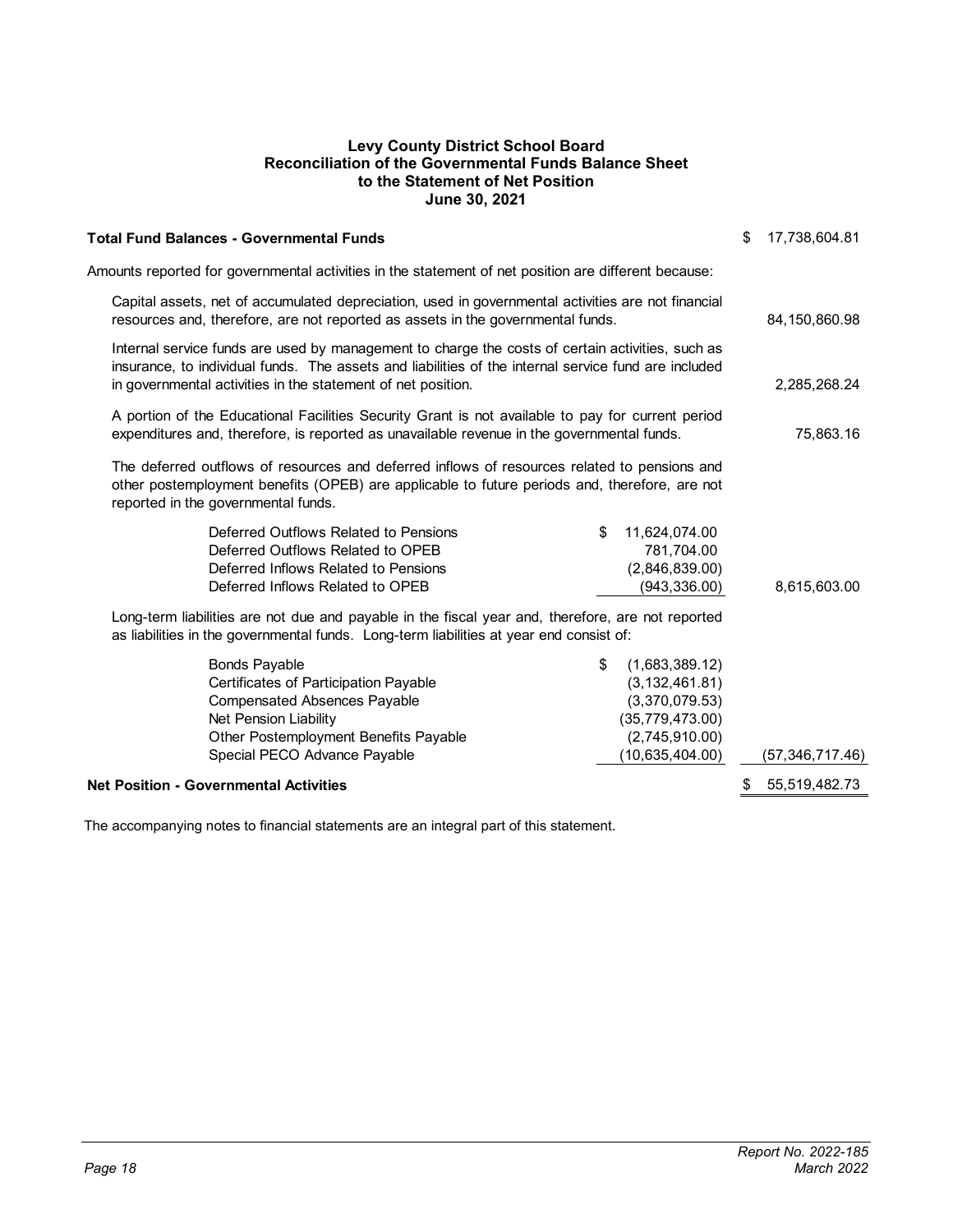THIS PAGE INTENTIONALLY LEFT BLANK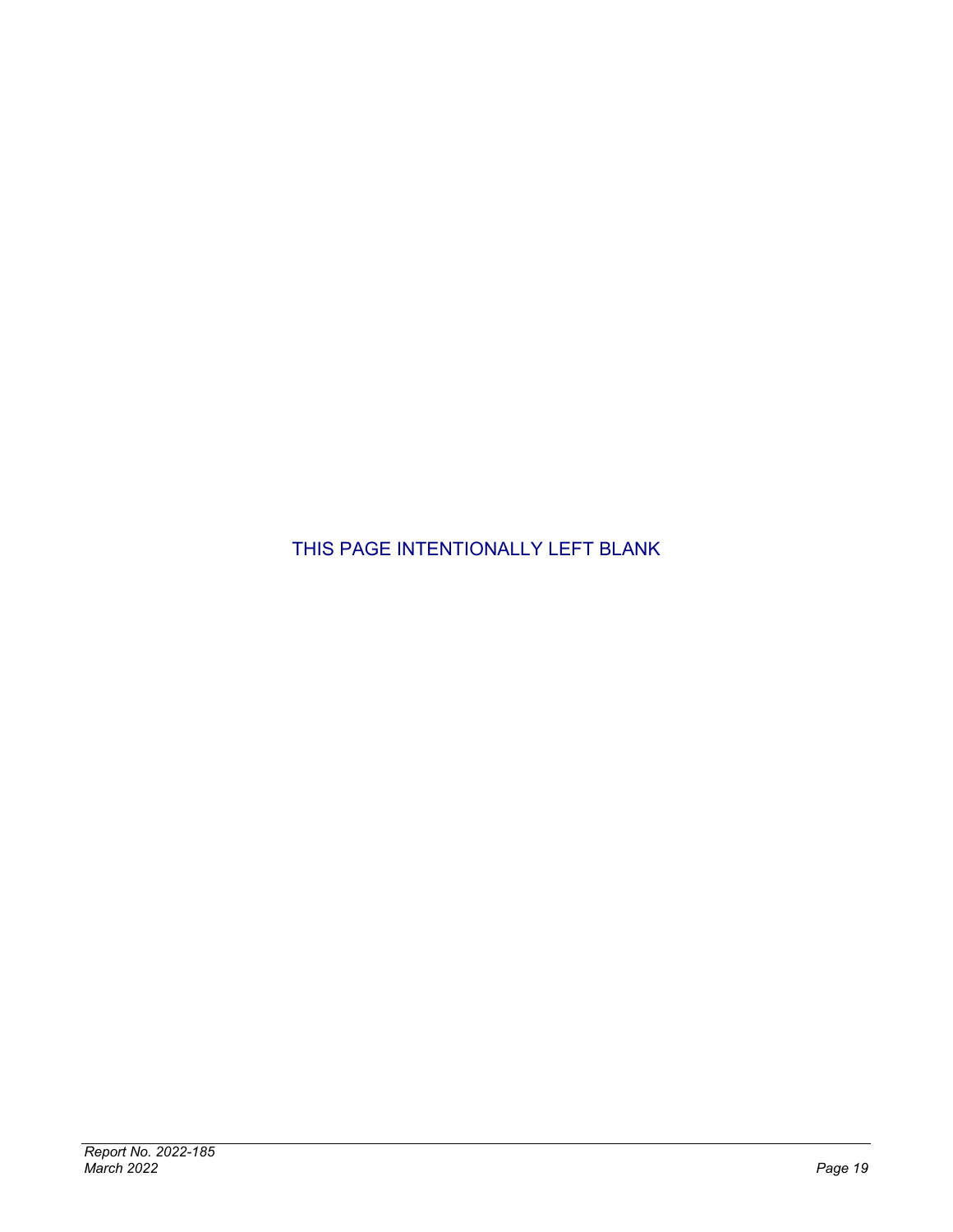### **Levy County District School Board Statement of Revenues, Expenditures, and Changes in Fund Balances – Governmental Funds For the Fiscal Year Ended June 30, 2021**

<span id="page-25-0"></span>

|                                                          |    | General<br><b>Special Revenue -</b><br><b>Fund</b><br><b>Food Service Fund</b> |    | <b>Special Revenue -</b><br><b>Federal Education</b><br><b>Stabilization Fund</b> |    |              |
|----------------------------------------------------------|----|--------------------------------------------------------------------------------|----|-----------------------------------------------------------------------------------|----|--------------|
| <b>Revenues</b>                                          |    |                                                                                |    |                                                                                   |    |              |
| Intergovernmental:                                       |    |                                                                                |    |                                                                                   |    |              |
| <b>Federal Direct</b>                                    | \$ | 66,306.15                                                                      | \$ |                                                                                   | \$ |              |
| Federal Through State and Local                          |    | 211,478.34                                                                     |    | 3,810,530.17                                                                      |    | 1,501,089.52 |
| State                                                    |    | 33,369,798.83                                                                  |    | 54,764.00                                                                         |    |              |
| Local:                                                   |    |                                                                                |    |                                                                                   |    |              |
| <b>Property Taxes</b>                                    |    | 10,159,612.70                                                                  |    |                                                                                   |    |              |
| <b>Impact Fees</b>                                       |    |                                                                                |    |                                                                                   |    |              |
| Charges for Services - Food Service                      |    |                                                                                |    | 58,347.49                                                                         |    |              |
| Miscellaneous                                            |    | 968,136.08                                                                     |    | 4,649.19<br>62,996.68                                                             |    |              |
| <b>Total Local Revenues</b>                              |    | 11, 127, 748. 78                                                               |    |                                                                                   |    |              |
| <b>Total Revenues</b>                                    |    | 44,775,332.10                                                                  |    | 3,928,290.85                                                                      |    | 1,501,089.52 |
| <b>Expenditures</b>                                      |    |                                                                                |    |                                                                                   |    |              |
| Current - Education:                                     |    |                                                                                |    |                                                                                   |    |              |
| Instruction                                              |    | 23,941,815.53                                                                  |    |                                                                                   |    | 257,605.96   |
| <b>Student Support Services</b>                          |    | 2,494,175.09                                                                   |    |                                                                                   |    | 95,846.18    |
| <b>Instructional Media Services</b>                      |    | 234,606.65                                                                     |    |                                                                                   |    | 11,297.44    |
| Instruction and Curriculum Development Services          |    | 630, 149.85                                                                    |    |                                                                                   |    | 56,816.08    |
| <b>Instructional Staff Training Services</b>             |    | 453,371.06                                                                     |    |                                                                                   |    | 187,902.91   |
| Instruction-Related Technology                           |    | 220,146.54                                                                     |    |                                                                                   |    | 199,868.93   |
| Board                                                    |    | 461,429.06                                                                     |    |                                                                                   |    | 27,962.30    |
| <b>General Administration</b>                            |    | 1,187,827.57                                                                   |    |                                                                                   |    | 50,181.07    |
| <b>School Administration</b>                             |    | 3,681,976.44                                                                   |    |                                                                                   |    | 780.48       |
| <b>Facilities Acquisition and Construction</b>           |    | 170,256.84                                                                     |    |                                                                                   |    | 26,502.00    |
| <b>Fiscal Services</b><br><b>Food Services</b>           |    | 537,620.22<br>306.08                                                           |    | 3,917,870.18                                                                      |    |              |
| <b>Central Services</b>                                  |    | 634,665.75                                                                     |    |                                                                                   |    | 2,412.13     |
| <b>Student Transportation Services</b>                   |    | 3,014,832.38                                                                   |    |                                                                                   |    | 11,884.59    |
| Operation of Plant                                       |    | 4,584,869.39                                                                   |    |                                                                                   |    | 92,610.70    |
| Maintenance of Plant                                     |    | 971,434.15                                                                     |    |                                                                                   |    |              |
| <b>Administrative Technology Services</b>                |    | 678,909.97                                                                     |    |                                                                                   |    |              |
| <b>Community Services</b>                                |    |                                                                                |    |                                                                                   |    |              |
| Fixed Capital Outlay:                                    |    |                                                                                |    |                                                                                   |    |              |
| Facilities Acquisition and Construction                  |    | 67,495.50                                                                      |    |                                                                                   |    |              |
| Other Capital Outlay                                     |    | 32,751.42                                                                      |    | 224,401.38                                                                        |    | 79,418.75    |
| Debt Service:                                            |    |                                                                                |    |                                                                                   |    |              |
| Principal                                                |    |                                                                                |    |                                                                                   |    |              |
| Interest and Fiscal Charges                              |    |                                                                                |    |                                                                                   |    |              |
| <b>Total Expenditures</b>                                |    | 43,998,639.49                                                                  |    | 4, 142, 271.56                                                                    |    | 1,101,089.52 |
| <b>Excess (Deficiency) of Revenues Over Expenditures</b> |    | 776,692.61                                                                     |    | (213,980.71)                                                                      |    | 400.000.00   |
| <b>Other Financing Sources (Uses)</b>                    |    |                                                                                |    |                                                                                   |    |              |
| Transfers In                                             |    | 1,099,839.08                                                                   |    |                                                                                   |    |              |
| Proceeds from Special Facility Construction Account      |    |                                                                                |    |                                                                                   |    |              |
| <b>Loss Recoveries</b>                                   |    | 2,064.05                                                                       |    |                                                                                   |    |              |
| <b>Transfers Out</b>                                     |    |                                                                                |    |                                                                                   |    | (400,000.00) |
| <b>Total Other Financing Sources (Uses)</b>              |    | 1,101,903.13                                                                   |    |                                                                                   |    | (400,000.00) |
| <b>Net Change in Fund Balances</b>                       |    | 1,878,595.74                                                                   |    | (213,980.71)                                                                      |    |              |
| Fund Balances, Beginning                                 |    | 7,466,229.18                                                                   |    | 2,134,330.31                                                                      |    |              |
| Adjustment to Beginning Fund Balances                    |    |                                                                                |    |                                                                                   |    |              |
| Fund Balances, Beginning, as Restated                    |    | 7,466,229.18                                                                   |    | 2,134,330.31                                                                      |    |              |
| <b>Fund Balances, Ending</b>                             | \$ | 9,344,824.92                                                                   | \$ | 1,920,349.60                                                                      | \$ | 0.00         |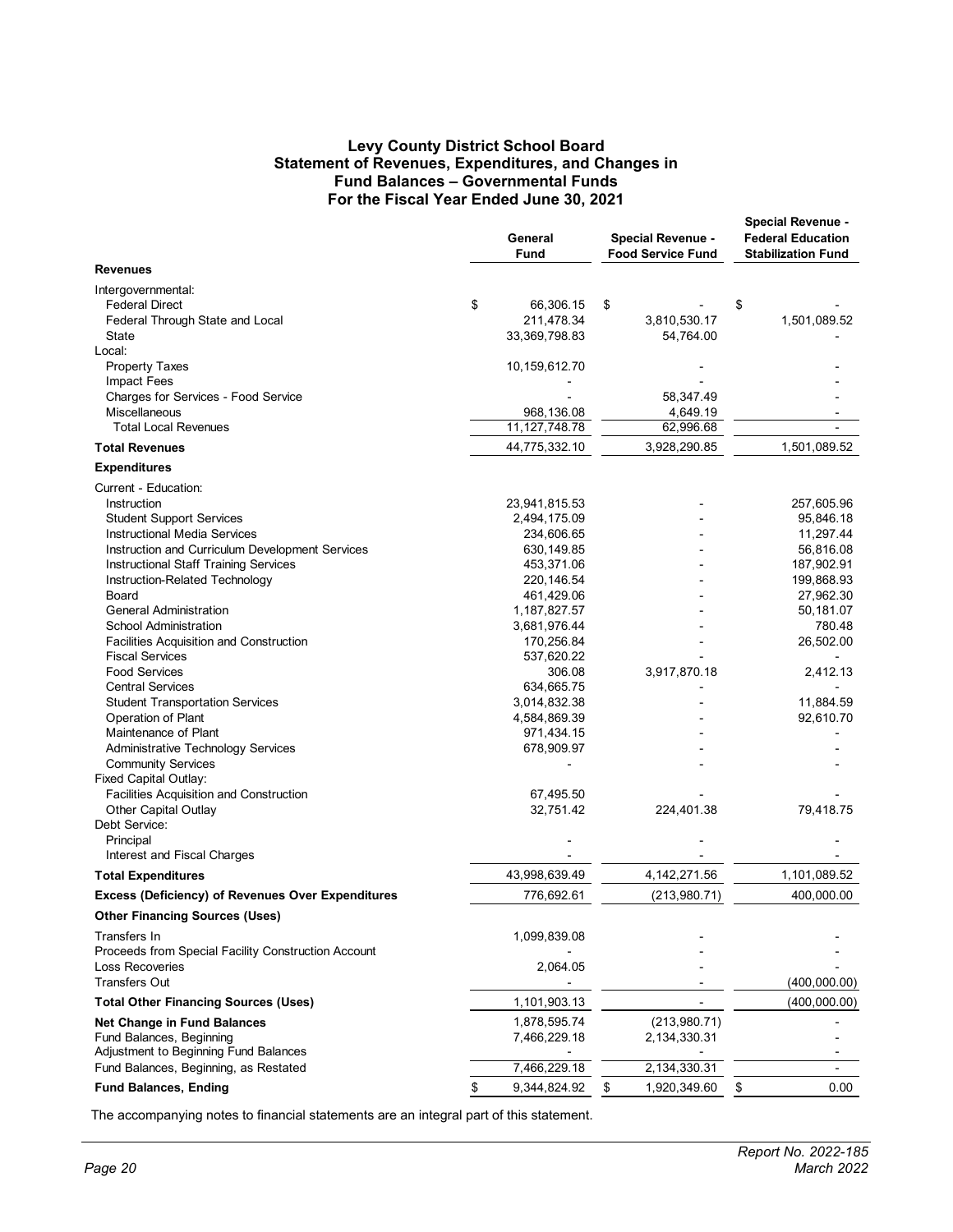| <b>Capital Projects -</b><br><b>Public Education</b><br><b>Capital Outlay Fund</b> |                          | <b>Capital Projects -</b><br><b>Other Fund</b> |               | Other<br>Governmental<br><b>Funds</b> |               | Total<br>Governmental<br><b>Funds</b> |
|------------------------------------------------------------------------------------|--------------------------|------------------------------------------------|---------------|---------------------------------------|---------------|---------------------------------------|
|                                                                                    |                          |                                                |               |                                       |               |                                       |
| \$                                                                                 | \$                       |                                                | \$            | 30,227.04<br>4,217,012.39             | \$            | 96,533.19<br>9,740,110.42             |
| 1,780,367.11                                                                       |                          | 168,460.53                                     |               | 619,271.65                            |               | 35,992,662.12                         |
|                                                                                    |                          |                                                |               | 3,392,752.97                          |               | 13,552,365.67                         |
|                                                                                    |                          | 236,389.64                                     |               |                                       |               | 236,389.64                            |
| 392.89                                                                             |                          | 35,419.38                                      |               | 1,108,414.37                          |               | 58,347.49<br>2,117,011.91             |
| 392.89                                                                             |                          | 271,809.02                                     |               | 4,501,167.34                          |               | 15,964,114.71                         |
| 1,780,760.00                                                                       |                          | 440,269.55                                     |               | 9,367,678.42                          |               | 61,793,420.44                         |
|                                                                                    |                          |                                                |               |                                       |               |                                       |
|                                                                                    |                          |                                                |               | 2,397,801.46                          |               | 26,597,222.95                         |
|                                                                                    |                          |                                                |               | 300,291.67                            |               | 2,890,312.94                          |
|                                                                                    |                          |                                                |               |                                       |               | 245,904.09                            |
|                                                                                    |                          |                                                |               | 585,867.86                            |               | 1,272,833.79                          |
|                                                                                    |                          |                                                |               | 686,136.77                            |               | 1,327,410.74                          |
|                                                                                    |                          |                                                |               | 16,802.66                             |               | 436,818.13                            |
|                                                                                    |                          |                                                |               |                                       |               | 489,391.36                            |
|                                                                                    |                          |                                                |               | 182,905.73                            |               | 1,420,914.37<br>3,682,756.92          |
| 72,937.12                                                                          |                          | 149,783.43                                     |               | 180,627.05                            |               | 600,106.44                            |
|                                                                                    |                          |                                                |               |                                       |               | 537,620.22                            |
|                                                                                    |                          |                                                |               |                                       |               | 3,920,588.39                          |
|                                                                                    |                          |                                                |               | 30,495.00                             |               | 665,160.75                            |
|                                                                                    |                          |                                                |               | 4,443.46                              |               | 3,031,160.43                          |
|                                                                                    |                          |                                                |               |                                       |               | 4,677,480.09                          |
|                                                                                    |                          |                                                |               |                                       |               | 971,434.15                            |
|                                                                                    |                          |                                                |               |                                       |               | 678,909.97                            |
|                                                                                    |                          |                                                |               | 1,158,916.04                          |               | 1,158,916.04                          |
| 14,760,197.53                                                                      |                          | 210,497.62                                     |               | 30,398.73                             |               | 15,068,589.38                         |
|                                                                                    |                          | 172,443.22                                     |               | 90,429.30                             |               | 599,444.07                            |
|                                                                                    |                          |                                                |               | 748,251.68                            |               | 748,251.68                            |
|                                                                                    |                          |                                                |               | 132,705.46                            |               | 132,705.46                            |
| 14,833,134.65                                                                      |                          | 532,724.27                                     |               | 6,546,072.87                          |               | 71,153,932.36                         |
| (13,052,374.65)                                                                    |                          | (92, 454.72)                                   |               | 2,821,605.55                          |               | (9,360,511.92)                        |
|                                                                                    |                          |                                                |               |                                       |               |                                       |
| 2,432,458.55                                                                       |                          |                                                |               | 669,097.59                            |               | 4,201,395.22                          |
| 10,635,404.00                                                                      |                          |                                                |               |                                       |               | 10,635,404.00                         |
|                                                                                    |                          |                                                |               |                                       |               | 2,064.05                              |
| (25, 820.67)                                                                       |                          | (125,478.84)                                   |               | (4,050,095.71)                        |               | (4,601,395.22)                        |
| 13,042,041.88                                                                      |                          | (125,478.84)                                   |               | (3,380,998.12)                        |               | 10,237,468.05                         |
| (10, 332.77)                                                                       |                          | (217, 933.56)                                  |               | (559, 392.57)                         |               | 876,956.13                            |
| 86,451.47                                                                          |                          | 4,112,395.72                                   |               | 2,376,919.00<br>685,323.00            |               | 16,176,325.68<br>685,323.00           |
| 86,451.47                                                                          |                          | 4,112,395.72                                   |               | 3,062,242.00                          |               | 16,861,648.68                         |
|                                                                                    |                          |                                                |               |                                       |               |                                       |
| \$<br>76,118.70                                                                    | $\overline{\mathcal{F}}$ | 3,894,462.16                                   | $\frac{3}{2}$ | 2,502,849.43                          | $\frac{3}{2}$ | 17,738,604.81                         |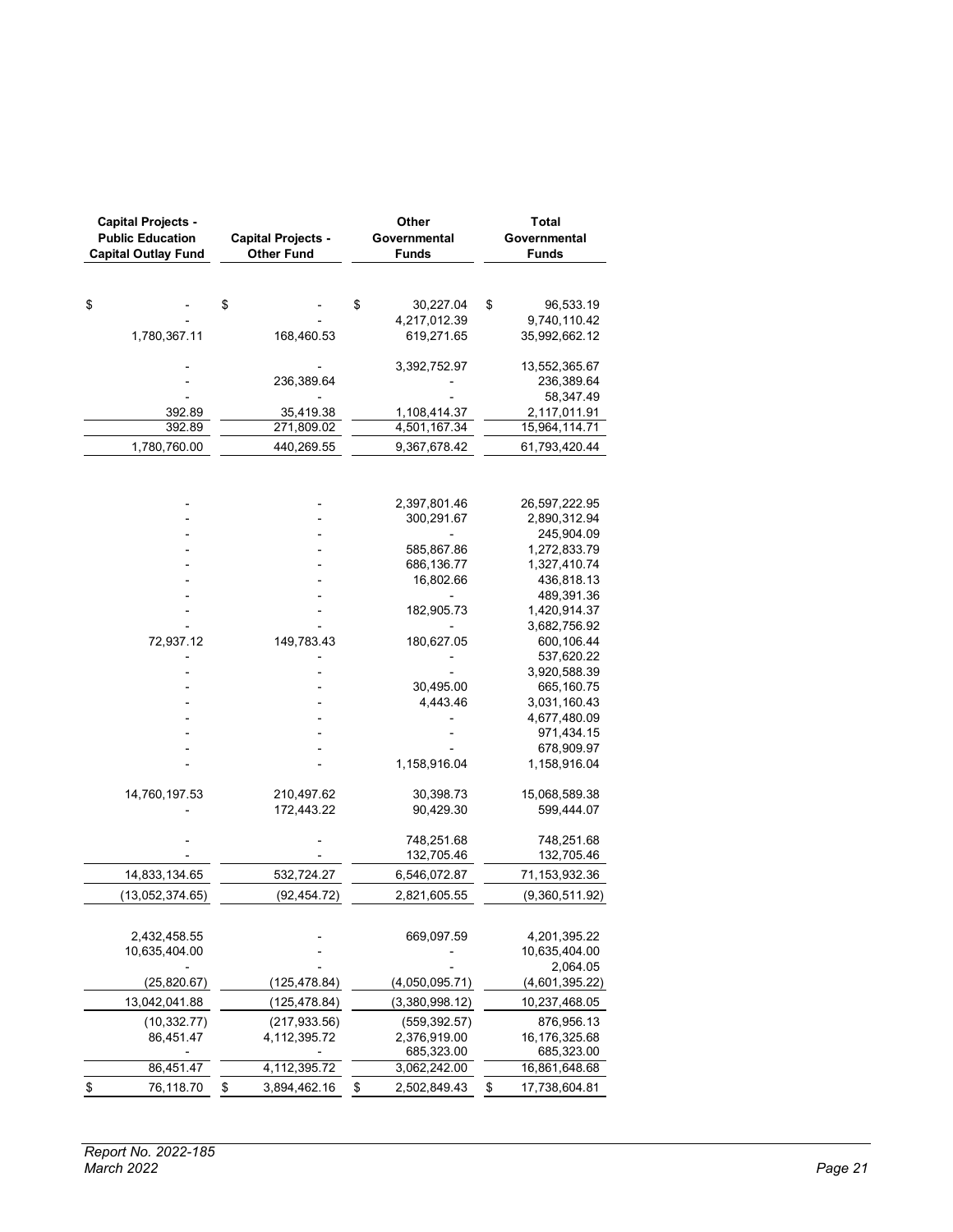### <span id="page-27-0"></span>**Levy County District School Board Reconciliation of the Governmental Funds Statement of Revenues, Expenditures, and Changes in Fund Balances to the Statement of Activities For the Fiscal Year Ended June 30, 2021**

| Net Change in Fund Balances - Governmental Funds                                                                                                                                                                                                                                                                                                                             | \$<br>876,956.13 |
|------------------------------------------------------------------------------------------------------------------------------------------------------------------------------------------------------------------------------------------------------------------------------------------------------------------------------------------------------------------------------|------------------|
| Amounts reported for governmental activities in the statement of activities are different because:                                                                                                                                                                                                                                                                           |                  |
| Capital outlays are reported in the governmental funds as expenditures. However, in the statement of<br>activities, the cost of those assets is allocated over their estimated useful lives as depreciation<br>expense. This is the amount of capital outlays in excess of depreciation expense in the current fiscal<br>year.                                               | 11,951,620.84    |
| The loss on the disposal of capital assets during the current fiscal year is reported in the statement of<br>activities. In the governmental funds, the cost of these assets was recognized as an expenditure in the<br>fiscal year purchased. Thus, the change in net position differs from the change in fund balance by the<br>undepreciated cost of the disposed assets. | (3,840.00)       |
| Repayment of long-term debt is an expenditure in the governmental funds, but the repayment reduces<br>long-term liabilities in the statement of net position. This is the amount of repayments in the current<br>fiscal year.                                                                                                                                                | 748,251.68       |
| Deferred inflows of resources from a previous fiscal year are not reported as revenues in the<br>statement of activities, but do provide current financial resources and, therefore, are reported in the<br>governmental funds.                                                                                                                                              | (41,961.69)      |
| Deferred inflows of resources are reported as revenues in the statement of activities, but do not<br>provide current financial resources and therefore, are not reported in the government funds.                                                                                                                                                                            | 75,863.16        |
| Special facility construction advances provide current financial resources to the governmental funds,<br>but increase long-term liabilities in the statement of net position.                                                                                                                                                                                                | (10,635,404.00)  |
| In the statement of activities, the cost of compensated absences is measured by the amounts earned<br>during the fiscal year, while in the governmental funds, expenditures are recognized based on the<br>amounts actually paid for compensated absences. This is the net amount of compensated absences<br>paid in excess of the amount earned in the current fiscal year. | 17, 142.68       |
| Internal service funds are used by management to charge the cost of certain activities, such as<br>insurance, to individual funds. The net expense of the internal service fund is reported with<br>governmental activities.                                                                                                                                                 | (35,893.08)      |
| Governmental funds report District OPEB contributions as expenditures. However, in the statement of<br>activities, the cost of OPEB benefits earned net of employee contributions, as determined through an<br>actuarial valuation, is reported as an OPEB expense.                                                                                                          |                  |
| (184, 996.00)<br>Increase in Total OPEB Liability<br>\$<br>Increase in Deferred Outflows of Resources - OPEB<br>533,230.00<br>Increase in Deferred Inflows of Resources - OPEB<br>(104, 413.00)                                                                                                                                                                              | 243,821.00       |
| Governmental funds report District pension contributions as expenditures. However, in the statement<br>of activities, the cost of pension benefits earned net of employee contributions is reported as a pension<br>expense.                                                                                                                                                 |                  |
| <b>FRS Pension Contribution</b><br>2,460,927.00<br>\$<br><b>HIS Pension Contribution</b><br>484,411.00<br>(4,943,376.00)<br><b>FRS Pension Expense</b><br>(597, 033.00)<br><b>HIS Pension Expense</b>                                                                                                                                                                        | (2,595,071.00)   |
| <b>Change in Net Position - Governmental Activities</b>                                                                                                                                                                                                                                                                                                                      | \$<br>601,485.72 |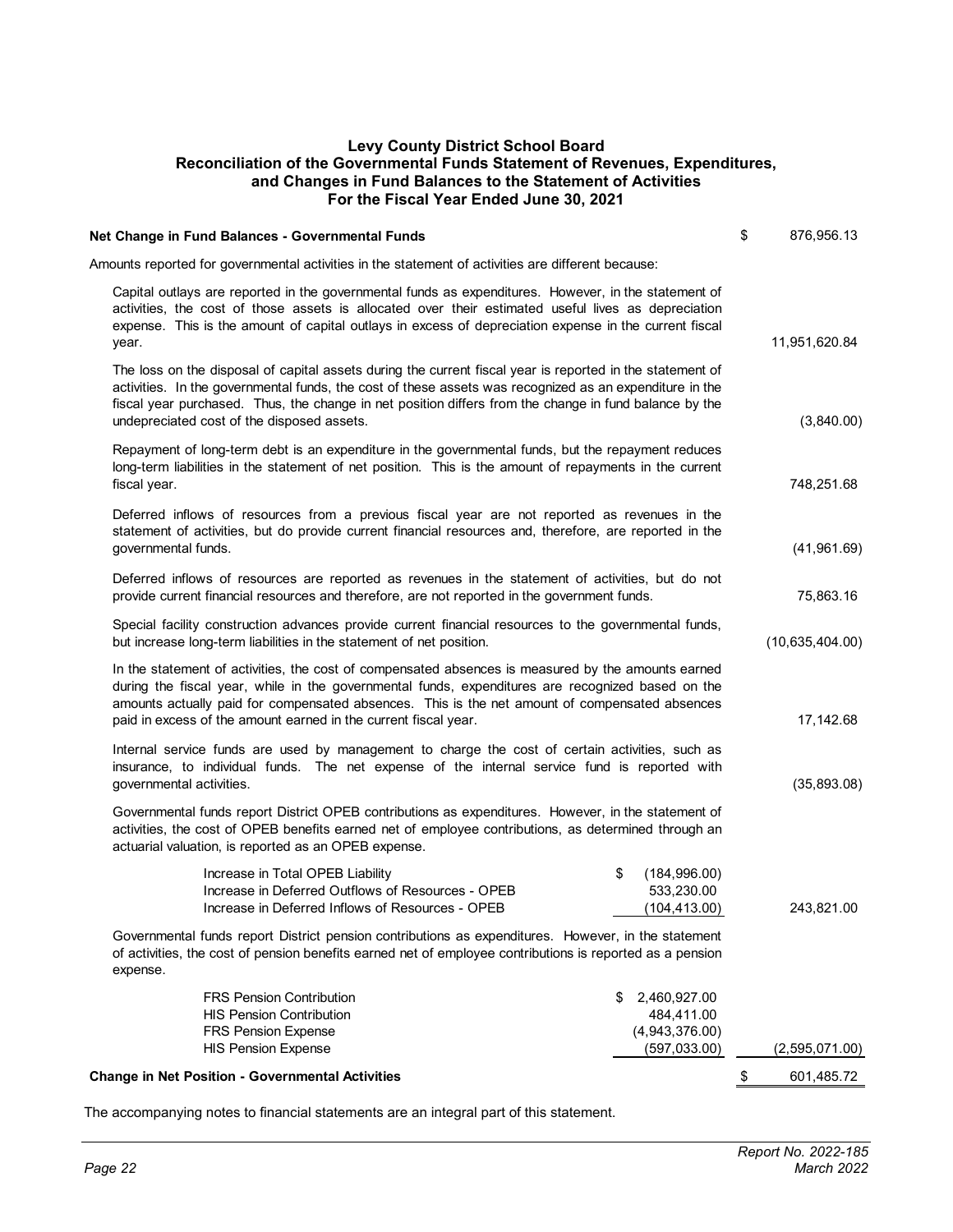### **Levy County District School Board Statement of Net Position – Proprietary Fund June 30, 2021**

<span id="page-28-0"></span>

|                                                                                                                                                                      | <b>Internal Service</b><br><b>Fund</b>        |  |  |
|----------------------------------------------------------------------------------------------------------------------------------------------------------------------|-----------------------------------------------|--|--|
| <b>ASSETS</b>                                                                                                                                                        |                                               |  |  |
| Current Assets:<br>Cash and Cash Equivalents<br>Due from Other Funds                                                                                                 | \$<br>3,006,506.66<br>436.24                  |  |  |
| <b>Total Current Assets</b>                                                                                                                                          | 3,006,942.90                                  |  |  |
| <b>LIABILITIES</b>                                                                                                                                                   |                                               |  |  |
| <b>Current Liabilities:</b><br><b>Accrued Salaries and Benefits</b><br><b>Accounts Payable</b><br>Unearned Revenue<br>Estimated Liability for Self-Insurance Program | 288.52<br>88,077.42<br>1,308.72<br>632,000.00 |  |  |
| <b>Total Current Liabilities</b>                                                                                                                                     | 721,674.66                                    |  |  |
| <b>NET POSITION</b>                                                                                                                                                  |                                               |  |  |
| Unrestricted                                                                                                                                                         | 2,285,268.24                                  |  |  |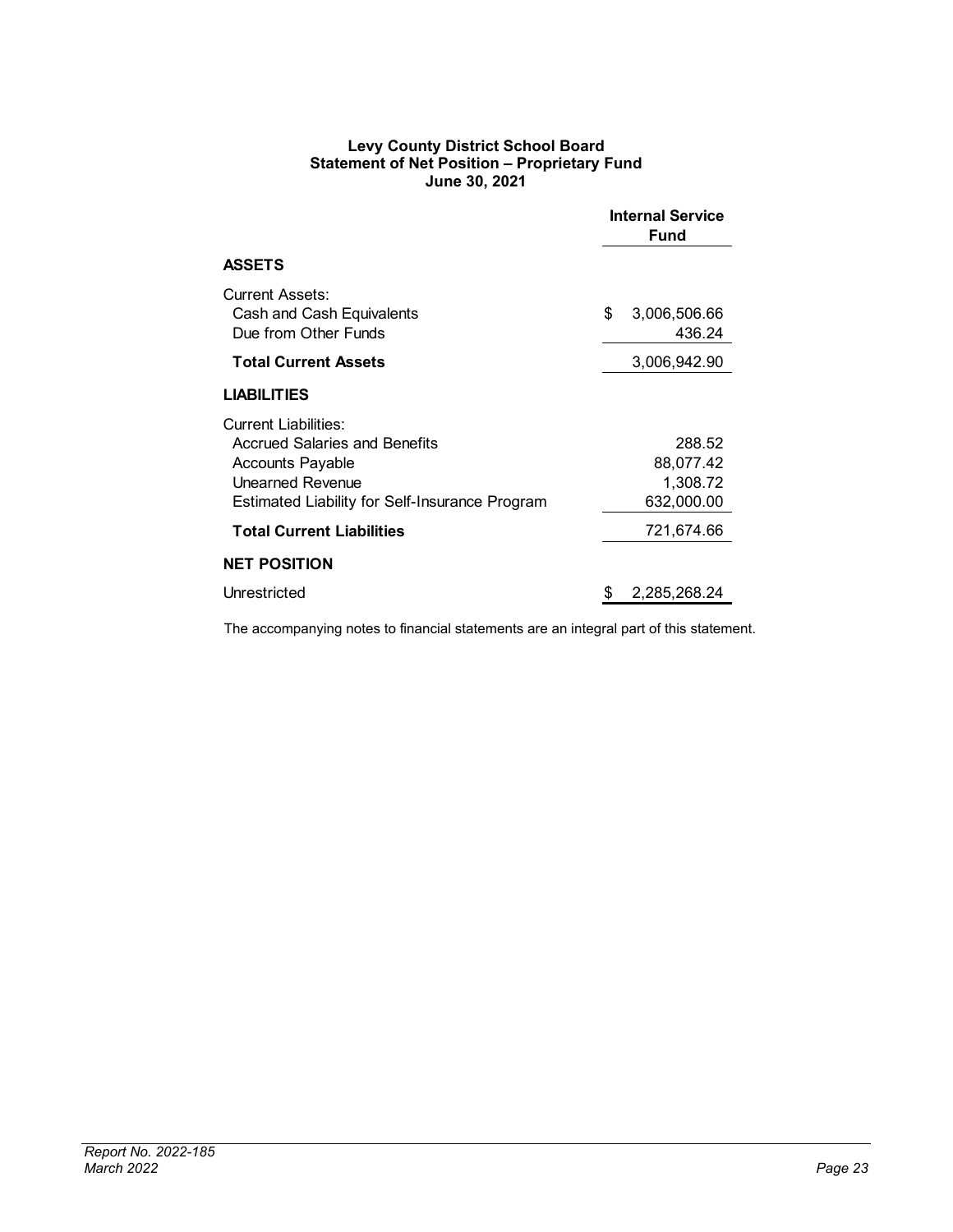### <span id="page-29-0"></span>**Levy County District School Board Statement of Revenues, Expenses, and Changes in Fund Net Position – Proprietary Fund For the Fiscal Year Ended June 30, 2021**

|                                                                                                                                                                                                                                        | <b>Internal Service</b><br><b>Fund</b>                                                              |
|----------------------------------------------------------------------------------------------------------------------------------------------------------------------------------------------------------------------------------------|-----------------------------------------------------------------------------------------------------|
| <b>OPERATING REVENUES</b><br><b>Premium Revenues</b>                                                                                                                                                                                   | \$<br>5,820,216.25                                                                                  |
| <b>OPERATING EXPENSES</b><br><b>Salaries</b><br><b>Employee Benefits</b><br><b>Purchased Services</b><br><b>Energy Services</b><br><b>Materials and Supplies</b><br>Capital Outlay<br><b>Insurance Claims</b><br><b>Other Expenses</b> | 4,866.37<br>946.70<br>944,646.32<br>1,845.25<br>13,328.92<br>2,275.83<br>5,400,490.61<br>535,333.73 |
| <b>Total Operating Expenses</b>                                                                                                                                                                                                        | 6,903,733.73                                                                                        |
| <b>Operating Loss</b>                                                                                                                                                                                                                  | (1,083,517.48)                                                                                      |
| <b>NONOPERATING REVENUES</b><br><b>Investment Income</b><br>Gifts, Grants, and Bequests<br><b>Loss Recoveries</b><br>Other                                                                                                             | 1,149.72<br>304,731.38<br>341,643.30<br>100.00                                                      |
| <b>Total Nonoperating Revenues</b>                                                                                                                                                                                                     | 647,624.40                                                                                          |
| <b>Income Before Transfers</b><br>Transfers In                                                                                                                                                                                         | 400,000.00                                                                                          |
| <b>Change in Net Position</b><br><b>Total Net Position - Beginning</b>                                                                                                                                                                 | (35,893.08)<br>2,321,161.32                                                                         |
| <b>Total Net Position - Ending</b>                                                                                                                                                                                                     | \$<br>2,285,268.24                                                                                  |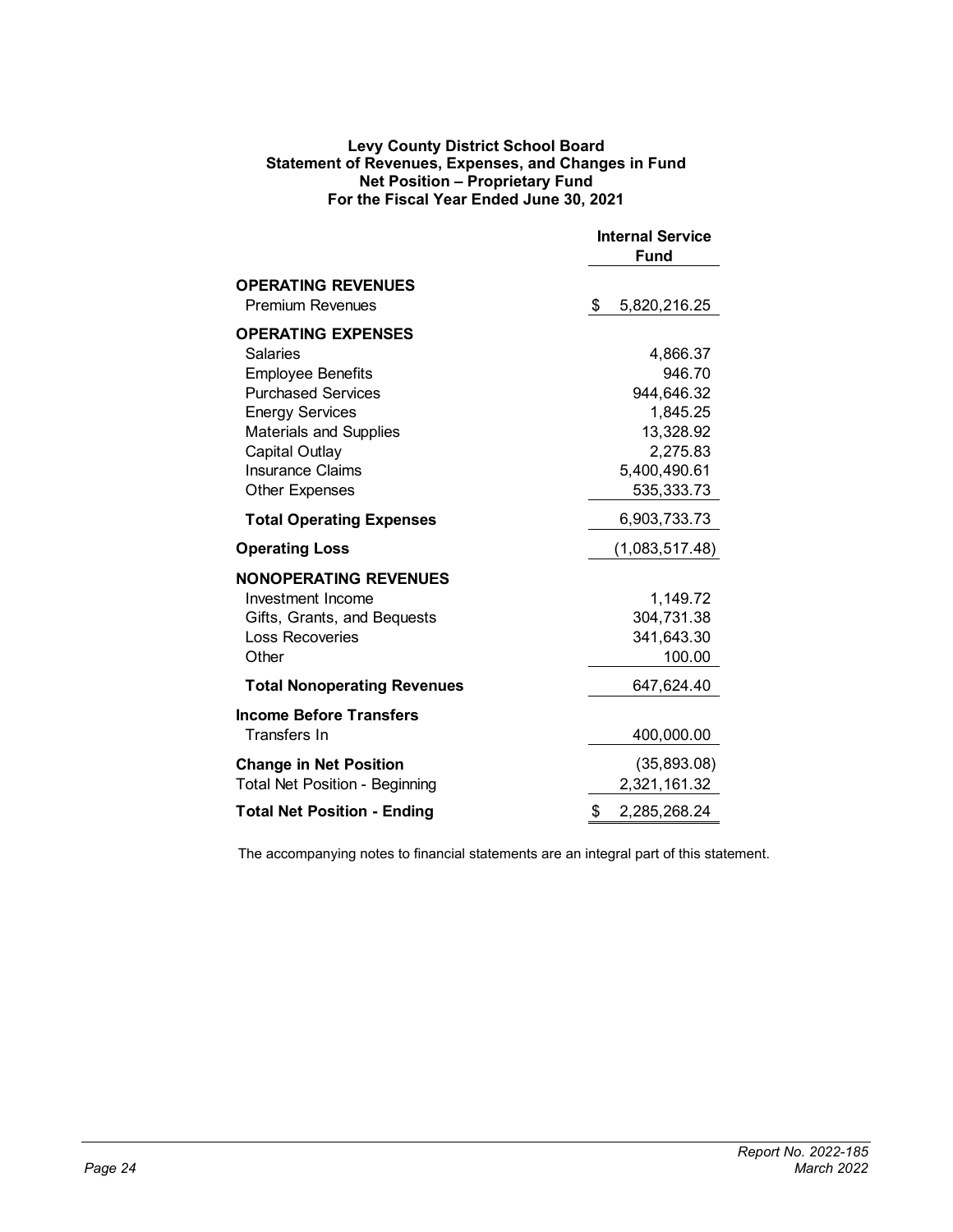### **Levy County District School Board Statement of Cash Flows – Proprietary Fund For the Fiscal Year Ended June 30, 2021**

<span id="page-30-0"></span>

|                                                                                                                                                                                                                         | <b>Internal Service</b><br><b>Fund</b>                               |
|-------------------------------------------------------------------------------------------------------------------------------------------------------------------------------------------------------------------------|----------------------------------------------------------------------|
| <b>CASH FLOWS FROM OPERATING ACTIVITIES</b><br><b>Cash Received from Premiums</b><br>Cash Payments to Suppliers for Goods and Services<br>Cash Payments to Employees for Services<br>Cash Payments for Insurance Claims | \$<br>5,821,088.73<br>(1,493,542.52)<br>(9,205.87)<br>(5,374,698.89) |
| <b>Net Cash Used by Operating Activities</b>                                                                                                                                                                            | (1,056,358.55)                                                       |
| <b>CASH FLOWS FROM NONCAPITAL FINANCING ACTIVITIES</b><br>Gifts, Grants, and Bequests<br><b>Transfer from Other Funds</b><br><b>Loss Recoveries</b><br>Other                                                            | 304,731.38<br>400,000.00<br>341,643.30<br>100.00                     |
| <b>Net Cash Provided by Noncapital Financing Activities</b>                                                                                                                                                             | 1,046,474.68                                                         |
| <b>CASH FLOWS FROM INVESTING ACTIVITIES</b><br>Interest Income                                                                                                                                                          | 1,149.72                                                             |
| Net Decrease in Cash and Cash Equivalents                                                                                                                                                                               | (8,734.15)                                                           |
| Cash and Cash Equivalents, Beginning                                                                                                                                                                                    | 3,015,240.81                                                         |
| <b>Cash and Cash Equivalents, Ending</b>                                                                                                                                                                                | 3,006,506.66<br>\$                                                   |
| Reconciliation of Operating Loss to Net Cash Used by Operating Activities:                                                                                                                                              |                                                                      |
| <b>Operating Loss</b><br>Adjustments to Reconcile Operating Loss to Net Cash Used<br>by Operating Activities:<br>Changes in Assets and Liabilities:                                                                     | (1,083,517.48)<br>\$                                                 |
| Increase in Due from Other Funds                                                                                                                                                                                        | (436.24)                                                             |
| Increase in Accrued Salaries and Benefits                                                                                                                                                                               | 66.96                                                                |
| Increase in Accounts Payable                                                                                                                                                                                            | 427.77                                                               |
| Increase in Unearned Revenue<br>Increase in Estimated Liability for Self-Insurance Program                                                                                                                              | 1,308.72<br>25,791.72                                                |
| <b>Total Adjustments</b>                                                                                                                                                                                                | 27,158.93                                                            |
| <b>Net Cash Used by Operating Activities</b>                                                                                                                                                                            | \$<br>(1,056,358.55)                                                 |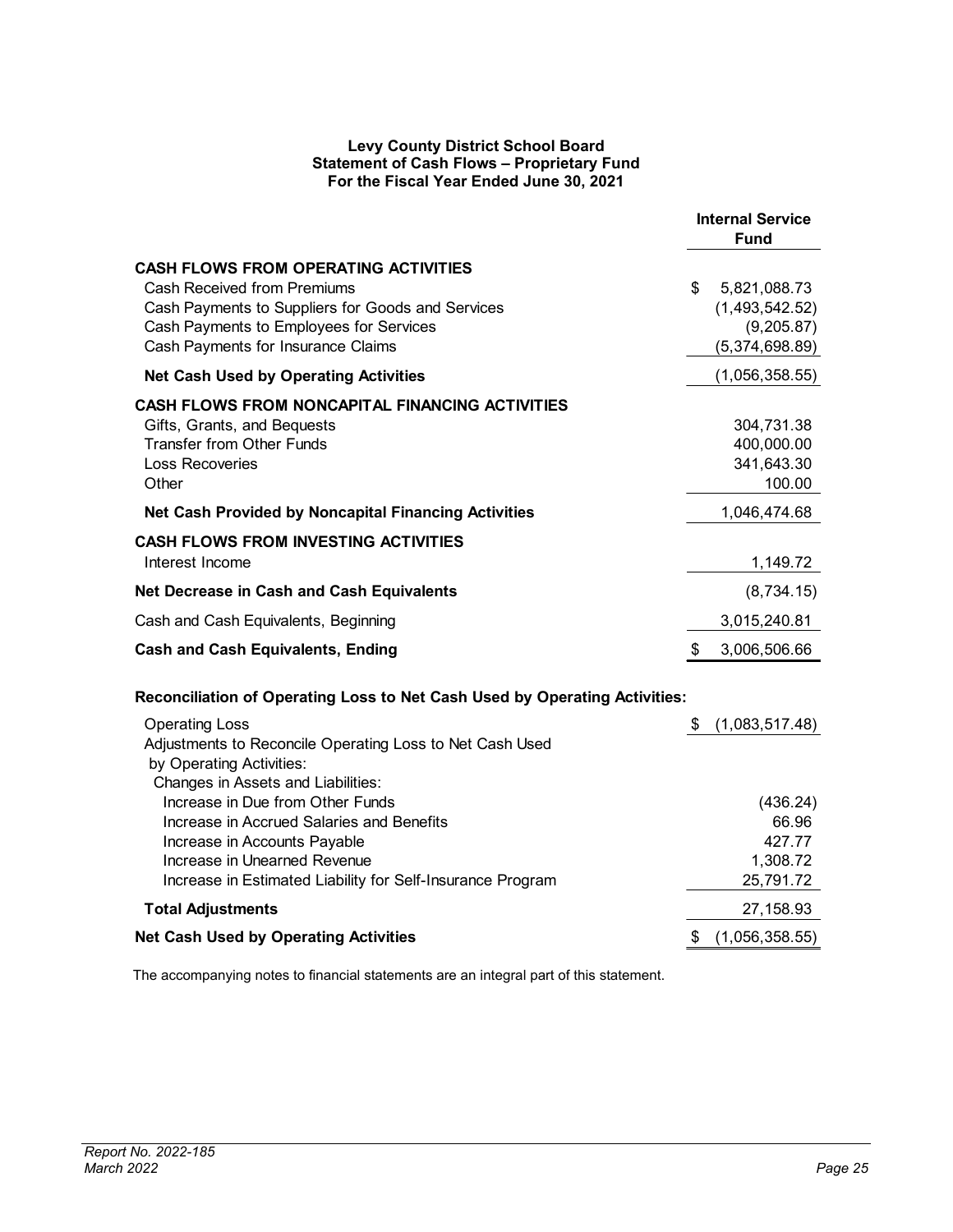### <span id="page-31-0"></span>**Levy County District School Board Statement of Fiduciary Net Position – Fiduciary Funds June 30, 2021**

|                             |    | <b>Custodial</b><br><b>Funds</b> |  |  |  |
|-----------------------------|----|----------------------------------|--|--|--|
| <b>ASSETS</b>               |    |                                  |  |  |  |
| Cash and Cash Equivalents   | S  | 25,467.34                        |  |  |  |
| <b>NET POSITION</b>         |    |                                  |  |  |  |
| Restricted for Participants | \$ | 25,467.34                        |  |  |  |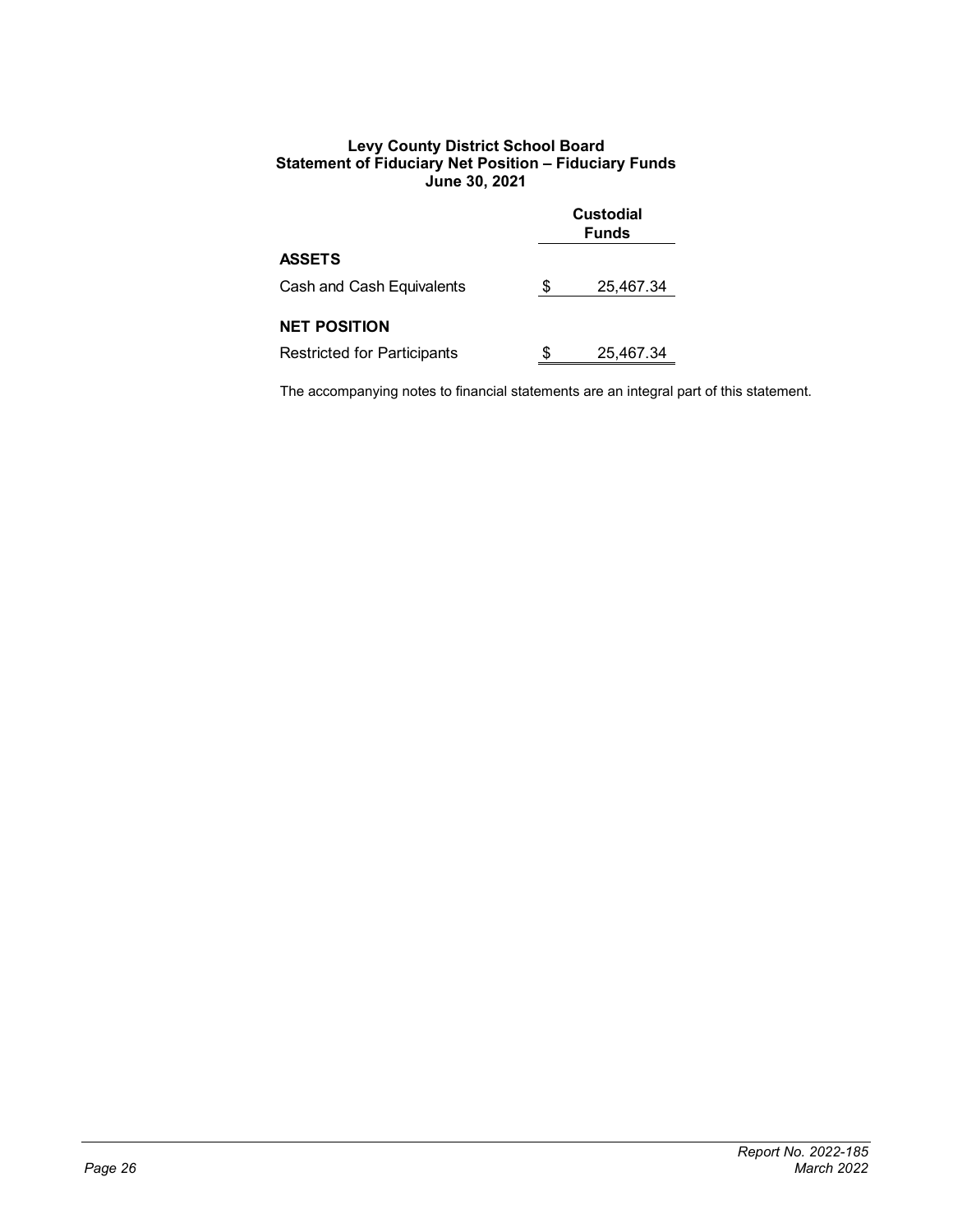### <span id="page-32-0"></span>**Levy County District School Board Statement of Changes in Fiduciary Net Position – Fiduciary Funds June 30, 2021**

|                                                                                                                                     | <b>Custodial</b><br><b>Funds</b> |                                    |  |
|-------------------------------------------------------------------------------------------------------------------------------------|----------------------------------|------------------------------------|--|
| <b>ADDITIONS</b><br><b>Contributions:</b><br><b>Plan Members</b>                                                                    | S                                | 82,283.99                          |  |
| <b>DEDUCTIONS</b><br><b>Participant Benefits</b>                                                                                    |                                  | 77,717.24                          |  |
| Change in Net Position<br>Net Position - Beginning<br>Adjustment to Beginning Net Position<br>Net Position - Beginning, as Restated |                                  | 4,566.75<br>20,900.59<br>20,900.59 |  |
| Net Position - Ending                                                                                                               |                                  | 25.467.34                          |  |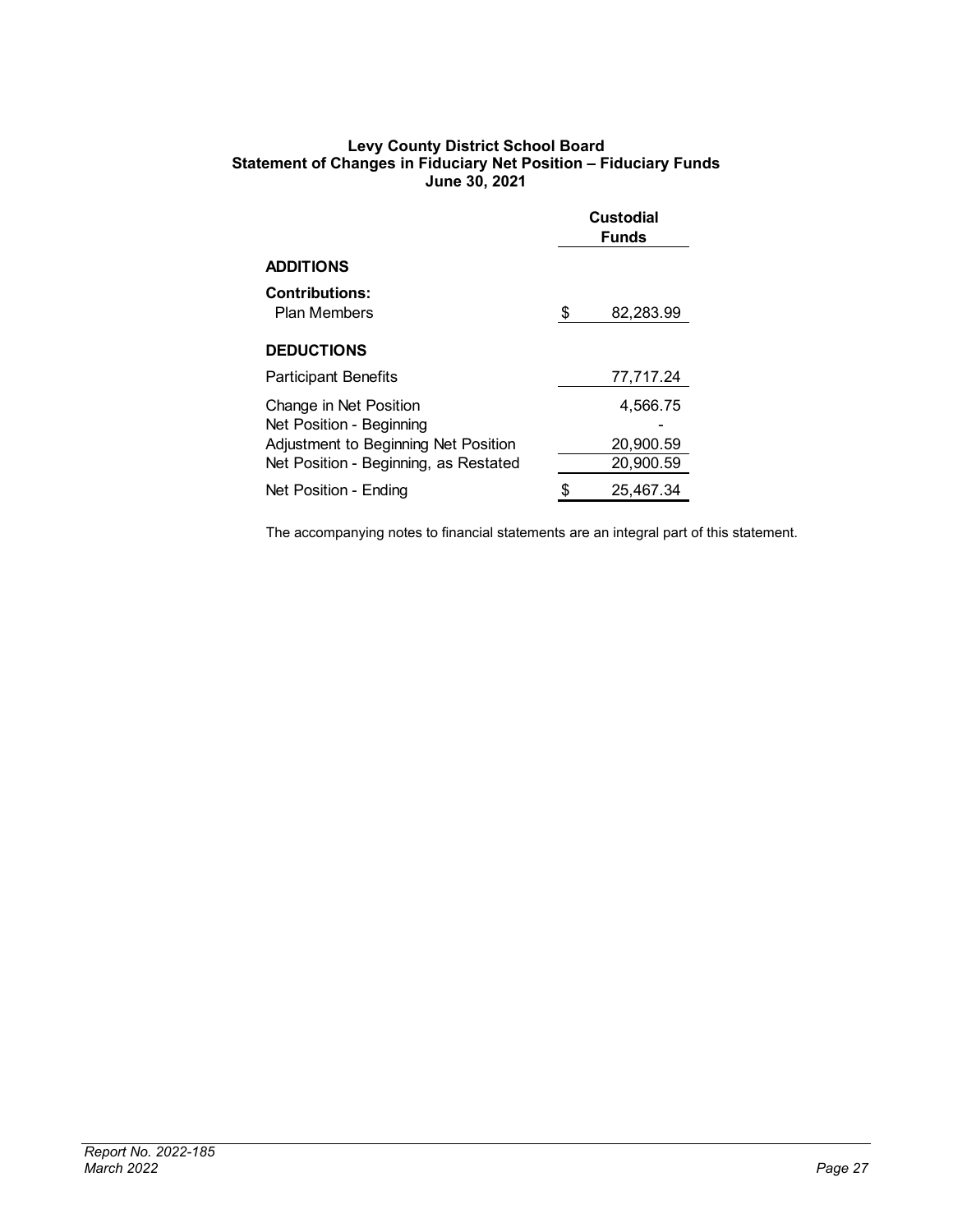### <span id="page-33-0"></span> **SUMMARY OF SIGNIFICANT ACCOUNTING POLICIES**

### **A. Description of Government-Wide Financial Statements**

The government-wide financial statements (i.e., the statement of net position and the statement of activities) report information on all of the nonfiduciary activities of the primary government and its component units. All fiduciary activities are reported only in the fund financial statements. Governmental activities normally are supported by taxes, intergovernmental revenues, and other nonexchange transactions. The primary government is reported separately from certain legally separate component units for which the primary government is financially accountable.

The statement of activities presents a comparison between direct expenses and program revenues for each function or program of the Levy County School District's (District) governmental activities. Direct expenses are those that are specifically associated with a service, program, or department and are thereby clearly identifiable to a particular function. Depreciation expense associated with the District's transportation and maintenance departments are allocated to the student transportation services and maintenance of plant functions, while remaining depreciation expense is not readily associated with a particular function and is reported as unallocated.

### **B. Reporting Entity**

The Levy County District School Board (Board) has direct responsibility for operation, control, and supervision of District schools and is considered a primary government for financial reporting. The District is considered part of the Florida system of public education, operates under the general direction of the Florida Department of Education (FDOE), and is governed by State law and State Board of Education (SBE) rules. The governing body of the District is the Board, which is composed of five elected members. The elected Superintendent of Schools is the executive officer of the Board. Geographic boundaries of the District correspond with those of Levy County.

Criteria for determining if other entities are potential component units that should be reported within the District's basic financial statements are identified and described in the Governmental Accounting Standards Board's (GASB) *Codification of Governmental Accounting and Financial Reporting Standards*, Sections 2100 and 2600. The application of these criteria provides for identification of any legally separate entities for which the Board is financially accountable and other organizations for which the nature and significance of their relationship with the Board are such that exclusion would cause the District's basic financial statements to be misleading. Based on the application of these criteria, the following component units are included within the District's reporting entity:

**Blended Component Unit**. Blended component units are, in substance, part of the District's operations, even though they are legally separate entities. Thus, blended component units are appropriately presented as funds of the District. The Levy County Public Facilities Finance Authority, Inc. (Authority) was formed to facilitate financing for the acquisition of facilities and equipment as further discussed in Note III.H.1. Due to the substantive economic relationship between the District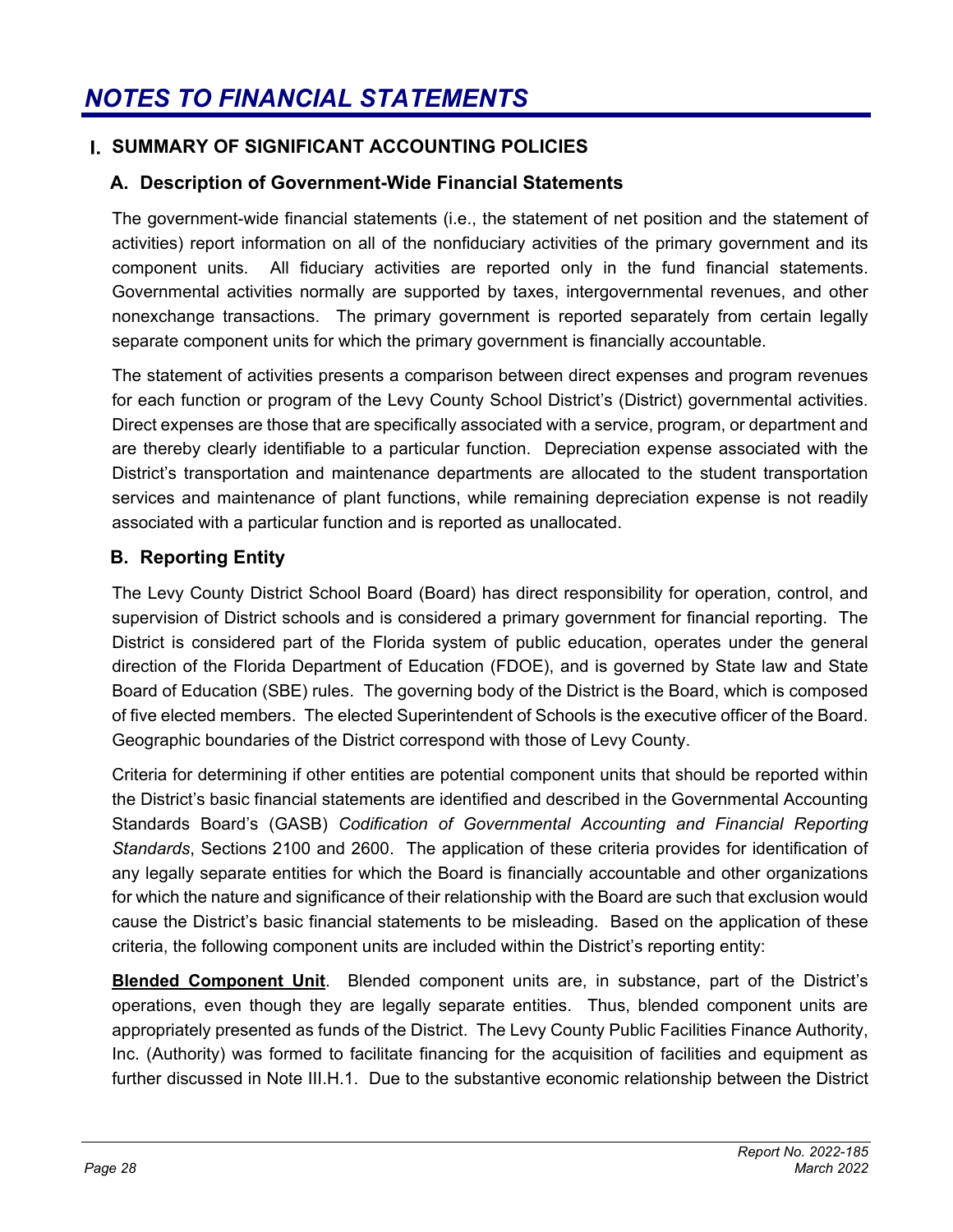and the Authority, the financial activities of the Authority are included in the accompanying basic financial statements. Separate financial statements for the Authority are not published.

**Discretely Presented Component Units**. The component units columns in the government-wide financial statements include the financial data of the District's other component units. A separate column is used to emphasize that they are legally separate from the District.

The District's charter schools, Whispering Winds Charter School Project, Inc. and Nature Coast Middle School, Inc., are not-for-profit corporations organized pursuant to Chapter 617, Florida Statutes, the Florida Not For Profit Corporation Act, and Section 1002.33, Florida Statutes. The charter schools operate under charters approved by their sponsor, the Levy County District School Board. The charter schools are considered to be component units of the District because the District is financially accountable for the charter schools as the District established the charter schools by approval of their charters, which is tantamount to the initial appointment of the charter schools, and there is the potential for the charter schools to impose specific financial burdens on the District. In addition, pursuant to the Florida Constitution, the charter schools are public schools and the District is responsible for the operation, control, and supervision of public schools within the District.

The financial data reported on the accompanying statements was derived from the charter schools' audited financial statements for the fiscal year ended June 30, 2021. The audit reports are filed in the District's administrative offices at 480 Marshburn Drive, Bronson, Florida 32621.

### **C. Basis of Presentation: Government-Wide Financial Statements**

While separate government-wide and fund financial statements are presented, they are interrelated. The governmental activities column incorporates data from governmental funds and the internal service fund. Separate financial statements are provided for governmental funds, the proprietary fund, and fiduciary funds, even though the latter are excluded from the government-wide financial statements.

The effects of interfund activity have been eliminated from the government-wide financial statements except for interfund services provided and used.

### **D. Basis of Presentation: Fund Financial Statements**

The fund financial statements provide information about the District's funds, including the fiduciary funds and blended component units. Separate statements for each fund category – governmental, proprietary, and fiduciary – are presented. The emphasis of fund financial statements is on major governmental funds, each displayed in a separate column. All remaining governmental funds are aggregated and reported as nonmajor funds.

The District reports the following major governmental funds:

- General Fund to account for all financial resources not required to be accounted for in another fund and for certain revenues from the State that are legally restricted to be expended for specific current operating purposes.
- Special Revenue Food Service Fund to account for financial resources generated by the Food Service Program.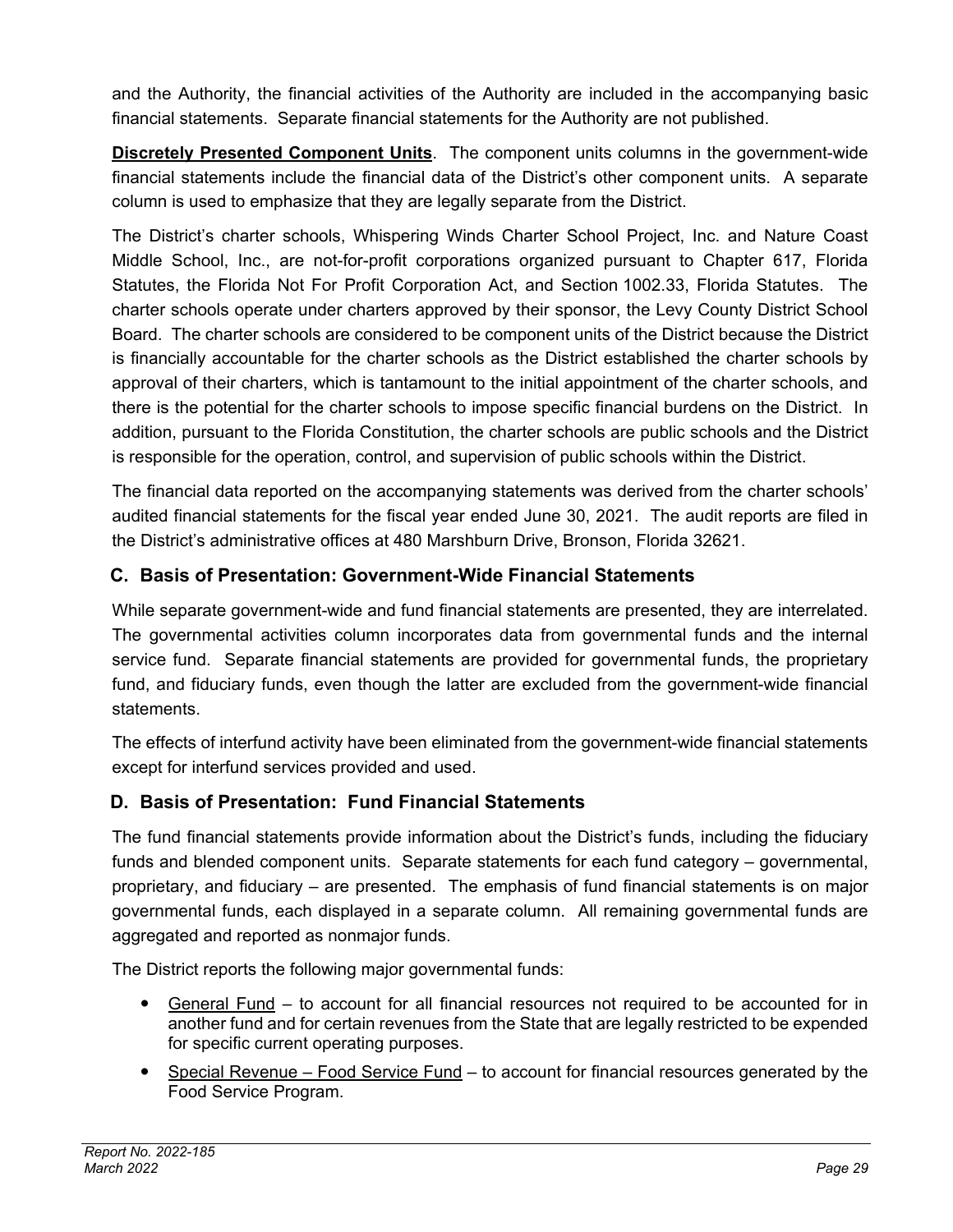- Special Revenue Federal Education Stabilization Fund to account for Federal Coronavirus Aid, Relief, and Economic Security (CARES) Act funding provided through the State as emergency relief to address the impact of COVID-19 on elementary and secondary schools.
- Capital Projects Public Education Capital Outlay Fund to account for the financial resources generated by the State Public Education Capital Outlay and Debt Service Trust Funds to be used, in part, for the construction of the Chiefland Middle High School.
- Capital Projects Other Fund to account for various financial resources generated by impact fees and local revenue to be used for educational capital outlay needs, including new construction and renovation and remodeling projects, and to account for Educational Facilities Security Grant resources to be used for school safety improvements.

Additionally, the District reports the following proprietary and fiduciary fund types:

- Internal Service Fund to account for the District's employee health self-insurance program.
- Custodial Funds to account for the activity of the medical and dependent reimbursement program, which is administered by a third-party administrator and available to employees through the District's cafeteria plan.

During the course of operations, the District has activity between funds for various purposes. Any residual balances outstanding at fiscal year end are reported as due from/to other funds. While these balances are reported in fund financial statements, certain eliminations are made in the preparation of the government-wide financial statements. Balances between the funds included in governmental activities (i.e., the governmental and internal service fund) are eliminated so that only the net amount is included as internal balances in the governmental activities column. Further, certain activity occurs during the fiscal year involving transfers of resources between funds. In fund financial statements, these amounts are reported at gross amounts as transfers in and out. While reported in fund financial statements, transfers between the funds included in governmental activities are eliminated in the preparation of the government-wide financial statements.

### **E. Measurement Focus and Basis of Accounting**

The accounting and financial reporting treatment is determined by the applicable measurement focus and basis of accounting. Measurement focus indicates the type of resources being measured such as current financial resources or economic resources. The basis of accounting indicates the timing of transactions or events for recognition in the financial statements.

The government-wide financial statements are reported using the economic resources measurement focus and the accrual basis of accounting. Revenues are recognized when earned and expenses are recognized when a liability is incurred, regardless of the timing of the related cash flows. Property taxes are recognized in the year for which they are levied. Revenues from grants, entitlements, and donations are recognized as soon as all eligibility requirements imposed by the provider have been met.

The governmental fund financial statements are reported using the current financial resources measurement focus and the modified accrual basis of accounting. Revenues, except for certain grant revenues, are recognized as soon as they are both measurable and available. Revenues are considered to be available when they are collectible within the current period or soon enough thereafter to pay liabilities of the current period. For this purpose, the District considers revenues to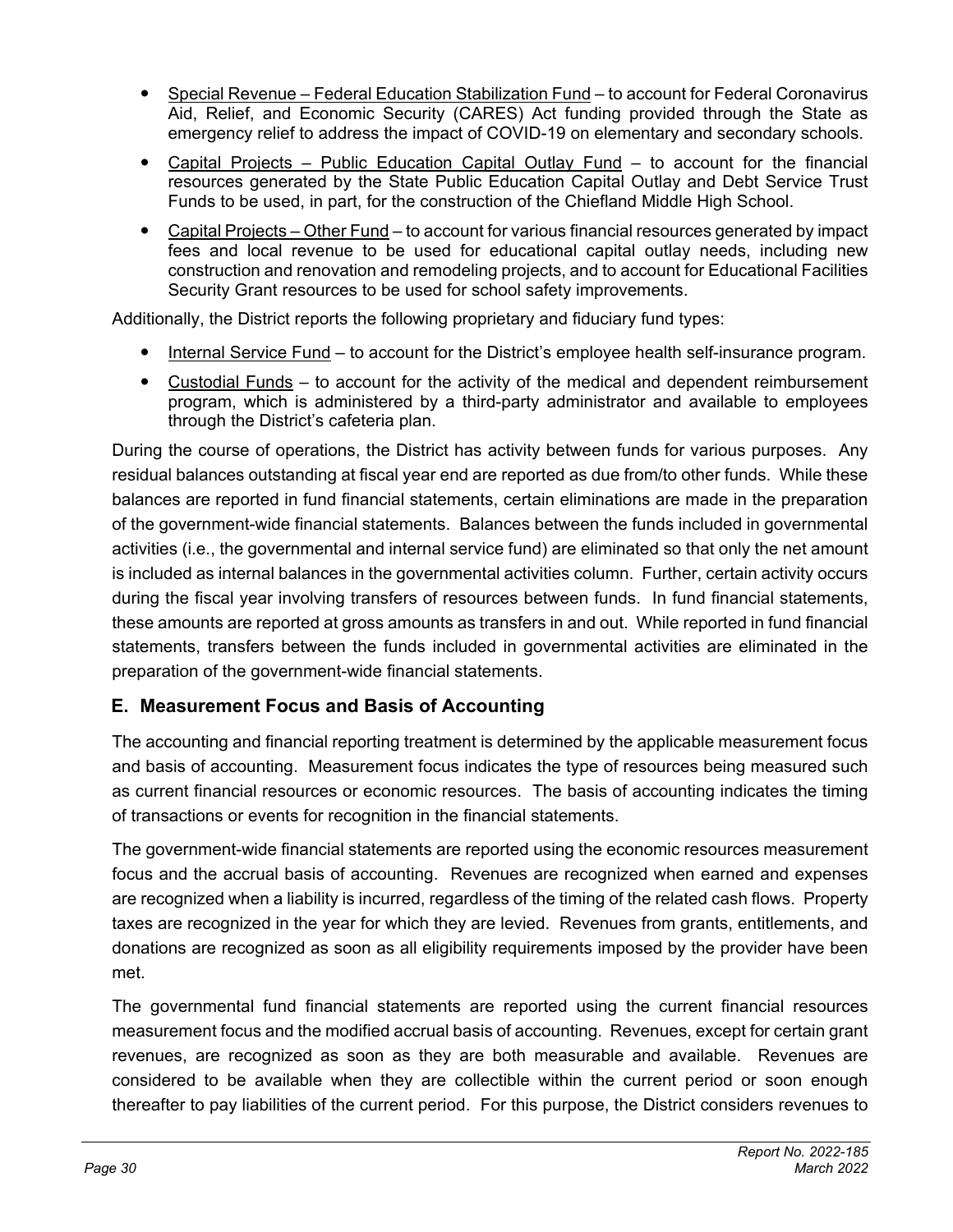be available if they are collected within 45 days of the end of the current fiscal year. When grant terms provide that the expenditure of resources is the prime factor for determining eligibility for Federal, State, and other grant resources, revenue is recognized at the time the expenditure is made. Entitlements are recorded as revenues when all eligibility requirements are met, including any time requirements, and the amount is received during the period or within the availability period for this revenue source (within 45 days of fiscal year end). Expenditures are generally recognized when the related fund liability is incurred, as under accrual accounting. However, debt service expenditures, claims and judgments, pension benefits, other postemployment benefits, and compensated absences, are only recorded when payment is due. General capital asset acquisitions are reported as expenditures in governmental funds. Allocations of cost, such as depreciation, are not recognized in governmental funds.

The proprietary and fiduciary funds are reported using the economic resources measurement focus and the accrual basis of accounting.

The charter schools are accounted for as governmental organizations and follow the same accounting model as the District's governmental activities.

## **F. Assets, Liabilities, Deferred Outflows/Inflows of Resources, and Net Position/Fund Balance**

#### **Cash and Cash Equivalents**

The District's cash and cash equivalents are considered to be cash on hand, demand deposits, and short-term liquid investments with original maturities of 3 months or less from the date of acquisition. Investments classified as cash equivalents include amounts placed with the State Board of Administration (SBA) in Florida PRIME.

Cash deposits are held by banks qualified as public depositories under Florida law. All deposits are insured by Federal depository insurance, up to specified limits, or collateralized with securities held in Florida's multiple financial institution collateral pool as required by Chapter 280, Florida Statutes.

#### **Investments**

Investments consist of amounts placed with the SBA for participation in the Florida PRIME investment pool created by Section 218.405, Florida Statutes. The investment pool operates under investment guidelines established by Section 215.47, Florida Statutes.

The District's investment in Florida PRIME, which the SBA indicates is a Securities and Exchange Commission Rule 2a7-like external investment pool, are similar to money market funds in which shares are owned in the fund rather than the underlying investments. This investment is reported at fair value, which is amortized cost.

Types and amounts of investments held at fiscal year end are described in a subsequent note.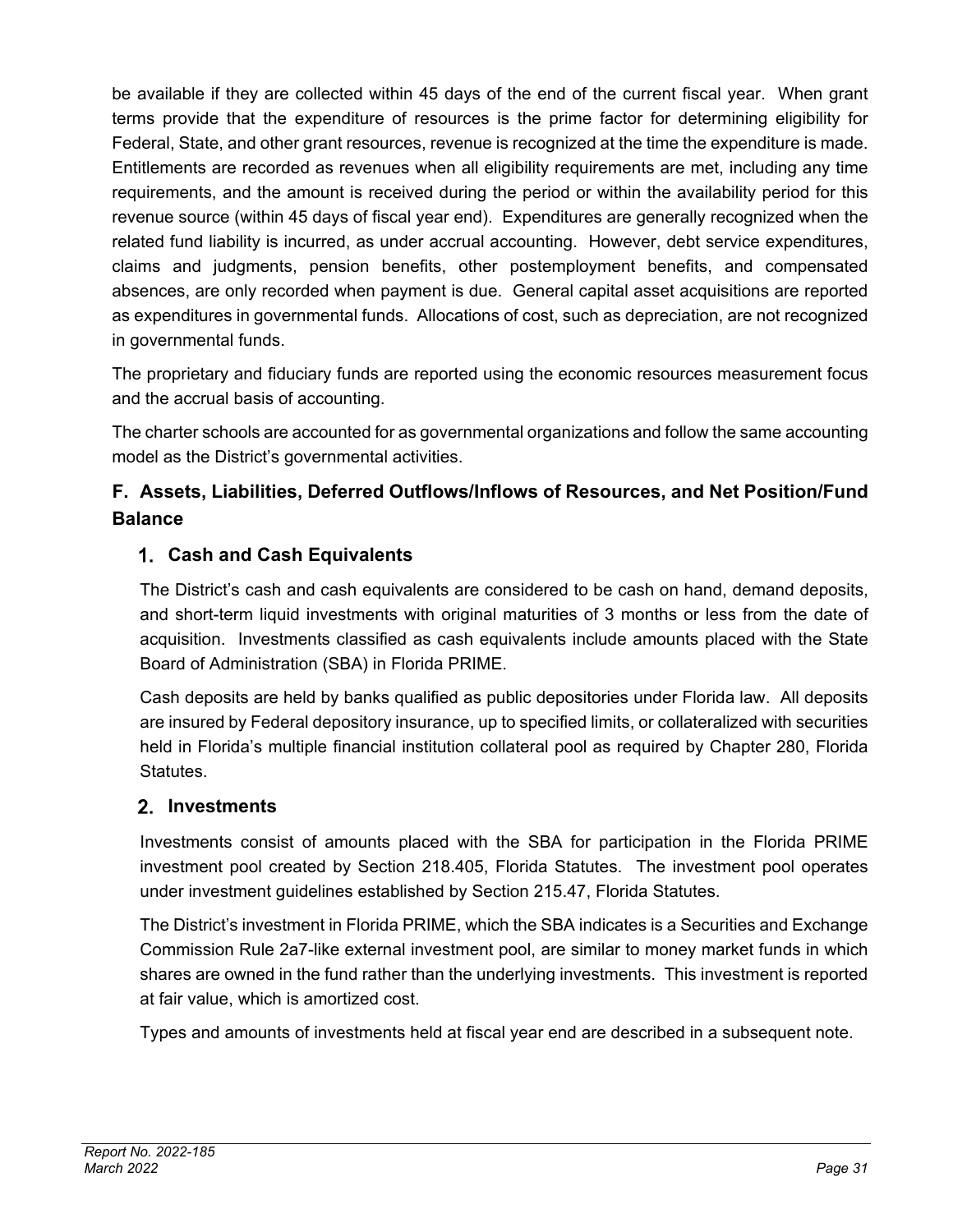#### **Inventories**

Inventories consist of expendable supplies held for consumption in the course of District food service operations. Inventories are stated at cost based on the last invoice, which approximates the first-in, first-out basis, except that United States Department of Agriculture donated foods are stated at their fair value as determined at the time of donation to the District's food service program by the Florida Department of Agriculture and Consumer Services, Bureau of Food Distribution. The costs of inventories are recorded as expenditures when used rather than purchased.

#### **Capital Assets**

Expenditures for capital assets acquired or constructed for general District purposes are reported in the governmental fund that financed the acquisition or construction. The capital assets so acquired are reported at cost in the government-wide statement of net position but are not reported in the governmental fund financial statements. Capital assets are defined by the District as those costing more than \$1,000 for vehicles and equipment and \$10,000 for buildings and improvements, with an estimated useful life in excess of 1 year. Such assets are recorded at historical cost or estimated historical cost if purchased or constructed. Donated assets are recorded at acquisition value at the date of donation.

Capital assets are depreciated using the composite method over the following estimated useful lives:

| <b>Description</b>                   | <b>Estimated Useful Lives</b> |
|--------------------------------------|-------------------------------|
| Improvements Other Than Buildings    | 20 years                      |
| <b>Buildings and Fixed Equipment</b> | 40 years                      |
| Furniture, Fixtures, and Equipment   | 5 years                       |
| <b>Motor Vehicles</b>                | 8 years                       |
| <b>Computer Software</b>             | 5 years                       |

Current fiscal year information relative to changes in capital assets is described in a subsequent note.

#### **Pensions**

In the government-wide statement of net position, liabilities are recognized for the District's proportionate share of each pension plan's net pension liability. For purposes of measuring the net pension liability, deferred outflows of resources and deferred inflows of resources related to pensions, and pension expense, information about the fiduciary net position of the Florida Retirement System (FRS) defined benefit plan and the Health Insurance Subsidy (HIS) defined benefit plan and additions to/deductions from the FRS and the HIS fiduciary net position have been determined on the same basis as they are reported by the FRS and the HIS plans. For this purpose, benefit payments (including refunds of employee contributions) are recognized when due and payable in accordance with benefit terms. Investments are reported at fair value.

The District's retirement plans and related amounts are described in a subsequent note.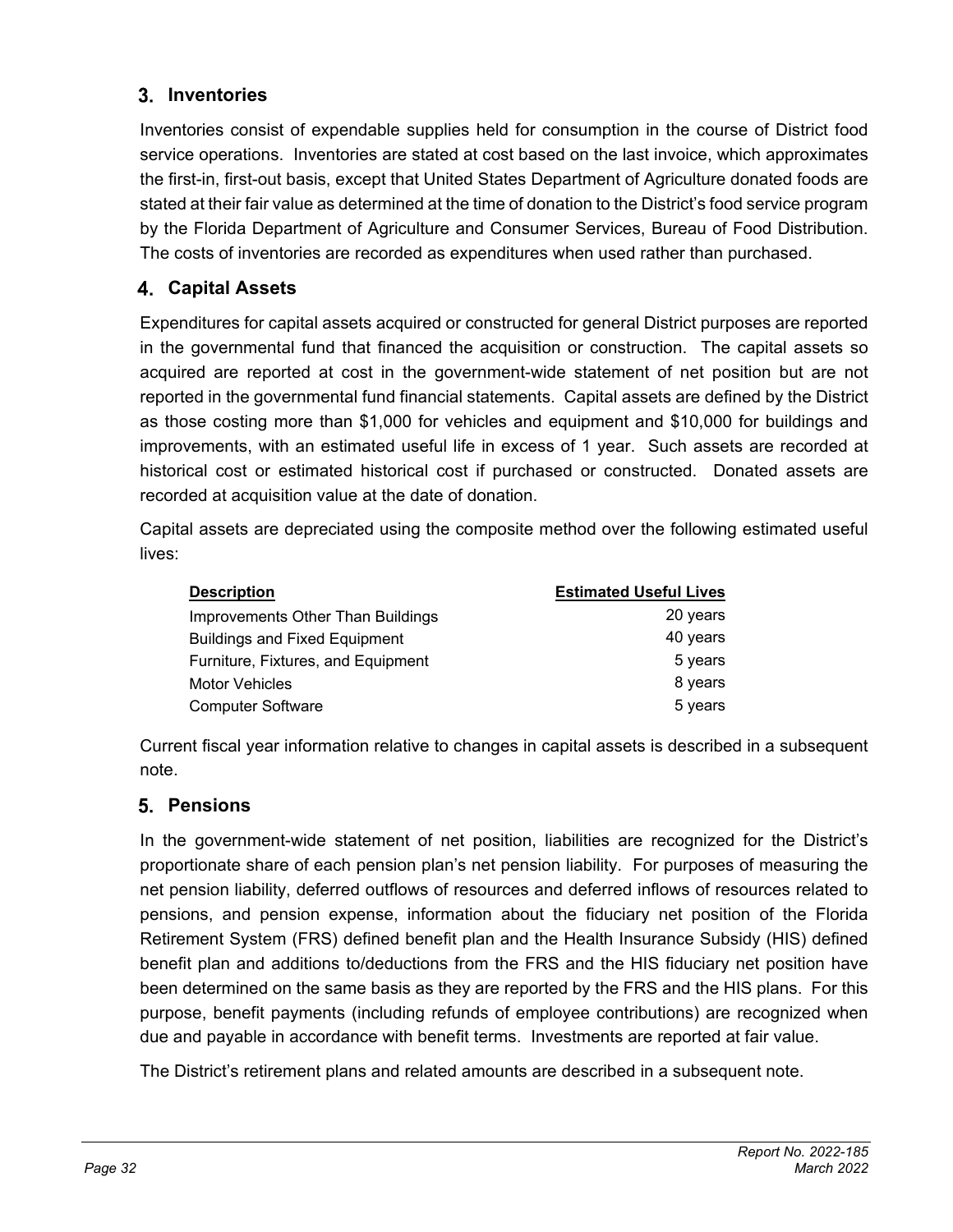## **Long-Term Liabilities**

Long-term obligations that will be financed from resources to be received in the future by governmental funds are reported as liabilities in the government-wide statement of net position.

In the governmental fund financial statements, bonds and other long-term obligations are not recognized as liabilities until due.

Changes in long-term liabilities for the current fiscal year are reported in a subsequent note.

## **Deferred Outflows/Inflows of Resources**

In addition to assets, the statement of net position reports a separate section for deferred outflows of resources. This separate financial statement element, *deferred outflows of resources*, represents a consumption of net position that applies to future periods and so will not be recognized as an outflow of resources (expense) until then. The District has two items that qualify for reporting in this category. The deferred outflows of resources related to pensions and OPEB are discussed in subsequent notes.

In addition to liabilities, the statement of net position and the governmental funds balance sheet report a separate section for deferred inflows of resources. This separate financial statement element, *deferred inflows of resources*, represents an acquisition of net position that applies to future periods and so will not be recognized as an inflow of resources (revenue) until that time. The District has three items that qualify for reporting in this category. The first two items, deferred inflows of resources related to pensions and OPEB, are reported in the statement of net position and discussed in subsequent notes. The remaining item is reported in the governmental funds balance sheet as unavailable revenue related to the Educational Facilities Security Grant and will be recognized as an inflow of resources in the period that it becomes available.

## **Net Position Flow Assumption**

The District occasionally funds outlays for a particular purpose from both restricted (e.g., restricted bond or grant proceeds) and unrestricted resources. To calculate the amounts to report as restricted net position and unrestricted net position in the government-wide and proprietary fund financial statements, a flow assumption must be made about the order in which the resources are considered to be applied. Consequently, it is the District's policy to consider restricted net position to have been depleted before unrestricted net position is applied.

## **Fund Balance Flow Assumptions**

The District may fund outlays for a particular purpose from both restricted and unrestricted resources (the total of committed, assigned, and unassigned fund balance). To calculate the amounts to report as restricted, committed, assigned, and unassigned fund balance in the governmental fund financial statements, a flow assumption must be made about the order in which the resources are considered to be applied. It is the District's policy to consider restricted fund balance to have been depleted before using any of the components of unrestricted fund balance. Further, when components of unrestricted fund balance can be used for the same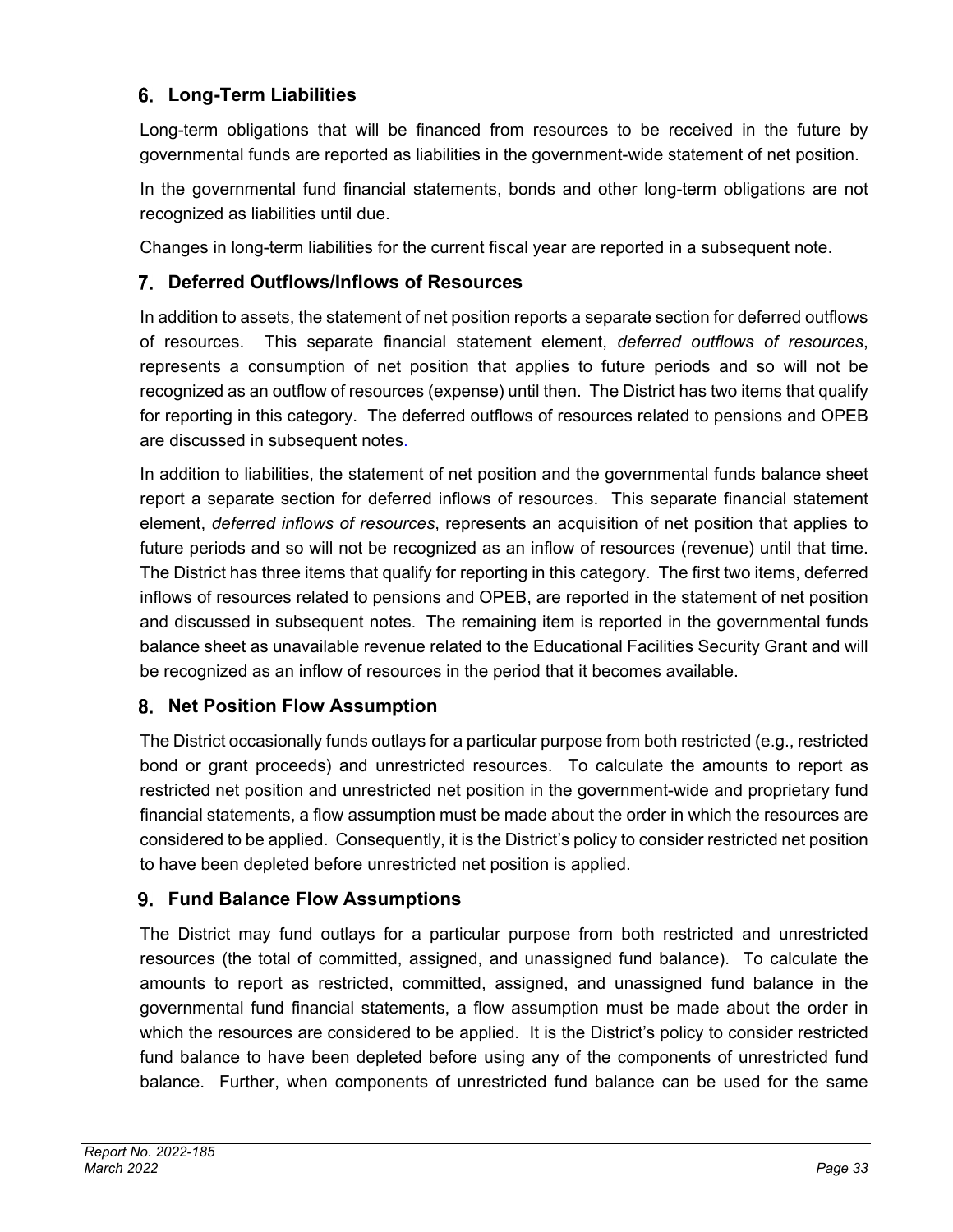purpose, committed fund balance is depleted first, followed by assigned fund balance. Unassigned fund balance is applied last.

#### **Fund Balance Policies**

Fund balance of governmental funds is reported in various categories based on the nature of any limitations requiring the use of resources for specific purposes. The District itself can establish limitations on the use of resources through either a commitment (committed fund balance) or an assignment (assigned fund balance).

The committed fund balance classification includes amounts that can be used only for the specific purposes determined by a formal action of the District's highest level of decision-making authority. The Board is the highest level of decision-making authority for the District that can, by adoption of a resolution prior to the end of the fiscal year, commit fund balance. Once adopted, the limitation imposed by the resolution remains in place until a similar action is taken (the adoption of another resolution) to remove or revise the limitation. The District reported no committed fund balances at June 30, 2021.

Amounts in the assigned fund balance classification are intended to be used by the District for specific purposes but do not meet the criteria to be classified as committed. The Board has, by approval of the annual financial report, authorized the assignment of fund balance. The Board may also assign fund balance as it does when appropriating fund balance to cover a gap between estimated revenue and appropriations in the subsequent fiscal year's appropriated budget. Unlike commitments, assignments generally only exist temporarily. In other words, an additional action does not normally have to be taken for the removal of an assignment. Conversely, as discussed above, an additional action is essential to either remove or revise a commitment.

In addition, the District has revised Board Policy 7.01, School Budget System, to provide that the District will maintain a fund balance level which results in a minimum financial condition ratio of 5 percent. The policy requires a super majority Board-approval anytime it is necessary for the fund balance to be reduced to a level which results in a financial condition ratio under 5 percent and requires the Board to develop a plan to bring the fund balance back to an appropriate level within the next 5 years.

#### **G. Revenues and Expenditures/Expenses**

## **Program Revenues**

Amounts reported as program revenues include charges paid by the recipient of the goods or services offered by the program and grants and contributions that are restricted to meeting the operational or capital requirements of a particular program. All taxes, including those dedicated for specific purposes, and other internally dedicated resources are reported as general revenues rather than program revenues. Revenues that are not classified as program revenues are presented as general revenues. The comparison of direct expenses with program revenues identifies the extent to which each governmental function is self-financing or draws from the general revenues of the District.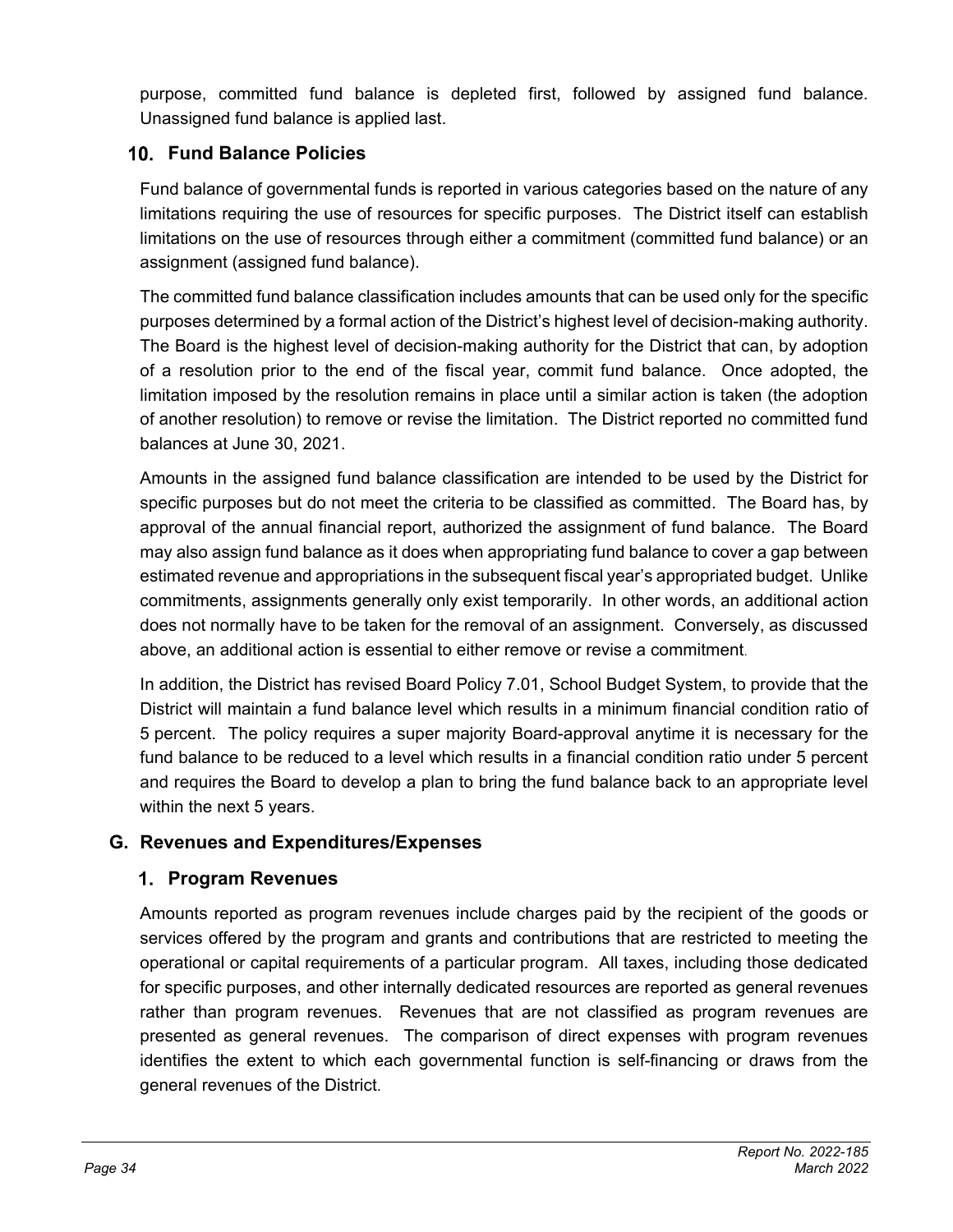## **State Revenue Sources**

Significant revenues from State sources for current operations include the Florida Education Finance Program administered by the FDOE under the provisions of Section 1011.62, Florida Statutes. In accordance with this law, the District determines and reports the number of full-time equivalent (FTE) students and related data to the FDOE. The FDOE performs certain edit checks on the reported number of FTE and related data and calculates the allocation of funds to the District. The District is permitted to amend its original reporting during specified time periods following the date of the original reporting. The FDOE may also adjust subsequent fiscal period allocations based upon an audit of the District's compliance in determining and reporting FTE and related data. Normally, such adjustments are treated as reductions or additions of revenue in the fiscal year when the adjustments are made.

The State provides financial assistance to administer certain educational programs. SBE rules require that revenue earmarked for certain programs be expended only for the program for which the money is provided, and require that the money not expended as of the close of the fiscal year be carried forward into the following fiscal year to be expended for the same educational programs. The FDOE generally requires that these educational program revenues be accounted for in the General Fund. A portion of the fund balance of the General Fund is restricted in the governmental fund financial statements for the balance of categorical and earmarked educational program resources.

The District received an allocation from the State under the Education Facilities Security Grant program. The District is authorized to expend these funds only upon applying for and receiving an encumbrance authorization from the FDOE.

Pursuant to Section 1013.64, Florida Statutes, the District received a special allocation in the current fiscal year for specific construction needs through the Public Education Capital Outlay and Debt Service Trust Fund - Special Facility Construction Account. As a condition for receiving these funds, other construction funding must be pledged for the project, including the capital outlay millage levied pursuant to Section 1011.71(2), Florida Statutes, or equivalent amount of revenue from local school capital outlay surtax under Section 212.055(6), Florida Statutes, for the total amount of 3 fiscal years maximum millage.

A schedule of revenue from State sources for the current fiscal year is presented in a subsequent note.

## **District Property Taxes**

The Board is authorized by State law to levy property taxes for district school operations, capital improvements, and debt service.

Property taxes consist of ad valorem taxes on real and personal property within the District. Property values are determined by the Levy County Property Appraiser, and property taxes are collected by the Levy County Tax Collector.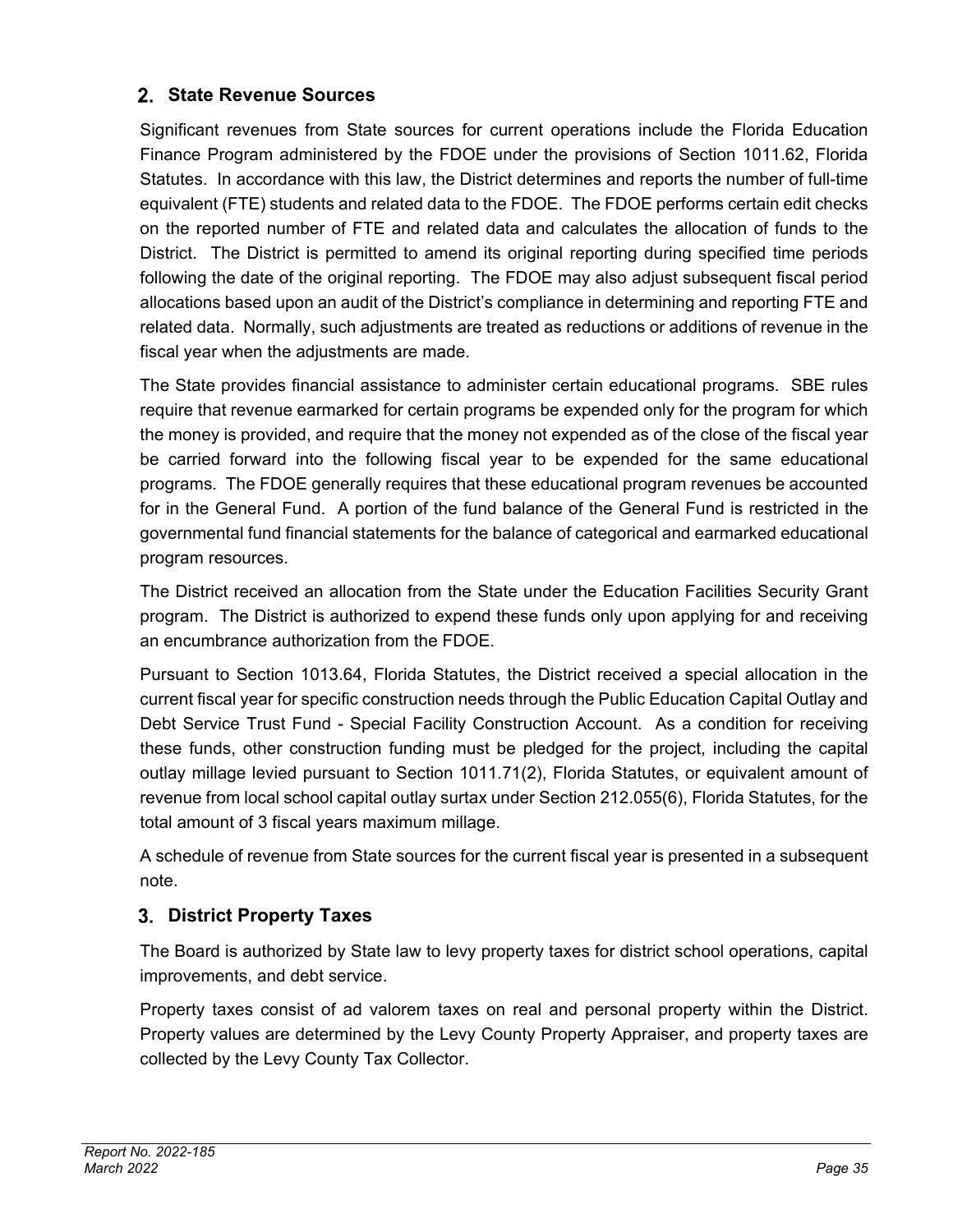The Board adopted the 2020 tax levy on September 10, 2020. Tax bills are mailed in October and taxes are payable between November 1 of the year assessed and March 31 of the following year at discounts of up to 4 percent for early payment.

Taxes become a lien on the property on January 1 and are delinquent on April 1 of the year following the year of assessment. State law provides for enforcement of collection of personal property taxes by seizure of the property to satisfy unpaid taxes and for enforcement of collection of real property taxes by the sale of interest-bearing tax certificates to satisfy unpaid taxes. The procedures result in the collection of essentially all taxes prior to June 30 of the year following the year of assessment.

Property tax revenues are recognized in the government-wide financial statements when the Board adopts the tax levy. Property tax revenues are recognized in the governmental fund financial statements when taxes are received by the District, except that revenue is accrued for taxes collected by the Levy County Tax Collector at fiscal year end but not yet remitted to the District.

Millages and taxes levied for the current year are presented in a subsequent note.

#### **Educational Impact Fees**

Levy County (County) imposes an educational impact fee based on an ordinance adopted by the County Commission in January 2008. The education impact fee is collected for most new residential construction by the County and each municipality within the County based on an interlocal agreement. The fees are to be used solely for the purpose of providing capital improvements to the public educational system necessitated by new residential development and are not to be used for any expenditure that would be classified as a maintenance or repair expense. The authorized uses include, but are not limited to, land acquisition; facility design and construction costs; furniture and equipment; and payment of principal, interest, and related costs of indebtedness necessitated by new residential development.

## **Federal Revenue Sources**

The District receives Federal awards for the enhancement of various educational programs. Federal awards are generally received based on applications submitted to, and approved by, various granting agencies. For Federal awards in which a claim to these grant proceeds is based on incurring eligible expenditures, revenue is recognized to the extent that eligible expenditures have been incurred. The FDOE may require adjustments to subsequent fiscal year expenditures and related revenues based upon an audit of the District's compliance with applicable Federal awards requirements. Normally such adjustments are treated as reductions of expenditures and related revenues in the fiscal year when the adjustments are made.

#### **Compensated Absences**

In the government-wide financial statements, compensated absences (i.e., paid absences for employee vacation leave and sick leave) are accrued as liabilities to the extent that it is probable that the benefits will result in termination payments. A liability for these amounts is reported in the governmental fund financial statements only if it has matured, such as for occurrences of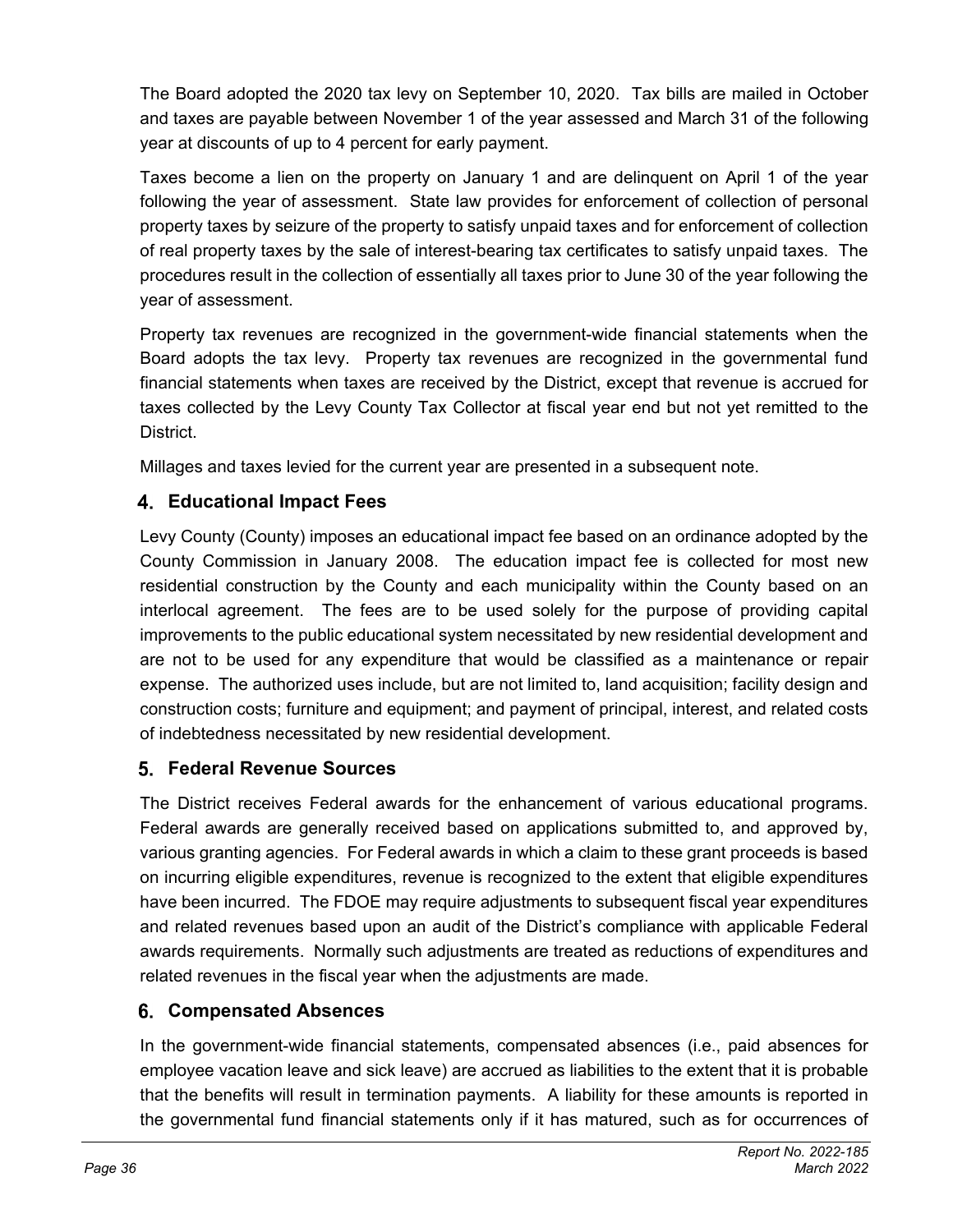employee resignations and retirements. The liability for compensated absences includes salary-related benefits, where applicable.

#### **Proprietary Fund Operating and Nonoperating Revenues and Expenses**

Proprietary funds distinguish operating revenues and expenses from nonoperating items. Operating revenues and expenses generally result from providing services and producing and delivering goods in connection with the proprietary fund's principal ongoing operations. The principal operating revenues of the District's internal service fund are charges for employee health insurance premiums. Operating expenses include insurance claims, excess coverage premiums, and service agent fees. All revenues and expenses not meeting this definition are reported as nonoperating revenues and expenses.

## **II. ACCOUNTING CHANGE**

The District implemented GASB Statement No. 84, *Fiduciary Activities*, which establishes criteria for identifying and reporting fiduciary activities of all state and local governments. The focus of the criteria generally is on (1) whether a government is controlling the assets of the fiduciary activity and (2) the beneficiaries with whom a fiduciary relationship exists. Governments with activities meeting the criteria should present a statement of fiduciary net position and a statement of changes in fiduciary net position. The District considers the medical and dependent reimbursement program to meet the criteria for reporting as fiduciary activities. As such, the beginning net position of the fiduciary funds increased by \$20,900.59. However, the District does not consider the school internal funds to meet the criteria for reporting as fiduciary activities due to the District's administrative involvement with those funds. As such, the beginning net position and fund balance of the governmental activities and other governmental funds, respectively, were each increased by \$685,323.

## **DETAILED NOTES ON ALL ACTIVITIES AND FUNDS**

#### **A. Cash Deposits with Financial Institutions**

**Custodial Credit Risk**. In the case of deposits, this is the risk that, in the event of the failure of a depository financial institution, the District will not be able to recover deposits or will not be able to recover collateral securities that are in the possession of an outside party. The District does not have a policy for custodial credit risk. All bank balances of the District are fully insured or collateralized as required by Chapter 280, Florida Statutes.

#### **B. Investments**

The District's investments at June 30, 2021, are reported as follows:

| Investments       | <b>Maturities</b> | <b>Fair Value</b> |  |  |
|-------------------|-------------------|-------------------|--|--|
| SBA:              |                   |                   |  |  |
| Florida PRIME (1) | 50 Days           | 2,788,873.35      |  |  |

(1) This investment is reported as a cash equivalent for financial statement reporting purposes.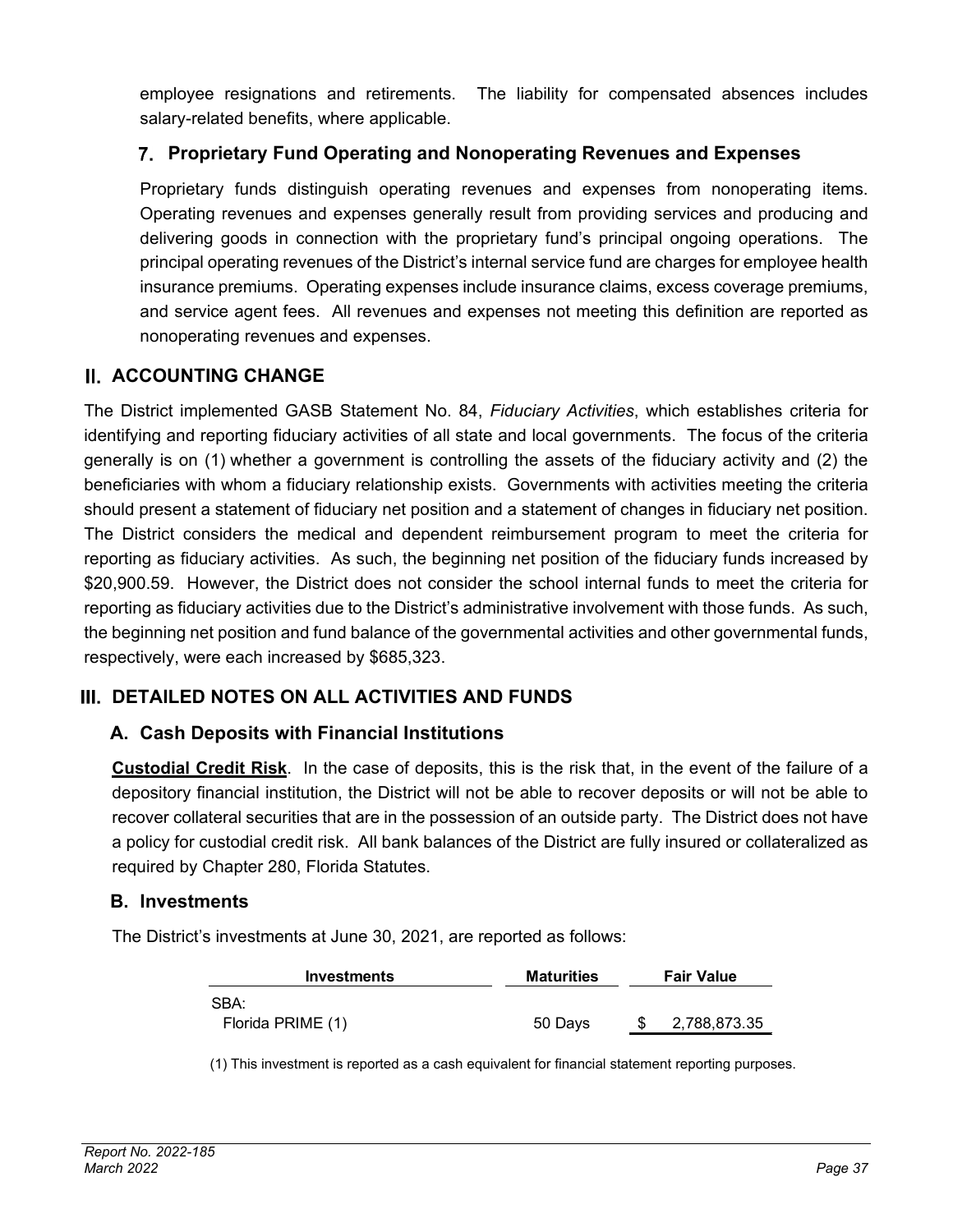#### **Interest Rate Risk**

Interest rate risk is the risk that changes in interest rates will adversely affect the fair value of an investment. The District's investment policy does not limit maturities as a means of managing its exposure to fair value losses from increasing interest rates.

Florida PRIME uses a weighted average days to maturity (WAM). A portfolio's WAM reflects the average maturity in days based on final maturity or reset date, in the case of floating rate instruments. WAM measures the sensitivity of the portfolio to interest rate changes.

For Florida PRIME, with regard to redemption gates, Section 218.409(8)(a), Florida Statutes, states, "The principal, and any part thereof, of each account constituting the trust fund is subject to payment at any time from the moneys in the trust fund. However, the executive director may, in good faith, on the occurrence of an event that has a material impact on liquidity or operations of the trust fund, for 48 hours limit contributions to or withdrawals from the trust fund to ensure that the board [State Board of Administration] can invest moneys entrusted to it in exercising its fiduciary responsibility. Such action must be immediately disclosed to all participants, the trustees, the Joint Legislative Auditing Committee, and the Investment Advisory Council. The trustees shall convene an emergency meeting as soon as practicable from the time the executive director has instituted such measures and review the necessity of those measures. If the trustees are unable to convene an emergency meeting before the expiration of the 48-hour moratorium on contributions and withdrawals, the moratorium may be extended by the executive director until the trustees are able to meet to review the necessity for the moratorium. If the trustees agree with such measures, the trustees shall vote to continue the measures for up to an additional 15 days. The trustees must convene and vote to continue any such measures before the expiration of the time limit set, but in no case may the time limit set by the trustees exceed 15 days." As of June 30, 2021, there were no redemption fees, maximum transaction amounts, or any other requirements that serve to limit a participant's daily access to 100 percent of their account value.

#### **Credit Risk**

Credit risk is the risk that an issuer or other counterparty to an investment will not fulfill its obligations. Section 218.415(17), Florida Statutes, limits investments to the Local Government Surplus Funds Trust Fund [Florida PRIME], or any intergovernmental investment pool authorized pursuant to the Florida Interlocal Cooperation Act as provided in Section 163.01, Florida Statutes; Securities and Exchange Commission registered money market funds with the highest credit quality rating from a nationally recognized rating agency; interest-bearing time deposits or savings accounts in qualified public depositories, as defined in Section 280.02, Florida Statutes; and direct obligations of the United States Treasury. The District's investment policy limits investments to bids from qualified public depositories, financial deposit instruments insured by the Federal Deposit Insurance Corporation, time deposits, securities of the United States Government, and other forms of authorized investments as authorized by Section 281.415, Florida Statutes, as well as Florida PRIME.

The District's investment in Florida PRIME is rated AAAm by Standard & Poor's.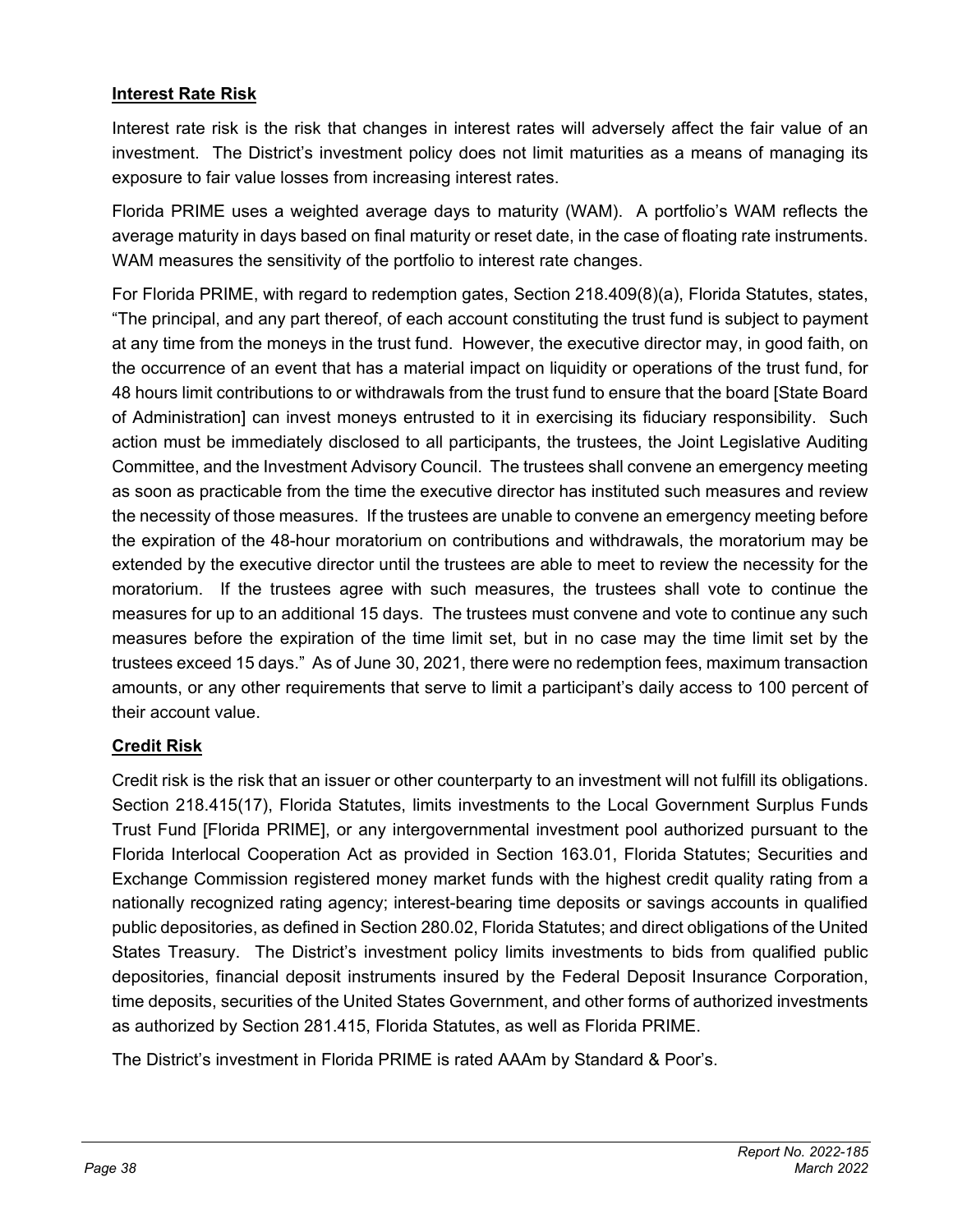#### **C. Changes in Capital Assets**

Changes in capital assets are presented in the following table:

|                                                                                                     | <b>Beginning</b><br><b>Balance</b>             | <b>Additions</b>                      |    | <b>Deletions</b>                     | <b>Ending</b><br><b>Balance</b>                |
|-----------------------------------------------------------------------------------------------------|------------------------------------------------|---------------------------------------|----|--------------------------------------|------------------------------------------------|
| <b>GOVERNMENTAL ACTIVITIES</b>                                                                      |                                                |                                       |    |                                      |                                                |
| Capital Assets Not Being Depreciated:<br>Land<br><b>Construction in Progress</b>                    | \$<br>2,209,627.91<br>293,569.47               | \$<br>155.617.22<br>14,892,920.24     | \$ | 111,712.49                           | \$<br>2,365,245.13<br>15,074,777.22            |
| <b>Total Capital Assets Not Being Depreciated</b>                                                   | 2,503,197.38                                   | 15,048,537.46                         |    | 111,712.49                           | 17,440,022.35                                  |
| Capital Assets Being Depreciated:<br>Improvements Other Than Buildings                              | 5,129,948.09                                   | 120,507.64                            |    |                                      | 5,250,455.73                                   |
| <b>Buildings and Fixed Equipment</b><br>Furniture, Fixtures, and Equipment<br><b>Motor Vehicles</b> | 109,065,125.06<br>6,513,177.94<br>7.797.772.77 | 166,873.99<br>379,299.68<br>66,803.00 |    | 302,651.99<br>230.983.00             | 109,231,999.05<br>6,589,825.63<br>7,633,592.77 |
| <b>Computer Software</b>                                                                            | 1,499,055.65                                   |                                       |    | 9,850.00                             | 1,489,205.65                                   |
| <b>Total Capital Assets Being Depreciated</b>                                                       | 130,005,079.51                                 | 733,484.31                            |    | 543,484.99                           | 130, 195, 078.83                               |
| Less Accumulated Depreciation for:                                                                  |                                                |                                       |    |                                      |                                                |
| Improvements Other Than Buildings<br><b>Buildings and Fixed Equipment</b>                           | 3.770.704.48<br>43,213,140.18                  | 158.993.09<br>2,878,267.46            |    |                                      | 3,929,697.57<br>46,091,407.64                  |
| Furniture, Fixtures, and Equipment<br><b>Motor Vehicles</b><br><b>Computer Software</b>             | 5.858,124.33<br>6.014.022.73<br>1,449,205.03   | 301.916.55<br>374,349.12<br>5,162.22  |    | 298.811.99<br>230,983.00<br>9,850.00 | 5,861,228.89<br>6,157,388.85<br>1,444,517.25   |
| <b>Total Accumulated Depreciation</b>                                                               | 60,305,196.75                                  | 3,718,688.44                          |    | 539,644.99                           | 63,484,240.20                                  |
| Total Capital Assets Being Depreciated, Net                                                         | 69,699,882.76                                  | (2,985,204.13)                        |    | 3,840.00                             | 66,710,838.63                                  |
| Governmental Activities Capital Assets, Net                                                         | \$<br>72,203,080.14                            | \$<br>12,063,333.33                   | S  | 115,552.49                           | \$<br>84,150,860.98                            |

Depreciation expense was charged to functions as follows:

| <b>Function</b>                                      |     | <b>Amount</b>  |  |  |
|------------------------------------------------------|-----|----------------|--|--|
| <b>GOVERNMENTAL ACTIVITIES</b>                       |     |                |  |  |
| <b>Student Transportation Services</b>               | \$. | 363,763.22     |  |  |
| Maintenance of Plant                                 |     | 6.394.50       |  |  |
| Unallocated                                          |     | 3,348,530.72   |  |  |
| Total Depreciation Expense - Governmental Activities |     | \$3,718,688.44 |  |  |

#### **D. Retirement Plans**

#### **FRS – Defined Benefit Pension Plans**

#### **General Information about the FRS**

The FRS was created in Chapter 121, Florida Statutes, to provide a defined benefit pension plan for participating public employees. The FRS was amended in 1998 to add the Deferred Retirement Option Program (DROP) under the defined benefit plan and amended in 2000 to provide a defined contribution plan alternative to the defined benefit plan for FRS members effective July 1, 2002. This integrated defined contribution pension plan is the FRS Investment Plan. Chapter 112, Florida Statutes, established the Retiree HIS Program, a cost-sharing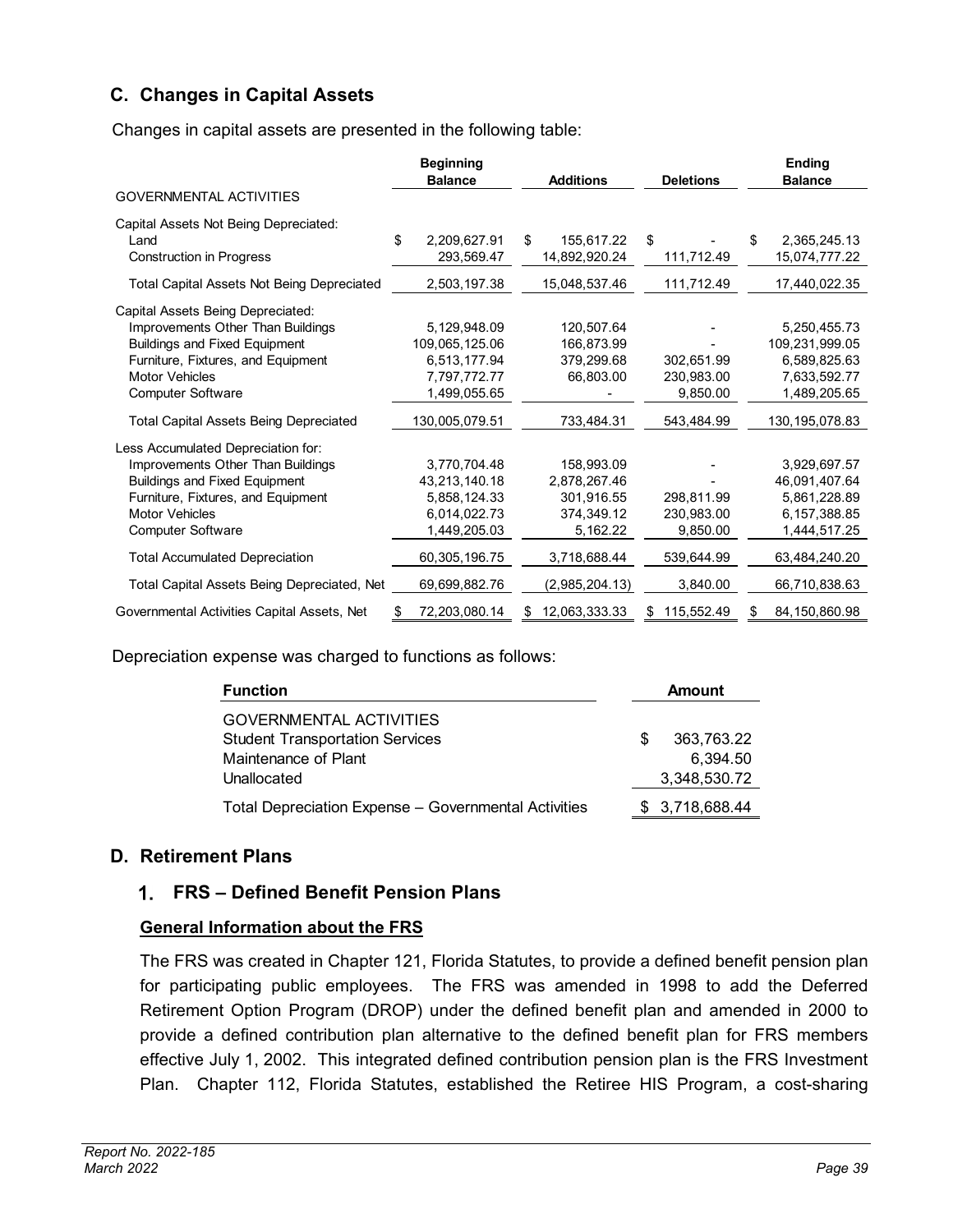multiple-employer defined benefit pension plan, to assist retired members of any State-administered retirement system in paying the costs of health insurance.

Essentially all regular employees of the District are eligible to enroll as members of the State-administered FRS. Provisions relating to the FRS are established by Chapters 121 and 122, Florida Statutes; Chapter 112, Part IV, Florida Statutes; Chapter 238, Florida Statutes; and FRS Rules, Chapter 60S, Florida Administrative Code; wherein eligibility, contributions, and benefits are defined and described in detail. Such provisions may be amended at any time by further action from the Florida Legislature. The FRS is a single retirement system administered by the Florida Department of Management Services, Division of Retirement, and consists of the two cost-sharing multiple-employer defined benefit plans and other nonintegrated programs. A comprehensive annual financial report of the FRS, which includes its financial statements, required supplementary information, actuarial report, and other relevant information, is available from the Florida Department of Management Services Web site (www.dms.myflorida.com).

The District's FRS and HIS pension expense totaled \$5,540,409 for the fiscal year ended June 30, 2021.

#### **FRS Pension Plan**

*Plan Description*. The FRS Pension Plan (Plan) is a cost-sharing multiple-employer defined benefit pension plan, with a DROP for eligible employees. The general classes of membership are:

- *Regular* Members of the FRS who do not qualify for membership in the other classes.
- *Elected County Officers* Members who hold specified elective offices in local government.
- *Senior Management Service*  Members in senior management level positions.

Employees enrolled in the Plan prior to July 1, 2011, vest at 6 years of creditable service and employees enrolled in the Plan on or after July 1, 2011, vest at 8 years of creditable service. All vested members, enrolled prior to July 1, 2011, are eligible for normal retirement benefits at age 62 or at any age after 30 years of service. All members enrolled in the Plan on or after July 1, 2011, once vested, are eligible for normal retirement benefits at age 65 or any time after 33 years of creditable service. Employees enrolled in the Plan may include up to 4 years of credit for military service toward creditable service. The Plan also includes an early retirement provision; however, there is a benefit reduction for each year a member retires before his or her normal retirement date. The Plan provides retirement, disability, death benefits, and annual cost-of-living adjustments to eligible participants.

The DROP, subject to provisions of Section 121.091, Florida Statutes, permits employees eligible for normal retirement under the Plan to defer receipt of monthly benefit payments while continuing employment with an FRS participating employer. An employee may participate in DROP for a period not to exceed 60 months after electing to participate, except that certain instructional personnel may participate for up to 96 months. During the period of DROP participation, deferred monthly benefits are held in the FRS Trust Fund and accrue interest. The net pension liability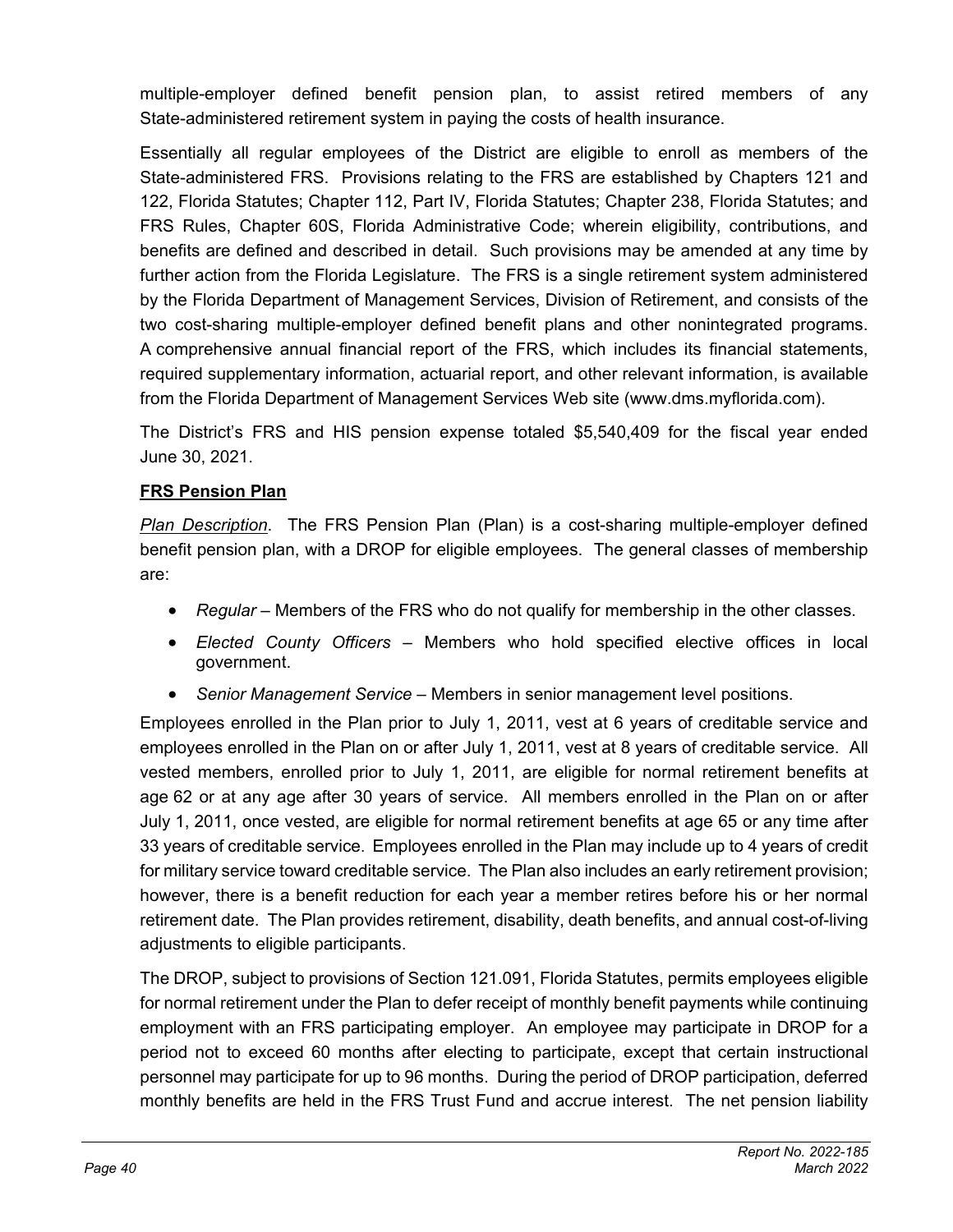does not include amounts for DROP participants, as these members are considered retired and are not accruing additional pension benefits.

*Benefits Provided*. Benefits under the Plan are computed on the basis of age and/or years of service, average final compensation, and service credit. Credit for each year of service is expressed as a percentage of the average final compensation. For members initially enrolled before July 1, 2011, the average final compensation is the average of the 5 highest fiscal years' earnings; for members initially enrolled on or after July 1, 2011, the average final compensation is the average of the 8 highest fiscal years' earnings. The total percentage value of the benefit received is determined by calculating the total value of all service, which is based on the retirement class to which the member belonged when the service credit was earned. Members are eligible for in-line-of-duty or regular disability and survivors' benefits. The following table shows the percentage value for each year of service credit earned:

| Class, Initial Enrollment, and Retirement Age/Years of Service | <b>Percent Value</b> |
|----------------------------------------------------------------|----------------------|
| <b>Regular Members Initially Enrolled Before July 1, 2011</b>  |                      |
| Retirement up to age 62 or up to 30 years of service           | 1.60                 |
| Retirement at age 63 or with 31 years of service               | 1.63                 |
| Retirement at age 64 or with 32 years of service               | 1.65                 |
| Retirement at age 65 or with 33 or more years of service       | 1.68                 |
| Regular Members Initially Enrolled On or After July 1, 2011    |                      |
| Retirement up to age 65 or up to 33 years of service           | 1.60                 |
| Retirement at age 66 or with 34 years of service               | 1.63                 |
| Retirement at age 67 or with 35 years of service               | 1.65                 |
| Retirement at age 68 or with 36 or more years of service       | 1.68                 |
| <b>Elected County Officers</b>                                 | 3.00                 |
| <b>Senior Management Service</b>                               | 2.00                 |
|                                                                |                      |

As provided in Section 121.101, Florida Statutes, if the member was initially enrolled in the Plan before July 1, 2011, and all service credit was accrued before July 1, 2011, the annual cost-of-living adjustment is 3 percent per year. If the member was initially enrolled before July 1, 2011, and has service credit on or after July 1, 2011, there is an individually calculated cost-of-living adjustment. The annual cost-of-living adjustment is a proportion of 3 percent determined by dividing the sum of the pre-July 2011 service credit by the total service credit at retirement multiplied by 3 percent. Plan members initially enrolled on or after July 1, 2011, will not have a cost-of-living adjustment after retirement.

*Contributions*. The Florida Legislature establishes contribution rates for participating employers and employees. Contribution rates during the 2020-21 fiscal year were as follows: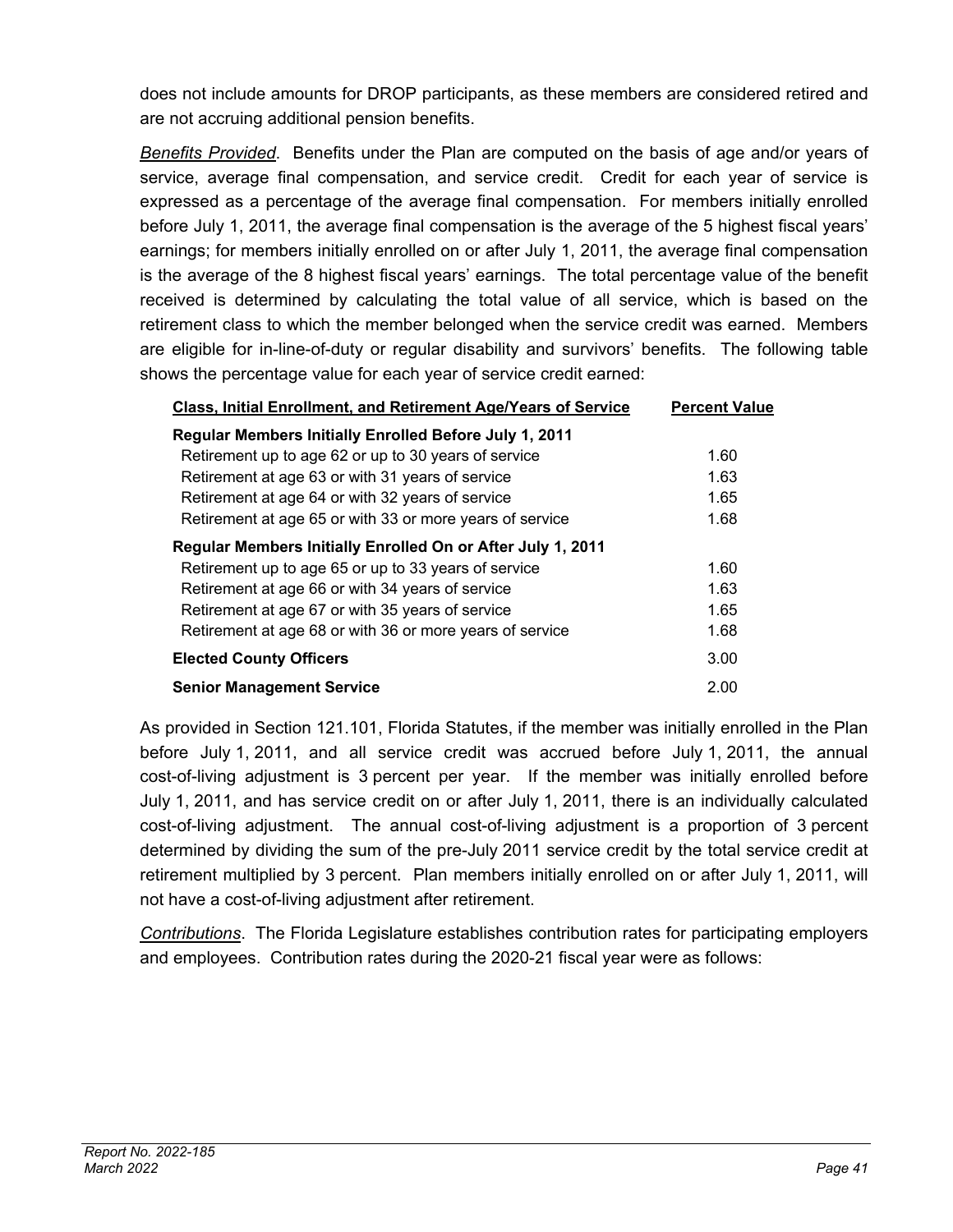|                                                               |                 | <b>Percent of Gross Salary</b> |  |  |  |
|---------------------------------------------------------------|-----------------|--------------------------------|--|--|--|
| <b>Class</b>                                                  | <b>Employee</b> | Emplover(1)                    |  |  |  |
| FRS, Regular                                                  | 3.00            | 10.00                          |  |  |  |
| FRS, Elected County Officers                                  | 3.00            | 49.18                          |  |  |  |
| FRS, Senior Management Service                                | 3.00            | 27.29                          |  |  |  |
| DROP - Applicable to<br>Members from All of the Above Classes | 0.00            | 16.98                          |  |  |  |
| FRS, Reemployed Retiree                                       | (2)             | (2)                            |  |  |  |

(1) Employer rates include 1.66 percent for the postemployment health insurance subsidy. Also, employer rates, other than for DROP participants, include 0.06 percent for administrative costs of the Investment Plan.

(2) Contribution rates are dependent upon retirement class in which reemployed.

The District's contributions to the Plan totaled \$2,460,927 for the fiscal year ended June 30, 2021.

*Pension Liabilities, Pension Expense, and Deferred Outflows of Resources and Deferred Inflows of Resources Related to Pensions*. At June 30, 2021, the District reported a liability of \$25,763,539 for its proportionate share of the Plan's net pension liability. The net pension liability was measured as of June 30, 2020, and the total pension liability used to calculate the net pension liability was determined by an actuarial valuation as of July 1, 2020. The District's proportionate share of the net pension liability was based on the District's 2019-20 fiscal year contributions relative to the total 2019-20 fiscal year contributions of all participating members. At June 30, 2020, the District's proportionate share was 0.059443155 percent, which was a decrease of 0.002219694 from its proportionate share measured as of June 30, 2019.

For the fiscal year ended June 30, 2021, the District recognized the Plan pension expense of \$4,943,376. In addition, the District reported deferred outflows of resources and deferred inflows of resources related to pensions from the following sources:

| <b>Description</b>                            | <b>Deferred Outflows</b><br>of Resources | <b>Deferred Inflows</b><br>of Resources |
|-----------------------------------------------|------------------------------------------|-----------------------------------------|
| Differences Between Expected and              |                                          |                                         |
| <b>Actual Experience</b>                      | \$<br>986,023                            | \$                                      |
| Change of Assumptions                         | 4,664,020                                |                                         |
| Net Difference Between Projected and Actual   |                                          |                                         |
| Earnings on FRS Pension Plan Investments      | 1,533,986                                |                                         |
| Changes in Proportion and Differences Between |                                          |                                         |
| District FRS Contributions and Proportionate  |                                          |                                         |
| <b>Share of Contributions</b>                 |                                          | 1,425,626                               |
| District FRS Contributions Subsequent to      |                                          |                                         |
| the Measurement Date                          | 2,460,927                                |                                         |
| Total                                         | 9.644.956                                | 1.425.626                               |

The deferred outflows of resources related to pensions resulting from District contributions to the Plan subsequent to the measurement date, totaling \$2,460,927, will be recognized as a reduction of the net pension liability in the fiscal year ending June 30, 2022. Other amounts reported as deferred outflows of resources and deferred inflows of resources related to pensions will be recognized in pension expense as follows: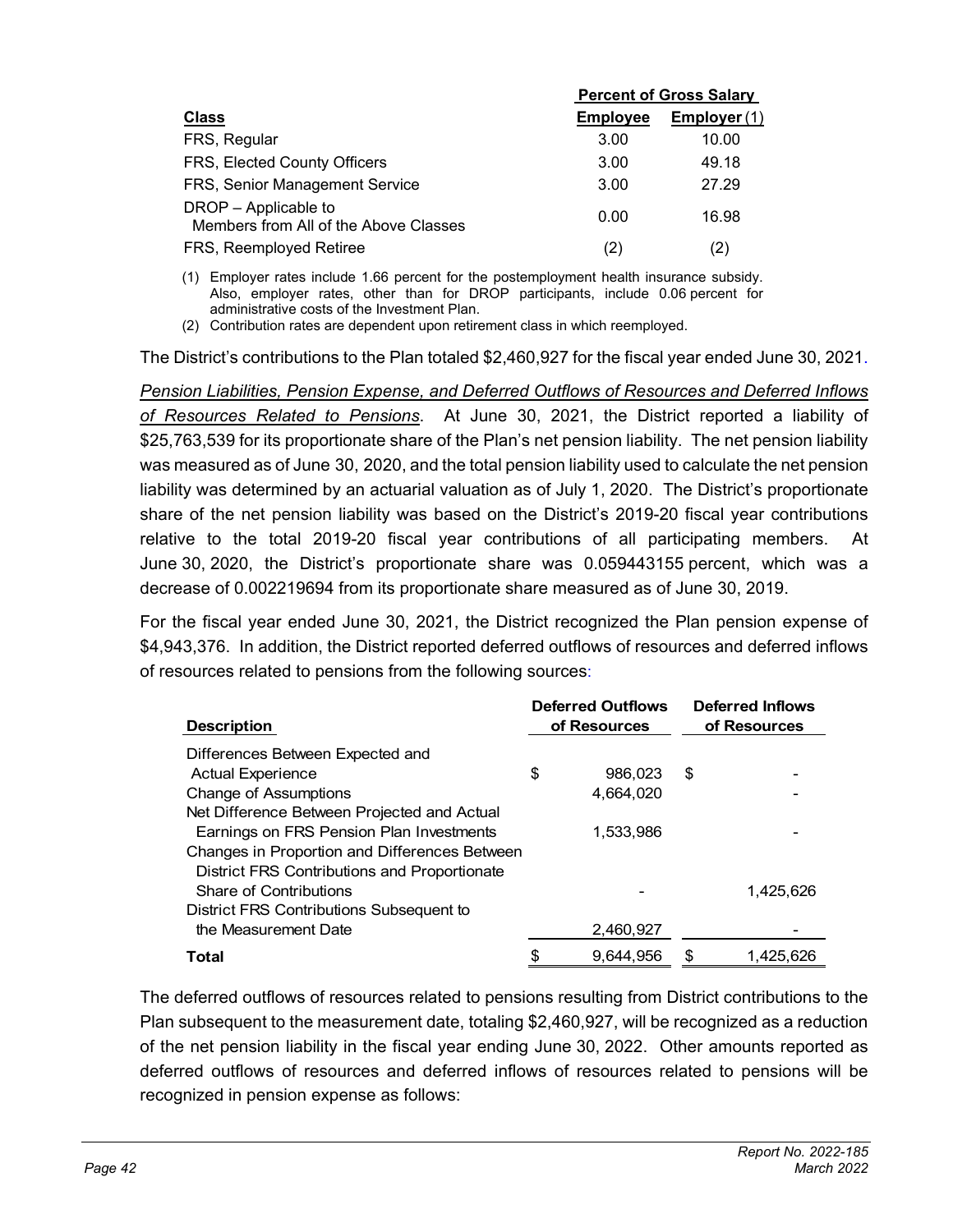| <b>Fiscal Year Ending June 30</b> | <b>Amount</b> |           |
|-----------------------------------|---------------|-----------|
| 2022                              | S             | 1,049,856 |
| 2023                              |               | 1,959,127 |
| 2024                              |               | 1,692,564 |
| 2025                              |               | 932,305   |
| 2026                              |               | 124,551   |
| Total                             |               | 5,758,403 |

*Actuarial Assumptions*. The total pension liability in the July 1, 2020, actuarial valuation was determined using the following actuarial assumptions, applied to all periods included in the measurement:

| Inflation        | 2.40 percent                                                           |
|------------------|------------------------------------------------------------------------|
| Salary Increases | 3.25 percent, average, including inflation                             |
|                  | Investment Rate of Return 6.80 percent, net of pension plan investment |
|                  | expense, including inflation                                           |

Mortality rates were based on the PUB-2010 base table, projected generationally with Scale MP-2018.

The actuarial assumptions used in the July 1, 2020, valuation were based on the results of an actuarial experience study for the period July 1, 2013, through June 30, 2018.

The long-term expected rate of return on pension plan investments was not based on historical returns, but instead is based on a forward-looking capital market economic model. The allocation policy's description of each asset class was used to map the target allocation to the asset classes shown below. Each asset class assumption is based on a consistent set of underlying assumptions and includes an adjustment for the inflation assumption. The target allocation and best estimates of arithmetic and geometric real rates of return for each major asset class are summarized in the following table:

| <b>Asset Class</b>           | <b>Target</b><br>Allocation (1) | Annual<br><b>Arithmetic</b><br>Return | Compound<br>Annual<br>(Geometric)<br>Return | <b>Standard</b><br><b>Deviation</b> |
|------------------------------|---------------------------------|---------------------------------------|---------------------------------------------|-------------------------------------|
| Cash                         | 1.0%                            | $2.2\%$                               | $2.2\%$                                     | 1.2%                                |
| Fixed Income                 | 19.0%                           | $3.0\%$                               | 2.9%                                        | 3.5%                                |
| <b>Global Equity</b>         | 54.2%                           | $8.0\%$                               | 6.7%                                        | 17.1%                               |
| Real Estate (Property)       | 10.3%                           | 6.4%                                  | 5.8%                                        | 11.7%                               |
| <b>Private Equity</b>        | 11.1%                           | 10.8%                                 | 8.1%                                        | 25.7%                               |
| <b>Strategic Investments</b> | 4.4%                            | 5.5%                                  | 5.3%                                        | 6.9%                                |
| <b>Total</b>                 | 100%                            |                                       |                                             |                                     |
| Assumed inflation - Mean     |                                 |                                       | 2.4%                                        | 1.7%                                |

(1) As outlined in the Plan's investment policy.

*Discount Rate*. The discount rate used to measure the total pension liability was 6.8 percent. The Plan's fiduciary net position was projected to be available to make all projected future benefit payments of current active and inactive employees. Therefore, the discount rate for calculating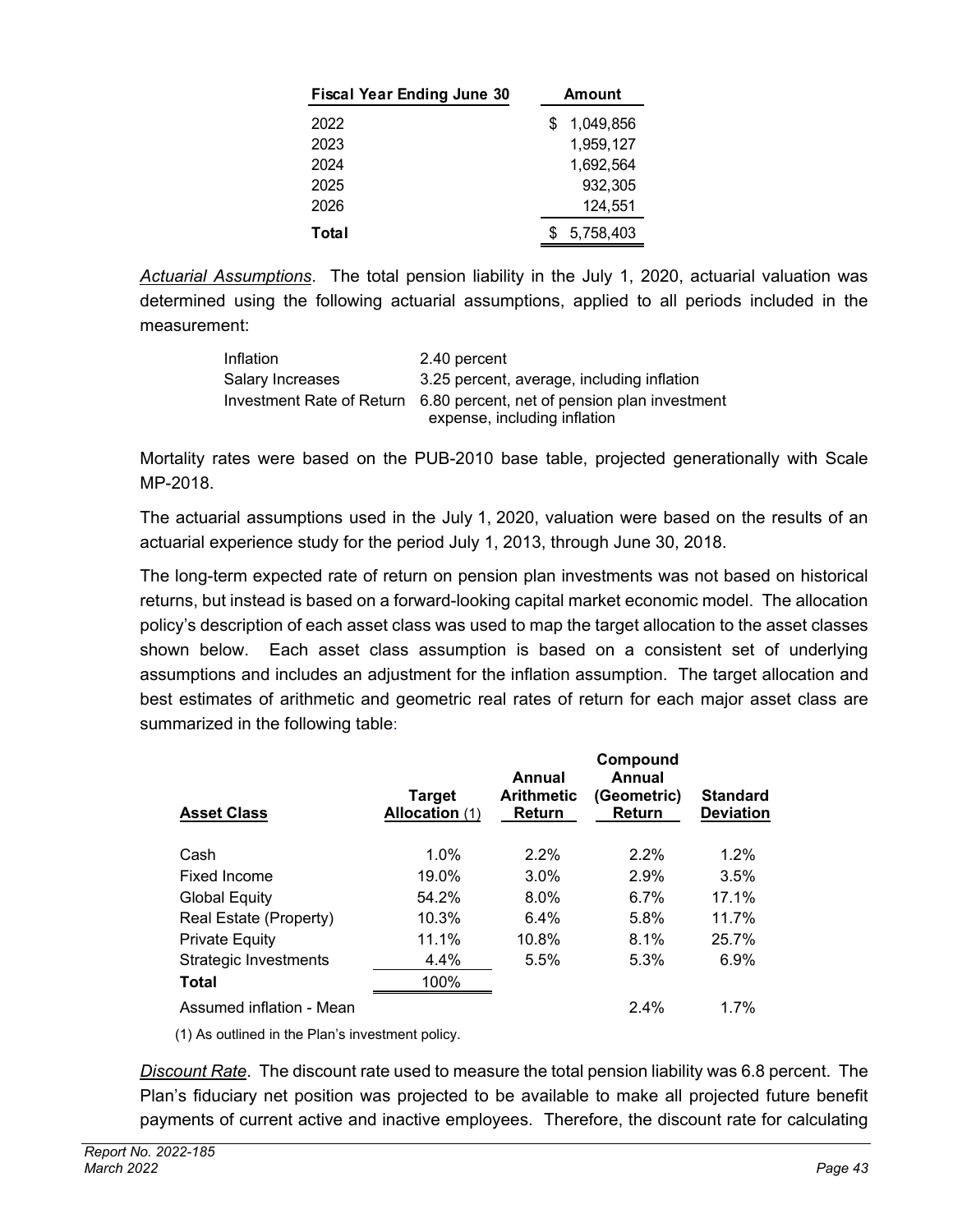the total pension liability is equal to the long-term expected rate of return. The discount rate used in the 2020 valuation was updated from 6.9 percent to 6.8 percent.

*Sensitivity of the District's Proportionate Share of the Net Pension Liability to Changes in the Discount Rate*. The following presents the District's proportionate share of the net pension liability calculated using the discount rate of 6.8 percent, as well as what the District's proportionate share of the net pension liability would be if it were calculated using a discount rate that is 1 percentage point lower (5.8 percent) or 1 percentage point higher (7.8 percent) than the current rate:

|                                   | 1%                           | <b>Current</b>                    | 1%                           |
|-----------------------------------|------------------------------|-----------------------------------|------------------------------|
|                                   | <b>Decrease</b><br>$(5.8\%)$ | <b>Discount Rate</b><br>$(6.8\%)$ | <b>Increase</b><br>$(7.8\%)$ |
| District's Proportionate Share of |                              |                                   |                              |
| the Net Pension Liability         | \$41.140.043                 | \$25,763,539                      | \$12,921,017                 |

*Pension Plan Fiduciary Net Position*. Detailed information about the Plan's fiduciary net position is available in the separately issued FRS Pension Plan and Other State Administered Systems Comprehensive Annual Financial Report.

#### **HIS Pension Plan**

*Plan Description*. The HIS Pension Plan (HIS Plan) is a cost-sharing multiple-employer defined benefit pension plan established under Section 112.363, Florida Statutes, and may be amended by the Florida Legislature at any time. The benefit is a monthly payment to assist retirees of State-administered retirement systems in paying their health insurance costs and is administered by the Florida Department of Management Services, Division of Retirement.

*Benefits Provided*. For the fiscal year ended June 30, 2021, eligible retirees and beneficiaries received a monthly HIS payment of \$5 for each year of creditable service completed at the time of retirement, with a minimum HIS payment of \$30 and a maximum HIS payment of \$150 per month, pursuant to Section 112.363, Florida Statutes. To be eligible to receive a HIS Plan benefit, a retiree under a State-administered retirement system must provide proof of health insurance coverage, which may include Federal Medicare.

*Contributions*. The HIS Plan is funded by required contributions from FRS participating employers as set by the Florida Legislature. Employer contributions are a percentage of gross compensation for all active FRS members. For the fiscal year ended June 30, 2021, the contribution rate was 1.66 percent of payroll pursuant to Section 112.363, Florida Statutes. The District contributed 100 percent of its statutorily required contributions for the current and preceding 3 years. HIS Plan contributions are deposited in a separate trust fund from which payments are authorized. HIS Plan benefits are not guaranteed and are subject to annual legislative appropriation. In the event the legislative appropriation or available funds fail to provide full subsidy benefits to all participants, benefits may be reduced or canceled.

The District's contributions to the HIS Plan totaled \$484,411 for the fiscal year ended June 30, 2021.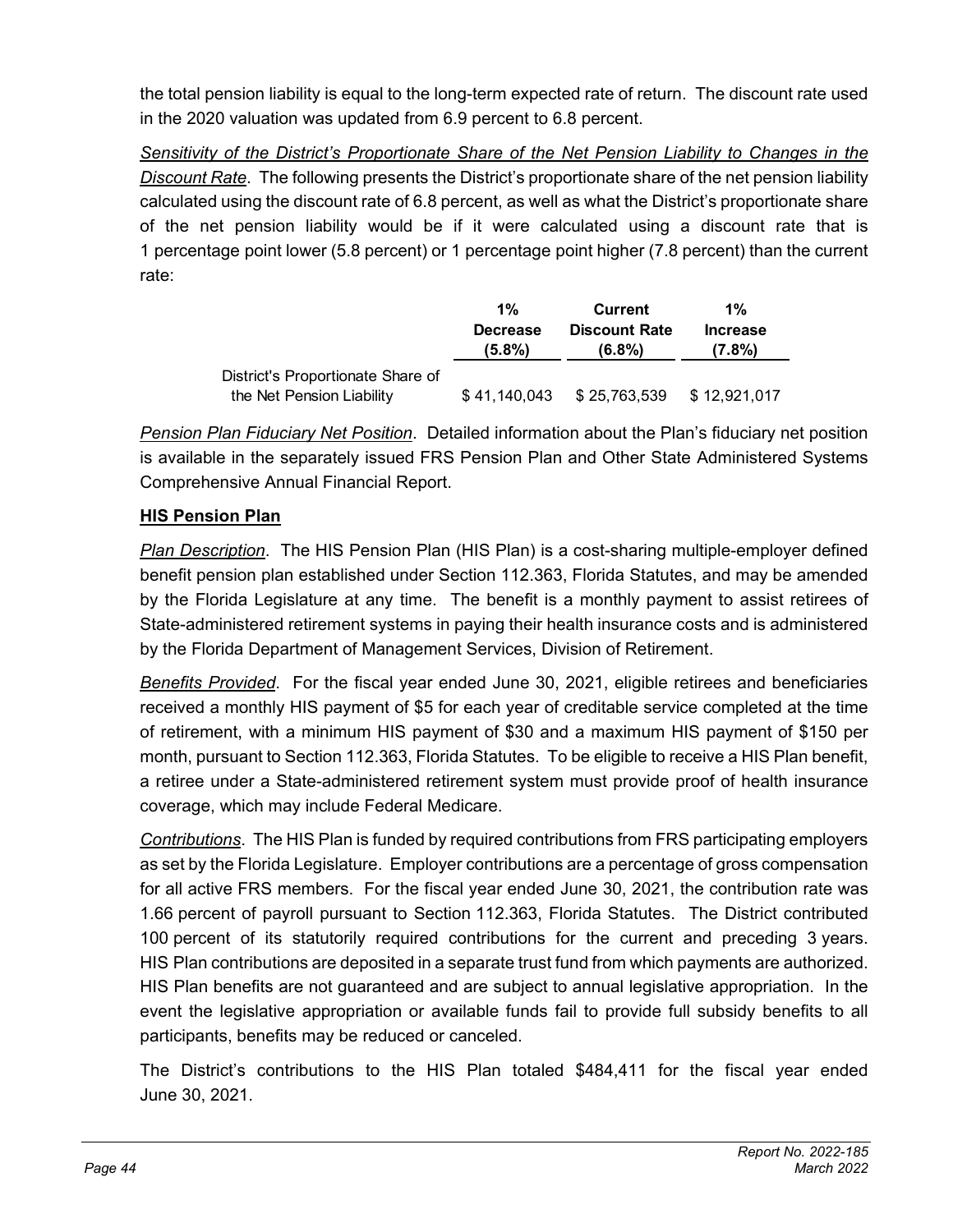*Pension Liabilities, Pension Expense, and Deferred Outflows of Resources and Deferred Inflows of Resources Related to Pensions*. At June 30, 2021, the District reported a net pension liability of \$10,015,934 for its proportionate share of the HIS Plan's net pension liability. The current portion of the net pension liability is the District's proportionate share of benefit payments expected to be paid within 1 year, net of the District's proportionate share of the HIS Plan's fiduciary net position available to pay that amount. The net pension liability was measured as of June 30, 2020, and the total pension liability used to calculate the net pension liability was determined by an actuarial valuation as of July 1, 2020. The District's proportionate share of the net pension liability was based on the District's 2019-20 fiscal year contributions relative to the total 2019-20 fiscal year contributions of all participating members. At June 30, 2020, the District's proportionate share was 0.082031676 percent, which was a decrease of 0.001846714 from its proportionate share measured as of June 30, 2019.

For the fiscal year ended June 30, 2021, the District recognized the HIS Plan pension expense of \$597,033. In addition, the District reported deferred outflows of resources and deferred inflows of resources related to pensions from the following sources:

| <b>Description</b>                            | <b>Deferred Outflows</b><br>of Resources |      | <b>Deferred Inflows</b><br>of Resources |
|-----------------------------------------------|------------------------------------------|------|-----------------------------------------|
|                                               |                                          |      |                                         |
| Differences Between Expected and              |                                          |      |                                         |
| <b>Actual Experience</b>                      | \$<br>409,712                            | - \$ | 7.727                                   |
| Change of Assumptions                         | 1,076,998                                |      | 582,387                                 |
| Net Difference Between Projected and Actual   |                                          |      |                                         |
| Earnings on HIS Pension Plan Investments      | 7.997                                    |      |                                         |
| Changes in Proportion and Differences Between |                                          |      |                                         |
| District HIS Contributions and Proportionate  |                                          |      |                                         |
| <b>Share of Contributions</b>                 |                                          |      | 831,099                                 |
| District HIS Contributions Subsequent to      |                                          |      |                                         |
| the Measurement Date                          | 484,411                                  |      |                                         |
| Total                                         | \$<br>1,979,118                          | S    | 1.421.213                               |

The deferred outflows of resources related to pensions resulting from District contributions to the HIS Plan subsequent to the measurement date, totaling \$484,411, will be recognized as a reduction of the net pension liability in the fiscal year ending June 30, 2022. Other amounts reported as deferred outflows of resources and deferred inflows of resources related to pensions will be recognized in pension expense as follows:

| <b>Fiscal Year Ending June 30</b> |    | <b>Amount</b> |  |  |
|-----------------------------------|----|---------------|--|--|
| 2022                              | \$ | 31,194        |  |  |
| 2023                              |    | (13, 919)     |  |  |
| 2024                              |    | (122, 228)    |  |  |
| 2025                              |    | (2, 565)      |  |  |
| 2026                              |    | 82,860        |  |  |
| Thereafter                        |    | 98,152        |  |  |
| Total                             | \$ | 73.494        |  |  |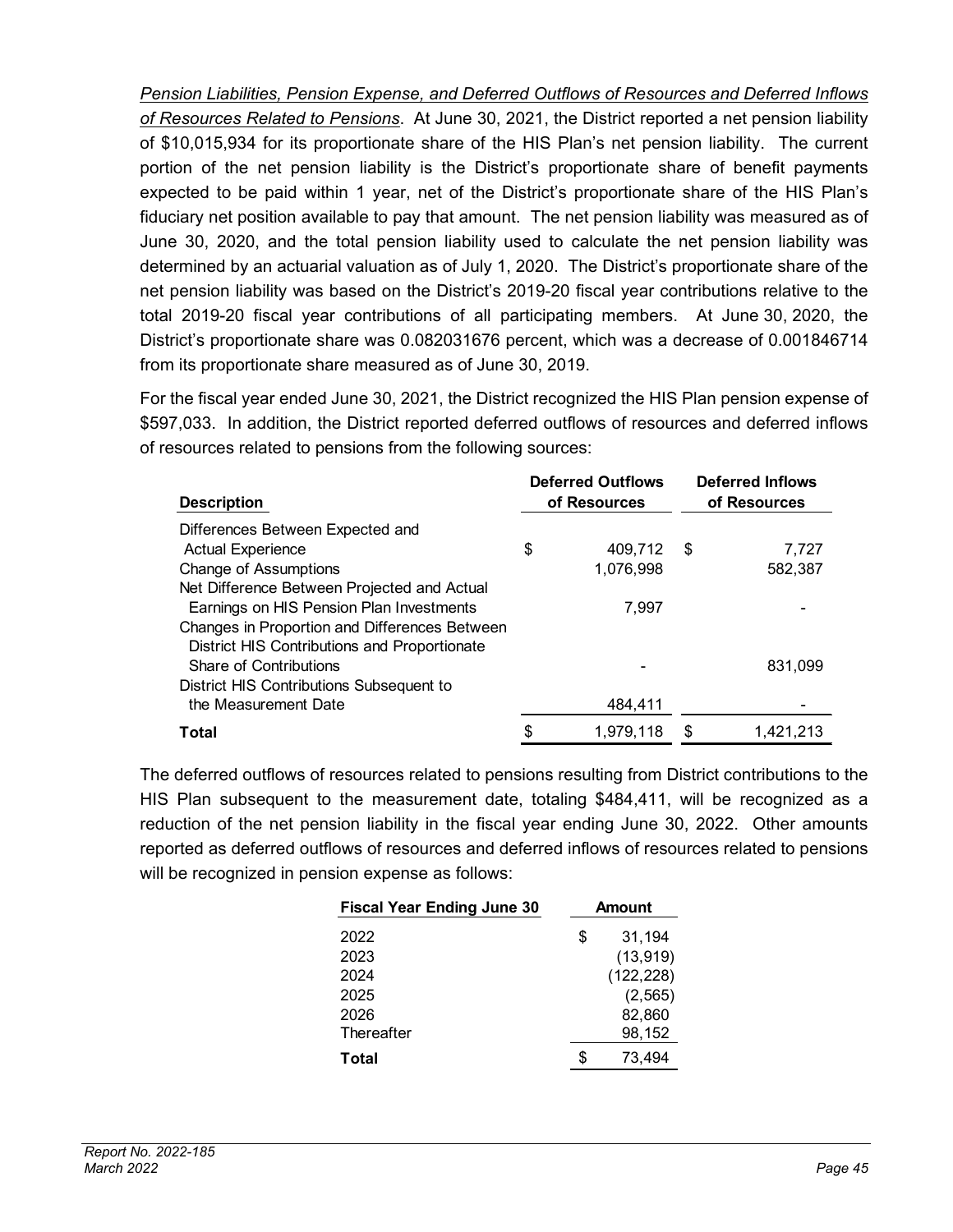*Actuarial Assumptions*. The total pension liability in the July 1, 2020, actuarial valuation was determined using the following actuarial assumptions, applied to all periods included in the measurement:

| Inflation                  | 2.40 percent                               |
|----------------------------|--------------------------------------------|
| Salary Increases           | 3.25 percent, average, including inflation |
| <b>Municipal Bond Rate</b> | 2.21 percent                               |

Mortality rates were based on the PUB-2010 base table, projected generationally with Scale MP-2018. This is a change from the prior year mortality assumption which was based on the Generational RP-2000 with Projection Scale BB tables.

While an experience study had not been completed for the HIS Plan, the actuarial assumptions that determined the total pension liability for the HIS Plan were based on certain results of the most recent experience study for the FRS Plan.

*Discount Rate*. The discount rate used to measure the total pension liability was 2.21 percent. In general, the discount rate for calculating the total pension liability is equal to the single rate equivalent to discounting at the long-term expected rate of return for benefit payments prior to the projected depletion date. Because the HIS benefit is essentially funded on a pay-as-you-go basis, the depletion date is considered to be immediate, and the single equivalent discount rate is equal to the municipal bond rate selected by the HIS Plan sponsor. The Bond Buyer General Obligation 20-Bond Municipal Bond Index was adopted as the applicable municipal bond index. The discount rate changed from 3.5 percent to 2.21 percent.

*Sensitivity of the District's Proportionate Share of the Net Pension Liability to Changes in the Discount Rate*. The following presents the District's proportionate share of the net pension liability calculated using the discount rate of 2.21 percent, as well as what the District's proportionate share of the net pension liability would be if it were calculated using a discount rate that is 1 percentage point lower (1.21 percent) or 1 percentage point higher (3.21 percent) than the current rate:

|                                                                | 1%                            | Current                         | 1%                            |
|----------------------------------------------------------------|-------------------------------|---------------------------------|-------------------------------|
|                                                                | <b>Decrease</b><br>$(1.21\%)$ | <b>Discount Rate</b><br>(2.21%) | <b>Increase</b><br>$(3.21\%)$ |
| District's Proportionate Share of<br>the Net Pension Liability | \$11,577,973                  | \$10,015,934                    | 8,737,410<br>- \$             |

*Pension Plan Fiduciary Net Position*. Detailed information about the HIS Plan's fiduciary net position is available in the separately issued FRS Pension Plan and Other State Administered Systems Comprehensive Annual Financial Report.

## **FRS – Defined Contribution Pension Plan**

The SBA administers the defined contribution plan officially titled the FRS Investment Plan (Investment Plan). The Investment Plan is reported in the SBA's annual financial statements and in the State's Comprehensive Annual Financial Report.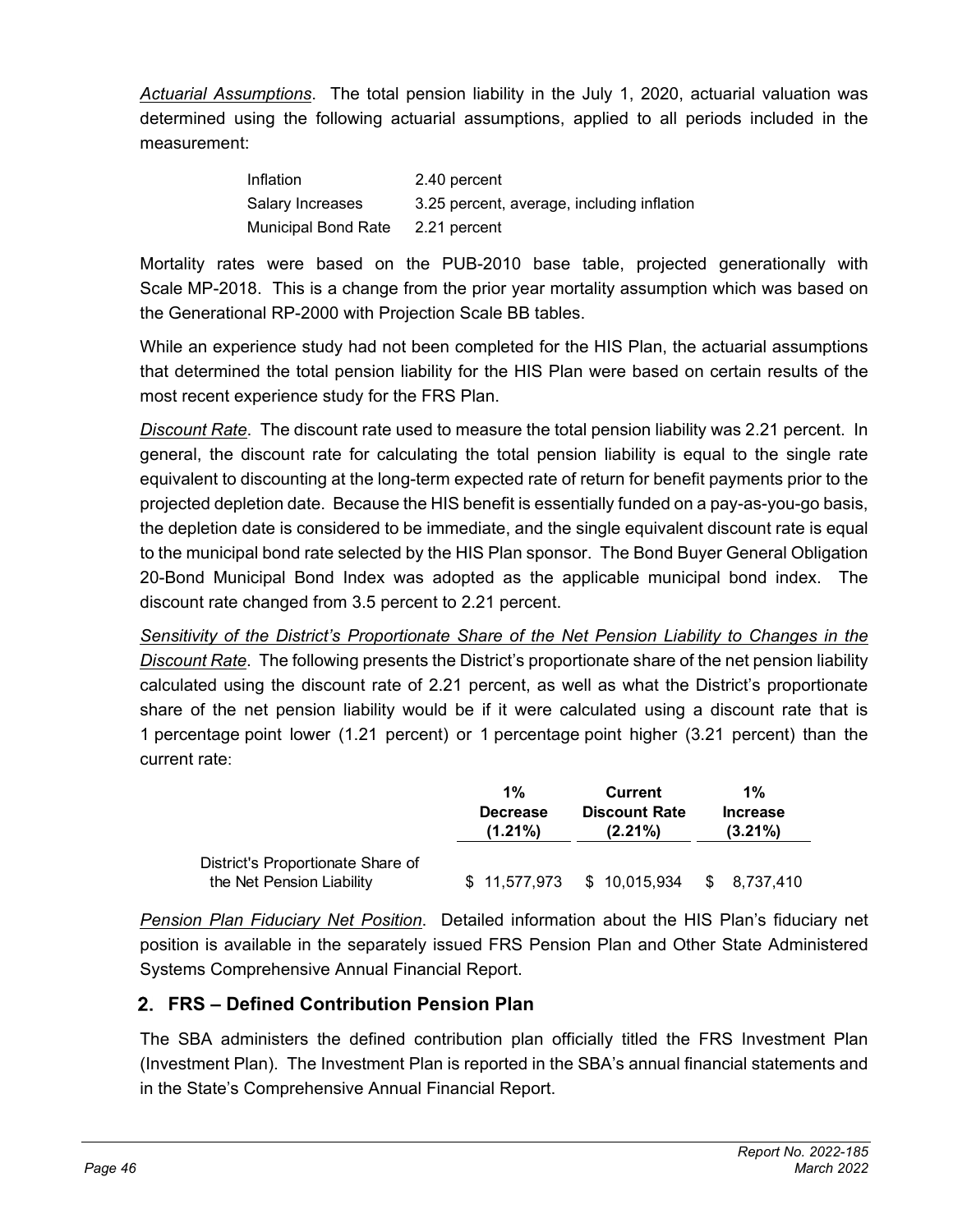As provided in Section 121.4501, Florida Statutes, eligible FRS members may elect to participate in the Investment Plan in lieu of the FRS defined benefit plan. District employees participating in DROP are not eligible to participate in the Investment Plan. Employer and employee contributions, including amounts contributed to individual member's accounts, are defined by law, but the ultimate benefit depends in part on the performance of investment funds. Retirement benefits are based upon the value of the member's account upon retirement. Benefit terms, including contribution requirements, for the Investment Plan are established and may be amended by the Florida Legislature. The Investment Plan is funded with the same employer and employee contribution rates that are based on salary and membership class (Regular, Elected County Officers, etc.), as the FRS defined benefit plan. Contributions are directed to individual member accounts and the individual members allocate contributions and account balances among various approved investment choices. Costs of administering the Investment Plan, including the FRS Financial Guidance Program, are funded through an employer contribution of 0.06 percent of payroll and by forfeited benefits of Investment Plan members. Allocations to the Investment Plan member accounts during the 2020-21 fiscal year were as follows:

|                                | <b>Percent of</b> |
|--------------------------------|-------------------|
|                                | Gross             |
| <b>Class</b>                   | Compensation      |
| FRS, Regular                   | 6.30              |
| FRS, Elected County Officers   | 11.34             |
| FRS, Senior Management Service | 7 67              |

For all membership classes, employees are immediately vested in their own contributions and are vested after 1 year of service for employer contributions and investment earnings, regardless of membership class. If an accumulated benefit obligation for service credit originally earned under the FRS Pension Plan is transferred to the Investment Plan, the member must have the years of service required for FRS Pension Plan vesting (including the service credit represented by the transferred funds) to be vested for these funds and the earnings on the funds. Nonvested employer contributions are placed in a suspense account for up to 5 years. If the employee returns to FRS-covered employment within the 5-year period, the employee will regain control over their account. If the employee does not return within the 5-year period, the employee will forfeit the accumulated account balance. For the fiscal year ended June 30, 2021, the information for the amount of forfeitures was unavailable from the SBA; however, management believes that these amounts, if any, would be immaterial to the District.

After termination and applying to receive benefits, the member may rollover vested funds to another qualified plan, structure a periodic payment under the Investment Plan, receive a lump-sum distribution, leave the funds invested for future distribution, or any combination of these options. Disability coverage is provided in which the member may either transfer the account balance to the FRS Pension Plan when approved for disability retirement to receive guaranteed lifetime monthly benefits under the FRS Pension Plan or remain in the Investment Plan and rely upon that account balance for retirement income.

The District's Investment Plan pension expense totaled \$541,799.38 for the fiscal year ended June 30, 2021.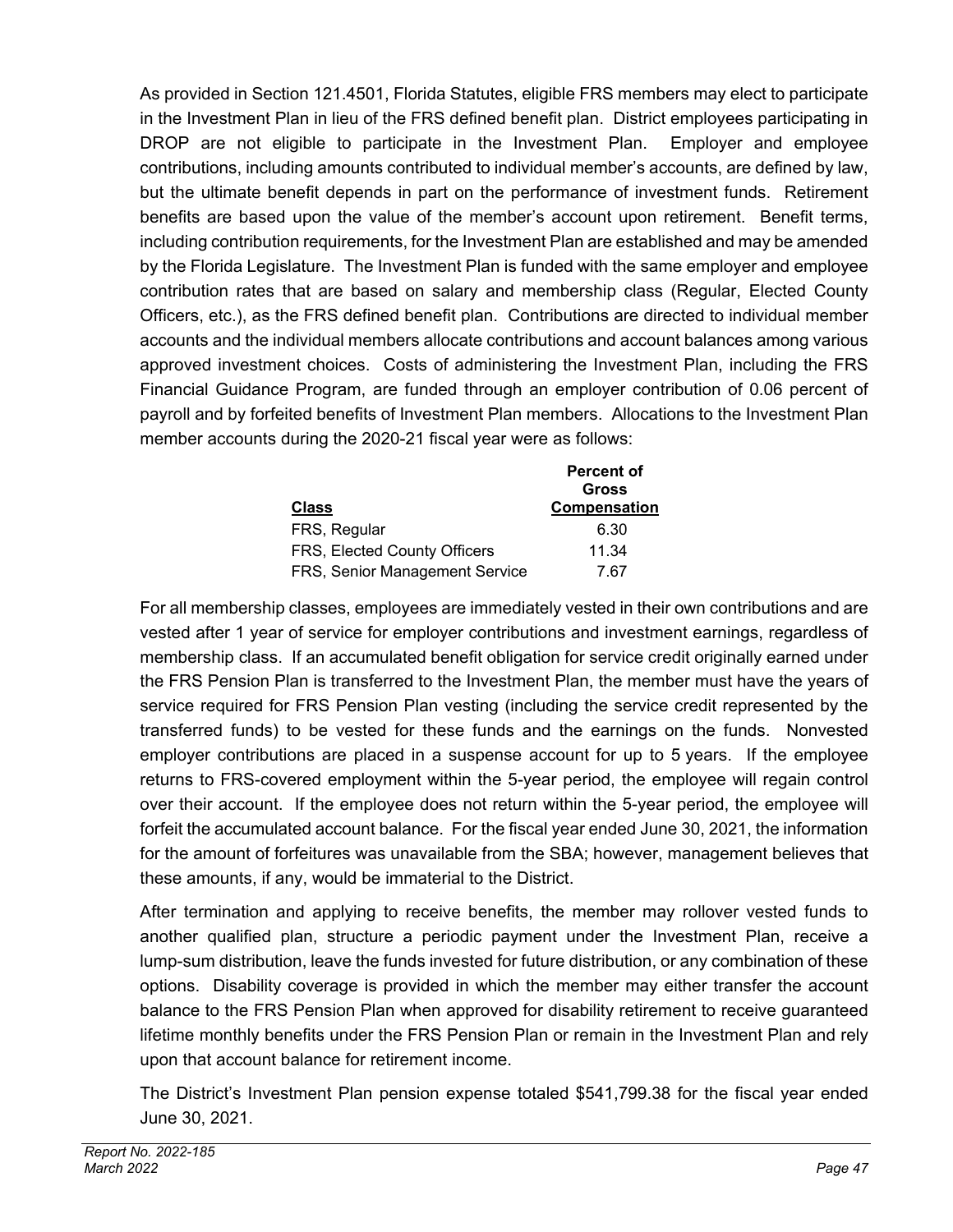#### **E. Other Postemployment Benefit Obligations**

*Plan Description*. The Other Postemployment Benefits Plan (OPEB Plan) is a single-employer defined benefit plan administered by the District that provides OPEB for all employees who satisfy the District's retirement eligibility provisions. Pursuant to Section 112.0801, Florida Statutes, former employees who retire from the District are eligible to participate in the District's health and hospitalization plan for medical, prescription drug, and life insurance coverage. Retirees and their eligible dependents shall be offered the same health and hospitalization insurance coverage as is offered to active employees at a premium cost of no more than the premium cost applicable to active employees. The District subsidizes the premium rates paid by retirees by allowing them to participate in the OPEB Plan at reduced or blended group (implicitly subsidized) premium rates for both active and retired employees. These rates provide an implicit subsidy for retirees because retiree healthcare costs are generally greater than active employee healthcare costs. The District does not offer explicit subsidies for retiree coverage. The OPEB Plan contribution requirements and benefit terms of the District and the OPEB Plan members are established and may be amended through recommendations of the Insurance Committee and action from the Board. Fifty percent of retirees are assumed to enroll in the Federal Medicare program for their primary coverage as soon as they are eligible. No assets are accumulated in a trust that meet the criteria in paragraph 4 of GASB Statement No. 75.

*Benefits Provided*.The OPEB Plan provides healthcare and life insurance benefits for retirees and their dependents. The OPEB Plan only provides an implicit subsidy as described above.

*Employees Covered by Benefit Terms*. At June 30, 2020, the following employees were covered by the benefit terms:

| Inactive Employees or Beneficiaries Currently Receiving Benefits | 182 |
|------------------------------------------------------------------|-----|
| <b>Active Employees</b>                                          | 790 |
| Total                                                            | 972 |

*Total OPEB Liability*. The District's total OPEB liability of \$2,745,910 was measured as of June 30, 2020, and was determined by an actuarial valuation as of June 30, 2020.

*Actuarial Assumptions and Other Inputs*. The total OPEB liability was determined using the following actuarial assumptions and other inputs, applied to all periods included in the measurement, unless otherwise specified:

| Inflation                          | 2.25 percent                                                                                                                     |
|------------------------------------|----------------------------------------------------------------------------------------------------------------------------------|
| Salary Increases                   | 3.4 percent to 7.8 percent, including inflation                                                                                  |
| Discount Rate                      | 2.45 percent                                                                                                                     |
| <b>Healthcare Cost Trend Rates</b> | Based on the Getzen Model, with trend rates starting<br>at 6.25 percent and gradually decreasing to an<br>ultimate rate of 3.99. |
| Aging Factors                      | Based on the 2013 SOA Study "Health Care<br>Costs – From Birth to Death."                                                        |
| Expenses                           | Administrative expenses are included in the per<br>capita health costs.                                                          |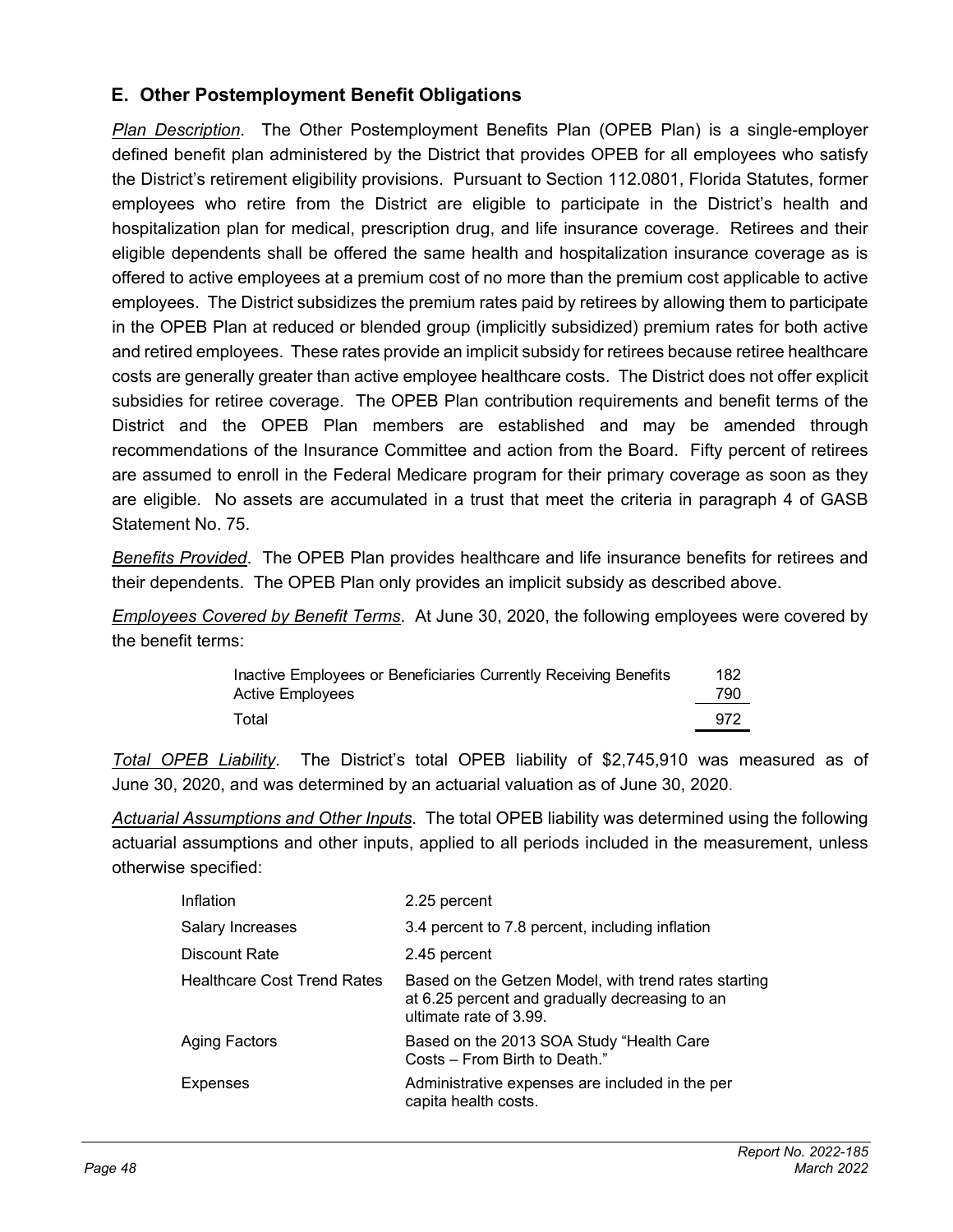For plans that do not have formal assets, the discount rate should equal the tax-exempt municipal bond rate based on an index of 20-year general obligation bonds with an average AA rating as of the measurement date. For the purpose of the OPEB Plan actuarial valuation, the municipal bond rate of 2.45 percent was based on the daily rate of Fidelity's 20-Year Municipal General Obligation AA Index closest to but not later than the measurement date.

Demographic assumptions employed in the actuarial valuation were the same as those employed in the July 1, 2020, actuarial valuation of the FRS Defined Benefit Pension Plan. These demographic assumptions were developed by FRS from an actuarial experience study, and therefore are appropriate for use in the OPEB Plan actuarial valuation. These include assumed rates of future termination, mortality, disability, and retirement. In addition, salary increase assumptions (for development of the pattern of the normal cost increases) were the same as those used in the July 1, 2020, actuarial valuation of the FRS Defined Benefit Pension Plan. Assumptions used in valuation of benefits for participants of the FRS Investment Plan are the same as for similarly situated participants of the FRS Defined Benefit Pension Plan.

#### *Changes in the Total OPEB Liability*.

|                                                    |    | Anount     |
|----------------------------------------------------|----|------------|
| Balance at June 30, 2020                           | S  | 2,560,914  |
| Changes for the year:                              |    |            |
| Service Cost                                       |    | 120,639    |
| Interest                                           |    | 82,277     |
| Differences Between Expected and Actual Experience |    | (257, 591) |
| Changes of Assumptions or Other Inputs             |    | 345,440    |
| <b>Benefit Payments</b>                            |    | (105,769)  |
| Net Changes                                        |    | 184,996    |
| Balance at June 30, 2021                           | \$ | 2.745.910  |

**Amount**

Changes of assumptions or other inputs was based on the following:

- The discount rate was changed from 3.13 percent as of the beginning of the measurement period to 2.45 percent as of June 30, 2020.
- The medical claims costs and premiums were updated based on actual claims experience and premium information provided for the valuation.
- The healthcare cost trend assumption was revised to reflect a lower inflation assumption (from 2.5 percent to 2.25 percent) and the assumed load to model the excise tax was removed, as it was repealed in December 2019.
- The retiree medical coverage acceptance assumption was lowered from 45 percent to 35 percent based on recent experience.
- The retiree life insurance coverage acceptance assumption was lowered from 100 percent to 50 percent based on recent experience.
- Rates of salary increases were changed to be based on revised inflation and individual member pay increases used in the July 1, 2020, FRS Actuarial Valuation.

*Sensitivity of the Total OPEB Liability to Changes in the Discount Rate*. The following table presents the total OPEB liability of the District, as well as what the District's total OPEB liability would be if it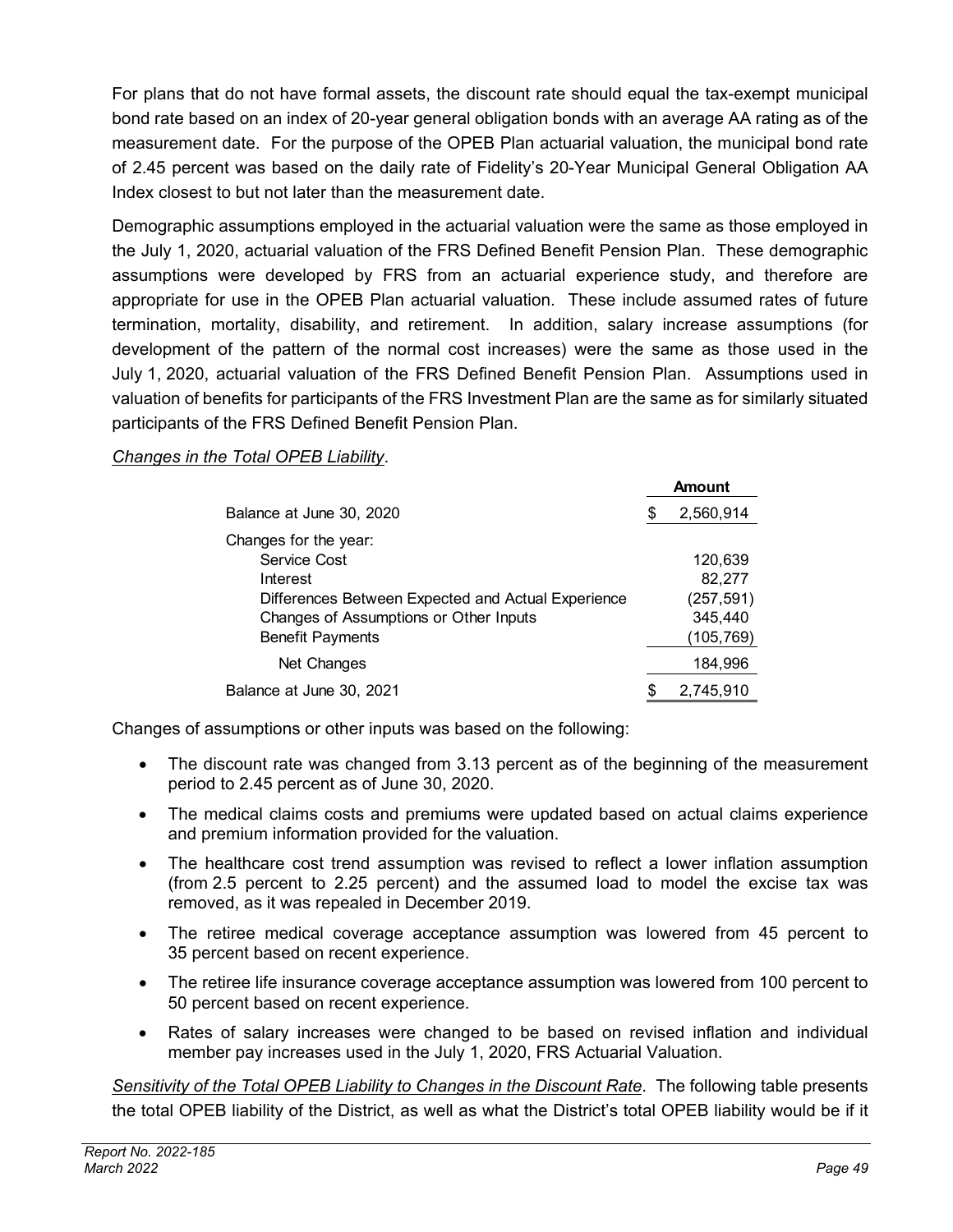were calculated using a discount rate that is 1 percentage point lower (1.45 percent) or 1 percentage point higher (3.45 percent) than the current rate:

|                             | $1\%$           | <b>Current</b>       | $1\%$           |
|-----------------------------|-----------------|----------------------|-----------------|
|                             | <b>Decrease</b> | <b>Discount Rate</b> | <b>Increase</b> |
|                             | (1.45%)         | $(2.45\%)$           | $(3.45\%)$      |
| <b>Total OPEB Liability</b> | \$ 3.117.426    | \$ 2,745,910         | \$ 2,435,404    |

*Sensitivity of the Total OPEB Liability to Changes in the Healthcare Cost Trend Rates*. The following table presents the total OPEB liability of the District, as well as what the District's total OPEB liability would be if it were calculated using healthcare cost trend rates that are 1 percentage point lower (5.25 percent decreasing to 2.99 percent) or 1 percentage point higher (7.25 percent decreasing to 4.99 percent) than the current healthcare cost trend rates:

|                             |                           | <b>Healthcare</b>         |                         |
|-----------------------------|---------------------------|---------------------------|-------------------------|
|                             | 1% Decrease               | <b>Cost Trend</b>         | 1% Increase             |
|                             | (5.25%                    | <b>Rates (6.25%</b>       | (7.25%                  |
|                             | decreasing to<br>$2.99\%$ | decreasing to<br>$3.99\%$ | decreasing to<br>4.99%) |
| <b>Total OPEB Liability</b> | \$ 2,406,765              | \$2,745,910               | \$3,176,942             |

*OPEB Expense and Deferred Outflows of Resources and Deferred Inflows of Resources Related to OPEB*. For the fiscal year ended June 30, 2021, the District recognized OPEB expense of \$103,414. At June 30, 2021, the District reported deferred outflows of resources and deferred inflows of resources related to OPEB from the following sources:

| <b>Description</b>                                                        |    | <b>Deferred Outflows</b><br>of Resources | <b>Deferred Inflows</b><br>of Resources |         |  |
|---------------------------------------------------------------------------|----|------------------------------------------|-----------------------------------------|---------|--|
| Differences Between Expected and<br><b>Actual Experience</b>              | \$ | ۰                                        | S                                       | 371,174 |  |
| Changes of Assumptions or Other Inputs<br>Benefits Paid Subsequent to the |    | 434.469                                  |                                         | 572,162 |  |
| Measurement Date                                                          |    | 347,235                                  |                                         |         |  |
| Total                                                                     | \$ | 781,704                                  | \$                                      | 943,336 |  |

The deferred outflows of resources related to OPEB resulting from benefits paid subsequent to the measurement date, totaling \$347,235, will be recognized as a reduction of the total OPEB liability in the fiscal year ending June 30, 2022. Other amounts reported as deferred outflows of resources and deferred inflows of resources related to OPEB will be recognized in OPEB expense as follows:

| <b>Fiscal Year Ending June 30</b> |    | <b>Amount</b> |  |  |  |
|-----------------------------------|----|---------------|--|--|--|
| 2022                              | \$ | (99, 502)     |  |  |  |
| 2023                              |    | (99, 502)     |  |  |  |
| 2024                              |    | (99, 502)     |  |  |  |
| 2025                              |    | (99, 502)     |  |  |  |
| 2026                              |    | (90, 807)     |  |  |  |
| Thereafter                        |    | (20, 052)     |  |  |  |
| Total                             | S  | (508, 867)    |  |  |  |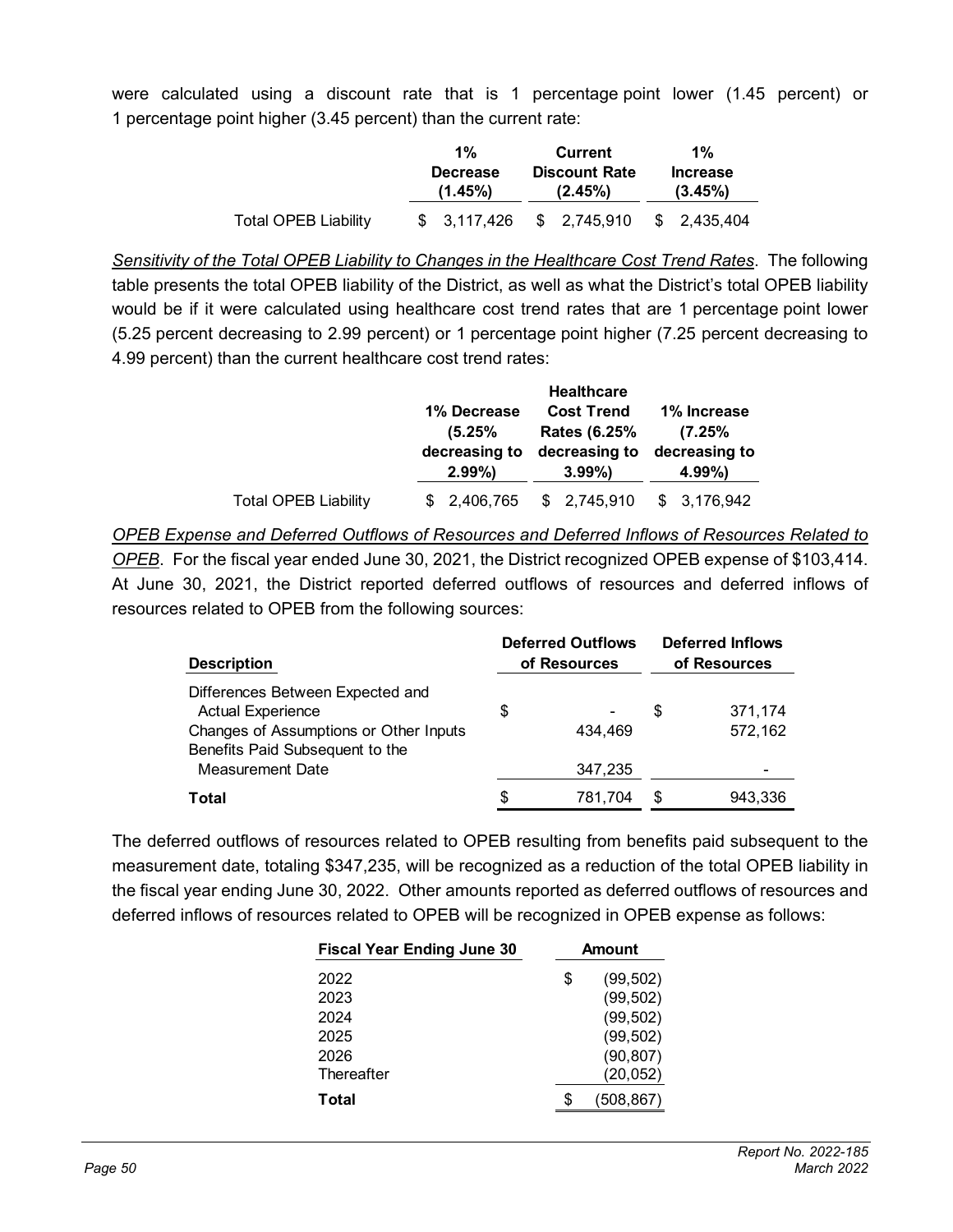## **F. Other Significant Commitments**

**Construction Contracts.** The following is a schedule of major construction contract commitments at June 30, 2021:

| <b>Project</b>               | <b>Completed</b><br><b>Contract</b><br>to Date<br>Amount |  | <b>Balance</b><br>Committed |  |            |
|------------------------------|----------------------------------------------------------|--|-----------------------------|--|------------|
| Chiefland Middle High School | 35.975.191                                               |  | 13.952.999                  |  | 22.022.192 |

**Encumbrances**. Appropriations in governmental funds are encumbered upon issuance of purchase orders for goods and services. Even though appropriations lapse at the end of the fiscal year, unfilled purchase orders of the current fiscal year are carried forward and the next fiscal year's appropriations are likewise encumbered.

The following is a schedule of encumbrances at June 30, 2021:

|             |                     | <b>Major Funds</b>   |                       |               |                 |                |
|-------------|---------------------|----------------------|-----------------------|---------------|-----------------|----------------|
|             |                     | <b>Special</b>       | Capital               |               |                 |                |
|             |                     | Revenue -            | <b>Projects -</b>     |               |                 |                |
|             | <b>Special</b>      | Federal              | <b>Public</b>         | Capital       | <b>Nonmajor</b> | Total          |
|             | Revenue -           | <b>Education</b>     | <b>Education</b>      | Projects -    | Governmental    | Governmental   |
| General     | <b>Food Service</b> | <b>Stabilization</b> | <b>Capital Outlay</b> | <b>Other</b>  | <b>Funds</b>    | <b>Funds</b>   |
| \$81,201.54 | 2.843.50<br>\$      | 56,288.96            | \$2,782,643.01        | 2,843.50<br>S | 48,744.45<br>S. | \$2,974,564.96 |

At June 30, 2021, the Capital Projects – Public Education Capital Outlay (PECO) Fund had encumbrances of \$2,782,643.01, which exceeded total fund balance by \$2,706,524.31. These encumbrances are expected to be honored using the resources in the subsequent fiscal year from the PECO Special Facility Construction Account.

#### **G. Risk Management Programs**

The District is exposed to various risks of loss related to torts; theft of, damage to, and destruction of assets; errors and omissions; injuries to employees; and natural disasters. The Levy County District School Board is a member of the North East Florida Education Consortium (Consortium) under which several district school boards have established a combined limited self-insurance program for property protection, general liability, automobile liability, workers' compensation, money and securities, employee fidelity and faithful performance, boiler and machinery, and other coverage deemed necessary by the members of the Consortium. Section 1001.42(12)(k), Florida Statutes, provides the authority for the District to enter into such a risk management program. The Consortium is self-sustaining through member assessments (premiums), and purchases coverage through commercial companies for claims in excess of specified amounts. The Board of Directors for the Consortium is composed of superintendents of all participating districts. The Putnam County District School Board serves as fiscal agent for the Consortium.

The District's health insurance program is provided on a self-insured basis up to specific limits. The District entered into an agreement with a reinsurance company to provide individual and aggregate excess coverage. The company will reimburse 100 percent of individual claims in excess of \$150,000 and the aggregate reimbursement maximum is \$1,000,000 per policy period. A service organization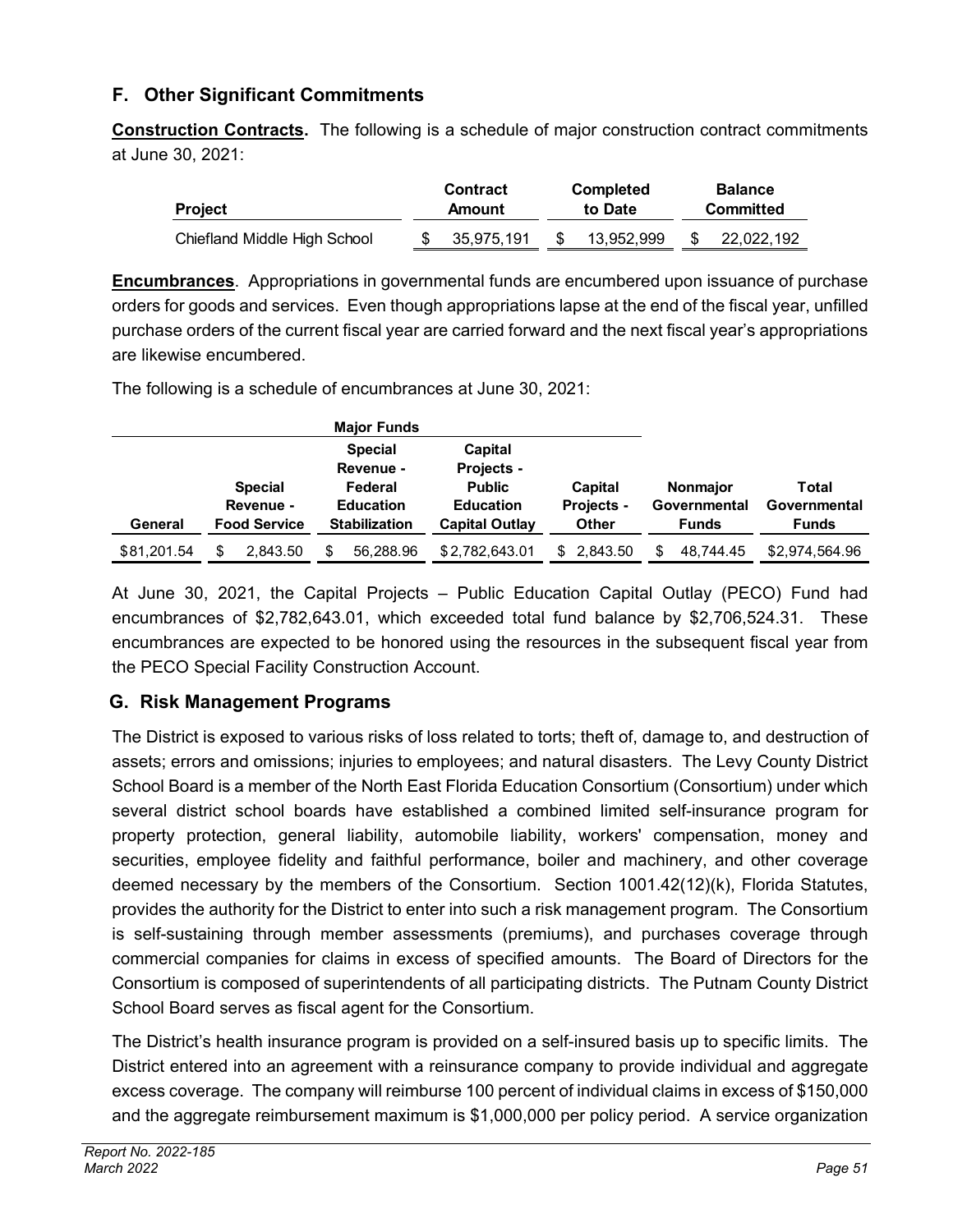administers this self-insurance program, including the processing, investigation, and payment of claims. The lifetime maximum for each individual covered is unlimited.

Additionally, the District has entered into a contract with a vendor to operate the Wellness Center, a clinic at which employees who have District health insurance may see a doctor and receive stocked generic medicines free of charge.

Settled claims resulting from the risks described above have not exceeded commercial insurance coverage in any of the past 3 fiscal years.

A liability in the amount of \$632,000, represents estimated incurred, but not paid insurance claims payable at June 30, 2021.

The following schedule represents the changes in claims liability for the past 2 fiscal years for the District's self-insurance program:

| Beginning-of-<br><b>Fiscal-Year</b><br><b>Fiscal Year</b><br>Liability |   |                          |     | <b>Current-Year</b><br><b>Claims and</b><br><b>Changes in</b><br><b>Estimates</b> |  | <b>Claims</b><br><b>Payments</b>       |  | <b>Balance at</b><br><b>Fiscal</b><br><b>Year End</b> |  |
|------------------------------------------------------------------------|---|--------------------------|-----|-----------------------------------------------------------------------------------|--|----------------------------------------|--|-------------------------------------------------------|--|
| 2019-20<br>2020-21                                                     | S | 383,738.02<br>606,208.28 | \$. | 4,017,815.03<br>5,400,490.61                                                      |  | $$$ $(3,795,344.77)$<br>(5,374,698.89) |  | 606,208.28<br>632,000.00                              |  |

## **H. Long-Term Liabilities**

#### **Certificates of Participation**

The District entered into a financing arrangement which was characterized as a lease-purchase agreement, with the Levy County Public Facilities Financing Authority, Inc. (Authority), whereby the District secured financing in the amount of \$5,393,935.71 for various educational facilities and to refund outstanding Certificates of Participation, Series 2005. The financing was accomplished through the issuance of Certificates of Participation, Series 2015, by the Authority to third-party investors. The Certificates are to be repaid from the proceeds of rents paid by the District.

As a condition of the financing arrangement, the District has given a ground lease on District property to the Authority, with a rental fee of \$10 per year. The initial term of the lease agreement commenced on July 2, 2015, and is automatically renewable for successive 1-year periods thereafter, the final lease will expire on July 1, 2026. The properties covered by the ground lease are, together with the improvements constructed thereon from the financing proceeds, leased back to the District. If the District fails to renew the lease and to provide for the rent payments through to term, the District may be required to surrender the sites included under the Ground Lease Agreement for the benefit of the securers of the certificates.

The District properties included in the ground lease under this arrangement include an auditorium and administrative building at Chiefland High School, a gymnasium at Chiefland Middle School, a media center at Yankeetown School, and a food service building at Cedar Key School.

The lease payments are payable by the District semiannually, on July 1 and January 1, at interest rates of 2.29 percent. The following is a schedule by years of future minimum lease payments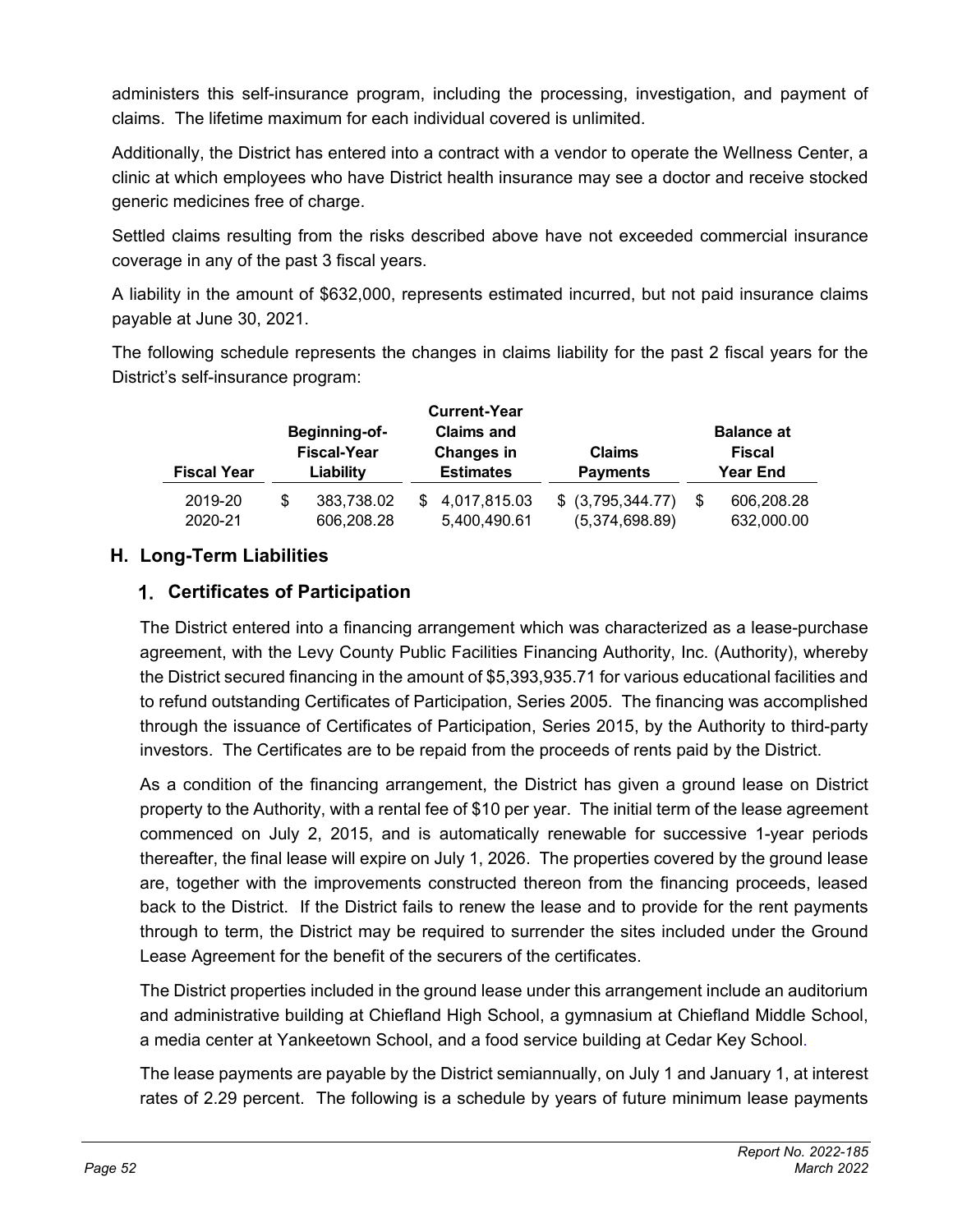under the lease agreement together with the present value of minimum lease payments as of June 30:

| <b>Fiscal Year Ending June 30</b>   |  | Total          |    | <b>Principal</b> |  | <b>Interest</b> |  |
|-------------------------------------|--|----------------|----|------------------|--|-----------------|--|
| 2022                                |  | 666,619.34     | \$ | 598,291.68       |  | 68,327.66       |  |
| 2023                                |  | 666,619.34     |    | 612,071.00       |  | 54,548.34       |  |
| 2024                                |  | 666,619.34     |    | 626, 167.67      |  | 40,451.67       |  |
| 2025                                |  | 666,619.34     |    | 640,589.00       |  | 26,030.34       |  |
| 2026                                |  | 666,619.32     |    | 655,342.46       |  | 11,276.86       |  |
| <b>Total Minimum Lease Payments</b> |  | \$3,333,096.68 |    | \$3,132,461.81   |  | 200,634.87      |  |

#### **Bonds Payable**

Bonds payable at June 30, 2021, are as follows:

| <b>Bond Type</b>                                  | Amount<br>Outstanding | <b>Interest</b><br>Rate<br>(Percent) | Annual<br><b>Maturity</b><br>То |
|---------------------------------------------------|-----------------------|--------------------------------------|---------------------------------|
| District Revenue Bonds:<br>Series 2015, Refunding | 1,683,389.12<br>S.    | 2.67                                 | 2030                            |

The bonds were issued to finance capital outlay projects of the District. The following is a description of the bonded debt issued:

#### **District Revenue Bonds**

These bonds are authorized by Chapter 70.781, Laws of Florida, which provides that the bonds be secured from the pari-mutuel tax proceeds distributed annually to Levy County from the State's Pari-Mutuel Tax Collection Trust Fund pursuant to Chapter 550, Florida Statutes (effective July 1, 2000, tax proceeds were distributed pursuant to Section 212.20(6)(d)7.a., Florida Statutes (2001), now Section 212.20(6)(d)6.a., Florida Statutes). The annual distribution is remitted by the Florida Department of Financial Services to the District. These funds accrue annually to the District after the first \$12,000 has been paid to the Levy County Board of County Commissioners pursuant to Chapter 65-1217, Laws of Florida. All such money not needed for payment of principal and interest, and handling charges become due during the current fiscal year may be used for any lawful purpose. The District is not required to retain excess sinking fund balances or reserves over the amounts needed to make the required fiscal year payments.

The District issued Capital Improvement Refunding and Revenue Certificates, Series 2015, dated July 2, 2015, totaling \$2,602,184.46, at an interest rate of 2.67 percent. The proceeds were used to refund the Capital Improvement Refunding and Revenue Certificates, Series 2005, totaling \$1,610,000, and to provide \$1,000,000 for capital projects.

The District has pledged a total of \$1,904,899.35 of sales tax remitted in lieu of pari-mutuel (racing commission) revenues in connection with the Series 2015, District Revenue Bonds, described above. During the 2020-21 fiscal year, the District recognized sales tax (racing commission) revenues totaling \$434,500 and expended \$211,655.49 of these revenues for debt service directly collateralized by these revenues. The pledged sales tax remitted in lieu of pari-mutuel revenues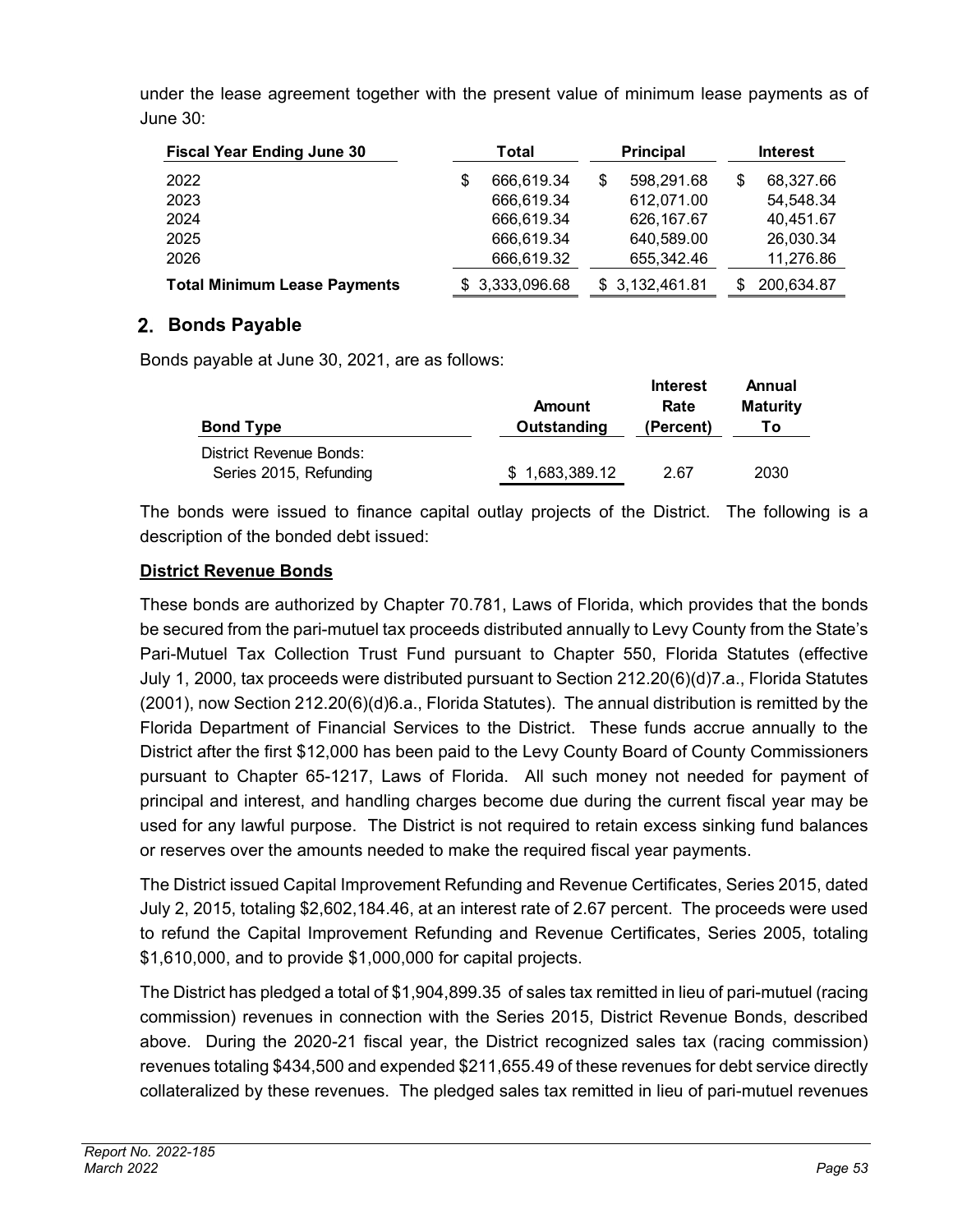are committed until final maturity of the debt on July 1, 2030. Approximately 49 percent of this revenue stream has been pledged in connection with debt service on the revenue bonds.

| <b>Fiscal Year Ending June 30</b> |   | Total        |    | <b>Principal</b> |     | <b>Interest</b> |  |
|-----------------------------------|---|--------------|----|------------------|-----|-----------------|--|
| District Revenue Bonds:           |   |              |    |                  |     |                 |  |
| 2022                              | S | 211,655.49   | \$ | 167,821.78       | \$  | 43,833.71       |  |
| 2023                              |   | 211,655.48   |    | 172,332.53       |     | 39,322.95       |  |
| 2024                              |   | 211,655.50   |    | 176,964.53       |     | 34,690.97       |  |
| 2025                              |   | 211,655.49   |    | 181,721.02       |     | 29,934.47       |  |
| 2026                              |   | 211,655.48   |    | 186,605.35       |     | 25,050.13       |  |
| 2027-2030                         |   | 846,621.91   |    | 797,943.91       |     | 48,678.00       |  |
| Total District Revenue Bonds      |   | 1,904,899.35 | S. | 1,683,389.12     | SS. | 221,510.23      |  |

Annual requirements to amortize all bonded debt outstanding as of June 30, 2021, are as follows:

#### **Special Public Education Capital Outlay Advance Payable**

The liability at June 30, 2021, of \$10,635,404 represents the amount of the PECO Special Facilities allocation expected to be replaced by other District capital outlay sources that are committed under Section 1013.64, Florida Statutes, for funding specific construction needs. The liability is expected to be retired by the close of the 2025-26 fiscal year.

#### **Changes in Long-Term Liabilities**

The following is a summary of changes in long-term liabilities:

| <b>Description</b>                    | <b>Beginning</b><br><b>Balance</b> | <b>Additions</b>     | <b>Deductions</b> | Ending<br><b>Balance</b> | Due In<br>One Year |
|---------------------------------------|------------------------------------|----------------------|-------------------|--------------------------|--------------------|
| <b>GOVERNMENTAL ACTIVITIES</b>        |                                    |                      |                   |                          |                    |
| <b>Bonds Payable</b>                  | 1.846.818.23<br>S.                 | \$<br>$\blacksquare$ | S<br>163.429.11   | \$1.683.389.12           | 167.821.78<br>S    |
| Certificates of Participation Payable | 3,717,284.38                       | $\blacksquare$       | 584.822.57        | 3.132.461.81             | 598.291.68         |
| <b>Compensated Absences Payable</b>   | 3.387.222.21                       | 618.084.09           | 635.226.77        | 3.370.079.53             | 635.226.77         |
| Net Pension Liability                 | 30.620.979.00                      | 18,374,249.00        | 13.215.755.00     | 35.779.473.00            | 310.293.84         |
| Other Postemployment Benefits Payable | 2.560.914.00                       | 548.356.00           | 363.360.00        | 2.745.910.00             | 347.235.00         |
| Special PECO Advance Payable          |                                    | 10,635,404.00        |                   | 10,635,404.00            |                    |
| <b>Total Governmental Activities</b>  | \$42,133,217.82                    | \$30,176,093.09      | \$14,962,593.45   | \$57,346,717.46          | \$2,058,869.07     |

For the governmental activities, compensated absences, pensions, and other postemployment benefits are generally liquidated with resources of the General Fund.

#### **I. Fund Balance Reporting**

In addition to committed and assigned fund balance categories discussed in Note I.F.10., fund balances may be classified as follows:

- **Nonspendable Fund Balance**. Nonspendable fund balance is the net current financial resources that cannot be spent because they are either not in spendable form or are legally or contractually required to be maintained intact. Generally, not in spendable form means that an item is not expected to be converted to cash.
- **Restricted Fund Balance**. Restricted fund balance is the portion of fund balance on which constraints have been placed by creditors, grantors, contributors, laws or regulations of other governments, constitutional provisions, or enabling legislation. Restricted fund balance places the most binding level of constraint on the use of fund balance.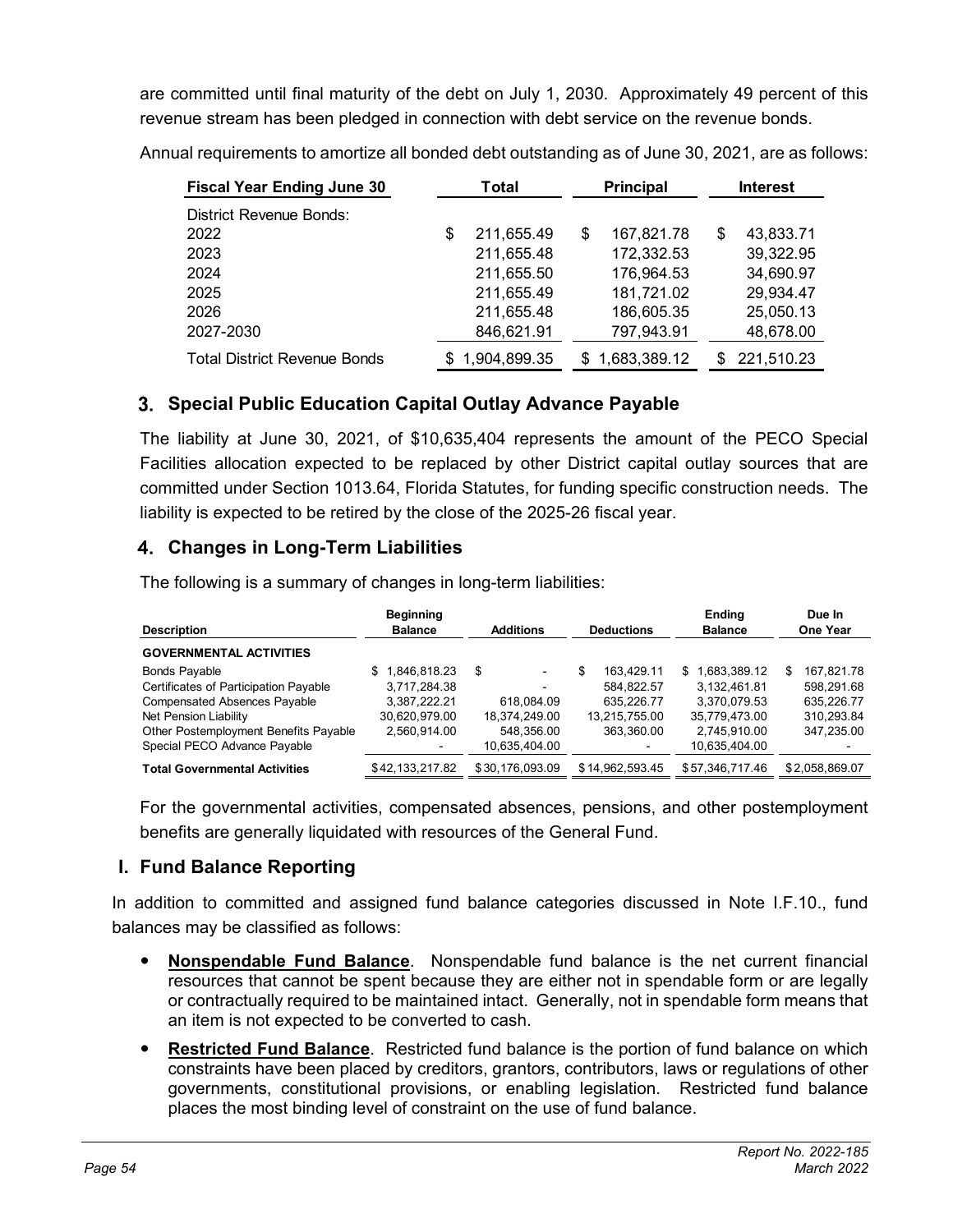**Unassigned Fund Balance**. The unassigned fund balance is the portion of fund balance that is the residual classification for the General Fund. This balance represents amounts that have not been assigned to other funds and that have not been restricted, committed, or assigned for specific purposes.

#### **J. Interfund Receivables and Payables**

The following is a summary of interfund receivables and payables reported in the fund financial statements:

|                                        | <b>Interfund</b> |                    |                 |            |  |
|----------------------------------------|------------------|--------------------|-----------------|------------|--|
| <b>Funds</b>                           |                  | <b>Receivables</b> | <b>Payables</b> |            |  |
| Major:                                 |                  |                    |                 |            |  |
| General                                | \$               | 95,207.98          | \$              | 64,776.30  |  |
| Special Revenue:                       |                  |                    |                 |            |  |
| Food Service                           |                  |                    |                 | 48,627.75  |  |
| <b>Federal Education Stabilization</b> |                  |                    |                 | 596.09     |  |
| Capital Projects:                      |                  |                    |                 |            |  |
| <b>Public Education Capital Outlay</b> |                  | 252,920.22         |                 | 25,820.67  |  |
| Other                                  |                  | 53,454.49          |                 |            |  |
| Nonmajor Governmental                  |                  |                    |                 | 262,198.12 |  |
| <b>Internal Service</b>                |                  | 436.24             |                 |            |  |
| Total                                  | \$               | 402,018.93         | \$              | 402,018.93 |  |

The interfund receivables and payables represent temporary loans between funds to cover expenditures incurred prior to reimbursement from outside parties. All balances are expected to be repaid within 1 year.

#### **K. Revenues**

#### **Schedule of State Revenue Sources**

The following is a schedule of the District's State revenue sources for the 2020-21 fiscal year:

| <b>Source</b>                                               | Amount          |
|-------------------------------------------------------------|-----------------|
| Florida Education Finance Program                           | \$27,361,696.07 |
| Categorical Educational Program - Class Size Reduction      | 5,676,360.00    |
| Gross Receipts Tax (Public Education Capital Outlay)        | 1,780,367.11    |
| <b>Sales Tax Distribution</b>                               | 434,500.00      |
| Voluntary Prekindergarten Program                           | 270,852.62      |
| Motor Vehicle License Tax (Capital Outlay and Debt Service) | 187,538.79      |
| <b>Charter School Capital Outlay</b>                        | 122,620.00      |
| Food Service Supplement                                     | 54,764.00       |
| Mobile Home License Tax                                     | 29,202.21       |
| <b>State Forest Funds</b>                                   | 27,604.55       |
| Miscellaneous                                               | 47,156.77       |
| Total                                                       | \$35,992,662.12 |

Accounting policies relating to certain State revenue sources are described in Note I.G.2.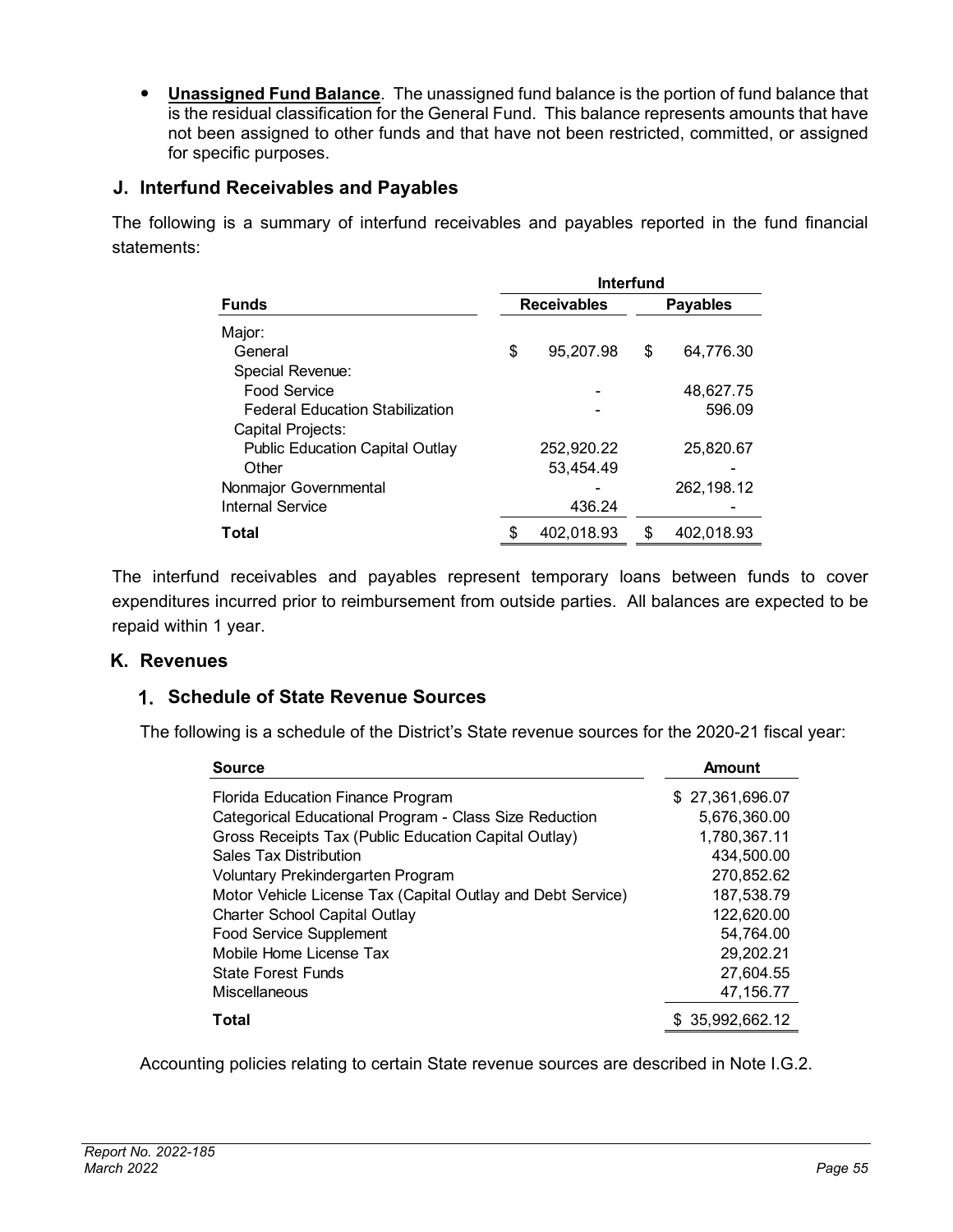## **Property Taxes**

The following is a summary of millages and taxes levied on the 2020 tax roll for the 2020-21 fiscal year:

|                                                          | <b>Millages</b> | <b>Taxes Levied</b> |  |
|----------------------------------------------------------|-----------------|---------------------|--|
| <b>General Fund</b>                                      |                 |                     |  |
| Nonvoted School Tax:                                     |                 |                     |  |
| Required Local Effort                                    | 3.739           | 8,674,399.48<br>S   |  |
| <b>Basic Discretionary Local Effort</b>                  | 0.748           | 1,735,341.71        |  |
| <b>Capital Projects - Local Capital Improvement Fund</b> |                 |                     |  |
| Nonvoted Tax:                                            |                 |                     |  |
| Local Capital Improvements                               | 1.500           | 3,479,963.31        |  |
| Total                                                    | 5.987           | \$13,889,704.50     |  |

#### **L. Interfund Transfers**

The following is a summary of interfund transfers reported in the fund financial statements:

|                                        | <b>Interfund</b>    |                      |  |  |
|----------------------------------------|---------------------|----------------------|--|--|
| <b>Funds</b>                           | <b>Transfers In</b> | <b>Transfers Out</b> |  |  |
| Major:                                 |                     |                      |  |  |
| General                                | \$1,099,839.08      | \$                   |  |  |
| Special Revenue:                       |                     |                      |  |  |
| <b>Federal Education Stabilization</b> |                     | 400,000.00           |  |  |
| Capital Projects:                      |                     |                      |  |  |
| <b>Public Education Capital Outlay</b> | 2,432,458.55        | 25,820.67            |  |  |
| Other                                  |                     | 125,478.84           |  |  |
| Nonmajor Governmental                  | 669,097.59          | 4,050,095.71         |  |  |
| Internal Service                       | 400,000.00          |                      |  |  |
| Total                                  | 4,601,395.22        | 4,601,395.22         |  |  |

Interfund transfers are used primarily when revenues are recognized in one fund but are used to pay expenses in another.

Nonmajor governmental funds transfers include transfers to the Capital Projects – Public Education Capital Outlay Fund for revenue pledged in connection with the PECO Special Facilities funding, to other nonmajor governmental funds to pay certificates of participation debt, and to the General Fund for property and casualty insurance premiums, for maintenance and repair expenditures, and to move the balance of funds not needed for debt service purposes. Transfers from the Capital Projects – Other Fund to the General Fund are for charter school capital outlay funds. Transfers from the Special Revenue – Federal Education Stabilization Fund to the Internal Service Fund are to pay health insurance claims related to COVID-19. Transfers from Capital Projects – Public Education Capital Outlay to the General fund are to reimburse for Chiefland Middle High School construction project expenditures.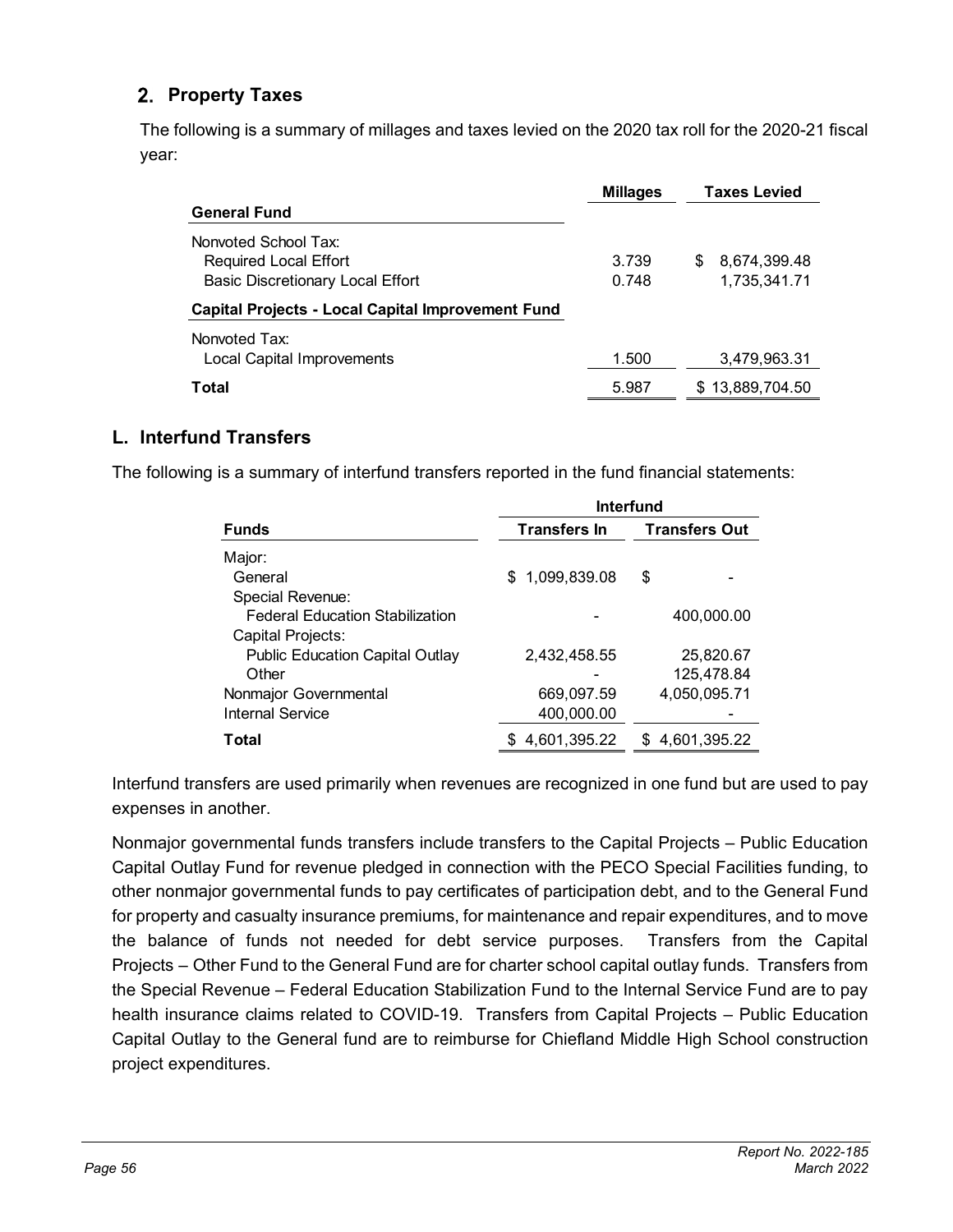THIS PAGE INTENTIONALLY LEFT BLANK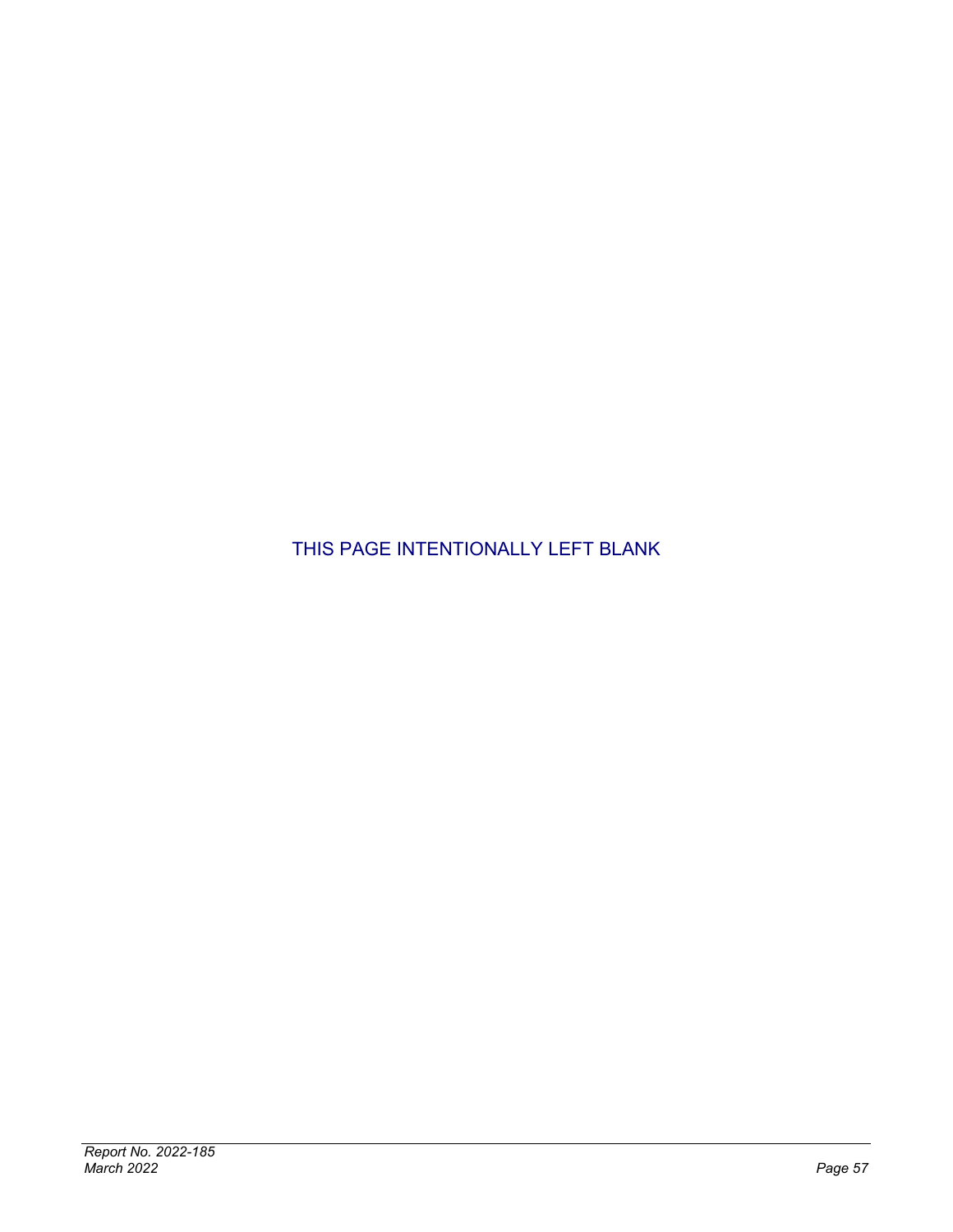# *OTHER REQUIRED SUPPLEMENTARY INFORMATION*

#### **Budgetary Comparison Schedule General and Major Special Revenue Funds For the Fiscal Year Ended June 30, 2021**

|                                                                                                                                                                                                                                                                                                                                                                                                                                                                                                                                                                                                                                                        | <b>General Fund</b>                                                                                                                                                                                                                         |                                                                                                                                                                                                                                                                    |                                                                                                                                                                                                                                                                   |                                                                                                                                                                                                                             |  |  |
|--------------------------------------------------------------------------------------------------------------------------------------------------------------------------------------------------------------------------------------------------------------------------------------------------------------------------------------------------------------------------------------------------------------------------------------------------------------------------------------------------------------------------------------------------------------------------------------------------------------------------------------------------------|---------------------------------------------------------------------------------------------------------------------------------------------------------------------------------------------------------------------------------------------|--------------------------------------------------------------------------------------------------------------------------------------------------------------------------------------------------------------------------------------------------------------------|-------------------------------------------------------------------------------------------------------------------------------------------------------------------------------------------------------------------------------------------------------------------|-----------------------------------------------------------------------------------------------------------------------------------------------------------------------------------------------------------------------------|--|--|
|                                                                                                                                                                                                                                                                                                                                                                                                                                                                                                                                                                                                                                                        | Original<br><b>Budget</b>                                                                                                                                                                                                                   | <b>Final</b><br><b>Budget</b>                                                                                                                                                                                                                                      | Actual                                                                                                                                                                                                                                                            | Variance with<br><b>Final Budget -</b><br><b>Positive</b><br>(Negative)                                                                                                                                                     |  |  |
| <b>Revenues</b>                                                                                                                                                                                                                                                                                                                                                                                                                                                                                                                                                                                                                                        |                                                                                                                                                                                                                                             |                                                                                                                                                                                                                                                                    |                                                                                                                                                                                                                                                                   |                                                                                                                                                                                                                             |  |  |
| Intergovernmental:<br><b>Federal Direct</b><br>Federal Through State and Local<br>State                                                                                                                                                                                                                                                                                                                                                                                                                                                                                                                                                                | \$<br>57,522.96<br>225,000.00<br>34,550,657.66                                                                                                                                                                                              | \$<br>66,322.96<br>211,478.34<br>33,391,155.21                                                                                                                                                                                                                     | \$<br>66,306.15<br>211,478.34<br>33,369,798.83                                                                                                                                                                                                                    | \$<br>(16.81)<br>(21, 356.38)                                                                                                                                                                                               |  |  |
| Local:<br><b>Property Taxes</b><br>Charges for Services - Food Service<br><b>Miscellaneous</b><br><b>Total Local Revenues</b>                                                                                                                                                                                                                                                                                                                                                                                                                                                                                                                          | 10,343,596.00<br>826,914.47<br>11,170,510.47                                                                                                                                                                                                | 10,316,596.00<br>988,416.41<br>11,305,012.41                                                                                                                                                                                                                       | 10,159,612.70<br>968,136.08<br>11, 127, 748.78                                                                                                                                                                                                                    | (156, 983.30)<br>(20, 280.33)<br>(177, 263.63)                                                                                                                                                                              |  |  |
| <b>Total Revenues</b>                                                                                                                                                                                                                                                                                                                                                                                                                                                                                                                                                                                                                                  | 46,003,691.09                                                                                                                                                                                                                               | 44,973,968.92                                                                                                                                                                                                                                                      | 44,775,332.10                                                                                                                                                                                                                                                     | (198, 636.82)                                                                                                                                                                                                               |  |  |
| <b>Expenditures</b>                                                                                                                                                                                                                                                                                                                                                                                                                                                                                                                                                                                                                                    |                                                                                                                                                                                                                                             |                                                                                                                                                                                                                                                                    |                                                                                                                                                                                                                                                                   |                                                                                                                                                                                                                             |  |  |
|                                                                                                                                                                                                                                                                                                                                                                                                                                                                                                                                                                                                                                                        |                                                                                                                                                                                                                                             |                                                                                                                                                                                                                                                                    |                                                                                                                                                                                                                                                                   |                                                                                                                                                                                                                             |  |  |
| Current - Education:<br>Instruction<br><b>Student Support Services</b><br><b>Instructional Media Services</b><br>Instruction and Curriculum Development Services<br>Instructional Staff Training Services<br>Instruction-Related Technology<br>Board<br><b>General Administration</b><br><b>School Administration</b><br>Facilities Acquisition and Construction<br><b>Fiscal Services</b><br><b>Food Services</b><br><b>Central Services</b><br><b>Student Transportation Services</b><br>Operation of Plant<br>Maintenance of Plant<br><b>Administrative Technology Services</b><br>Fixed Capital Outlay:<br>Facilities Acquisition and Construction | 26,773,481.69<br>3,566,107.88<br>260,780.24<br>461,716.96<br>460,126.63<br>431,278.89<br>431,945.09<br>1,239,997.18<br>3,568,850.99<br>229,854.00<br>502,566.26<br>677,622.94<br>3,130,373.82<br>3,771,910.87<br>1,490,115.28<br>960,547.21 | 25,089,660.69<br>2,796,751.43<br>260,780.24<br>635,120.30<br>464,129.00<br>257,927.61<br>478,850.96<br>1,225,372.84<br>3,682,011.33<br>241,209.61<br>548,494.03<br>400.00<br>695,475.89<br>3,130,373.82<br>4,595,486.87<br>1,090,115.28<br>785,020.58<br>67,495.50 | 23,941,815.53<br>2,494,175.09<br>234,606.65<br>630,149.85<br>453,371.06<br>220, 146.54<br>461,429.06<br>1,187,827.57<br>3,681,976.44<br>170,256.84<br>537,620.22<br>306.08<br>634,665.75<br>3,014,832.38<br>4,584,869.39<br>971,434.15<br>678,909.97<br>67,495.50 | 1, 147, 845. 16<br>302,576.34<br>26, 173.59<br>4,970.45<br>10,757.94<br>37,781.07<br>17,421.90<br>37,545.27<br>34.89<br>70,952.77<br>10,873.81<br>93.92<br>60,810.14<br>115,541.44<br>10,617.48<br>118,681.13<br>106,110.61 |  |  |
| Other Capital Outlay                                                                                                                                                                                                                                                                                                                                                                                                                                                                                                                                                                                                                                   |                                                                                                                                                                                                                                             | 32,751.42                                                                                                                                                                                                                                                          | 32,751.42                                                                                                                                                                                                                                                         |                                                                                                                                                                                                                             |  |  |
| <b>Total Expenditures</b>                                                                                                                                                                                                                                                                                                                                                                                                                                                                                                                                                                                                                              | 47,957,275.93                                                                                                                                                                                                                               | 46,077,427.40                                                                                                                                                                                                                                                      | 43,998,639.49                                                                                                                                                                                                                                                     | 2,078,787.91                                                                                                                                                                                                                |  |  |
| <b>Excess (Deficiency) of Revenues Over Expenditures</b>                                                                                                                                                                                                                                                                                                                                                                                                                                                                                                                                                                                               | (1,953,584.84)                                                                                                                                                                                                                              | (1, 103, 458.48)                                                                                                                                                                                                                                                   | 776,692.61                                                                                                                                                                                                                                                        | 1,880,151.09                                                                                                                                                                                                                |  |  |
| <b>Other Financing Sources (Uses)</b>                                                                                                                                                                                                                                                                                                                                                                                                                                                                                                                                                                                                                  |                                                                                                                                                                                                                                             |                                                                                                                                                                                                                                                                    |                                                                                                                                                                                                                                                                   |                                                                                                                                                                                                                             |  |  |
| Transfers In<br><b>Loss Recoveries</b><br><b>Transfers Out</b>                                                                                                                                                                                                                                                                                                                                                                                                                                                                                                                                                                                         | 1,188,915.19<br>50,000.00<br>(200,000.00)                                                                                                                                                                                                   | 1,100,270.80<br>5,000.00<br>$\overline{\phantom{a}}$                                                                                                                                                                                                               | 1,099,839.08<br>2,064.05                                                                                                                                                                                                                                          | (431.72)<br>(2,935.95)<br>-                                                                                                                                                                                                 |  |  |
| <b>Total Other Financing Sources (Uses)</b>                                                                                                                                                                                                                                                                                                                                                                                                                                                                                                                                                                                                            | 1,038,915.19                                                                                                                                                                                                                                | 1,105,270.80                                                                                                                                                                                                                                                       | 1,101,903.13                                                                                                                                                                                                                                                      | (3,367.67)                                                                                                                                                                                                                  |  |  |
| <b>Net Change in Fund Balances</b><br>Fund Balances, Beginning                                                                                                                                                                                                                                                                                                                                                                                                                                                                                                                                                                                         | (914, 669.65)<br>7,466,229.18                                                                                                                                                                                                               | 1,812.32<br>7,466,229.18                                                                                                                                                                                                                                           | 1,878,595.74<br>7,466,229.18                                                                                                                                                                                                                                      | 1,876,783.42                                                                                                                                                                                                                |  |  |
| <b>Fund Balances, Ending</b>                                                                                                                                                                                                                                                                                                                                                                                                                                                                                                                                                                                                                           | 6,551,559.53<br>\$                                                                                                                                                                                                                          | \$<br>7,468,041.50                                                                                                                                                                                                                                                 | 9,344,824.92<br>\$                                                                                                                                                                                                                                                | 1,876,783.42<br>\$                                                                                                                                                                                                          |  |  |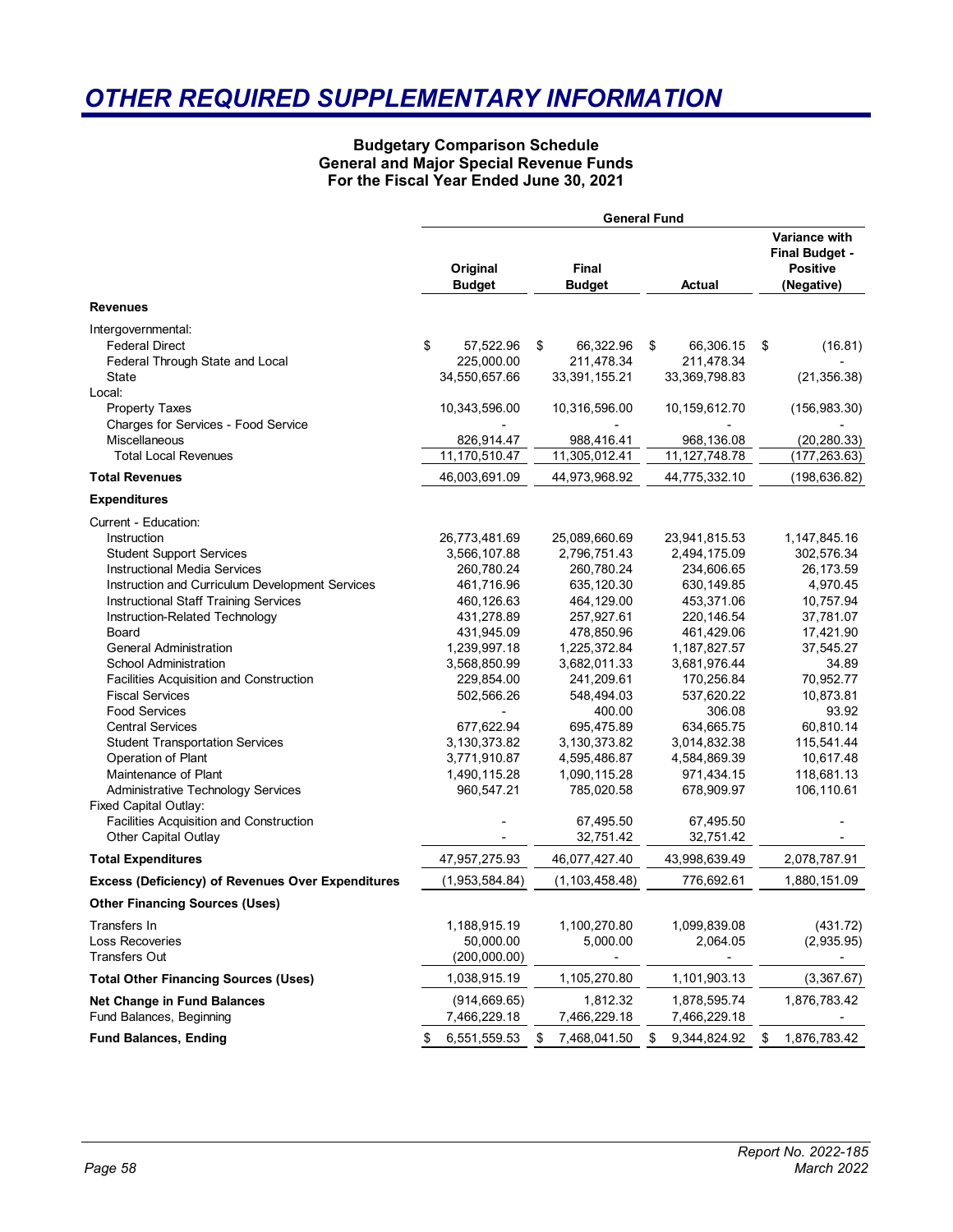|                           |                        | Special Revenue - Food Service Fund |                                                                         | Special Revenue - Federal Education Stabilization Fund |                        |                |                                                                         |
|---------------------------|------------------------|-------------------------------------|-------------------------------------------------------------------------|--------------------------------------------------------|------------------------|----------------|-------------------------------------------------------------------------|
| Original<br><b>Budget</b> | Final<br><b>Budget</b> | <b>Actual</b>                       | Variance with<br><b>Final Budget -</b><br><b>Positive</b><br>(Negative) | Original<br><b>Budget</b>                              | Final<br><b>Budget</b> | <b>Actual</b>  | <b>Variance with</b><br>Final Budget -<br><b>Positive</b><br>(Negative) |
|                           |                        |                                     |                                                                         |                                                        |                        |                |                                                                         |
|                           |                        |                                     |                                                                         |                                                        |                        |                |                                                                         |
| \$                        | \$                     | \$                                  | \$                                                                      | \$                                                     | \$                     | \$             | \$                                                                      |
| 3,464,638.72              | 3,890,495.91           | 3,810,530.17                        | (79,965.74)                                                             |                                                        | 2,436,063.30           | 1,501,089.52   | (934, 973.78)                                                           |
| 53,479.00                 | 58,479.00              | 54,764.00                           | (3,715.00)                                                              |                                                        |                        |                |                                                                         |
|                           |                        |                                     |                                                                         |                                                        |                        |                |                                                                         |
| 124,601.43                | 124,601.43             | 58,347.49                           | (66, 253.94)                                                            |                                                        |                        |                |                                                                         |
| 5,909.38                  | 5,959.38               | 4,649.19                            | (1,310.19)                                                              |                                                        |                        |                |                                                                         |
| 130,510.81                | 130,560.81             | 62,996.68                           | (67, 564.13)                                                            | $\blacksquare$                                         |                        |                |                                                                         |
| 3,648,628.53              | 4,079,535.72           | 3,928,290.85                        | (151, 244.87)                                                           |                                                        | 2,436,063.30           | 1,501,089.52   | (934, 973.78)                                                           |
|                           |                        |                                     |                                                                         |                                                        |                        |                |                                                                         |
|                           |                        |                                     |                                                                         | 1, 152, 133.73                                         | 546,465.10             | 257,605.96     | 288,859.14                                                              |
|                           |                        |                                     |                                                                         | 60,000.00                                              | 273,690.70             | 95,846.18      | 177,844.52                                                              |
|                           |                        |                                     |                                                                         |                                                        | 11,299.42              | 11,297.44      | 1.98                                                                    |
|                           |                        |                                     |                                                                         |                                                        | 63,000.00              | 56,816.08      | 6,183.92                                                                |
|                           |                        |                                     |                                                                         | 367,449.33                                             | 493, 138.59            | 187,902.91     | 305,235.68                                                              |
|                           |                        |                                     |                                                                         | 184,684.00                                             | 199,869.25             | 199,868.93     | 0.32                                                                    |
|                           |                        |                                     |                                                                         |                                                        | 40,000.00              | 27,962.30      | 12,037.70                                                               |
|                           |                        |                                     |                                                                         | 72,011.07                                              | 72,011.07              | 50,181.07      | 21,830.00                                                               |
|                           |                        |                                     |                                                                         |                                                        | 2,016.67               | 780.48         | 1,236.19                                                                |
|                           |                        |                                     |                                                                         | 39,034.00                                              | 28,202.00              | 26,502.00      | 1,700.00                                                                |
| 3,681,939.37              | 4, 142, 271.56         | 3,917,870.18                        | 224,401.38                                                              |                                                        | 3,818.55               | 2,412.13       | 1,406.42                                                                |
|                           |                        |                                     |                                                                         | 4,188.84                                               | 404,188.84             | $\blacksquare$ | 404,188.84                                                              |
|                           |                        |                                     |                                                                         | 44,057.44                                              | 53,254.07              | 11,884.59      | 41,369.48                                                               |
|                           |                        |                                     |                                                                         | 35,791.70                                              | 245,109.04             | 92,610.70      | 152,498.34                                                              |
|                           |                        |                                     |                                                                         |                                                        |                        |                |                                                                         |
|                           |                        |                                     |                                                                         |                                                        |                        |                |                                                                         |
|                           |                        |                                     |                                                                         |                                                        |                        |                |                                                                         |
|                           | 224,401.38             | 224,401.38                          |                                                                         |                                                        | 79,418.75              | 79,418.75      |                                                                         |
| 3,681,939.37              | 4,366,672.94           | 4, 142, 271.56                      | 224,401.38                                                              | 1,959,350.11                                           | 2,515,482.05           | 1,101,089.52   | 1,414,392.53                                                            |
|                           |                        |                                     |                                                                         |                                                        |                        |                |                                                                         |
| (33, 310.84)              | (287, 137.22)          | (213,980.71)                        | 73,156.51                                                               | (1,959,350.11)                                         | (79, 418.75)           | 400,000.00     | (479, 418.75)                                                           |
|                           |                        |                                     |                                                                         |                                                        |                        |                |                                                                         |
|                           |                        |                                     |                                                                         |                                                        |                        |                |                                                                         |
|                           |                        |                                     |                                                                         |                                                        | (400,000.00)           | (400,000.00)   |                                                                         |
|                           |                        |                                     |                                                                         |                                                        | (400,000.00)           | (400,000.00)   |                                                                         |
| (33, 310.84)              | (287, 137.22)          | (213,980.71)                        | 73,156.51                                                               | (1,959,350.11)                                         | (479, 418.75)          |                | (479, 418.75)                                                           |
| 2,134,330.31              | 2,134,330.31           | 2,134,330.31                        |                                                                         |                                                        |                        |                |                                                                         |
| \$2,101,019.47            | \$1,847,193.09         | \$1,920,349.60                      | 73,156.51<br>- \$                                                       | $$(1,959,350.11)$ \\$                                  | $(479, 418.75)$ \$     | 0.00           | (479, 418.75)<br>\$                                                     |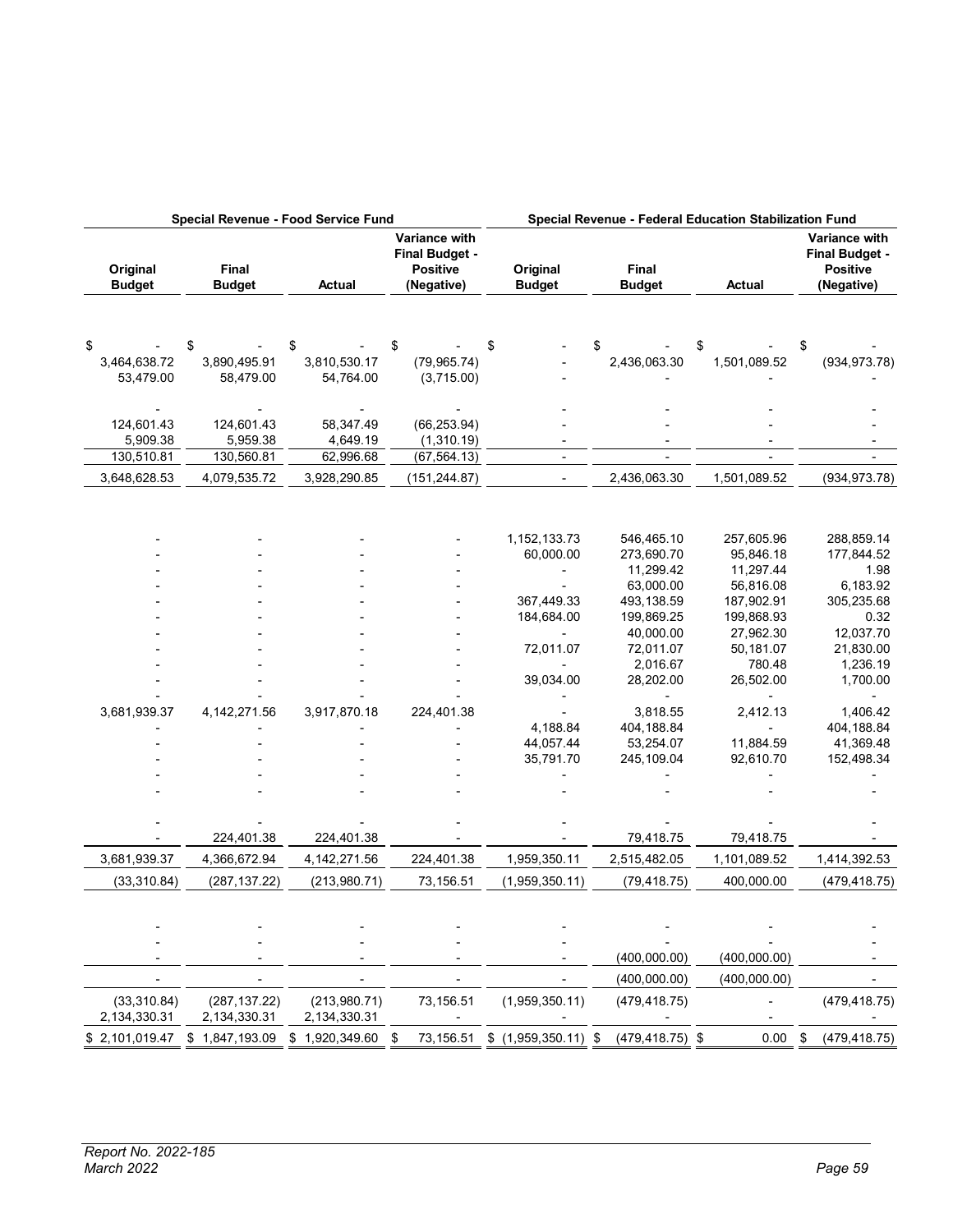#### **Schedule of Changes in the District's Total OPEB Liability and Related Ratios**

|                                                                            |    | 2021       |     | 2020       |    | 2019       |     | 2018       |
|----------------------------------------------------------------------------|----|------------|-----|------------|----|------------|-----|------------|
| <b>Total OPEB Liability</b>                                                |    |            |     |            |    |            |     |            |
| Service Cost                                                               | \$ | 120,639    | \$  | 99,689     | \$ | 134,089    | \$  | 152,154    |
| Interest                                                                   |    | 82,277     |     | 86,087     |    | 113,446    |     | 98,641     |
| Differences Between Expected and                                           |    |            |     |            |    |            |     |            |
| <b>Actual Experience</b>                                                   |    | (257, 591) |     |            |    | (211, 395) |     |            |
| Changes of Assumptions or Other Inputs                                     |    | 345,440    |     | 160,769    |    | (657, 715) |     | (252, 026) |
| <b>Benefit Payments</b>                                                    |    | (105, 769) |     | (128, 059) |    | (177, 186) |     | (167, 111) |
| <b>Net Change in Total OPEB Liability</b>                                  |    | 184,996    |     | 218,486    |    | (798, 761) |     | (168, 342) |
| Total OPEB Liability - Beginning                                           |    | 2,560,914  |     | 2,342,428  |    | 3,141,189  |     | 3,309,531  |
| <b>Total OPEB Liability - Ending</b>                                       | S  | 2,745,910  | S   | 2,560,914  | \$ | 2,342,428  | \$  | 3,141,189  |
| Covered-Employee Payroll                                                   | \$ | 28,526,418 | \$. | 28,243,060 | S. | 27,420,447 | \$. | 27,166,314 |
| <b>Total OPEB Liability as a Percentage</b><br>of Covered-Employee Payroll |    | 9.63%      |     | 9.07%      |    | 8.54%      |     | 11.56%     |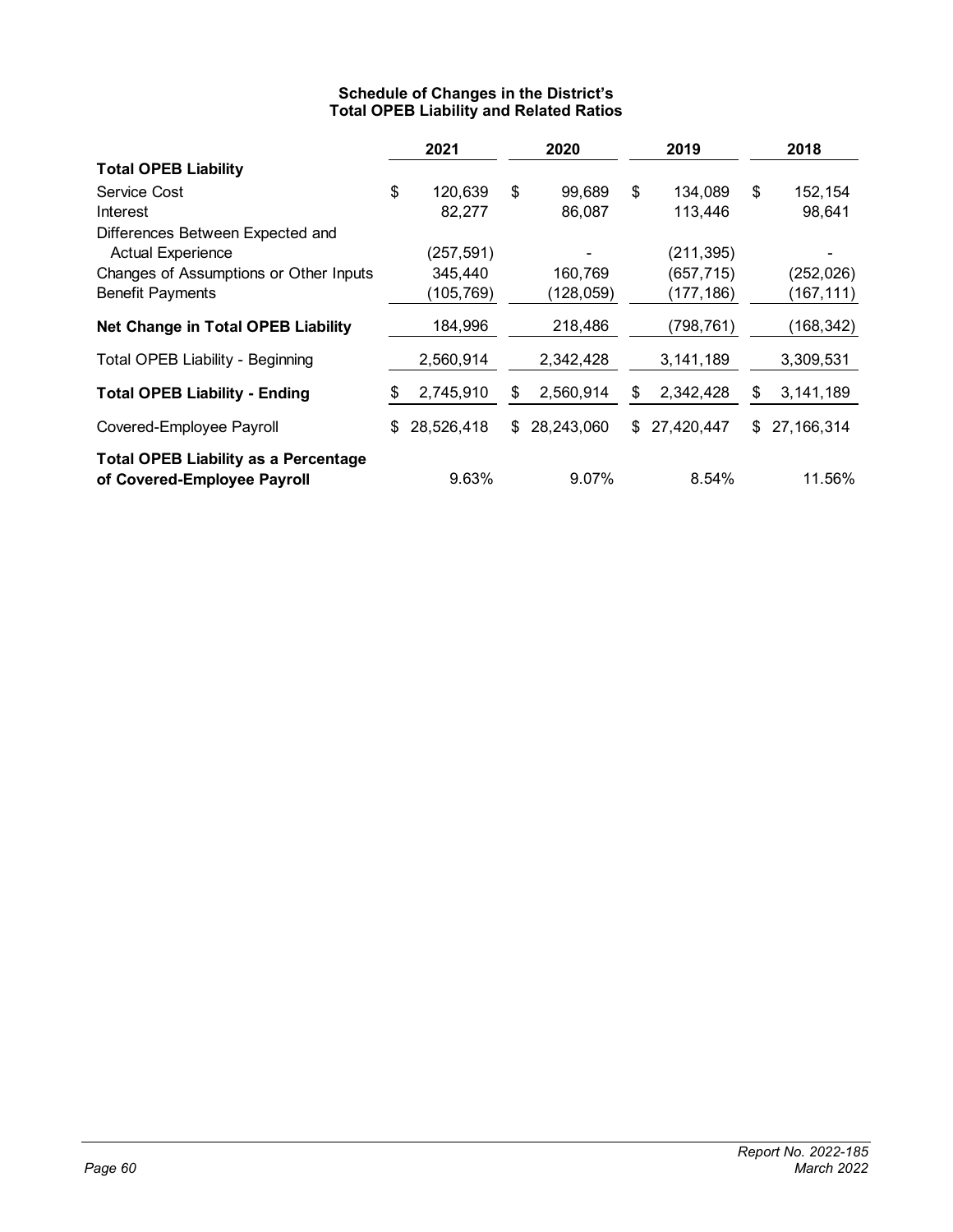#### **Schedule of the District's Proportionate Share of the Net Pension Liability – Florida Retirement System Pension Plan** (1)

| <b>Fiscal Year</b><br><b>Ending</b><br>June 30 | District's<br><b>Proportion of the</b><br><b>FRS Net Pension</b><br>Liability | District's<br><b>Proportionate Share</b><br>of the FRS Net<br><b>Pension Liability</b> | District's<br><b>Covered Payroll</b> | District's<br><b>Proportionate Share</b><br>of the FRS Net<br>Pension Liability as a<br>Percentage of its<br><b>Covered Payroll</b> | <b>FRS Plan Fiduciary</b><br>Net Position as a<br>Percentage of the<br><b>Total Pension</b><br>Liability |
|------------------------------------------------|-------------------------------------------------------------------------------|----------------------------------------------------------------------------------------|--------------------------------------|-------------------------------------------------------------------------------------------------------------------------------------|----------------------------------------------------------------------------------------------------------|
| 2013                                           | 0.076537304%                                                                  | \$<br>13, 175, 476                                                                     | \$<br>28,654,158                     | 45.98%                                                                                                                              | 88.54%                                                                                                   |
| 2014                                           | 0.075787613%                                                                  | 4,624,159                                                                              | 29,046,596                           | 15.92%                                                                                                                              | 96.09%                                                                                                   |
| 2015                                           | 0.074064432%                                                                  | 9,566,415                                                                              | 29.138.610                           | 32.83%                                                                                                                              | 92.00%                                                                                                   |
| 2016                                           | 0.068672469%                                                                  | 17,339,852                                                                             | 29,029,216                           | 59.73%                                                                                                                              | 84.88%                                                                                                   |
| 2017                                           | 0.066481308%                                                                  | 19,664,725                                                                             | 28,622,851                           | 68.70%                                                                                                                              | 83.89%                                                                                                   |
| 2018                                           | 0.066076850%                                                                  | 19,902,690                                                                             | 28,384,070                           | 70.12%                                                                                                                              | 84.26%                                                                                                   |
| 2019                                           | 0.061662849%                                                                  | 21,235,827                                                                             | 28, 163, 717                         | 75.40%                                                                                                                              | 82.61%                                                                                                   |
| 2020                                           | 0.059443155%                                                                  | 25,763,539                                                                             | 28,526,418                           | 90.31%                                                                                                                              | 78.85%                                                                                                   |

(1) The amounts presented for each fiscal year were determined as of June 30.

#### **Schedule of District Contributions – Florida Retirement System Pension Plan** (1)

| <b>Fiscal</b><br><b>Year Ending</b><br>June 30 | Contractually<br><b>Required</b><br><b>FRS Contribution</b> | <b>FRS Contributions</b><br>in Relation to the<br>Contractually<br><b>Required</b><br><b>Contribution</b> |     | <b>FRS</b><br><b>Contribution</b><br><b>Deficiency (Excess)</b> | District's<br><b>Covered Payroll</b> | <b>FRS</b><br><b>Contributions</b><br>as a Percentage of<br><b>Covered Payroll</b> |
|------------------------------------------------|-------------------------------------------------------------|-----------------------------------------------------------------------------------------------------------|-----|-----------------------------------------------------------------|--------------------------------------|------------------------------------------------------------------------------------|
| 2014                                           | \$<br>1,660,070                                             | \$<br>(1,660,070)                                                                                         | -\$ |                                                                 | \$<br>29,046,596                     | 5.72%                                                                              |
| 2015                                           | 1,805,754                                                   | (1,805,754)                                                                                               |     |                                                                 | 29.138.610                           | 6.20%                                                                              |
| 2016                                           | 1,674,688                                                   | (1,674,688)                                                                                               |     |                                                                 | 29,029,216                           | 5.77%                                                                              |
| 2017                                           | 1,730,672                                                   | (1,730,672)                                                                                               |     |                                                                 | 28,622,851                           | 6.05%                                                                              |
| 2018                                           | 1,883,137                                                   | (1,883,137)                                                                                               |     |                                                                 | 28,384,070                           | 6.63%                                                                              |
| 2019                                           | 1,911,993                                                   | (1, 911, 993)                                                                                             |     |                                                                 | 28, 163, 717                         | 6.79%                                                                              |
| 2020                                           | 1,975,033                                                   | (1,975,033)                                                                                               |     |                                                                 | 28,526,418                           | 6.92%                                                                              |
| 2021                                           | 2,460,927                                                   | (2,460,927)                                                                                               |     |                                                                 | 29,226,939                           | 8.42%                                                                              |
|                                                |                                                             |                                                                                                           |     |                                                                 |                                      |                                                                                    |

(1) The amounts presented for each fiscal year were determined as of June 30.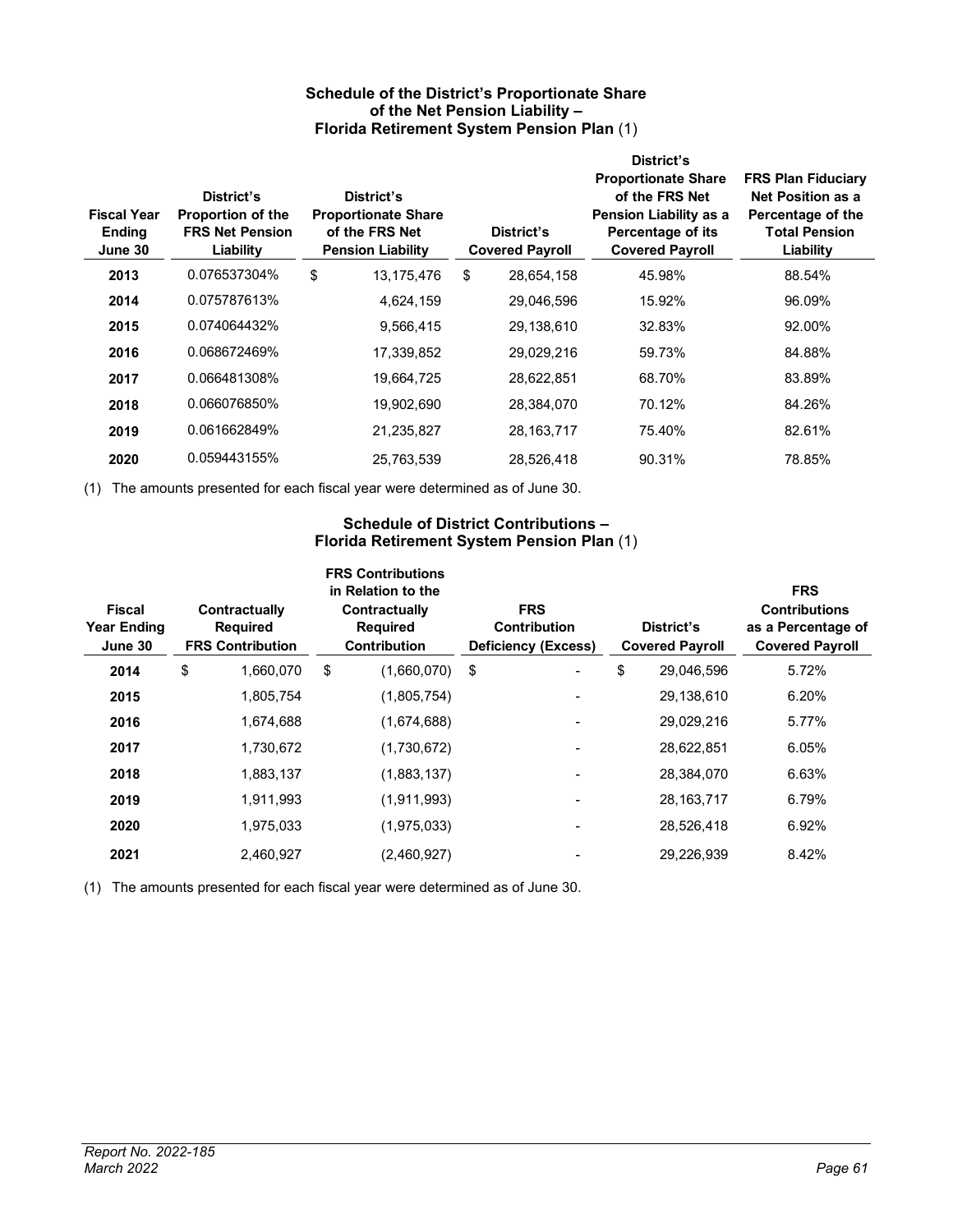#### **Schedule of the District's Proportionate Share of the Net Pension Liability – Health Insurance Subsidy Pension Plan** (1)

| <b>Fiscal</b><br><b>Year Ending</b><br>June 30 | District's<br><b>Proportion of the</b><br><b>HIS Net Pension</b><br>Liability | District's<br><b>Proportionate Share</b><br>of the HIS Net<br><b>Pension Liability</b> |            | District's<br><b>Covered Payroll</b> |              | District's<br><b>Proportionate Share</b><br>of the HIS Net<br>Pension Liability as a<br>Percentage of its<br><b>Covered Payroll</b> | <b>HIS Plan Fiduciary</b><br>Net Position as a<br>Percentage of the<br><b>Total Pension</b><br>Liability |  |
|------------------------------------------------|-------------------------------------------------------------------------------|----------------------------------------------------------------------------------------|------------|--------------------------------------|--------------|-------------------------------------------------------------------------------------------------------------------------------------|----------------------------------------------------------------------------------------------------------|--|
| 2013                                           | 0.098600354%                                                                  | \$                                                                                     | 8,584,457  | \$                                   | 28,654,158   | 29.96%                                                                                                                              | 1.78%                                                                                                    |  |
| 2014                                           | 0.097761819%                                                                  |                                                                                        | 9,140,696  |                                      | 29.046.596   | 31.47%                                                                                                                              | 0.99%                                                                                                    |  |
| 2015                                           | 0.096013794%                                                                  |                                                                                        | 9,791,897  |                                      | 29,138,610   | 33.60%                                                                                                                              | 0.50%                                                                                                    |  |
| 2016                                           | 0.093878911%                                                                  |                                                                                        | 10.941.198 |                                      | 29,029,216   | 37.69%                                                                                                                              | 0.97%                                                                                                    |  |
| 2017                                           | 0.089582301%                                                                  |                                                                                        | 9,578,553  |                                      | 28,622,851   | 33.46%                                                                                                                              | 1.64%                                                                                                    |  |
| 2018                                           | 0.086823314%                                                                  |                                                                                        | 9,189,477  |                                      | 28,384,070   | 32.38%                                                                                                                              | 2.15%                                                                                                    |  |
| 2019                                           | 0.083878390%                                                                  |                                                                                        | 9,385,152  |                                      | 28, 163, 717 | 33.32%                                                                                                                              | 2.63%                                                                                                    |  |
| 2020                                           | 0.082031676%                                                                  |                                                                                        | 10,015,934 |                                      | 28,526,418   | 35.11%                                                                                                                              | 3.00%                                                                                                    |  |

(1) The amounts presented for each fiscal year were determined as of June 30.

#### **Schedule of District Contributions – Health Insurance Subsidy Pension Plan** (1)

| <b>Fiscal</b><br><b>Year Ending</b><br>June 30 | Contractually<br><b>Required</b><br><b>HIS Contribution</b> | <b>HIS Contributions</b><br>in Relation to the<br>Contractually<br><b>Required</b><br><b>Contribution</b> | <b>HIS</b><br><b>Contribution</b><br>Deficiency (Excess) | District's<br><b>Covered Payroll</b> | <b>HIS</b><br><b>Contributions</b><br>as a Percentage of<br><b>Covered Payroll</b> |
|------------------------------------------------|-------------------------------------------------------------|-----------------------------------------------------------------------------------------------------------|----------------------------------------------------------|--------------------------------------|------------------------------------------------------------------------------------|
| 2014                                           | \$<br>334.899                                               | \$<br>(334,899)                                                                                           | -\$                                                      | \$<br>29.046.596                     | 1.15%                                                                              |
| 2015                                           | 367,024                                                     | (367, 024)                                                                                                |                                                          | 29,138,610                           | 1.26%                                                                              |
| 2016                                           | 481.189                                                     | (481, 189)                                                                                                |                                                          | 29,029,216                           | 1.66%                                                                              |
| 2017                                           | 474.095                                                     | (474, 095)                                                                                                |                                                          | 28,622,851                           | 1.66%                                                                              |
| 2018                                           | 470,845                                                     | (470, 845)                                                                                                |                                                          | 28,384,070                           | 1.66%                                                                              |
| 2019                                           | 465.769                                                     | (465, 769)                                                                                                |                                                          | 28, 163, 717                         | 1.65%                                                                              |
| 2020                                           | 472,710                                                     | (472, 710)                                                                                                |                                                          | 28,526,418                           | 1.66%                                                                              |
| 2021                                           | 484,411                                                     | (484, 411)                                                                                                |                                                          | 29,226,939                           | 1.66%                                                                              |
|                                                |                                                             |                                                                                                           |                                                          |                                      |                                                                                    |

(1) The amounts presented for each fiscal year were determined as of June 30.

#### NOTES TO REQUIRED SUPPLEMENTARY INFORMATION

#### **1. Budgetary Basis of Accounting**

The Board follows procedures established by State law and State Board of Education (SBE) rules in establishing budget balances for governmental funds, as described below:

 Budgets are prepared, public hearings are held, and original budgets are adopted annually for all governmental fund types in accordance with procedures and time intervals prescribed by State law and SBE rules.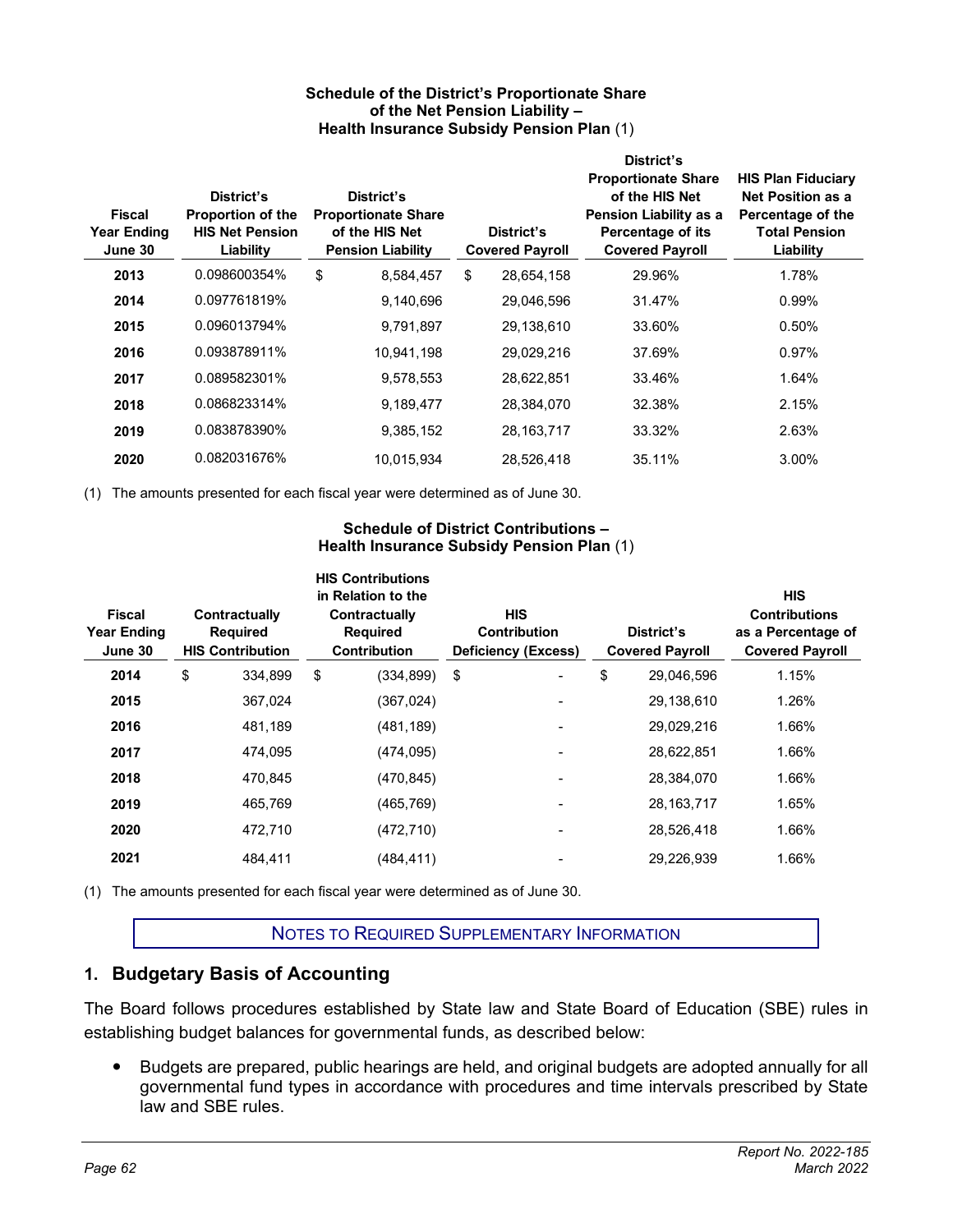- Appropriations are controlled at the object level (e.g., salaries, purchased services, and capital outlay) within each activity (e.g., instruction, student transportation services, and school administration) and may be amended by resolution at any Board meeting prior to the due date for the annual financial report.
- Budgets are prepared using the same modified accrual basis as is used to account for governmental funds.
- Budgetary information is integrated into the accounting system and, to facilitate budget control, budget balances are encumbered when purchase orders are issued. Appropriations lapse at fiscal year end and encumbrances outstanding are honored from the subsequent year's appropriations.

#### **2. Schedule of Changes in the District's Total Other Postemployment Benefits Liability and Related Ratios**

No assets are accumulated in a trust that meet the criteria in paragraph 4 of GASB Statement No. 75 to pay related benefits. The June 30, 2021, total OPEB liability increased from the prior fiscal year as a result of changes to assumptions as discussed below:

- The discount rate was changed from 3.13 percent as of the beginning of the measurement period to 2.45 percent as of June 30, 2020.
- The medical claims costs and premiums were updated based on actual claims experience and premium information provided for the valuation.
- The healthcare cost trend assumption was revised to reflect a lower inflation assumption (from 2.5 percent to 2.25 percent) and the assumed load to model the excise tax was removed, as it was repealed in December 2019.
- The retiree medical coverage acceptance assumption was lowered from 45 percent to 35 percent based on recent experience.
- The retiree life insurance coverage acceptance assumption was lowered from 100 percent to 50 percent based on recent experience.
- Rates of salary increases were changed to be based on revised inflation and individual member pay increases used in the July 1, 2020, FRS Actuarial Valuation.

#### **3. Schedule of Net Pension Liability and Schedule of Contributions – Florida Retirement System Pension Plan**

*Changes of Assumptions.* In 2020, the long-term expected rate of return was decreased from 6.9 percent to 6.8 percent.

#### **4. Schedule of Net Pension Liability and Schedule of Contributions – Health Insurance Subsidy Pension Plan**

*Changes of Assumptions.* In 2020, the municipal bond rate used to determine total pension liability was decreased from 3.5 percent to 2.21 percent, and the mortality assumption was updated.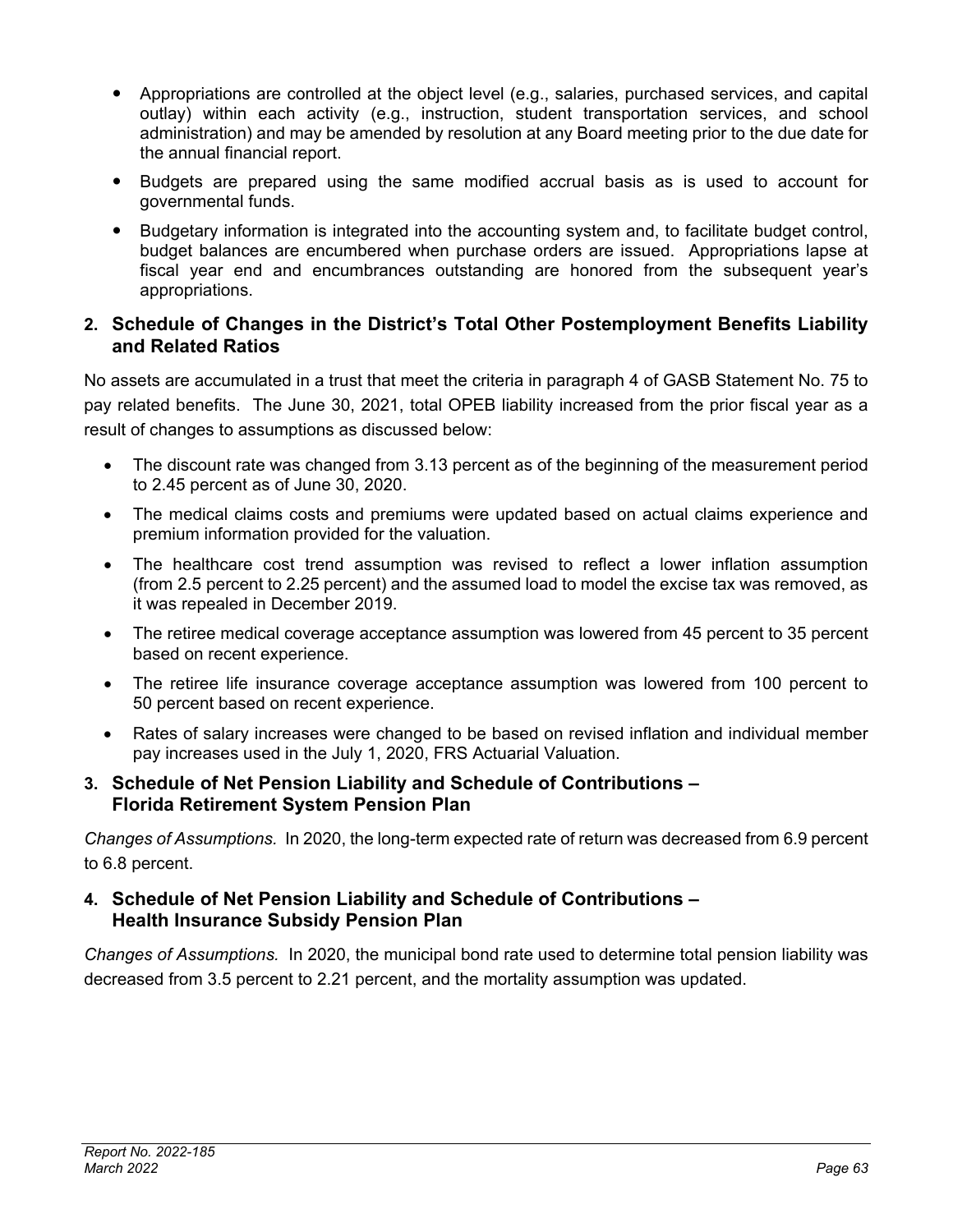## *SCHEDULE OF EXPENDITURES OF FEDERAL AWARDS*

#### **Levy County District School Board Schedule of Expenditures of Federal Awards For the Fiscal Year Ended June 30, 2021**

| <b>Clustered</b>                                                                                                                                                                                                                                                                                                                                                                                                                                                                                                                                                                                                                                                                                                                                |                                                                                                                                            |
|-------------------------------------------------------------------------------------------------------------------------------------------------------------------------------------------------------------------------------------------------------------------------------------------------------------------------------------------------------------------------------------------------------------------------------------------------------------------------------------------------------------------------------------------------------------------------------------------------------------------------------------------------------------------------------------------------------------------------------------------------|--------------------------------------------------------------------------------------------------------------------------------------------|
| <b>Child Nutrition Cluster</b><br>United States Department of Agriculture:<br>Florida Department of Agriculture and Consumer Services:<br>School Breakfast Program<br>21002<br>\$<br>10.553<br>National School Lunch Program<br>10.555<br>21001, 21003<br>Summer Food Service Program for Children<br>10.559<br>20006, 20007, 21006, 21007<br>$\overline{\phantom{a}}$                                                                                                                                                                                                                                                                                                                                                                          | \$1,009,465.16<br>2,318,872.78<br>341,819.34                                                                                               |
| <b>Total Child Nutrition Cluster</b><br>$\overline{\phantom{a}}$                                                                                                                                                                                                                                                                                                                                                                                                                                                                                                                                                                                                                                                                                | 3,670,157.28                                                                                                                               |
| <b>Special Education Cluster</b><br>United States Department of Education:<br>Special Education - Grants to States:<br>84.027<br>Florida Department of Education<br>262, 263<br>3,562.76<br>Marion County District School Board<br>None<br>3,562.76<br>Total Special Education - Grants to States<br>84.027<br>Special Education - Preschool Grants:<br>Florida Department of Education<br>84.173<br>267                                                                                                                                                                                                                                                                                                                                        | 1,694,090.99<br>102,733.91<br>1,796,824.90<br>44,972.66                                                                                    |
| 3,562.76<br><b>Total Special Education Cluster</b>                                                                                                                                                                                                                                                                                                                                                                                                                                                                                                                                                                                                                                                                                              | 1,841,797.56                                                                                                                               |
| <b>Not Clustered</b>                                                                                                                                                                                                                                                                                                                                                                                                                                                                                                                                                                                                                                                                                                                            |                                                                                                                                            |
| <b>United States Department of Agriculture</b>                                                                                                                                                                                                                                                                                                                                                                                                                                                                                                                                                                                                                                                                                                  |                                                                                                                                            |
| Florida Department of Health:<br>10.558<br>A-5952<br>Child and Adult Care Food Program<br>Florida Department of Agriculture and Consumer Services:<br>21004<br>Fresh Fruit and Vegetable Program<br>10.582<br><b>Total United States Department of Agriculture</b><br>$\overline{a}$                                                                                                                                                                                                                                                                                                                                                                                                                                                            | 116,662.08<br>38.211.28<br>154,873.36                                                                                                      |
| <b>United States Department of Defense</b>                                                                                                                                                                                                                                                                                                                                                                                                                                                                                                                                                                                                                                                                                                      |                                                                                                                                            |
| Army Junior Reserve Officers Training Corps<br><b>12.UNK</b><br>N/A                                                                                                                                                                                                                                                                                                                                                                                                                                                                                                                                                                                                                                                                             | 66.306.15                                                                                                                                  |
| <b>United States Department of Education</b><br>Florida Department of Education:                                                                                                                                                                                                                                                                                                                                                                                                                                                                                                                                                                                                                                                                |                                                                                                                                            |
| Title I Grants to Local Educational Agencies<br>84.010<br>212<br>Career and Technical Education - Basic Grants to States<br>84.048<br>161<br>Education for Homeless Children and Youth<br>84.196<br>127<br><b>Rural Education</b><br>84.358<br>110<br><b>English Language Acquisition State Grants</b><br>84.365<br>102<br>Supporting Effective Instruction State Grants<br>84.367<br>224<br>Student Support and Academic Enrichment Program<br>84.424<br>241<br><b>Education Stabilization Fund:</b><br>84.425<br>Governor's Emergency Education Relief Fund<br>COVID-19, 84.425C<br>123<br>124<br>Elementary and Secondary School Emergency Relief Fund<br>COVID-19, 84.425D<br><b>Total Education Stabilization Fund</b><br>84.425<br>$\sim$ | 1,814,424.09<br>85,437.99<br>24,114.51<br>112,398.43<br>22,504.47<br>232,891.99<br>92,932.09<br>1,350,873.88<br>150,215.64<br>1,501,089.52 |
| <b>Total United States Department of Education</b><br>$\blacksquare$                                                                                                                                                                                                                                                                                                                                                                                                                                                                                                                                                                                                                                                                            | 3,885,793.09                                                                                                                               |
| \$<br>3,562.76<br><b>Total Expenditures of Federal Awards</b>                                                                                                                                                                                                                                                                                                                                                                                                                                                                                                                                                                                                                                                                                   | \$9,618,927.44                                                                                                                             |

The accompanying notes are an integral part of this Schedule.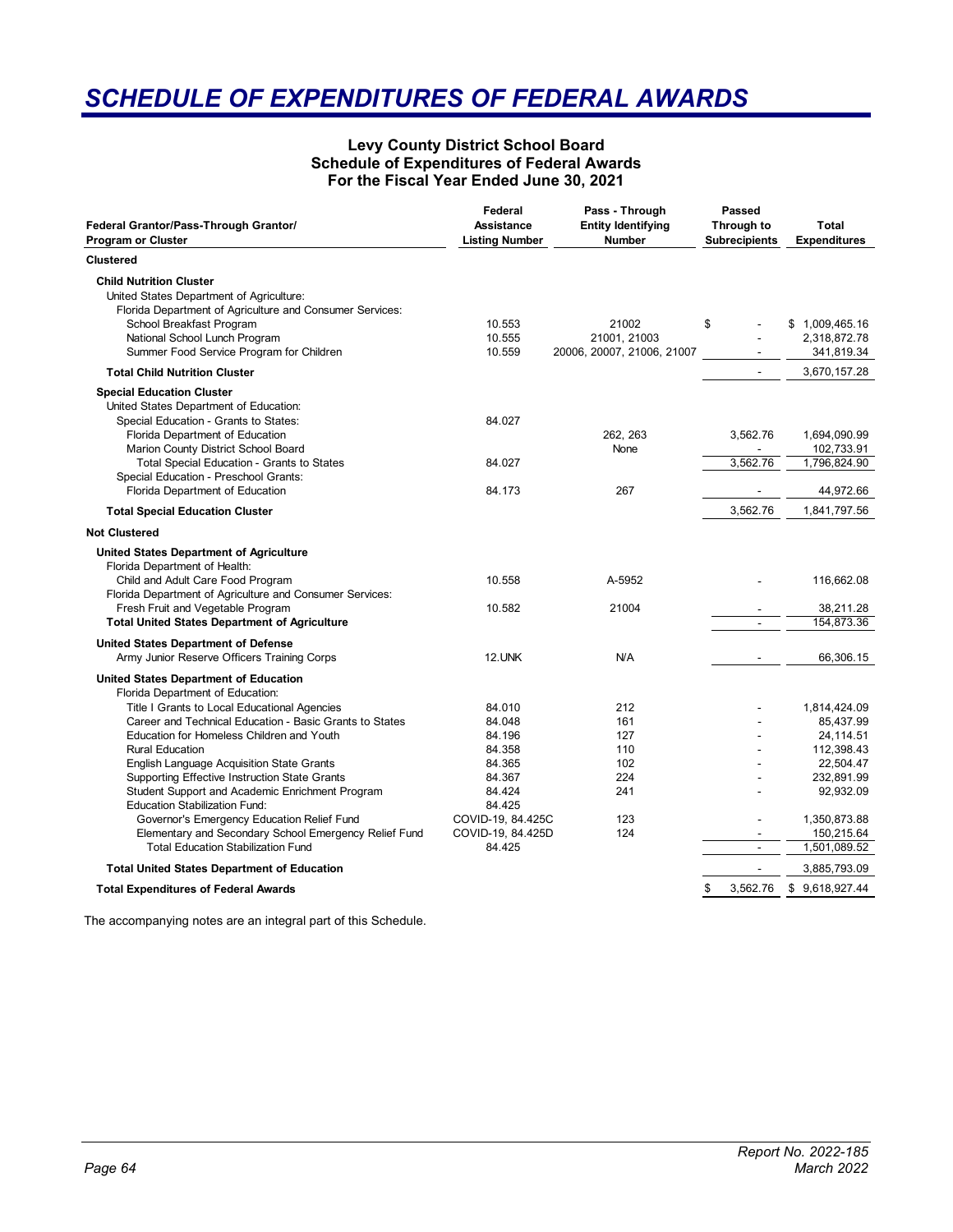- Notes: (1) Basis of Presentation. The accompanying Schedule of Expenditures of Federal Awards (Schedule) includes the Federal award activity of the Levy County District School Board under programs of the Federal Government for the fiscal year ended June 30, 2021. The information in this Schedule is presented in accordance with the requirements of Title 2 U.S. *Code of Federal Regulations* Part 200, *Uniform Administrative Requirements, Cost Principles, and Audit Requirements for Federal Awards* (Uniform Guidance). Because the Schedule presents only a selected portion of the operations of the District, it is not intended to and does not present the financial position, changes in net position, or cash flows of the District.
	- (2) Summary of Significant Accounting Policies. Expenditures reported on the Schedule are reported on the modified accrual basis of accounting. Such expenditures are recognized following the cost principles contained in the Uniform Guidance, wherein certain types of expenditures are not allowable or are limited as to reimbursement.
	- (3) Indirect Cost Rate. The District has not elected to use the 10 percent de minimis cost rate allowed under the Uniform Guidance.
	- (4) Noncash Assistance National School Lunch Program. Includes \$256,948.94 of donated food used during the fiscal year. Donated foods are valued at fair value as determined at the time of donation.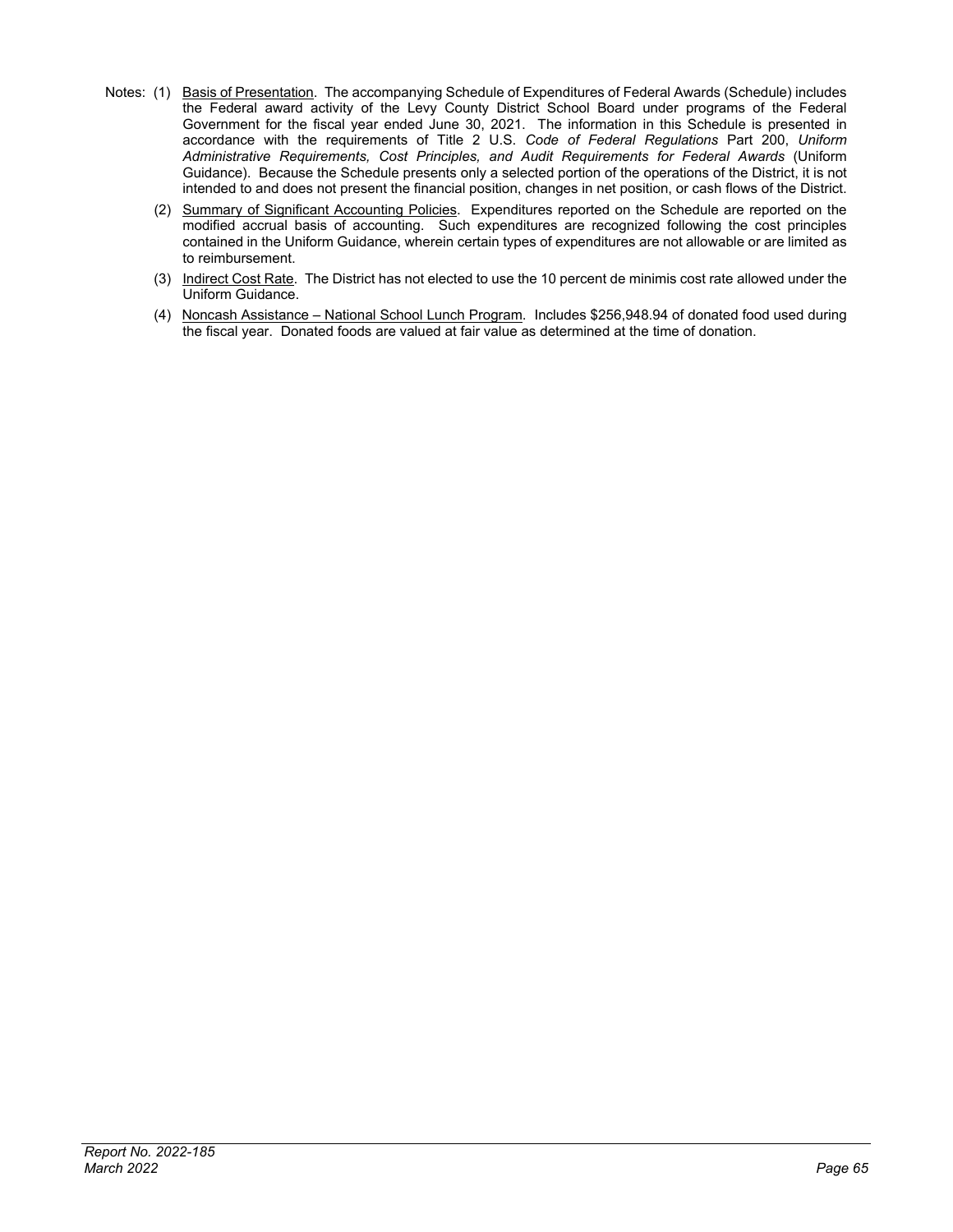

Sherrill F. Norman, CPA Auditor General

# **AUDITOR GENERAL STATE OF FLORIDA**

Claude Denson Pepper Building, Suite G74 111 West Madison Street Tallahassee, Florida 32399-1450



Phone: (850) 412-2722 Fax: (850) 488-6975

The President of the Senate, the Speaker of the House of Representatives, and the Legislative Auditing Committee

## **INDEPENDENT AUDITOR'S REPORT ON INTERNAL CONTROL OVER FINANCIAL REPORTING AND ON COMPLIANCE AND OTHER MATTERS BASED ON AN AUDIT OF FINANCIAL STATEMENTS PERFORMED IN ACCORDANCE WITH** *GOVERNMENT AUDITING STANDARDS*

We have audited, in accordance with the auditing standards generally accepted in the United States of America and the standards applicable to financial audits contained in *Government Auditing Standards* issued by the Comptroller General of the United States, the financial statements of the governmental activities, the aggregate discretely presented component units, each major fund, and the aggregate remaining fund information of the Levy County District School Board as of and for the fiscal year ended June 30, 2021, and the related notes to the financial statements, which collectively comprise the District's basic financial statements, and have issued our report thereon dated March 28, 2022, included under the heading **INDEPENDENT AUDITOR'S REPORT**. Our report includes a reference to other auditors who audited the financial statements of the school internal funds and the aggregate discretely presented component units, as described in our report on the District's financial statements. This report does not include the results of the other auditors' testing of internal control over financial reporting or compliance and other matters that are reported on separately by those auditors.

#### **Internal Control Over Financial Reporting**

In planning and performing our audit of the financial statements, we considered the District's internal control over financial reporting (internal control) as a basis for designing audit procedures that are appropriate in the circumstances for the purpose of expressing our opinions on the financial statements, but not for the purpose of expressing an opinion on the effectiveness of the District's internal control. Accordingly, we do not express an opinion on the effectiveness of the District's internal control.

A *deficiency in internal control* exists when the design or operation of a control does not allow management or employees, in the normal course of performing their assigned functions, to prevent, or detect and correct, misstatements on a timely basis. A *material weakness* is a deficiency, or a combination of deficiencies, in internal control such that there is a reasonable possibility that a material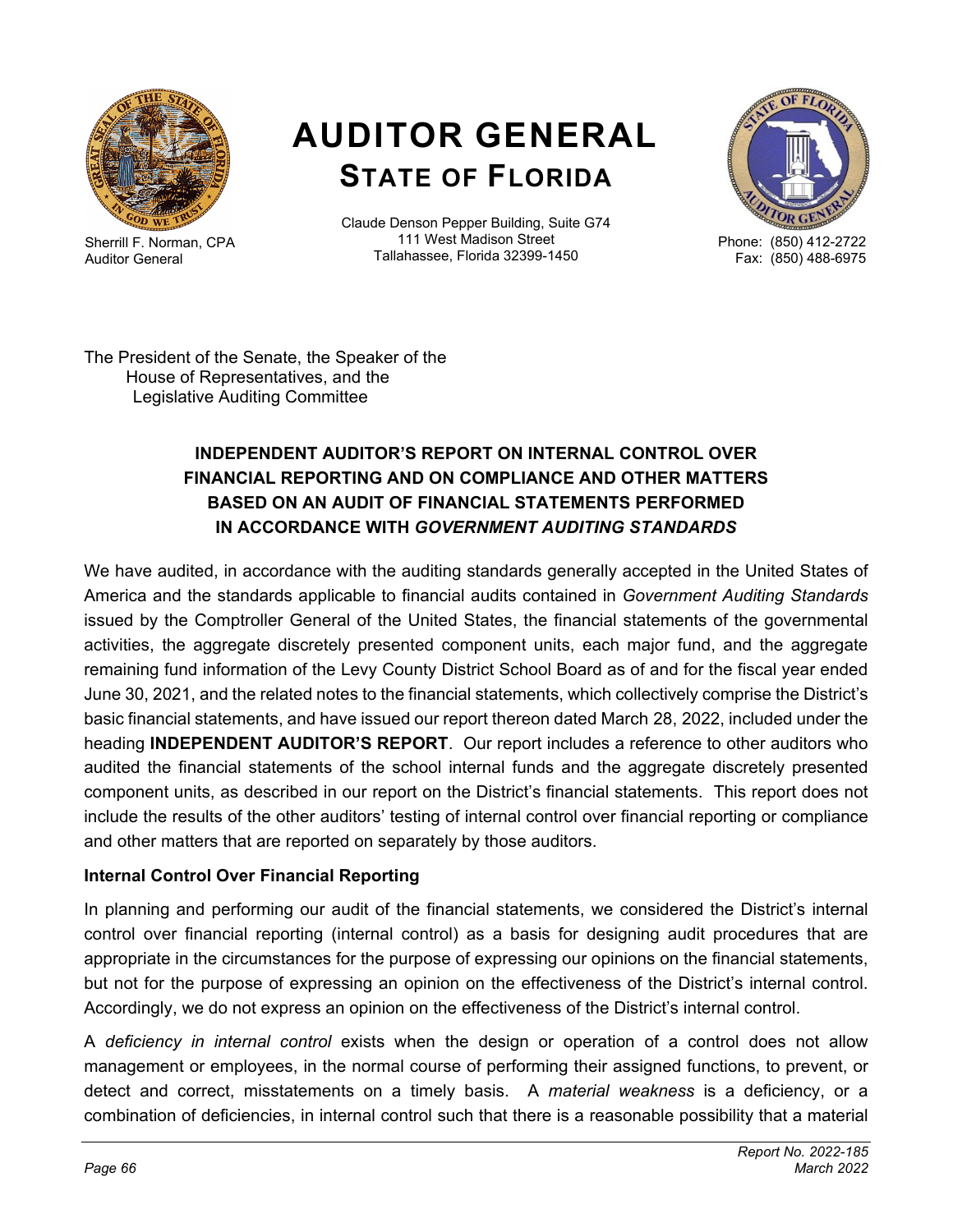misstatement of the District's financial statements will not be prevented, or detected and corrected on a timely basis. A *significant deficiency* is a deficiency, or a combination of deficiencies, in internal control that is less severe than a material weakness, yet important enough to merit attention by those charged with governance.

Our consideration of internal control was for the limited purpose described in the first paragraph of this section and was not designed to identify all deficiencies in internal control that might be material weaknesses or significant deficiencies. Given these limitations, during our audit we did not identify any deficiencies in internal control that we consider to be material weaknesses. However, material weaknesses may exist that have not been identified.

#### **Compliance and Other Matters**

As part of obtaining reasonable assurance about whether the District's financial statements are free from material misstatement, we performed tests of its compliance with certain provisions of laws, rules, regulations, contracts, and grant agreements, noncompliance with which could have a direct and material effect on the financial statements. However, providing an opinion on compliance with those provisions was not an objective of our audit and, accordingly, we do not express such an opinion. The results of our tests disclosed no instances of noncompliance or other matters that are required to be reported under *Government Auditing Standards*.

#### **Purpose of this Report**

The purpose of this report is solely to describe the scope of our testing of internal control and compliance and the results of that testing, and not to provide an opinion on the effectiveness of the District's internal control or on compliance. This report is an integral part of an audit performed in accordance with *Government Auditing Standards* in considering the District's internal control and compliance. Accordingly, this communication is not suitable for any other purpose.

Respectfully submitted,

Sherrill F. Norman, CPA Tallahassee, Florida March 28, 2022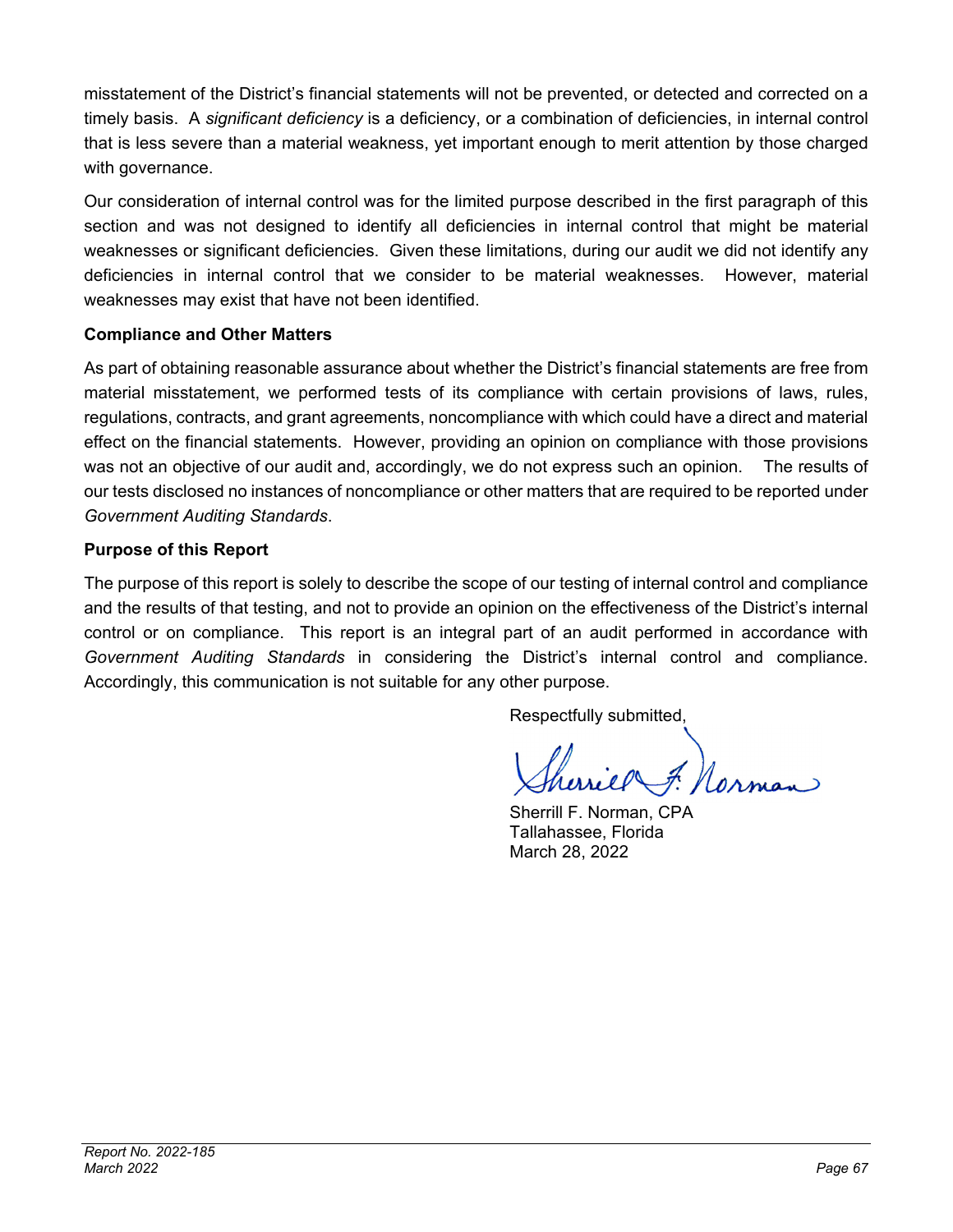

Sherrill F. Norman, CPA Auditor General

# **AUDITOR GENERAL STATE OF FLORIDA**

Claude Denson Pepper Building, Suite G74 111 West Madison Street Tallahassee, Florida 32399-1450



Phone: (850) 412-2722 Fax: (850) 488-6975

The President of the Senate, the Speaker of the House of Representatives, and the Legislative Auditing Committee

### **INDEPENDENT AUDITOR'S REPORT ON COMPLIANCE FOR EACH MAJOR FEDERAL PROGRAM AND REPORT ON INTERNAL CONTROL OVER COMPLIANCE REQUIRED BY THE UNIFORM GUIDANCE**

#### **Report on Compliance for Each Major Federal Program**

We have audited the Levy County District School Board's compliance with the types of compliance requirements described in the *OMB Compliance Supplement* that could have a direct and material effect on each of the District's major Federal programs for the fiscal year ended June 30, 2021. The District's major Federal programs are identified in **SECTION I – SUMMARY OF AUDITOR'S RESULTS** of the accompanying **SCHEDULE OF FINDINGS AND QUESTIONED COSTS**.

#### *Management's Responsibility*

Management is responsible for compliance with Federal statutes, regulations, and the terms and conditions of its Federal awards applicable to its Federal programs.

#### *Auditor's Responsibility*

Our responsibility is to express an opinion on compliance for each of the District's major Federal programs based on our audit of the types of compliance requirements referred to above. We conducted our audit of compliance in accordance with auditing standards generally accepted in the United States of America; the standards applicable to financial audits contained in *Government Auditing Standards*, issued by the Comptroller General of the United States; and the audit requirements of Title 2 U.S. *Code of Federal Regulations* Part 200, *Uniform Administrative Requirements, Cost Principles, and Audit Requirements for Federal Awards* (Uniform Guidance). Those standards and the Uniform Guidance require that we plan and perform the audit to obtain reasonable assurance about whether noncompliance with the types of compliance requirements referred to above that could have a direct and material effect on a major Federal program occurred. An audit includes examining, on a test basis, evidence about the District's compliance with those requirements and performing such other procedures as we considered necessary in the circumstances.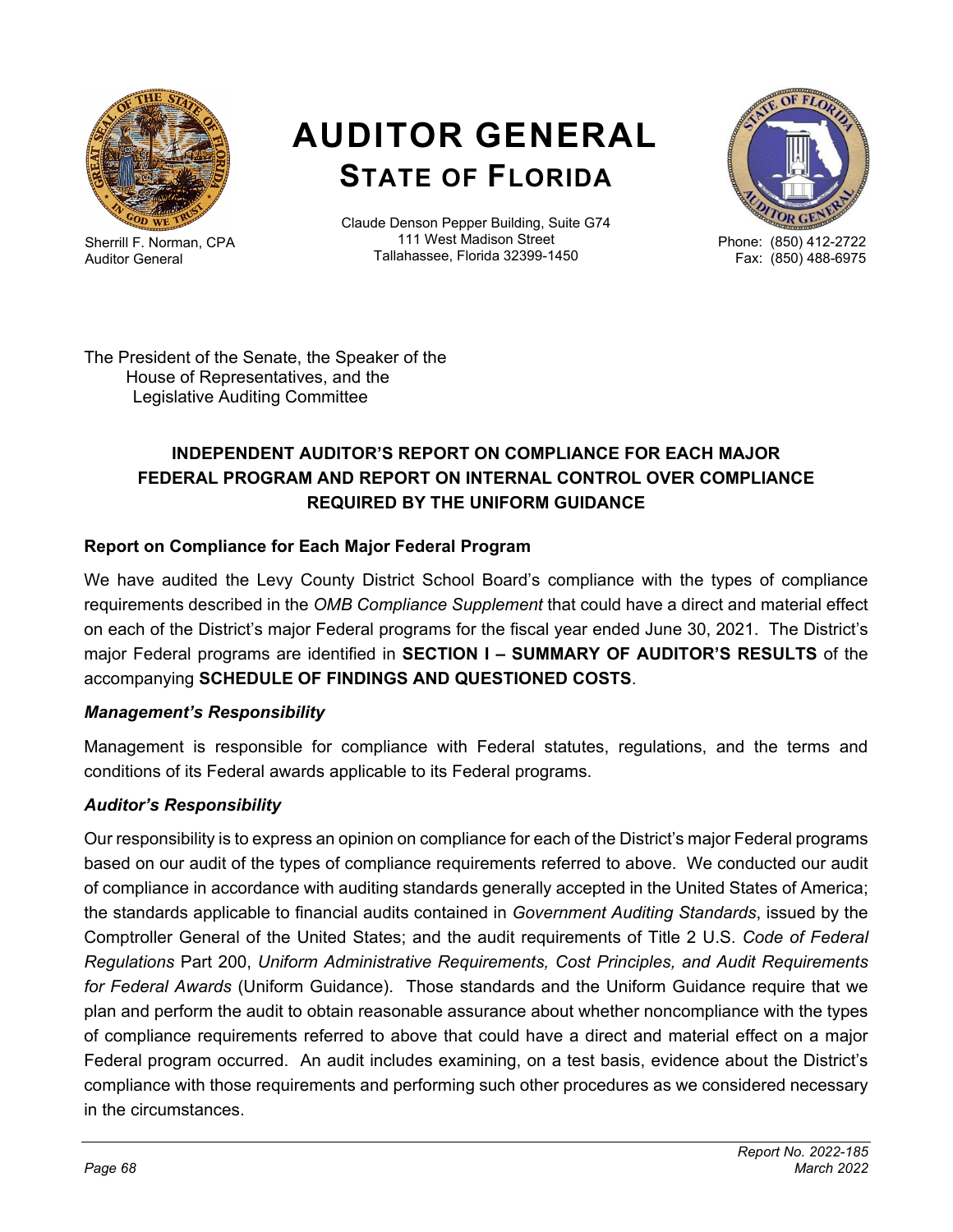We believe that our audit provides a reasonable basis for our opinion on compliance for each major Federal program. However, our audit does not provide a legal determination of the District's compliance.

#### *Opinion on Each Major Federal Program*

In our opinion, the District complied, in all material respects, with the types of compliance requirements referred to above that could have a direct and material effect on each of its major Federal programs for the fiscal year ended June 30, 2021.

#### **Report on Internal Control Over Compliance**

District management is responsible for establishing and maintaining effective internal control over compliance with the types of compliance requirements referred to above. In planning and performing our audit of compliance, we considered the District's internal control over compliance with the types of requirements that could have a direct and material effect on each major Federal program to determine the auditing procedures that are appropriate in the circumstances for the purpose of expressing an opinion on compliance for each major Federal program and to test and report on internal control over compliance in accordance with the Uniform Guidance, but not for the purpose of expressing an opinion on the effectiveness of internal control over compliance. Accordingly, we do not express an opinion on the effectiveness of the District's internal control over compliance.

A *deficiency in internal control over compliance* exists when the design or operation of a control over compliance does not allow management or employees, in the normal course of performing their assigned functions, to prevent, or detect and correct, noncompliance with a type of compliance requirement of a Federal program on a timely basis. A *material weakness in internal control over compliance* is a deficiency, or a combination of deficiencies, in internal control over compliance, such that there is a reasonable possibility that material noncompliance with a type of compliance requirement of a Federal program will not be prevented, or detected and corrected, on a timely basis. A *significant deficiency in internal control over compliance* is a deficiency, or a combination of deficiencies, in internal control over compliance with a type of compliance requirement of a Federal program that is less severe than a material weakness in internal control over compliance, yet important enough to merit attention by those charged with governance.

Our consideration of internal control over compliance was for the limited purpose described in the first paragraph of this section and was not designed to identify all deficiencies in internal control over compliance that might be material weaknesses or significant deficiencies. We did not identify any deficiencies in internal control over compliance that we consider to be material weaknesses. However, material weaknesses may exist that have not been identified.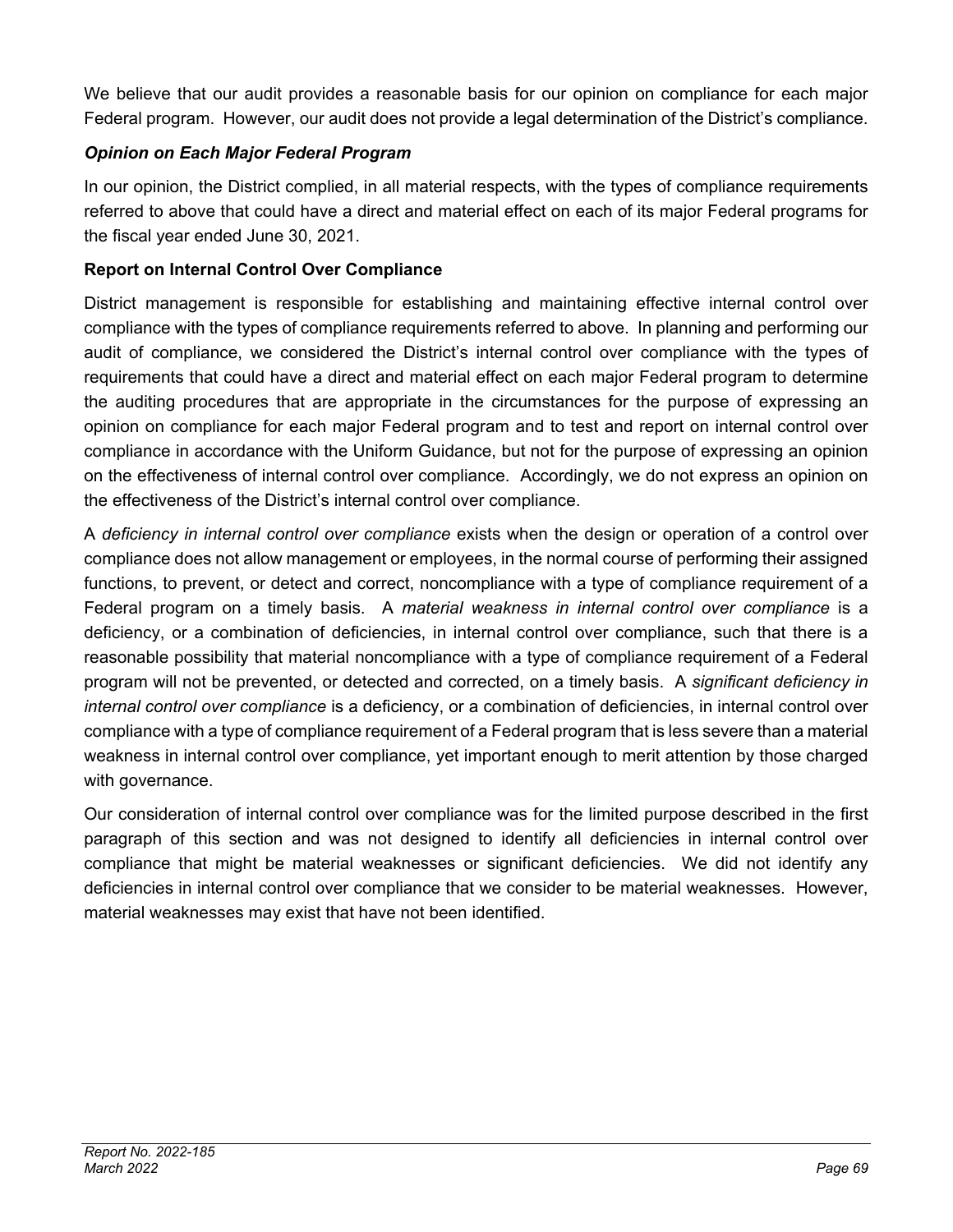The purpose of this report on internal control over compliance is solely to describe the scope of our testing of internal control over compliance and the results of that testing based on the requirements of the Uniform Guidance. Accordingly, this report is not suitable for any other purpose.

Respectfully submitted,

F. Norman

Sherrill F. Norman, CPA Tallahassee, Florida March 28, 2022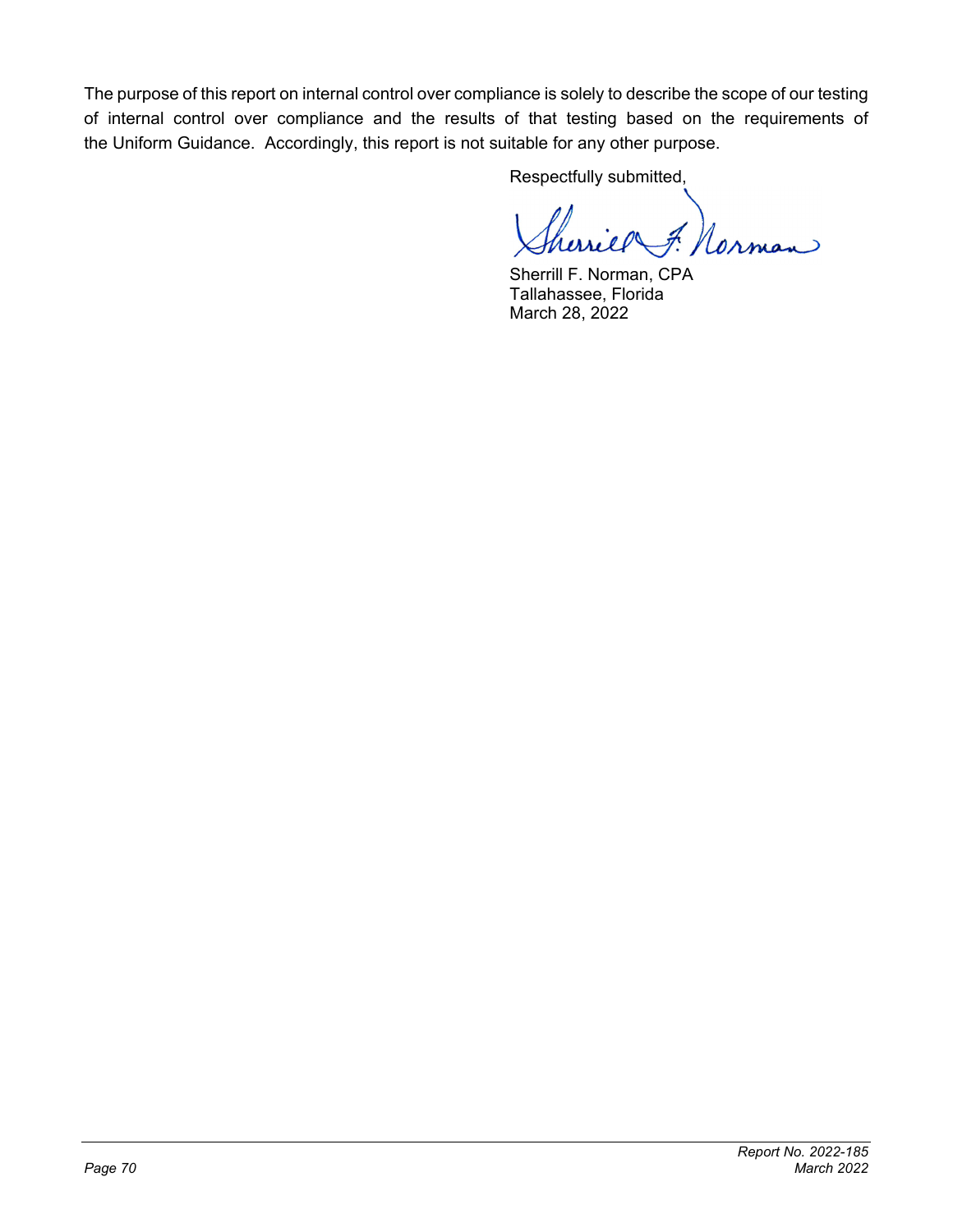# *SCHEDULE OF FINDINGS AND QUESTIONED COSTS*

## SECTION I – SUMMARY OF AUDITOR'S RESULTS

#### **Financial Statements**

| Type of auditor's report issued on whether the financial<br>statements audited were prepared in accordance with<br>GAAP: | Unmodified                                                                                                   |
|--------------------------------------------------------------------------------------------------------------------------|--------------------------------------------------------------------------------------------------------------|
| Internal control over financial reporting:                                                                               |                                                                                                              |
| Material weakness(es) identified?                                                                                        | No                                                                                                           |
| Significant deficiency(ies) identified?                                                                                  | None reported                                                                                                |
| Noncompliance material to financial statements noted?                                                                    | No                                                                                                           |
| <b>Federal Awards</b>                                                                                                    |                                                                                                              |
| Internal control over major Federal programs:                                                                            |                                                                                                              |
| Material weakness(es) identified?                                                                                        | No                                                                                                           |
| Significant deficiency(ies) identified?                                                                                  | None reported                                                                                                |
| Type of auditor's report issued on compliance for major<br>Federal programs:                                             | Unmodified                                                                                                   |
| Any audit findings disclosed that are required to be<br>reported in accordance with 2 CFR 200.516(a)?                    | No                                                                                                           |
| Identification of major Federal programs:                                                                                |                                                                                                              |
| <b>Assistance Listing Numbers:</b><br>10.553, 10.555, and 10.559<br>84.425                                               | Name of Federal Program or Cluster:<br><b>Child Nutrition Cluster</b><br><b>Education Stabilization Fund</b> |
| Dollar threshold used to distinguish between<br>type A and type B programs:                                              | \$750,000                                                                                                    |
| Auditee qualified as low risk auditee?                                                                                   | Yes                                                                                                          |

### SECTION II – FINANCIAL STATEMENT FINDINGS

No matters are reported.

## SECTION III – FEDERAL AWARD FINDINGS AND QUESTIONED COSTS

No matters are reported.